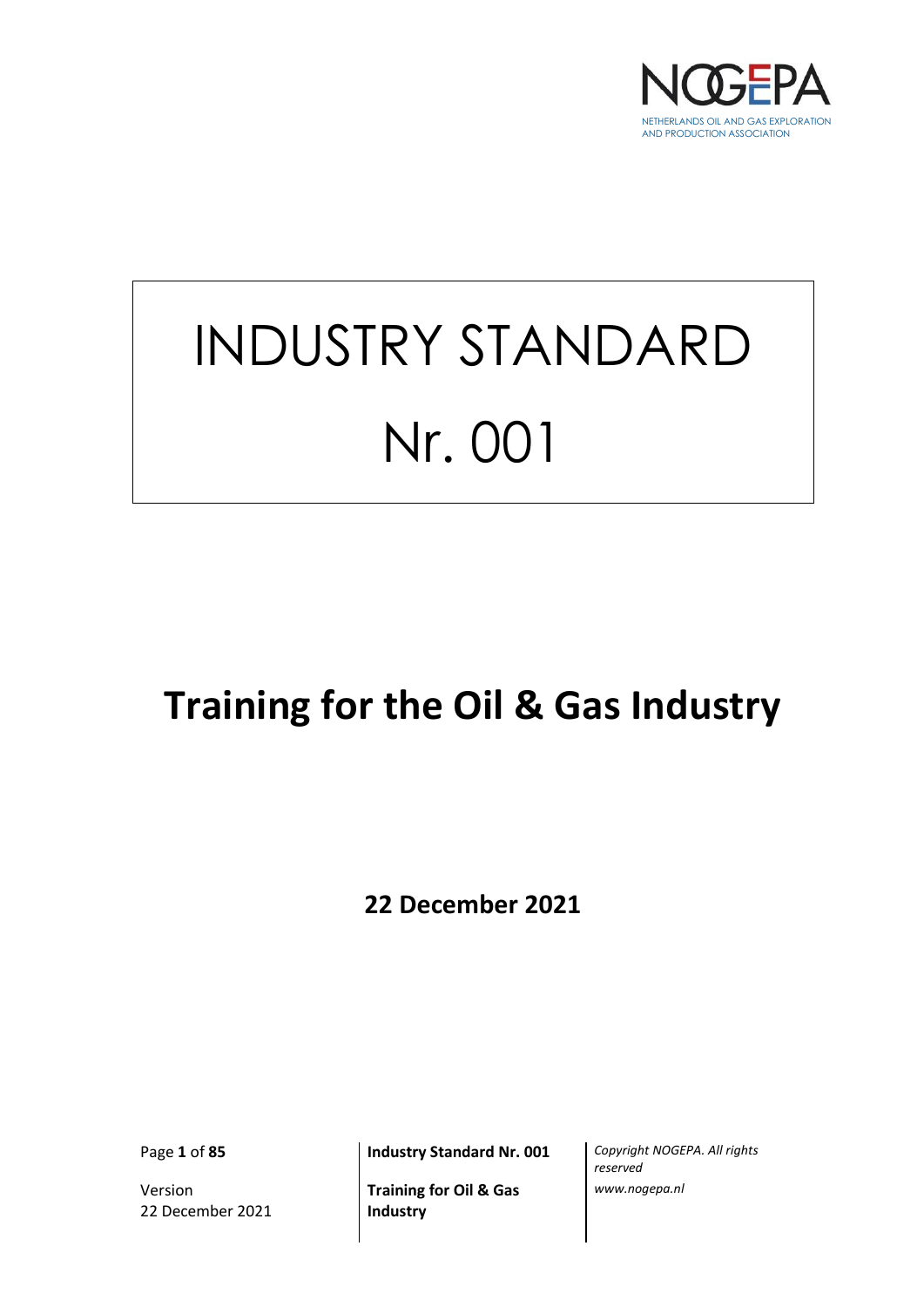

# **Contents**

| 1. |                                                                                             |                                                                         |  |  |  |
|----|---------------------------------------------------------------------------------------------|-------------------------------------------------------------------------|--|--|--|
| 2. |                                                                                             |                                                                         |  |  |  |
|    | 2.1                                                                                         |                                                                         |  |  |  |
|    | 2.2                                                                                         |                                                                         |  |  |  |
|    | 2.3                                                                                         |                                                                         |  |  |  |
| 3. |                                                                                             |                                                                         |  |  |  |
|    | 3.1                                                                                         |                                                                         |  |  |  |
|    | 3.2                                                                                         |                                                                         |  |  |  |
|    | 3.3                                                                                         | Requirements concerning the facilities of the Training Provider 13      |  |  |  |
|    | 3.4                                                                                         |                                                                         |  |  |  |
|    | Training on client location, or other place outside the premises of the Provider  15<br>3.5 |                                                                         |  |  |  |
|    | 3.6                                                                                         |                                                                         |  |  |  |
|    | 3.7                                                                                         |                                                                         |  |  |  |
|    | 3.8                                                                                         |                                                                         |  |  |  |
|    | 3.9                                                                                         |                                                                         |  |  |  |
|    | 3.10                                                                                        | Certificates, Centraal Diploma Register and Personal Safety Logbook  18 |  |  |  |
|    | 3.11                                                                                        |                                                                         |  |  |  |
|    | 3.12                                                                                        |                                                                         |  |  |  |
|    | 3.13                                                                                        |                                                                         |  |  |  |
|    | 3.14                                                                                        |                                                                         |  |  |  |
|    | 3.15                                                                                        |                                                                         |  |  |  |
|    | 3.16                                                                                        |                                                                         |  |  |  |
|    | 3.17                                                                                        |                                                                         |  |  |  |

Page 2 of 85

**Industry Standard Nr. 001** 

Version 22 December 2021 **Training for Oil & Gas** Industry

Copyright NOGEPA. All rights reserved www.nogepa.nl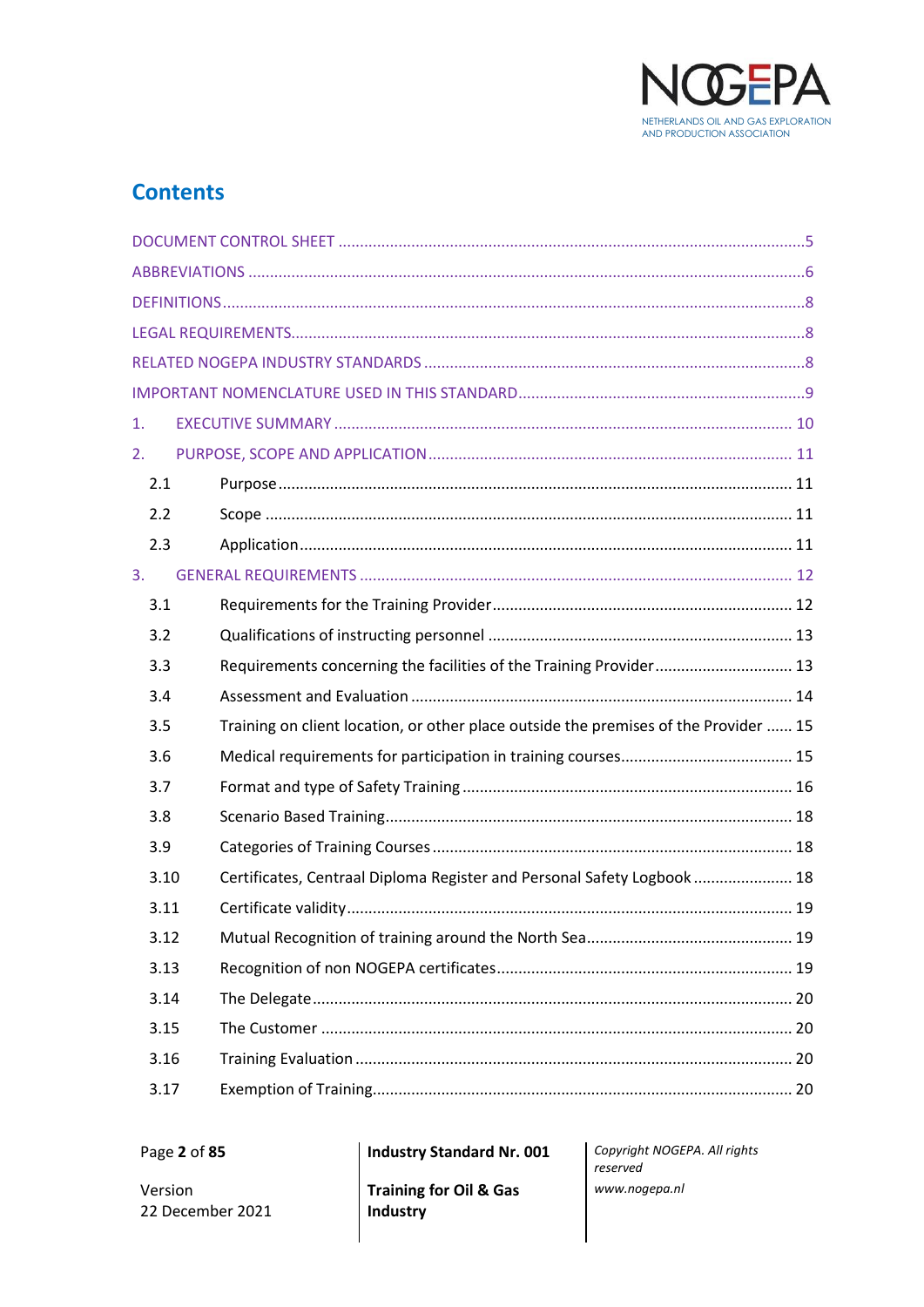

| 4. |                   |                                                                           |  |
|----|-------------------|---------------------------------------------------------------------------|--|
| 5. |                   |                                                                           |  |
|    | 0.4               | Limited Offshore Safety Introduction and Emergency Response Training 23   |  |
|    | 0.5               | Offshore Safety Introduction and Emergency Response Training 26           |  |
|    | 0.5a              | Basic Offshore Safety Introduction and Emergency Response Training  27    |  |
|    | 0.5 <sub>b</sub>  | Refresher Offshore Safety Introduction and Emergency Response Training 31 |  |
|    | 0.6               |                                                                           |  |
|    | 0.8               |                                                                           |  |
|    | 1.1               |                                                                           |  |
|    | 1.2               |                                                                           |  |
|    | 1.3               |                                                                           |  |
|    | 1.4               |                                                                           |  |
|    | 1.8               |                                                                           |  |
|    | 1.9               |                                                                           |  |
|    | 1.10              |                                                                           |  |
|    | 1.11              |                                                                           |  |
|    | 2.2               |                                                                           |  |
|    | 2.3               |                                                                           |  |
|    | 2.6               |                                                                           |  |
|    | 2.7               |                                                                           |  |
|    | 2.8               |                                                                           |  |
|    | 2.9               |                                                                           |  |
|    | 2.10              |                                                                           |  |
|    | 2.11              |                                                                           |  |
|    | 2.12              |                                                                           |  |
|    | 2.14a             |                                                                           |  |
|    | 2.14 <sub>b</sub> |                                                                           |  |
|    | 2.15              |                                                                           |  |
|    | 3.1               |                                                                           |  |
|    | 3.2               |                                                                           |  |
| 6. |                   |                                                                           |  |

22 December 2021

Version

**Training for Oil & Gas Industry**

Page **3** of **85 Industry Standard Nr. 001** *Copyright NOGEPA. All rights reserved www.nogepa.nl*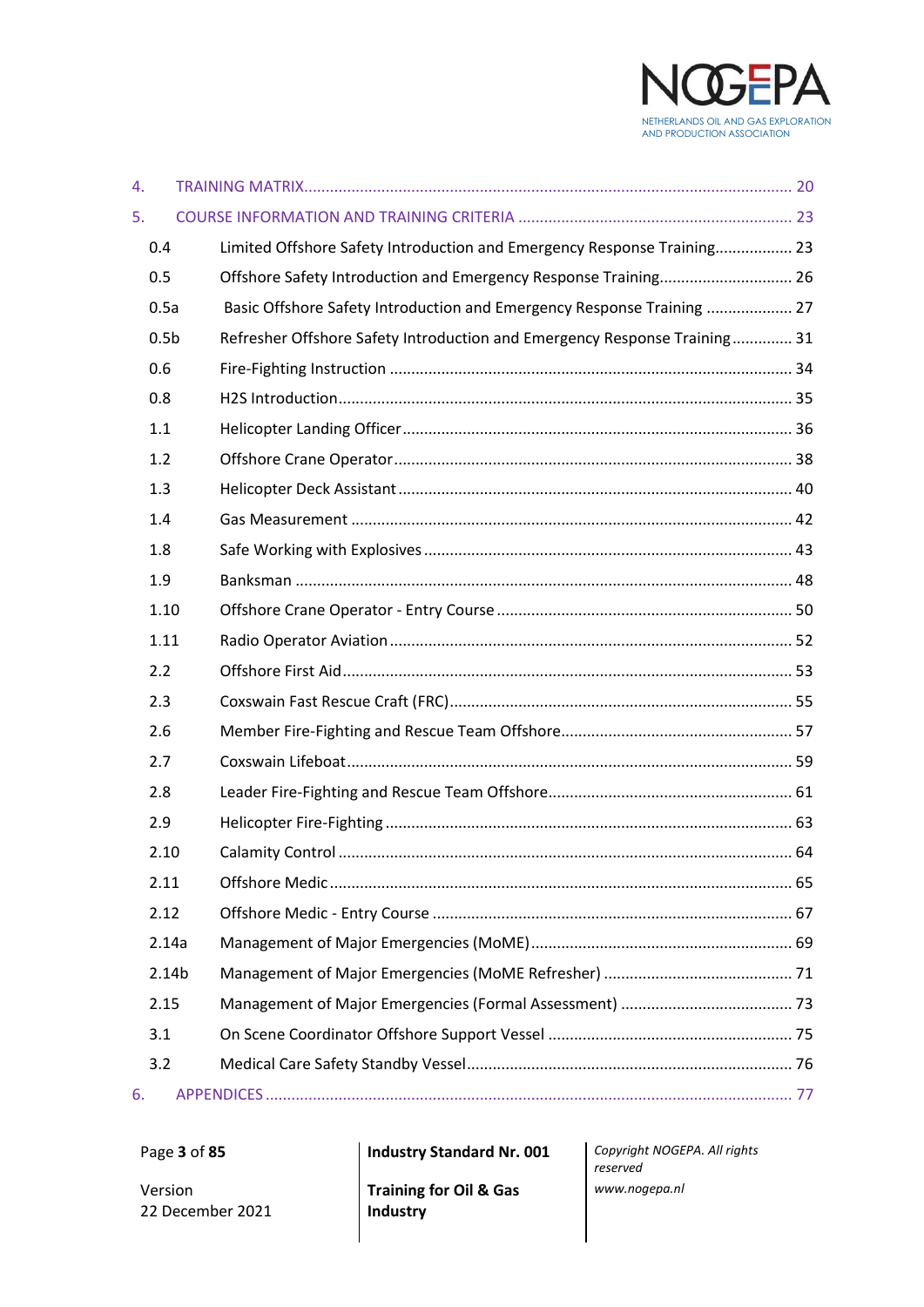

| Appendix 1 |                                                                       |  |
|------------|-----------------------------------------------------------------------|--|
| Appendix 2 | Recognition of Specialized Safety and Emergency Response Training  79 |  |
| Appendix 3 |                                                                       |  |
| Appendix 4 |                                                                       |  |
| Appendix 5 | Recognition equivalent training Medical Care Safety Standby Vessel 82 |  |
| Appendix 6 |                                                                       |  |
| Appendix 7 |                                                                       |  |

Version 22 December 2021

**Training for Oil & Gas Industry**

Page **4** of **85 Industry Standard Nr. 001** *Copyright NOGEPA. All rights reserved www.nogepa.nl*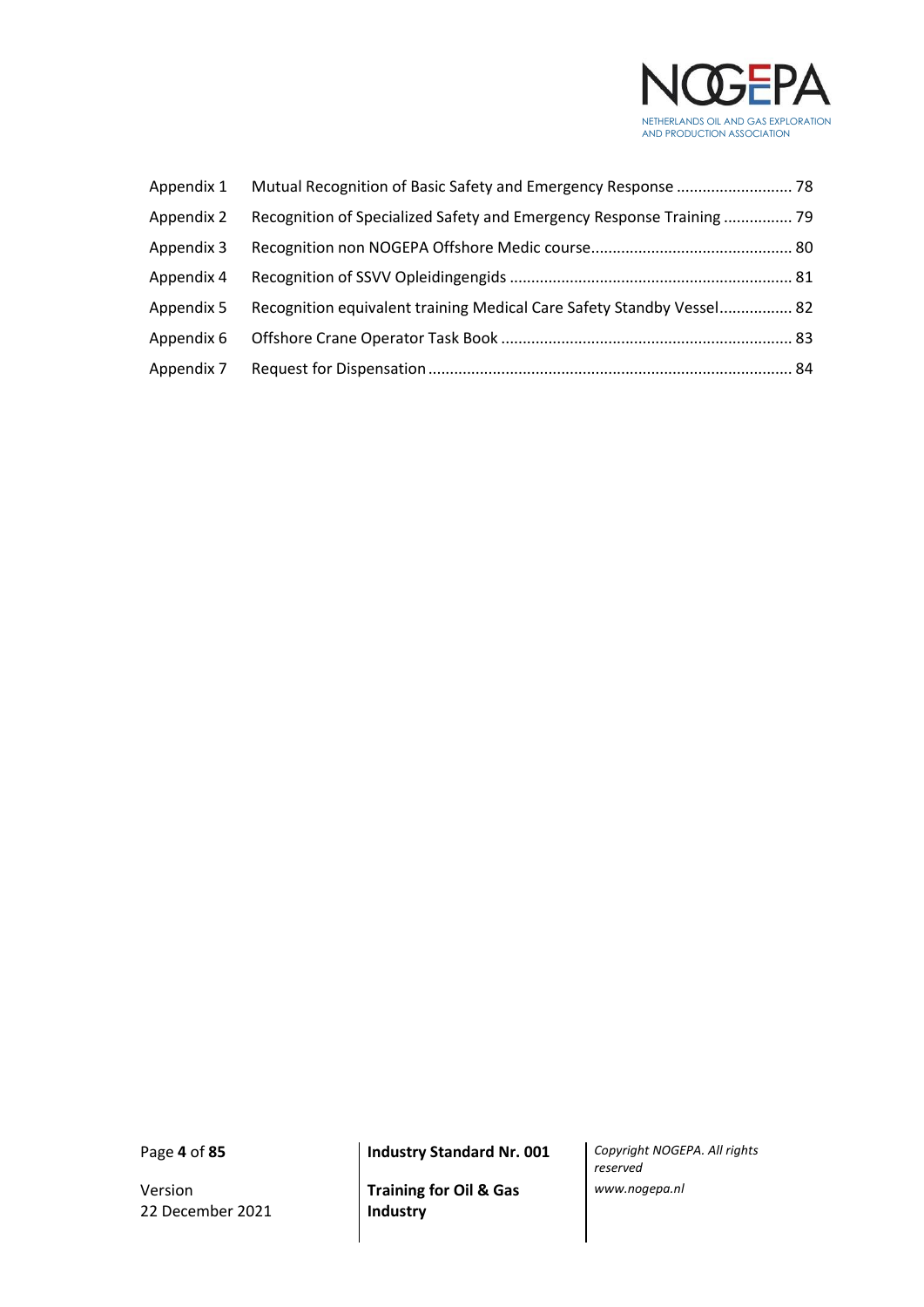

# <span id="page-4-0"></span>**DOCUMENT CONTROL SHEET**

| <b>Control Sheet</b>   |                                                                                                                                                                                                                                                       |  |  |
|------------------------|-------------------------------------------------------------------------------------------------------------------------------------------------------------------------------------------------------------------------------------------------------|--|--|
| Responsible Committee  | Health & Safety (Work Group Training)                                                                                                                                                                                                                 |  |  |
| Title Document (UK)    | <b>Training</b>                                                                                                                                                                                                                                       |  |  |
| Type Document (UK)     | <b>Industry Standard</b>                                                                                                                                                                                                                              |  |  |
| <b>Control Number:</b> | 001                                                                                                                                                                                                                                                   |  |  |
| <b>Control Status:</b> | Controlled / Uncontrolled when printed                                                                                                                                                                                                                |  |  |
| <b>Issue Status</b>    | This document has been published electronically on the NOGEPA<br>Website. In order to maintain this document as a "controlled copy"<br>any formal revisions will be published via this Website and should<br>replace all previously issued revisions. |  |  |

| Document update timeframe | ~~<br>◡∠       |                |  |
|---------------------------|----------------|----------------|--|
| C1 - 12 Months            | C2 - 24 Months | 23 – 36 Months |  |

| <b>Endorsed by</b>           |       |                 |  |  |
|------------------------------|-------|-----------------|--|--|
| Health, Safety & Environment | Name  | Eric Dorenbos   |  |  |
| Committee                    | Date: |                 |  |  |
|                              | Name  | S. Tates        |  |  |
| Legal Committee              | Date: |                 |  |  |
|                              | Name  | <b>B.</b> Smits |  |  |
| <b>Operations Committee</b>  | Date: |                 |  |  |
| <b>Approved by</b>           |       |                 |  |  |
| Executive Committee          | Name  | M. Snel         |  |  |
|                              | Date: |                 |  |  |

| <b>Revision History</b> |            |                                                                                                                  |           |                    |           |
|-------------------------|------------|------------------------------------------------------------------------------------------------------------------|-----------|--------------------|-----------|
| Rev                     | Date       | Description                                                                                                      | Author    | Reviewed           | Approved  |
| 0                       | 01-01-2017 | $1st$ Issue                                                                                                      | JK        | GJW                | <b>FW</b> |
|                         | 26-06-2019 | Update 1                                                                                                         | <b>MO</b> | <b>WG Training</b> | <b>RF</b> |
| 2                       | 24-06-2020 | Update 2, minor amendments in<br>mark up in sections 3.7, 5.0.4,<br>5.0.5, 5.1.4, App 1 and App 8                | JM/MO     | <b>WG Training</b> | ED        |
| 3                       | 22-11-2021 | Amendments to courses $0.4 - 0.5$<br>$-1.10 - 2.14 - 2.15$ , HSE Life<br>references<br>Adjustments in formatting | JM/MO     | <b>WG Training</b> | MS/AS     |

This document will be controlled in accordance with the NOGEPA Industry Standard No. 80 on Standards and Document Control.

Version 22 December 2021

**Training for Oil & Gas Industry**

Page **5** of **85 Industry Standard Nr. 001** *Copyright NOGEPA. All rights reserved www.nogepa.nl*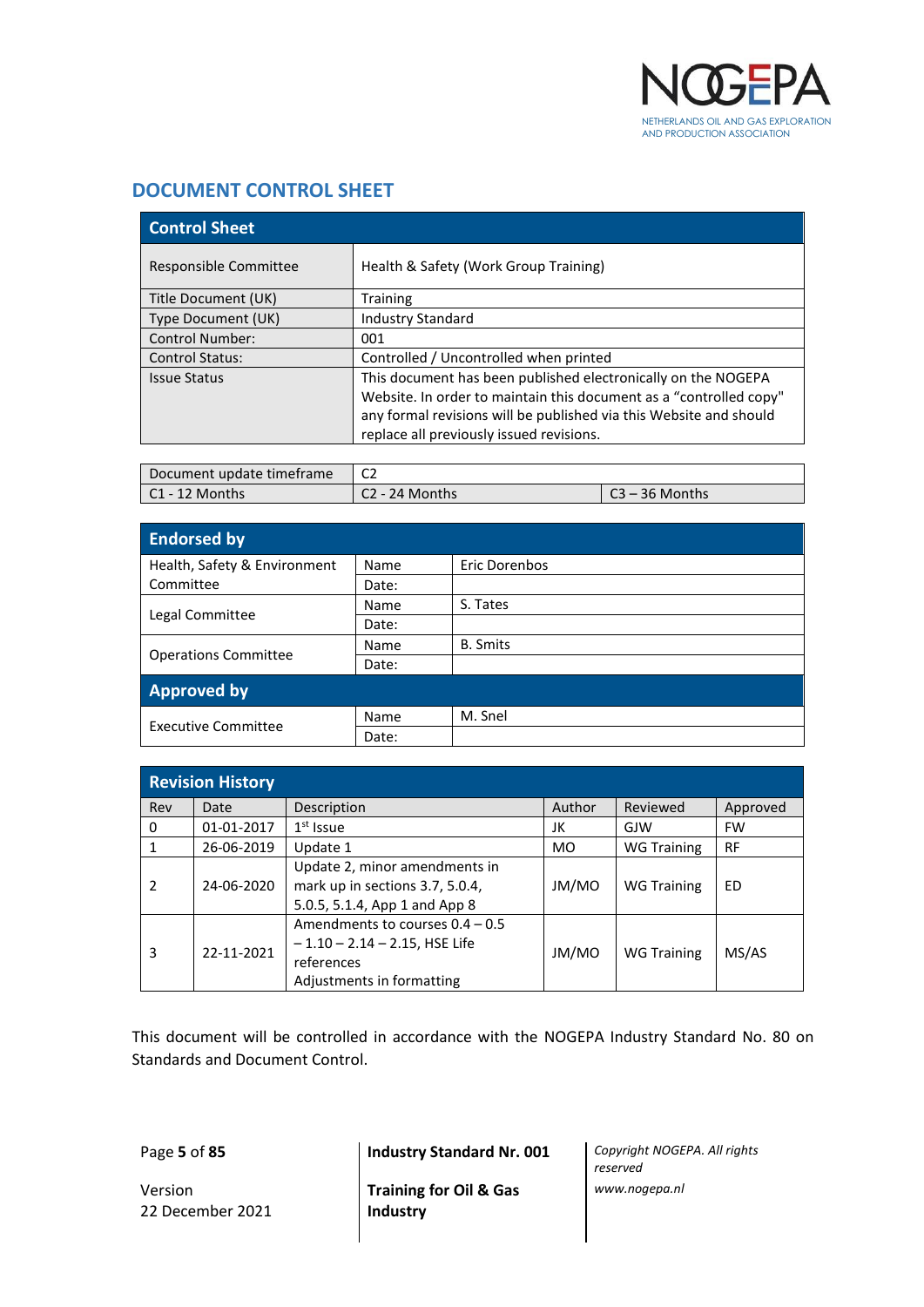

# <span id="page-5-0"></span>**ABBREVIATIONS**

| <b>AED</b>       | Automatic External Defibrillator                                                                        |
|------------------|---------------------------------------------------------------------------------------------------------|
| <b>API-RP</b>    | American Petroleum Institute-Recommended Practice                                                       |
| <b>ARPA</b>      | <b>Automatic Radar Plotting Aid</b>                                                                     |
| ΒA               | <b>Breathing Apparatus</b>                                                                              |
| <b>BHV</b>       | Bedrijfshulpverleningsplan (Facility Emergency plan)                                                    |
| <b>BIG</b>       | Beroepen in de Individuele Gezondheidszorg (Health Care Professions)                                    |
| <b>CBT</b>       | Computer Based Training (or 'e-learning')                                                               |
| <b>CDR</b>       | Centraal Diploma Register (centralized certificates register), Stichting<br>Samenwerken voor Veiligheid |
| <b>CPR</b>       | Cardio Pulmonary Resuscitation                                                                          |
| EAR              | <b>Expired Air Resuscitation</b>                                                                        |
| $(CA)-EBS$       | (Category A) - Emergency Breathing System                                                               |
| <b>FIC</b>       | <b>Flight Information Centre</b>                                                                        |
| <b>FRC</b>       | <b>Fast Rescue Craft</b>                                                                                |
| <b>GMDSS</b>     | Global Maritime Distress and Safety System                                                              |
| GOC              | Restricted Operator's Certificate (MARCOM-B Maritime Communication)                                     |
| <b>GPS</b>       | <b>Global Positioning System</b>                                                                        |
| H <sub>2</sub> S | Hydrogen Sulphide gas                                                                                   |
| <b>HDA</b>       | Helicopter Deck Assistant                                                                               |
| <b>HLO</b>       | <b>Helicopter Landing Officer</b>                                                                       |
| HSE (UK)         | Health & Safety Executive (UK Authority)                                                                |
| <b>HSE</b>       | Health, Safety and Environment                                                                          |
| <b>HUET</b>      | <b>Helicopter Underwater Escape Training</b>                                                            |
| <b>IAMSAR</b>    | International Aeronautical and Maritime Search and Rescue Manual                                        |
| <b>IATA</b>      | <b>International Air Transport Association</b>                                                          |
| <b>IFV</b>       | Instituut voor Fysieke Veiligheid (Institute of Physical Safety)                                        |
| ILT              | Infrastructure, Life (human environment), and Transport - Inspectorate                                  |
| LMRA             | Last Minute Risk Analysis                                                                               |
| LOTUS            | Landelijke Opleiding Tot Uitbeelding van Slachtoffers                                                   |

Version 22 December 2021

**Training for Oil & Gas Industry**

Page **6** of **85 Industry Standard Nr. 001** *Copyright NOGEPA. All rights reserved www.nogepa.nl*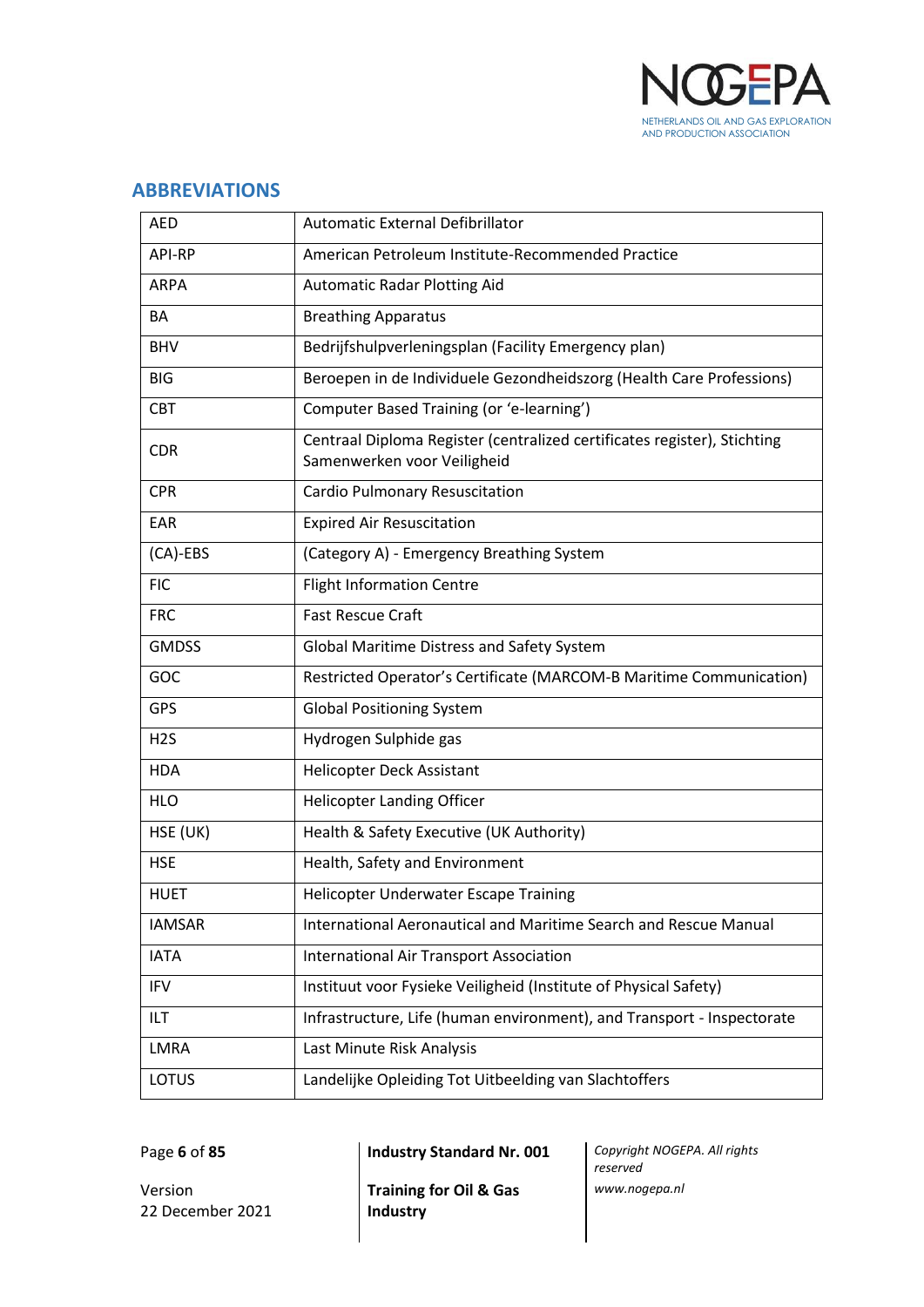

| <b>LOPO</b>       | Low Potential (Risk)                                                                                        |
|-------------------|-------------------------------------------------------------------------------------------------------------|
| (I)MIST           | (International) Minimum Industry Safety Training (UK requirement)                                           |
| <b>MOB</b>        | Man Over Board                                                                                              |
| <b>NOGEPA</b>     | Netherlands Oil & Gas Exploration and Production Association                                                |
| Oil & Gas Denmark | Danish Oil & Gas Industry Association                                                                       |
| <b>OPPLAN</b>     | Operations Plan (used by Coast Guard)                                                                       |
| <b>OIM</b>        | <b>Offshore Installation Manager</b>                                                                        |
| Oil & Gas Norge   | Norwegian Oil & Gas Industry Association                                                                    |
| <b>OPITO</b>      | Offshore Petroleum Industry Training Organisation                                                           |
| <b>OPPLAN SAR</b> | <b>Operational Plan SAR</b>                                                                                 |
| Oil & Gas UK      | United Kingdom Oil & Gas Industry Association                                                               |
| PLB               | <b>Personal Locator Beacon</b>                                                                              |
| <b>PTW</b>        | Permit to Work                                                                                              |
| <b>RCC</b>        | <b>Rescue Control Center</b>                                                                                |
| SAR               | Search and Rescue (Opsporing en redding)                                                                    |
| <b>SCVE</b>       | Stichting Certificering Vuurwerk & Explosieven                                                              |
| SSVV              | Stichting Samenwerken voor Veiligheid                                                                       |
| <b>STCW Code</b>  | Standards on Training, Certification, and Watchkeeping (IMO)                                                |
| <b>TEMPSC</b>     | <b>Totally Enclosed Motor Propelled Survival Craft</b>                                                      |
| <b>TR</b>         | <b>Temporary Refuge</b>                                                                                     |
| <b>TRA</b>        | <b>Task Risk Analysis</b>                                                                                   |
| <b>TCVT</b>       | Toezicht Certificatie Verticaal Transport (Supervision Certification Vertical<br>Transport)                 |
| VCA (SCC)         | Veiligheidscertificaat Aannemers (Safety Certificate for Contractors)                                       |
| VOL               | Veiligheidscertificaat voor Operational Leidinggevenden (Safety<br>Certificate for Operational Supervisors) |
| WOD-D             | Werken onder Overdruk - Duikarbeid                                                                          |

Version 22 December 2021

**Training for Oil & Gas Industry**

Page **7** of **85 Industry Standard Nr. 001** *Copyright NOGEPA. All rights reserved www.nogepa.nl*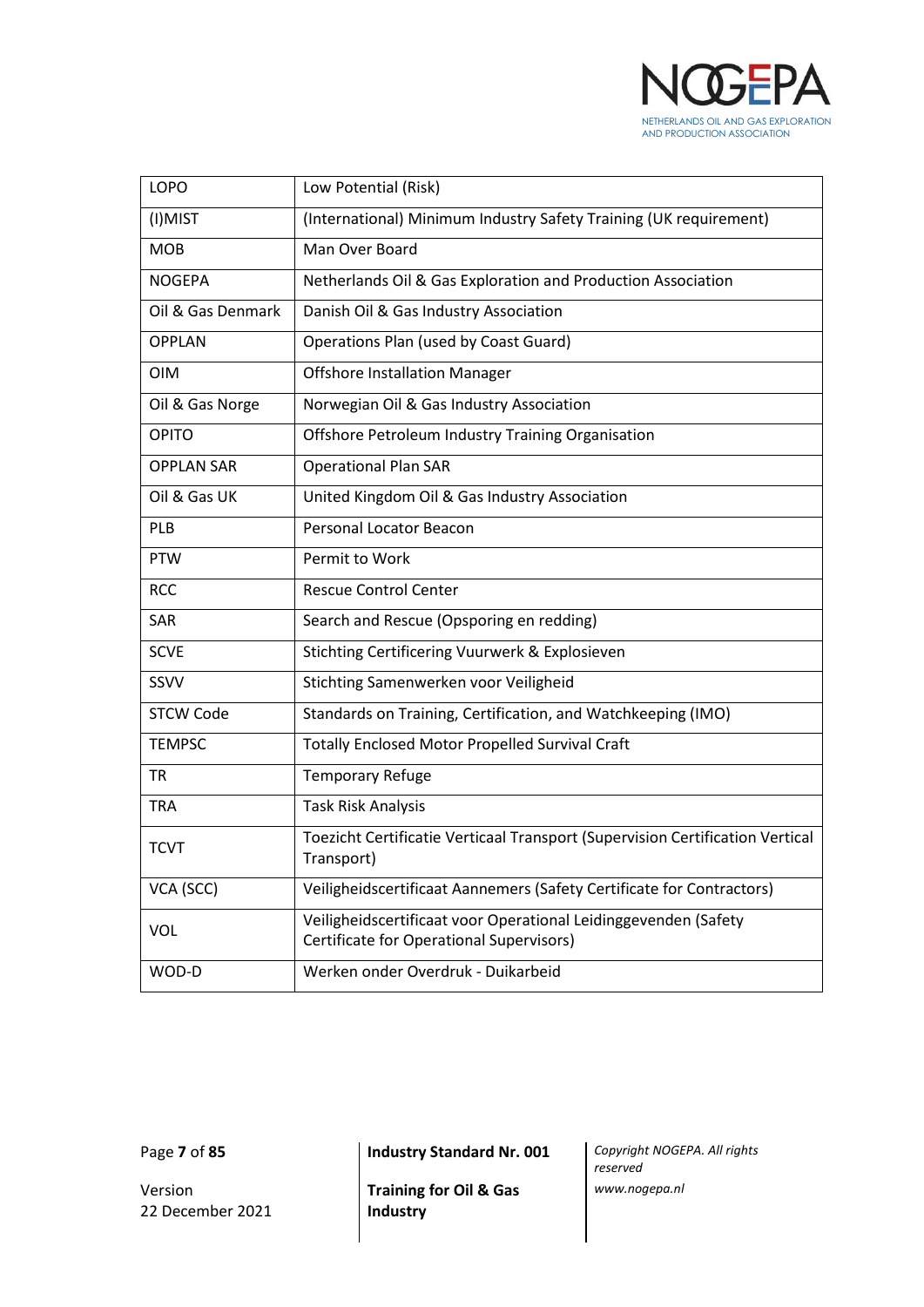

# <span id="page-7-0"></span>**DEFINITIONS**

| <b>Training Provider</b> | Recognized Training Institute, Training Centre, etc.     |
|--------------------------|----------------------------------------------------------|
| Delegate                 | Person who receives the training, trainee, student, etc. |

# <span id="page-7-1"></span>**LEGAL REQUIREMENTS**

| <b>Mining Decree</b>                     | Art. 89, competent, trained, and instructed personnel.                                                                                            |  |  |
|------------------------------------------|---------------------------------------------------------------------------------------------------------------------------------------------------|--|--|
| <b>Mining Regulation</b>                 | Art. 6.2.8, section 1, competent person to operate<br>communication means.                                                                        |  |  |
| <b>Working Conditions Act</b>            | Art. 8, 15.3 training of emergency response staff.                                                                                                |  |  |
| <b>Working Conditions Decree</b>         | Art.2.42h (helicopter landing) 3.37s (muster stations), 3.37t<br>(rescue equipment), 3.37v (MOB emergencies), 4.8.3<br>(working with explosives). |  |  |
| <b>Working Conditions</b><br>Regulations | Art. 2.0c - Appendix II f. training in emergency response.<br>Art. 3.14 - Appendix VIII a/b, persons trained in EER means.                        |  |  |

# <span id="page-7-2"></span>**RELATED NOGEPA INDUSTRY STANDARDS**

| Industry Standard Nr. 31  | <b>Emergency Response Plans</b>       |
|---------------------------|---------------------------------------|
| Industry Standard Nr. 80  | <b>Standards and Document Control</b> |
| Industry Standard Nr. 002 | <b>Training Evaluation Procedure</b>  |
| Industry Standard Nr. 011 | <b>Offshore Medical Examination</b>   |

Version 22 December 2021

Page **8** of **85 Industry Standard Nr. 001** *Copyright NOGEPA. All rights* 

**Training for Oil & Gas Industry**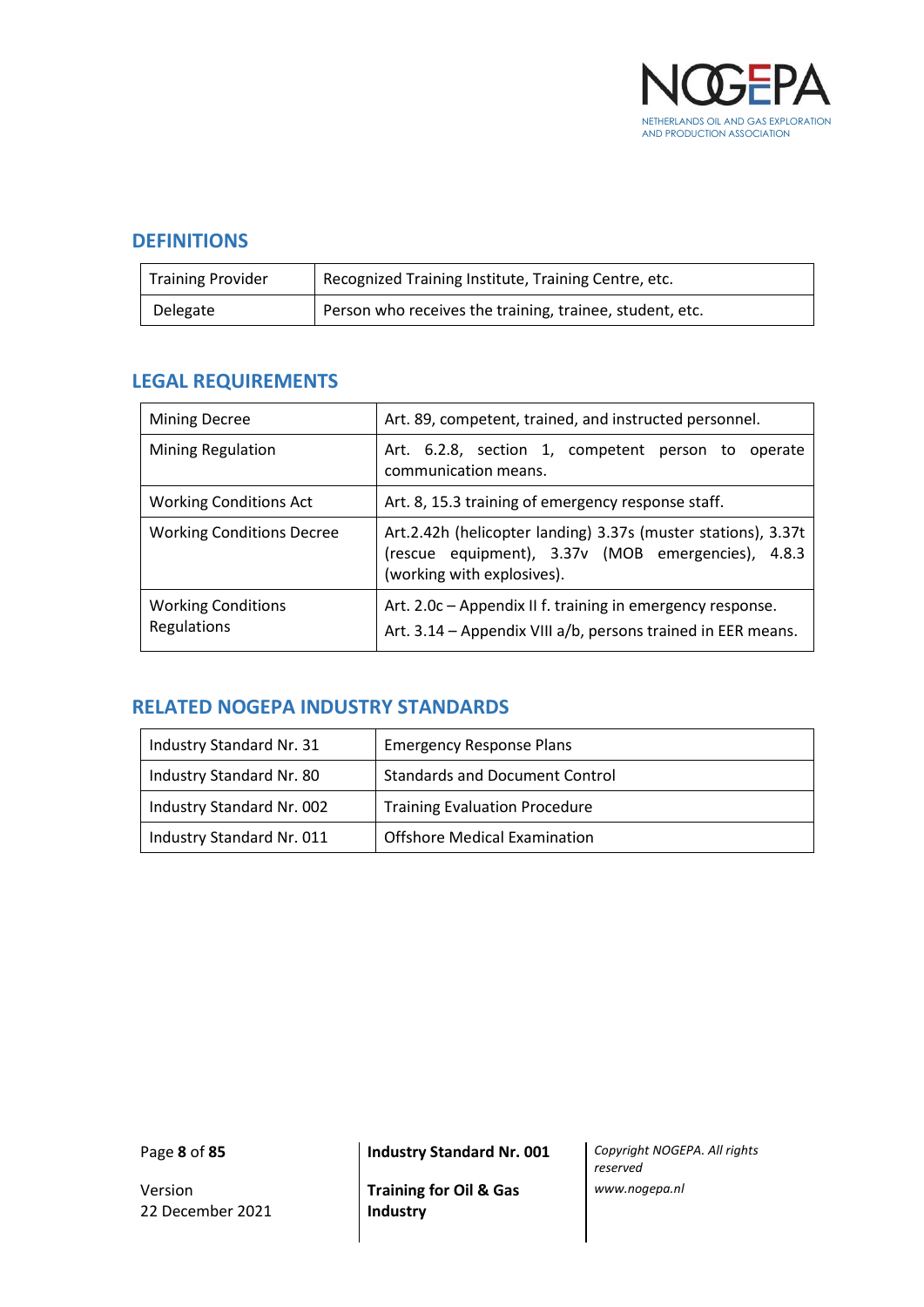

# <span id="page-8-0"></span>**IMPORTANT NOMENCLATURE USED IN THIS STANDARD**

|                                                                                                                                                                                                           | In the context of this Standard and when so used to describe a method or practice:                                                                                                                                                                                                                                                                                                                                                                                               |  |  |  |  |  |  |  |
|-----------------------------------------------------------------------------------------------------------------------------------------------------------------------------------------------------------|----------------------------------------------------------------------------------------------------------------------------------------------------------------------------------------------------------------------------------------------------------------------------------------------------------------------------------------------------------------------------------------------------------------------------------------------------------------------------------|--|--|--|--|--|--|--|
| 'shall'                                                                                                                                                                                                   | Means that such method or practice reflects a mandatory provision of<br>law (in Dutch: dwingend recht). Such method or practice is mandatory<br>for those who are the addressees of such provision (mostly the<br>operators). A Standard can describe or quote, but not amend,<br>mandatory provisions. When an operator in exceptional cases cannot<br>comply for technical, operational or HSE reasons, exceptions shall be<br>documented and reported, and risks mitigated. * |  |  |  |  |  |  |  |
| 'should'                                                                                                                                                                                                  | Means that such method or practice reflects a Good Operating<br>Practice. An operator is generally expected to apply such method or<br>practice, but a specific situation may require a specific alternative. In<br>other words: the operator complies or explains, and documents the<br>explanation. *                                                                                                                                                                          |  |  |  |  |  |  |  |
| 'could'                                                                                                                                                                                                   | Means that such method or practice is of an advisory nature or<br>mentioned by way of example. An operator is not obliged to comply<br>and is not obliged to explain if he does not comply.                                                                                                                                                                                                                                                                                      |  |  |  |  |  |  |  |
| * Please refer to paragraph 2.3 of Standard 80 (Standards and Document Control), for further<br>explanation on an exception of a 'shall' provision, or on a comply-or-explain of a 'should'<br>provision. |                                                                                                                                                                                                                                                                                                                                                                                                                                                                                  |  |  |  |  |  |  |  |

Version 22 December 2021

Page **9** of **85 Industry Standard Nr. 001** *Copyright NOGEPA. All rights* 

**Training for Oil & Gas Industry**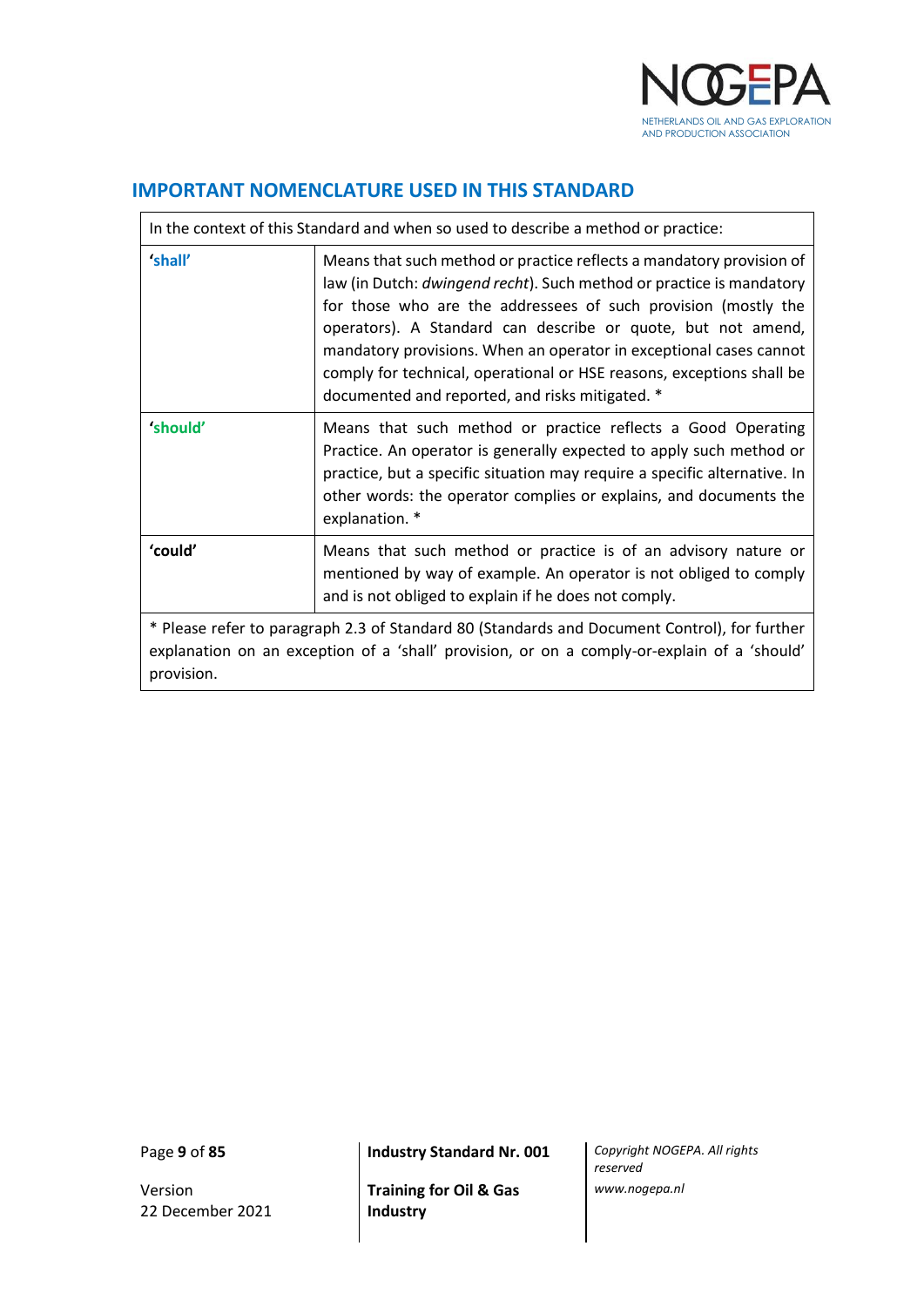

# <span id="page-9-0"></span>**1. EXECUTIVE SUMMARY**

The NOGEPA Industry Standards aim to provide guidance and clarity on a range of topics relevant for onshore and offshore oil and gas operations in the Netherlands and on the Netherlands continental shelf. The Standards cover a wide variety of topics, many of them related to health, safety and environment, and as well as to operational matters.

Each Standard is owned by one of the committees of NOGEPA, in which all members of NOGEPA are represented and are actively participating. Through a process of drafting and reviewing, in liaison with external stakeholders where needed, each Standard will be assessed by all committees. All Standards require the endorsement of the committees and eventually the approval of the Executive Committee of NOGEPA. All approved Standards will be published on the NOGEPA website and subsequently maintained in accordance with Standard 80.

This Standard of Training aims to elaborate, specify and clarify the requirements and NOGEPA's interpretation of the national regulations, primarily the Mining legislation and the Working Conditions legislation. As such it describes the requirements for training of personnel working in the oil and gas industry in order to demonstrate compliance with Dutch regulations and company policies.

This Standard builds on a long lasting experience since in 1984 the first Training Handbook was issued, initially meant as a Guideline for Safety Training which evolved over the years in not less than 9 revisions into this Industry Standard Training for the Oil & Gas Industry.

The following is a summary of the content of this Industry Standard.

Section 2 describes the purpose, scope, and the application of the Industry Standard.

Section 3, General requirements, describes general matters such as the objectives and concepts used in the Standard Training, including requirements for Training Providers.

Section 4, "Training Matrix", provides a schematic overview of the required training courses necessary for working in the Oil & Gas industry, in relation to the function/jobholders. Also reference is made to other non-NOGEPA courses which are required.

Section 5, "course information and training criteria", intended for customers, delegates and Training Providers and contains description of the courses. The information on each course is divided into various sections and includes the content, admission requirements, duration and validity.

Section 6, the Appendices provide more details on the mutual recognition of training courses by the Industry Associations operating in the North Sea, as well as other recognised non NOGEPA courses.

Version 22 December 2021

Page **10** of **85 Industry Standard Nr. 001** *Copyright NOGEPA. All rights* 

**Training for Oil & Gas Industry**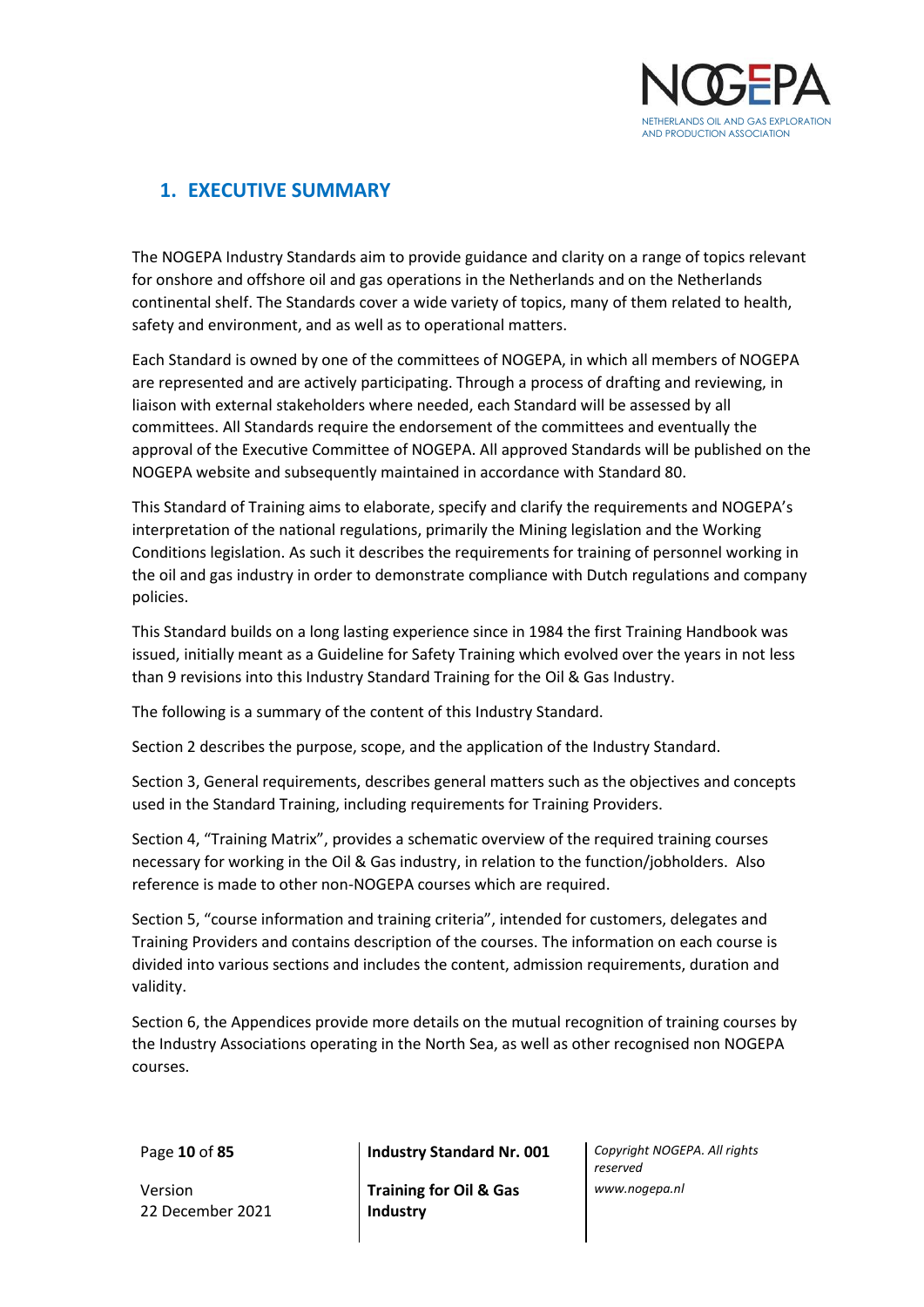

# <span id="page-10-0"></span>**2. PURPOSE, SCOPE AND APPLICATION**

# <span id="page-10-1"></span>**2.1 Purpose**

The purpose of this standard is to provide guidance on safety and emergency response training courses with the aim to prepare personnel for their operational and emergency response duties when working in the Dutch Oil & Gas industry.

# <span id="page-10-2"></span>**2.2 Scope**

This Industry Standard covers a range of training courses, both for the purpose of adequate and effective safety and emergency response and as well for certain operational activities. This standard aims to elaborate, specify and clarify the requirements by NOGEPA to demonstrate compliance with regulations and company's HSE policies.

It also serves the mutual agreement between Oil & Gas UK, Oil & Gas Norge, Oil & Gas Denmark, and NOGEPA to recognize each other training standards for certain courses such as the Basic and Specialized Safety and Emergency Response Training. The mutual recognition of training courses aims at avoiding cross border barriers for employees working either occasionally or being transferred to another sector of the Continental Shelf in the North Sea.

# <span id="page-10-3"></span>**2.3 Application**

This Industry Standard applies to training activities with the aim to prepare personnel for their operational and emergency response duties when working in the Dutch Oil & Gas industry.

Unlike most other NOGEPA Standards, a part of this standard is specifically addressed to external stakeholders. Section 3 applies to the NOGEPA recognized training providers and describes the requirements they have to comply with.

Section 4 and 6 apply to the operators/NOGEPA members and provides a schematic overview of the required training courses necessary for working in the Oil & Gas Industry.

Section 5 applies to both the NOGEPA recognized training provider and to the operators/NOGEPA members.

Version 22 December 2021

Page **11** of **85 Industry Standard Nr. 001** *Copyright NOGEPA. All rights* 

**Training for Oil & Gas Industry**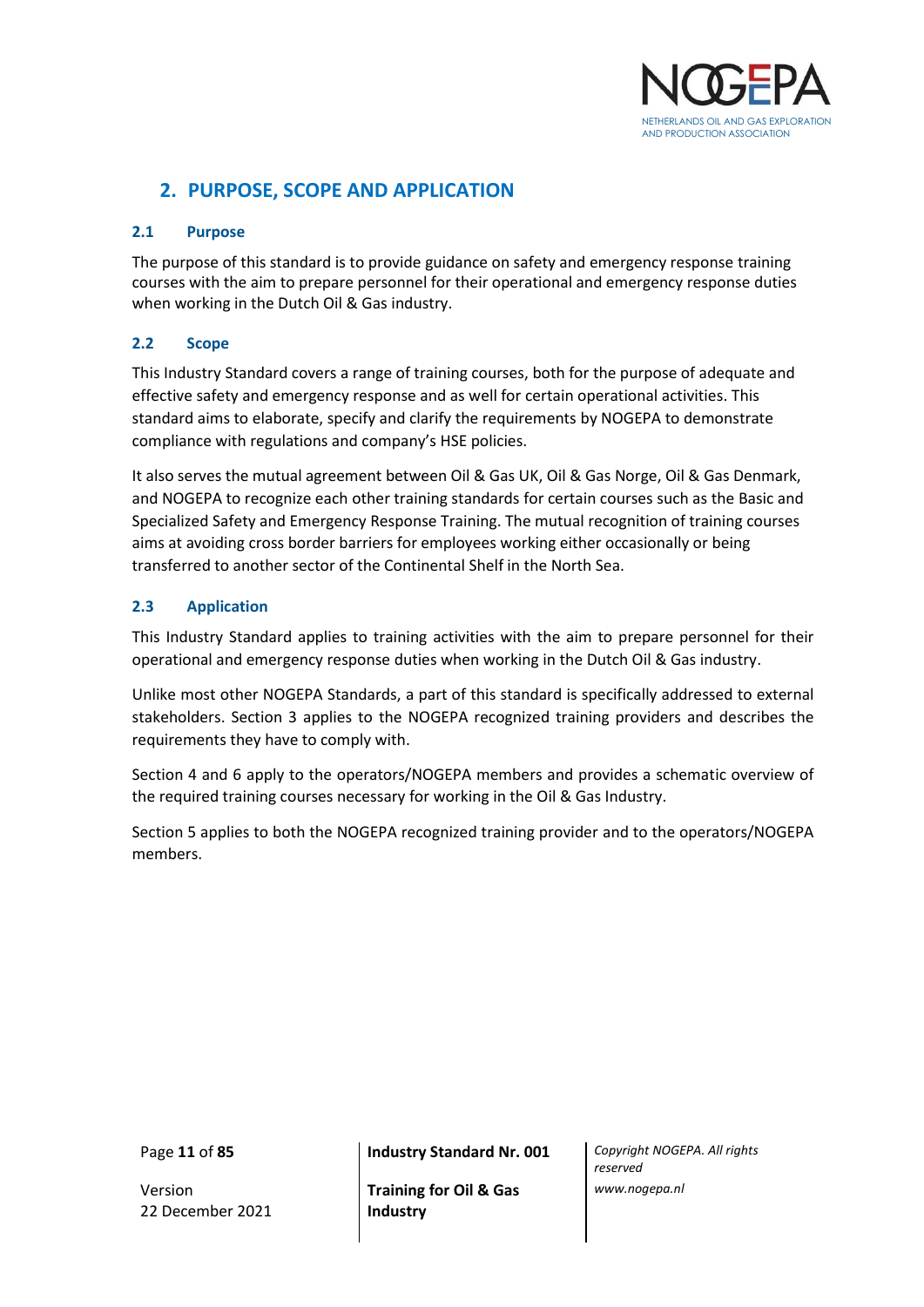

# <span id="page-11-0"></span>**3. GENERAL REQUIREMENTS**

# <span id="page-11-1"></span>**3.1 Requirements for the Training Provider**

It is the Policy of NOGEPA that the training described in this Industry Standard **should** be provided by a NOGEPA recognised Training Provider. In order to become a recognised Training Provider it **should** be subject to an evaluation process in which the Training Provider **should** demonstrate the ability to provide an effective training programme for the Dutch Oil & Gas Industry.

The NOGEPA Standard "Training Evaluation Procedure" details the evaluation process to become a NOGEPA recognized Training Provider, and maintaining its recognition via a 3-yearly audit programme.

A certain number of minimum requirements **should** be met by the Training Provider:

- The management system to be certified according to ISO 9001:2015 standard for quality assurance. This third party validation conveys trust in the organizational quality and consistency of the training provider. NOGEPA looks for e.g.:
	- o Proof of external validation (ISO certificate);
	- o Document revision control;
	- o Clear handling of complaints or (near) incidents;
	- o Accessible transfer of knowledge and tasks in case some key employee(s) become unavailable;
	- o Yearly management report with the important quality related issues of the organization.
- Have at its disposal all facilities required to carry out effectively the relevant NOGEPA recognised training courses;
- The learning targets described in the individual course descriptions in Section 5, to be transformed into a suitable and effective lesson plan per course provided;
- In order to assess the delegate's performance a number of End Terms and Test terms to be defined per course.
- A Trainer's Manual to be available for each instructor during his/her activities.
- A proper hand-out containing all relevant training topics to be provided to the delegates. The hand-out can be either a hard copy or an electronic copy;
- During the NOGEPA 2.2 Offshore First Aid training the Training Providers should use "actors express realistic injured victims (LOTUS)" at the practical sessions of the training;
- Have in place a complaints and/or good suggestions procedure, with the aim to improve the quality of the training, and
- Have in place an incident registration and follow-up system.

Version 22 December 2021

Page **12** of **85 Industry Standard Nr. 001** *Copyright NOGEPA. All rights* 

**Training for Oil & Gas Industry**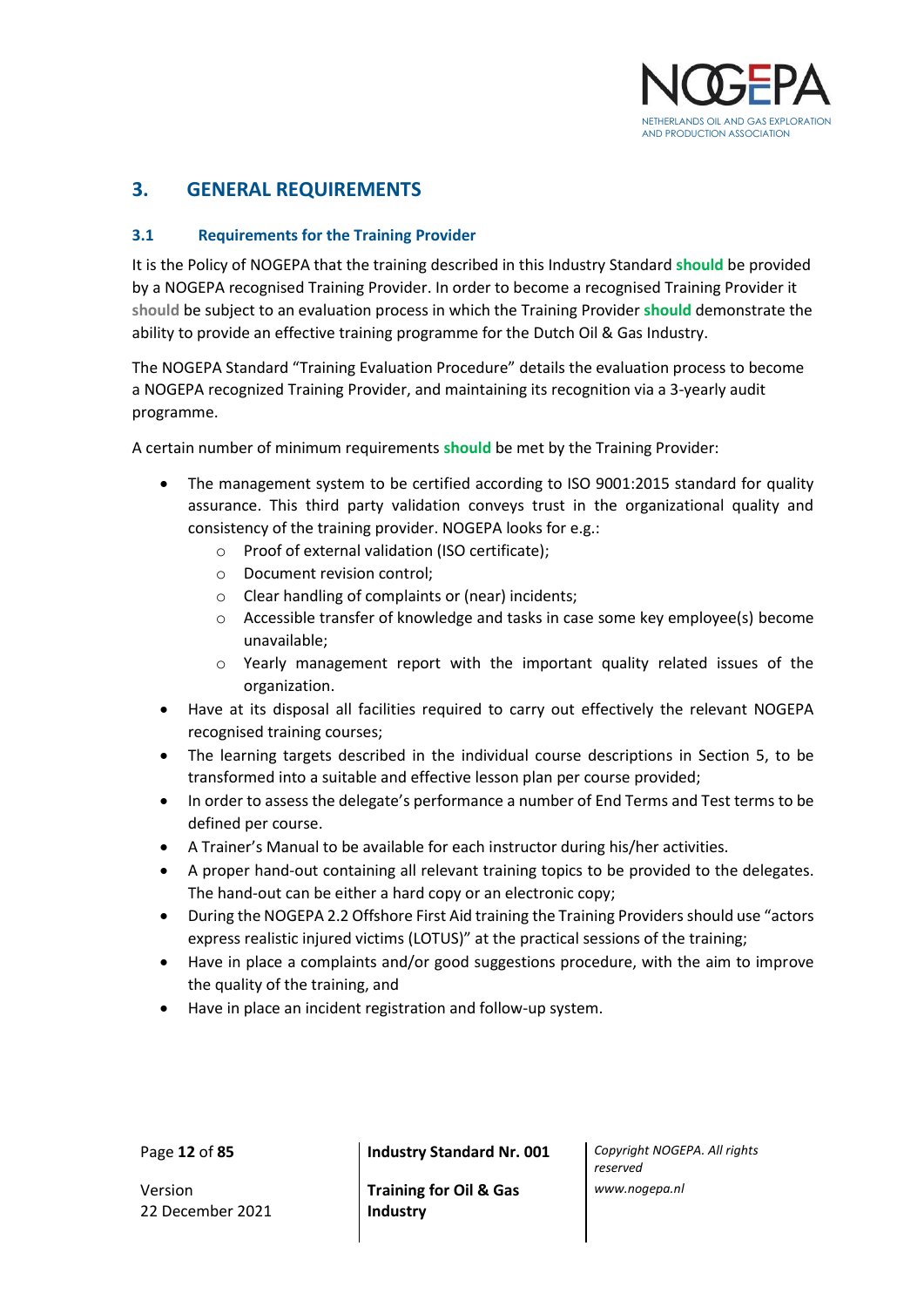

# <span id="page-12-0"></span>**3.2 Qualifications of instructing personnel**

With regard to the relevant courses, the instructor(s) **should** have where appropriate:

- Knowledge and experience in handling of rescue equipment;
- Knowledge and experience in handling survival and rescue craft;
- Sufficient qualifications in training related to the use of the craft;
- Sufficient qualifications in the operation of communication equipment;
- Knowledge and experience in the handling of helicopters;
- Knowledge and experience in helicopter refuelling procedures;
- Knowledge of air transport communication procedures;
- A valid first aid certificate and a valid resuscitation certificate (in each course at least one instructor with this qualification shall be present).
- An "Oranje Kruis Instructeur Eerste Hulp" certificate, or equivalent, when providing instruction on medical aspects in the relevant courses;
- A certificate "IFV Instructeur algemeen" and relevant experience, when providing instruction on fire prevention and fire-fighting in the courses 0.5 and 0.6;
- Certificates "IFV Instructeur algemeen en Manschappen A/Bevelvoerder", and sufficiently experienced in fire prevention and firefighting when instructing at the courses 2.6, 2.8, and 2.9;
- Instructors to be trained and skilled in assessment of delegates;
	- The trained and competent assessor in the courses 2.14 and 2.15, **should**:
		- o Have thorough knowledge of the relevant course content/ subject matter;
		- o Be proficient in objectively observing and questioning candidates in relation to the learning targets;
		- $\circ$  Can coherently substantiate the assessment decision, both verbally and in writing, to the candidate and for the training providers' administration;
		- o Have solid knowledge of E&P operations and procedures, common to North Sea offshore operational practice;
		- o In addition to the assessor competencies, an "Industry Experienced assessor" **should** be a person who has served as an OIM on offshore installations.
- Safety Divers assisting in the HUET training, have a certificate WOD-D, or equivalent;
- Basic knowledge and experience with mining installations and the current general emergency plans and fire-fighting equipment on mining installations and helidecks.

# <span id="page-12-1"></span>**3.3 Requirements concerning the facilities of the Training Provider**

With regard to safety and health requirements the Training Provider **shall** be fully responsible for the safety, health, and wellbeing of the delegates and thereto have an adequate and up to date Risk Identification and Evaluation (RIE) in place.

Version 22 December 2021

Page **13** of **85 Industry Standard Nr. 001** *Copyright NOGEPA. All rights* 

**Training for Oil & Gas Industry**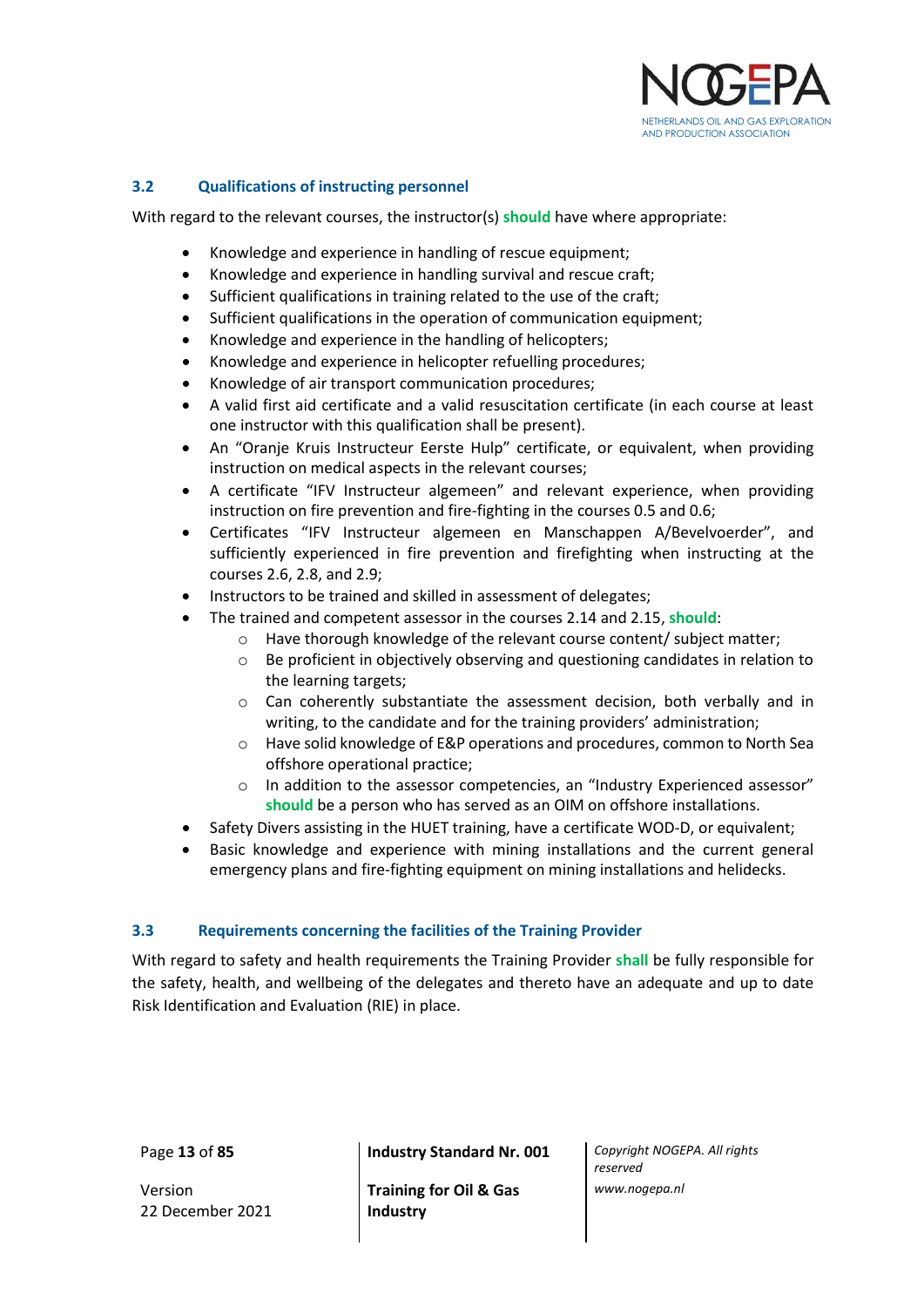

The Training Provider **should**:

- Have an Emergency Response Plan (in Dutch: BHV plan) in place, including communication means, a call out procedure (e.g. ambulance, medical practioner), first aid equipment, qualified first aid responders (EHBO), ready for use in emergency situations throughout the practical training sessions.
- Have each training session started with an appropriate safety introduction.

For the theory lessons the following facilities **should** be available:

- Classroom(s) with sufficient space, heating, lighting, ventilation and demonstration equipment, appropriate for the maximum number of delegates;
- Provision for the use of teaching aids, models, display materials, etc.; and
- A hand-out of the training instructions (either a hardcopy and/or electronic version) for each delegate if not given at previous occasion.

For the practical lessons the following facilities **should** be available:

- Sufficient and adequate facilities for the performance of all required practical exercises and for the assurance of safety;
- Emergency response equipment (fire-fighting and rescue equipment, escape masks, breathing apparatus, life-boats, MOB boats, etc.), comparable with the equipment used in the offshore environment, in good state of readiness; and
- The equipment to be in good state of maintenance, inspected, and tested, in accordance with legal requirements, and manufacturer's recommendations.

For welfare issues:

- Appropriate facilities for breaks and meals;
- Sufficient separate washing and changing facilities for male and female delegates; and
- Facilities for the safe storage of personal property.

#### <span id="page-13-0"></span>**3.4 Assessment and Evaluation**

#### **Assessment:**

Learning targets given in the course descriptions in Section 5 are to be used as test criteria for:

- Written or oral assessment of the theoretical knowledge.
- The assessment by the instructor of the practical exercises.

When all learning targets of the course are tested and assessed with a pass (responsibility of the training provider), a certificate is to be issued of the course, and registered in the delegate's Personal Safety Logbook and CDR.

Version 22 December 2021

Page **14** of **85 Industry Standard Nr. 001** *Copyright NOGEPA. All rights* 

**Training for Oil & Gas Industry**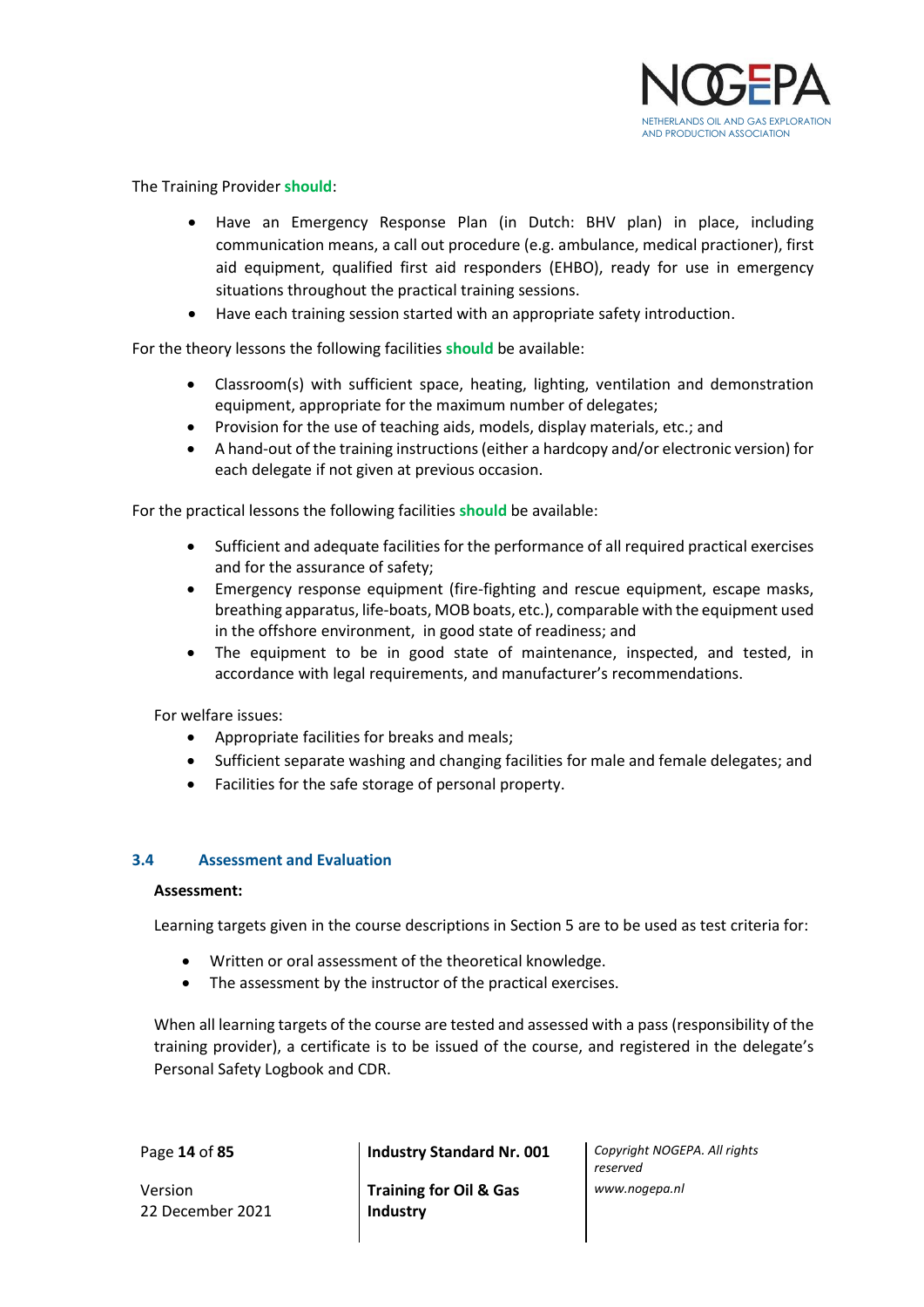

#### **Evaluation:**

The course is to be completed with an oral evaluation of the training course with the delegates. The instructor makes up a written report of the oral evaluation to be retained for future consultation.

# <span id="page-14-0"></span>**3.5 Training on client location, or other place outside the premises of the Provider**

Certain courses, or part of courses, could be suitable performed on a location/site, outside the Training Provider's facilities. However, prior to any course(s) being delivered remotely, the Training Provider needs to comply with the following requirements:

- Prior to initial approval, the Training Provider specifies a single 'approved site' and location, and advises NOGEPA of its intention to deliver the training remotely;
- The Training Provider ensures the suitability of facilities and arrangements prior to delivery;
- Documented evidence to be retained in order to show that delivery of training at the remote site meets the criteria detailed in this NOGEPA Standard including, but not limited to, facilities, equipment, and qualification of instructional staff;
- Documented management procedures to be retained which record any measures required to assure the quality and safety of on-location training; and
- All records and associated documentation to be retained at a single, specified location, mutually agreed with NOGEPA, and made available at the time of an audit.
- NOGEPA reserves the right to audit any or all of the remote sites operated by the Training Provider.

# <span id="page-14-1"></span>**3.6 Medical requirements for participation in training courses**

Training courses especially those containing practical exercises may include physically demanding and potentially stressful elements. It is the responsibility of the Training Provider to ensure that practical exercises are designed and delivered such that delegates shall not be exposed to excessive physical or mental demands. This shall be analysed and documented in the Training Provider's Risk Inventory & Evaluation (RI&E).

To ensure that delegates are physically and mentally fit to attend training courses (where specified in the respective course descriptions in chapter 5), the delegates **should** be in possession of one of the following certificates:

• 1. A valid Offshore medical certificate issued by a recognized Physician, according to NOGEPA Industry Standard 011 Offshore Medical Examination, or

Version 22 December 2021

Page **15** of **85 Industry Standard Nr. 001** *Copyright NOGEPA. All rights* 

**Training for Oil & Gas Industry**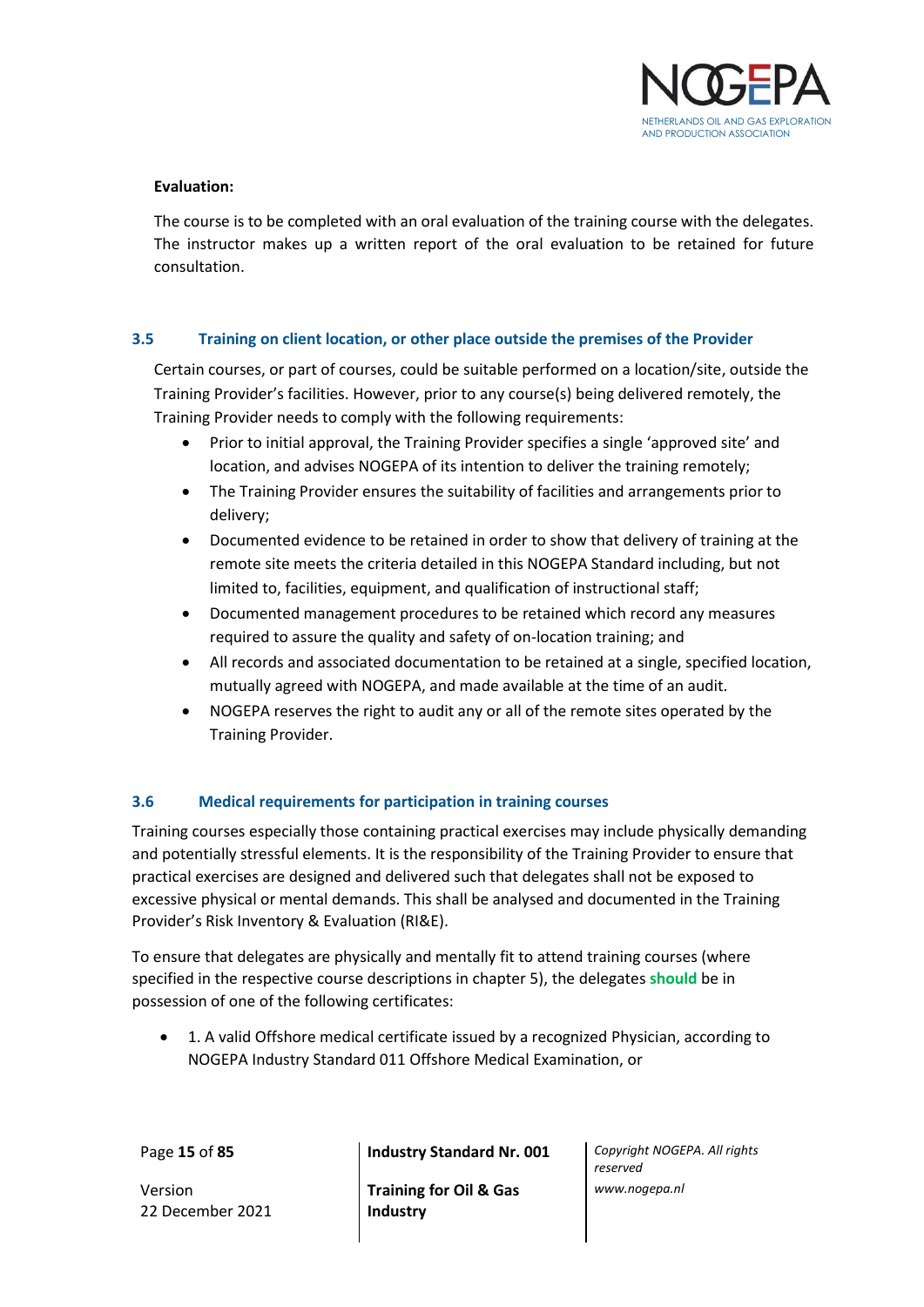

• 2. A valid Offshore medical certificate issued by a Physician recognized by other North Sea industry associations (Oil & Gas UK, O&G Norge, and Oil & Gas Denmark)

Please, note that a certificate 1. or 2. is a set pre-condition to get access to an oil or gas platform in Dutch waters.

# <span id="page-15-0"></span>**3.7 Format and type of Safety Training**

Safety training can be provided in various forms depending on the knowledge, skills, confidence of the delegates, and the requirements of the customer.

The training **could** be provided either by:

- **a)** classroom teaching (theoretical and/or practical training); or
- **b)** by e-learning (CBT) for (parts) of the theoretical training (see elaboration below); and
- **c)** Where appropriate the use of simulator(s) at practical training.

The type of training can be distinct in:

#### **a) Basic Course:**

Intended for delegates attending a training course for the first time or with an invalid or an overdue certificate for that particular course.

#### **b) Refresher Course:**

Intended for delegates attending a training course with a valid (either basic or refresher course) certificate for that particular course.

#### **Elaboration on the conditions and prerequisites when using e-learning or similar teaching aids**

The term e-learning refers to: e-learning/ serious gaming or any other online/ on-screen teaching aid with which course participants can prepare or complete substantial parts of face to face courses without the physical presence of a trainer of the course provider (henceforth called elearning)

#### **Intended for:**

E-learning is intended for participants in refresher courses, solely for transferring theoretical knowledge.

These conditions serve as a guideline for evaluation of e-learning, and apply to training providers who offer NOGEPA-courses in which substantial parts of the transfer of theoretical knowledge occurs through e-learning, outside their own training premises. NOGEPA reserves the right to allow (partial) diversion from the conditions below if agreed and noted in the NOGEPA Working Group on Training. This is to prevent hampering the fast development of e-learning applications, which in general is supported by NOGEPA.

#### **Objective:**

Version 22 December 2021

Page **16** of **85 Industry Standard Nr. 001** *Copyright NOGEPA. All rights* 

**Training for Oil & Gas Industry**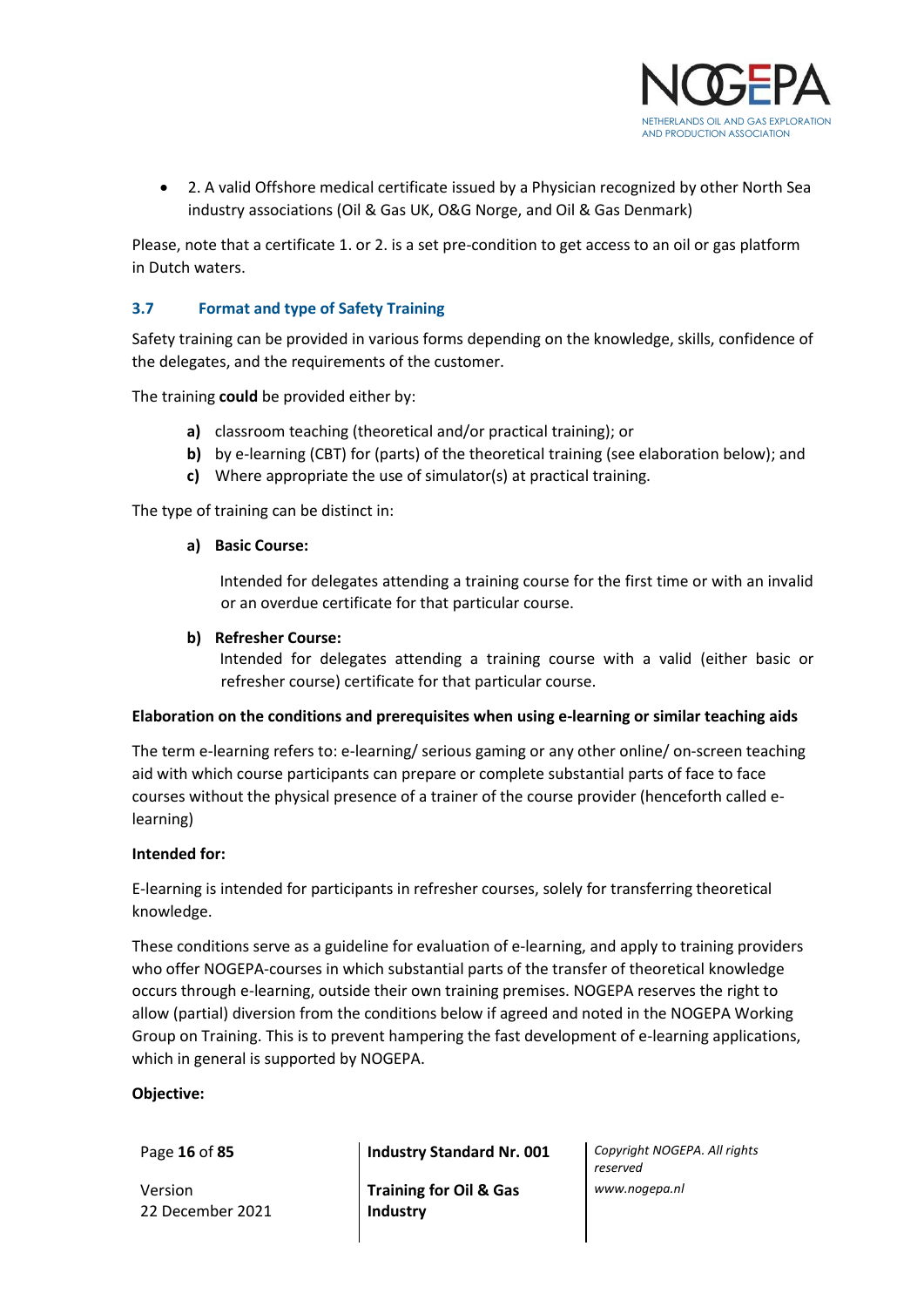

To refresh and update current knowledge in participants and to identify (per participant) course content that needs additional attention.

#### **Learning targets:**

Depends on the course(s) for which the e-learning is developed

# **Conditions for the deployment of e-learning**

# **Permission**

- It is not allowed to provide e-learning only courses; the on-screen teaching aids will always be part of a blended learning package/ course;
- Provider needs to be able to assess participants proficiency with the course contents/ learning targets – i.e. face to face contact with participants is always part of a course;
- The trainer manual will state which parts of the blended course consists of e-learning The entire blended course will cover all learning targets as specified in this standard
- New e-learning modules must be accredited before they can be used in NOGEPA courses; It is not allowed to incorporate e-learning in NOGEPA-courses without prior consent of NOGEPA. Request for consent (per client) will be addressed to [training@nogepa.nl](mailto:training@nogepa.nl) and include the following information:
	- o Which client
	- o Which courses and which e-learning modules are involved
	- o When training takes place (both the e-learning period and the onsite training days)
	- o What context (Scenario based or individual course)

# **Conditions**

- Training provider needs to be able to monitor progress of course-participants (including actual time spent on the e-learning, number of attempts, etcetera);
- Training provider will specify a reasonable period in which participants will have full access to the e-learning module to complete the tasks/ items in the e-learning;
- The time participants spend in the online environment should have a reasonable relation to the time they would spend on the same amount of theory in a classroom setting;
- Provider will make support available to participants both for technical questions and for questions about the contents of the course;
- Provider will make a reasonable effort to avoid, detect and control possible fraud;
- Provider will have safeguards in place to provide face to face training for participants who can't finish the e-learning or who turn-out not to meet the required course standard for further participation; *or* provider will deny access to the remainder of the course;

#### **Responsibilities**

By issuing a NOGEPA-certificate to a participant, the Provider states its confidence that the participant has all required knowledge and experience to live up to the expectations an employer

Version 22 December 2021

Page **17** of **85 Industry Standard Nr. 001** *Copyright NOGEPA. All rights* 

**Training for Oil & Gas Industry**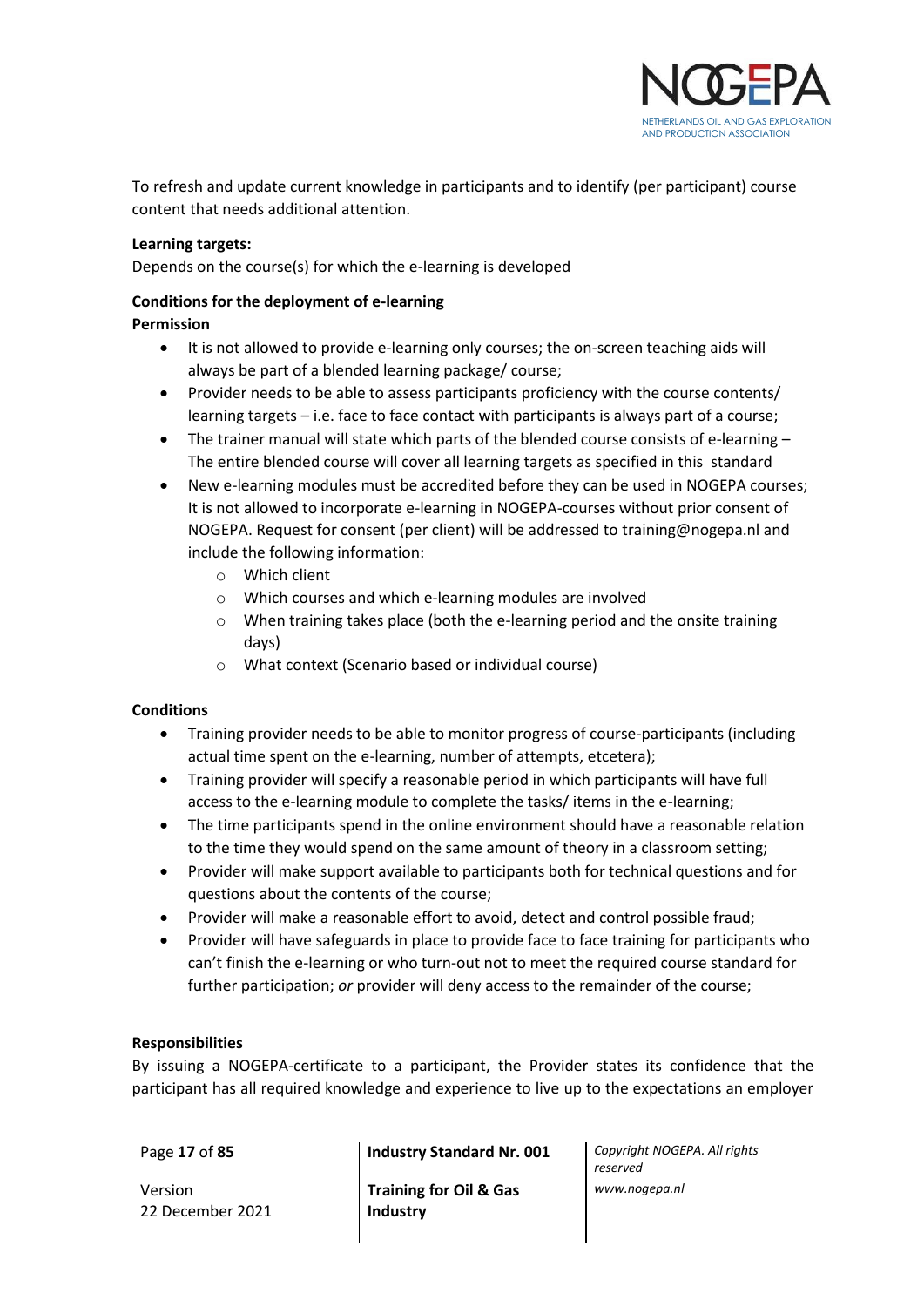

may have of anybody with this type of certificate. The use of e-learning cannot transfer any part of this responsibility to any other party.

# <span id="page-17-0"></span>**3.8 Scenario Based Training**

Intended for delegates training together with the offshore mining installation's crew to which they are part of. The delegates **should** be in the possession of valid certificates for the NOGEPA training courses included in the scenario based training.

The following conditions **should** apply for Scenario Based Training:

- The training to be executed in a structured schedule, accorded by both customer and Training Provider.
- The scenarios to be based upon the content of the refresher courses;
- The interval of the scenario based training **should** be the validity period of the various included courses as far as possible.
- The courses could be divided over more scenario based training sessions, on condition that the whole course has been completed within the aforementioned validity period.
- The scenarios **should** be as close as possible to a real situation that can arise during a calamity offshore.
- There **should** be, at least, two instructors per group and a maximum of six delegates per instructor; and
- The completed courses to be registered in the Personal Safety Logbook and CDR in consultation between the customer and Training Provider.

# <span id="page-17-1"></span>**3.9 Categories of Training Courses**

The training courses are divided into the following categories:

- Elementary safety training Course codes begin with a "0".
- Function-orientated training Course codes begin with a "1".
- Training directed to fulfil a task in an emergency situation Course codes begin with a "2".
- Training related to Offshore Support Vessels Course codes begin with a "3".

# <span id="page-17-2"></span>**3.10 Certificates, Centraal Diploma Register and Personal Safety Logbook**

After following, completing, and meeting the criteria of a specific course, the delegate **should** receive a certificate of the Training Provider. This certificate will be registered in the Centraal Diploma Register (CDR, owned by Stichting Samenwerken voor Veiligheid (SSVV)) and in his/her Personal Safety Logbook.

Version 22 December 2021

Page **18** of **85 Industry Standard Nr. 001** *Copyright NOGEPA. All rights* 

**Training for Oil & Gas Industry**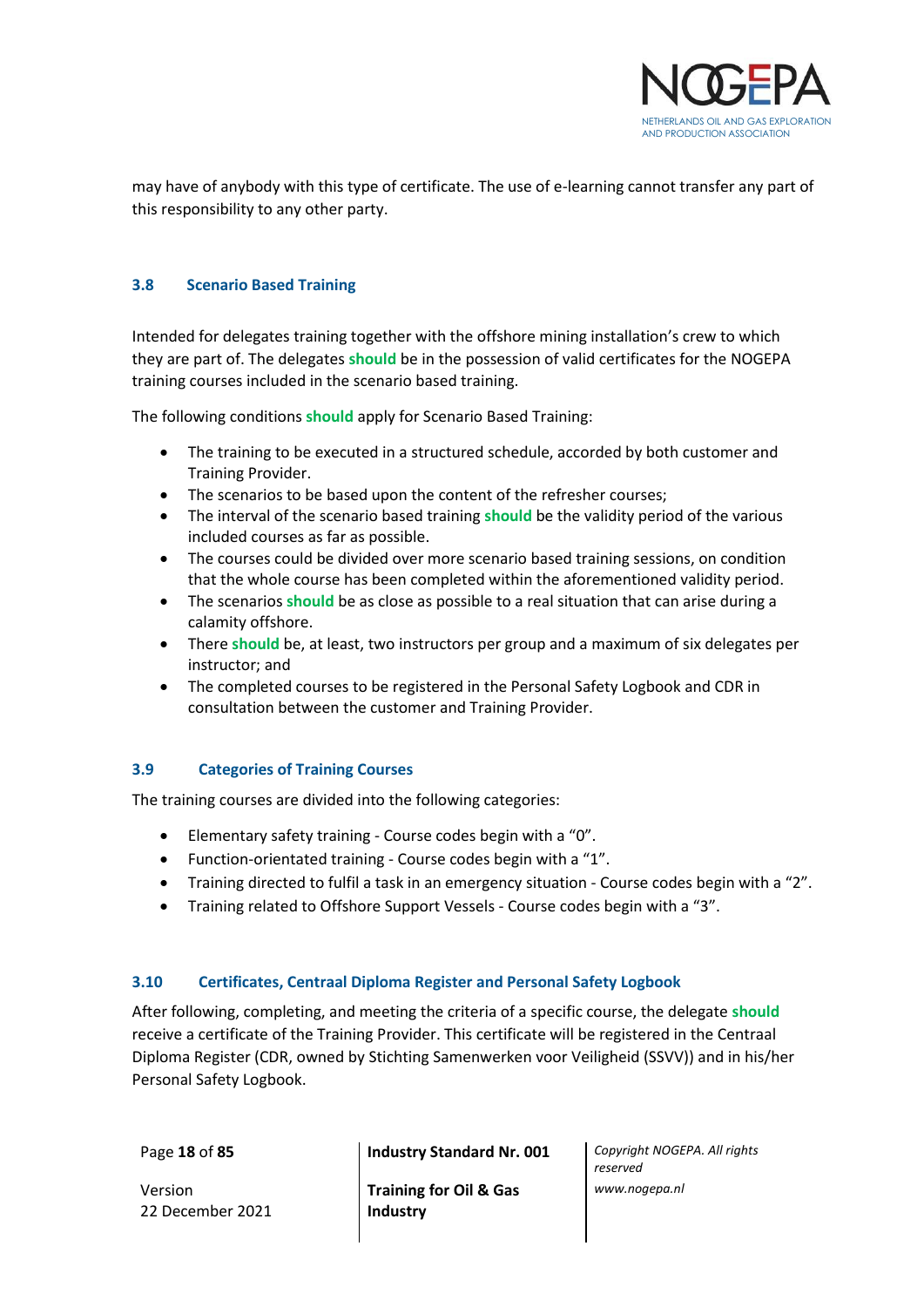

- Basic courses are to be registered with their NOGEPA number, followed by an "a".
- Refresher courses are to be registered with their NOGEPA number, followed by a "b".
- Scenario training to be registered as "Scenario Training" including the completed NOGEPA courses being part of the scenario training identified by their numbers.

# <span id="page-18-0"></span>**3.11 Certificate validity**

The validity of a certificate is stated in each specific course description. The expiry date on the certificate will be noted as the validity of the particular course.

Operating companies and contractors **should** make all reasonable efforts to ensure that safety and emergency response related refresher training is completed before the individual's current certificate expires. In case of unforeseen circumstances, such as illness or abnormal work demands, the individual may extend the currency of the current certificate by up to 3 months under the following conditions:

- The form provided in Appendix  $7$  Request for Dispensation is completed by the Employer of the individual and handed over to the Training Provider for consent and filing; and
- Extension will only be granted to persons who have completed the basic course and at least one related refresher course of the subject training. Extensions will not be granted to visitors or personnel who work offshore occasionally.

Where an extension is granted the effective start date of a new refresher training certificate **should** be the expiry date of the individual's corresponding current certificate (back dating).

Refresher courses could also be taken from 3 months before the expiry date (no need for dispensation). The entrance date of the refresher period **could** be taken as the expiry date from the previous course (forward dating).

# <span id="page-18-1"></span>**3.12 Mutual Recognition of training around the North Sea**

In 2000 a commission has been set up, composed of representatives from NOGEPA, Oil & Gas Denmark, Oil & Gas Norge, and Oil & Gas UK, as the joint operators of the oil and gas industry in the North Sea. This has resulted in a complete or partial recognition of training and/or certificates, as mentioned in the Appendix 1 - Mutual recognition of Basic Safety and Emergency Response Training, and Appendix 2 – Mutual recognition for certain Specialised Safety and Emergency Response Training.

# <span id="page-18-2"></span>**3.13 Recognition of non NOGEPA certificates**

Version 22 December 2021

Page **19** of **85 Industry Standard Nr. 001** *Copyright NOGEPA. All rights* 

**Training for Oil & Gas Industry**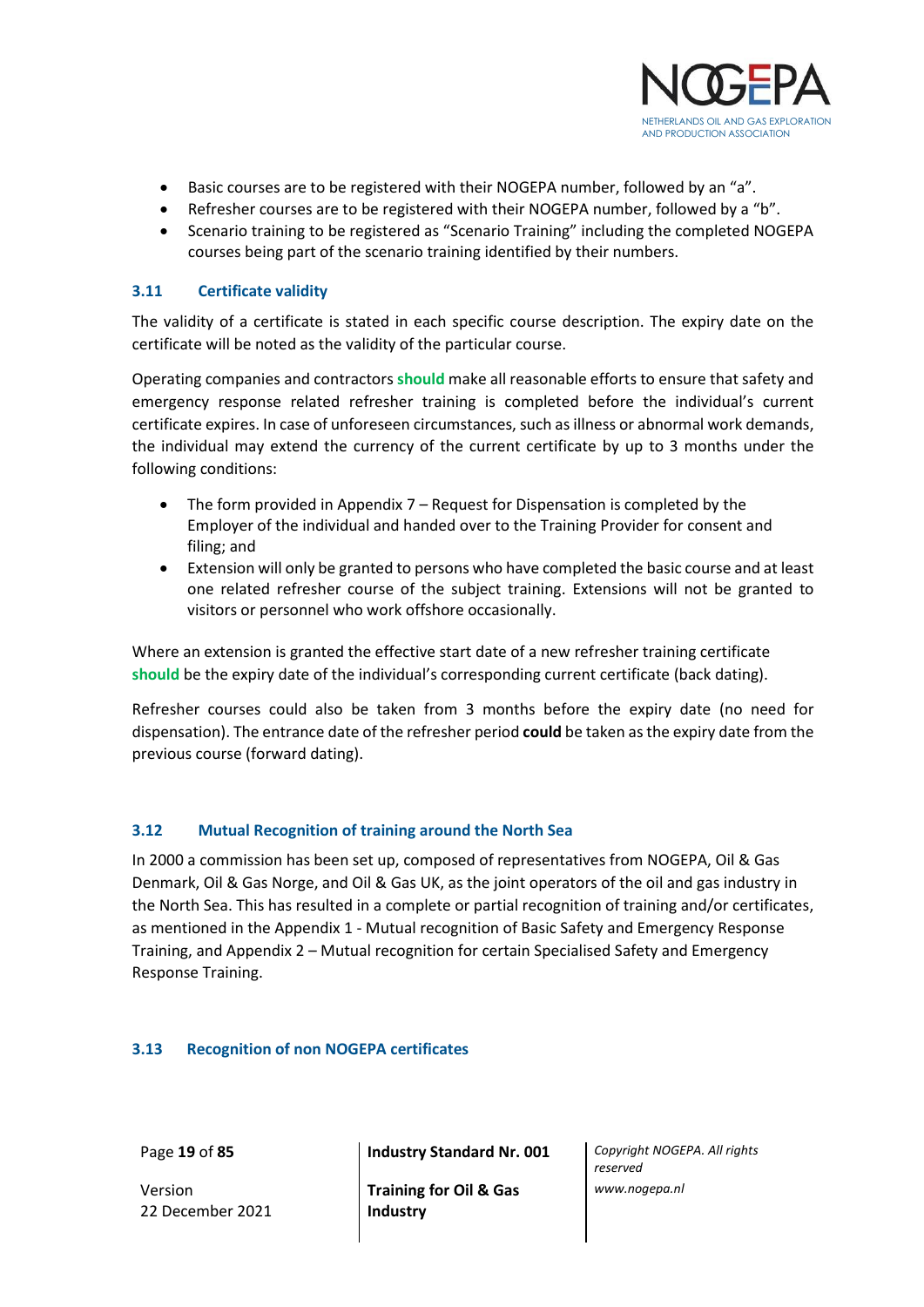

Apart from the Mutual recognition the following non-NOGEPA Certificates **could** be recognized where mentioned in the Appendices:

- Recognition non NOGEPA Offshore Medic course Appendix 3;
- Recognition of courses mentioned in the SSVV Opleidingengids Appendix 4; and
- Recognition of non NOGEPA course Medical Care Safety Standby Vessel Appendix 5.

# <span id="page-19-0"></span>**3.14 The Delegate**

The delegate **should** be:

- Physically fit to attend the course;
- In the possession of a valid medical examination certificate for employment offshore;
- In the possession of a Personal Safety Logbook; and
- In the possession of a valid Identification Card or Passport.

#### <span id="page-19-1"></span>**3.15 The Customer**

The customer **should** be responsible for ensuring that the delegate:

- Is in possession of the required Personal Safety Logbook;
- Is in the possession of a valid medical examination certificate where applicable;
- Has been informed about the start and duration as well as the content of the course; and
- Is informed in time about any changes to the course.

#### <span id="page-19-2"></span>**3.16 Training Evaluation**

All mentioned training in this Training Standard **could** be regularly audited according to the standards set in the NOGEPA Industry Standard 002 "Training Evaluation Procedure".

# <span id="page-19-3"></span>**3.17 Exemption of Training**

In exceptional cases, the Management of the Operating Company **could** give exemption for training to persons working, or intending to work on an offshore mining installation, respectively as visitor, under the provision that these persons are under close supervision during their presence. This exemption **could** be granted for a maximum of 72 hours per visit, no more than twice per year.

# <span id="page-19-4"></span>**4. TRAINING MATRIX**

Version 22 December 2021

Page **20** of **85 Industry Standard Nr. 001** *Copyright NOGEPA. All rights* 

**Training for Oil & Gas Industry**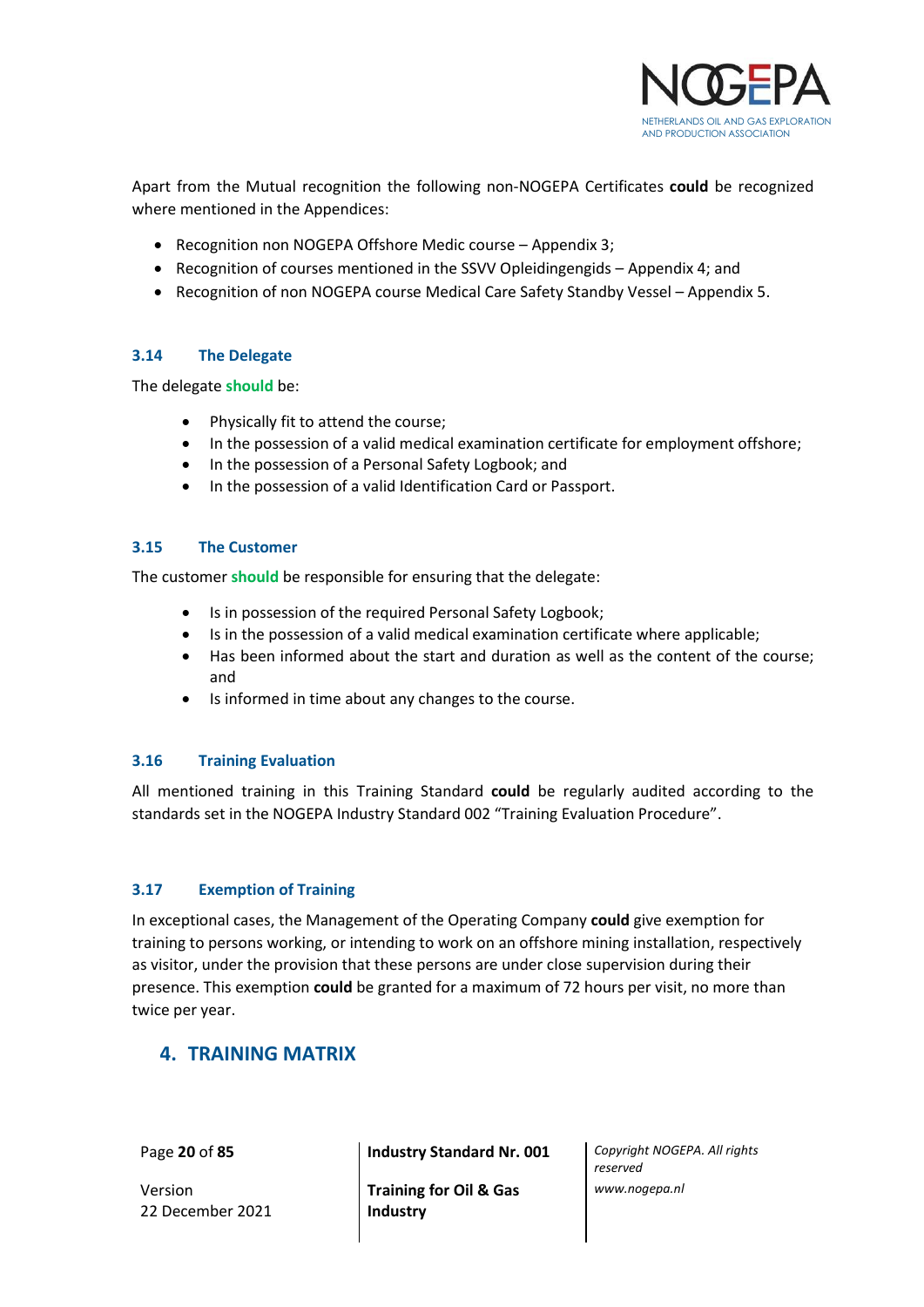

The Training Matrix on the next pages provides an overview of the required safety and emergency response training as well as a number of functional related trainings. Depending on the operations and the activities to be carried out by employees and contractors, as well as the size and configurations of the mining installation, the type and nature of training may differ.

It is the responsibility of the Operating Company, based on its own HSE Management System, the Reports on Major Hazards (formerly known as Safety Cases), and the Emergency Response Plans of the installations, to define the type and nature of the training required.

It is to be noted that the Training Standard states **what** need to be trained. The operating company and/or the employer define **who** is to be trained.

One may find training required which is not described in detail in this Training Standard. It may concern training for which a standard, a competence profile and/or a curriculum is already provided by a recognized body or institute. NOGEPA **could** accept the training, either directly or with an adaptation to meet the specific circumstances which may prevail on an offshore mining installation. Some examples are the VCA training, which **could** apply directly, or in case of an Offshore Crane Driver who is competent to operate a Mobile and/or a Tower crane onshore in civil works. In such a case an "entry course" is prescribed for this crane driver to get acquainted with the specific offshore conditions. Only the part of the "entry course" is detailed in the Training Standard.

A number of courses mentioned in the matrix are whose content and quality is not-controlled by NOGEPA, but **could** be considered useful.

Where a course is identified as mandatory it means that the course is obliged for those delegates assigned by their operating company and/or in that job category.

Version 22 December 2021

Page **21** of **85 Industry Standard Nr. 001** *Copyright NOGEPA. All rights* 

**Training for Oil & Gas Industry**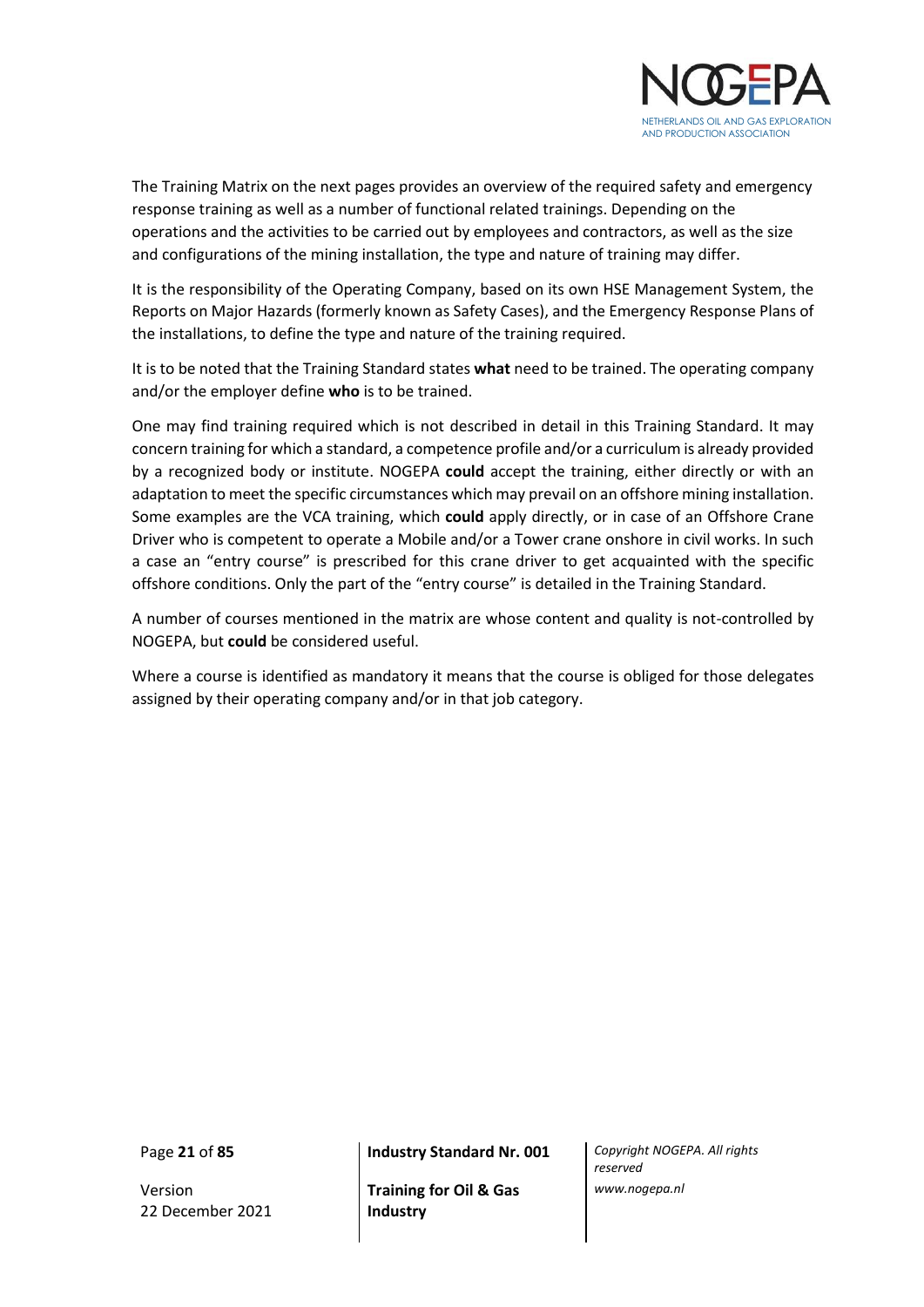

| <b>Course Information</b>                         |                                            |                                                                             |                                                                                                  |                               |                    |                                                     |                                     |                                   |                     |                                |                              |                                                   |                                                         |                         |                                                       |                                                                                                                                         |                         |                                                               |                            |                     |                  |                                 |                                                |                                               |                           |                                                         |                              |                                                                                         |             |                                     |                           |
|---------------------------------------------------|--------------------------------------------|-----------------------------------------------------------------------------|--------------------------------------------------------------------------------------------------|-------------------------------|--------------------|-----------------------------------------------------|-------------------------------------|-----------------------------------|---------------------|--------------------------------|------------------------------|---------------------------------------------------|---------------------------------------------------------|-------------------------|-------------------------------------------------------|-----------------------------------------------------------------------------------------------------------------------------------------|-------------------------|---------------------------------------------------------------|----------------------------|---------------------|------------------|---------------------------------|------------------------------------------------|-----------------------------------------------|---------------------------|---------------------------------------------------------|------------------------------|-----------------------------------------------------------------------------------------|-------------|-------------------------------------|---------------------------|
| Duration basic course (d)*                        |                                            | $\mathbf{1}$                                                                | $\overline{\mathbf{3}}$                                                                          | 36                            | 36                 | $\overline{2}$                                      | -5                                  | 1%                                | $\mathbf{1}$        | $\overline{\mathbf{3}}$        | $\overline{\mathbf{3}}$      | $\overline{2}$                                    | 36                                                      | $\overline{\mathbf{4}}$ | 2%                                                    | $\overline{a}$                                                                                                                          | $\overline{\mathbf{3}}$ | $\overline{2}$                                                | 1%                         | $\overline{2}$      | 10               | 4                               | $4***$                                         | $2***$                                        | -3                        | $\overline{\mathbf{3}}$                                 | -3                           | $\mathbf{2}$                                                                            | <b>CBT</b>  | <b>CBT</b>                          | <b>CBT</b>                |
|                                                   | Duration refresher course (d)*             | $\mathbf{1}$                                                                | $\mathbf{1}$                                                                                     | 16                            | 14                 | $\mathbf{1}$                                        | $\overline{2}$                      | $1^*$                             | $\mathbf{1}$        | $\mathbf{1}$                   | $\mathbf{1}$                 | $\leftarrow -1.2$                                 | <b>CBT</b>                                              | $\overline{2}$          | 1                                                     | $\overline{2}$                                                                                                                          | $\mathbf{1}$            | $11/4*$                                                       | $\mathbf{1}$               | 36                  | 3x4              | $\leftarrow$                    | $\overline{2}$                                 | $\overline{2}$                                | $\overline{\mathbf{3}}$   | $\overline{\mathbf{3}}$                                 | $\mathbf{1}$                 | 1                                                                                       | <b>NR</b>   | <b>NR</b>                           | <b>NR</b>                 |
| <b>Validity</b> in years                          |                                            | $\overline{4}$                                                              | $\overline{a}$                                                                                   | $\overline{a}$                | $\overline{4}$     | $\overline{2}$                                      | $\overline{a}$                      | $\overline{2}$                    | $\overline{a}$      | - 5                            | $\overline{4}$               | $\overline{4}$                                    | $\overline{a}$                                          | $\overline{2}$          | $\overline{2}$                                        | $\overline{2}$                                                                                                                          | $\mathbf{2}$            | $\overline{2}$                                                | $\overline{\mathbf{2}}$    | $\overline{4}$      | $\overline{4}$   | $\mathbf{1}$                    | $\overline{a}$                                 | $\overline{a}$                                | -5                        | - 5                                                     | $\mathbf{1}$                 | 10/4/                                                                                   |             | $\overline{2}$                      | $\overline{2}$            |
| <b>NOGEPA</b><br><b>Training</b><br><b>Matrix</b> | COURSE TITL                                | ಂಶ<br>Training<br>Ĕ<br>Safety<br>2<br>Offsho<br>æ<br>ř<br>Limited<br>Emerge | ಂಶ<br>c<br>$\mathbf{a}$<br>Ă<br>E<br>ē<br>Ξ<br>$\frac{5}{9}$<br>- 62<br>88<br>Offshore<br>Emergo | rustion<br>蓝<br>Fire-fighting | Ē<br>$\frac{5}{2}$ | $\overline{\delta}$<br>$\frac{g}{R}$<br>В<br>Helico | E.<br>්<br>ē<br>$\bullet$<br>Offsho | ۴<br>Æ.<br>폯<br>පී<br>昰<br>Helico | asuring<br>울<br>Gas | 區<br>with I<br>Working<br>Safe | <b>Offsho</b><br>c<br>Banksr | 읉<br>å<br>Craine<br>2<br>rse Crai<br>8<br>Ł<br>Ŧ, | c<br>$\Omega$<br>黃<br>ą,<br>rator<br>နီ<br><b>Radio</b> | Ğ<br>끟<br>Eirst         | Ť<br>ō<br>д<br>æ<br>(FRC)<br><b>SE</b><br>xswain<br>8 | ighting<br>$\frac{1}{2}$<br>Team<br>Member<br>Rescue                                                                                    | Boat<br>vain Life<br>8  | ಹ<br>Fire-fighting &<br>Team Offshor<br>룬<br>Leader<br>Rescue | fighti<br>흝<br>å<br>Helico | Control<br>Calamity | Medi<br>Offshore | Entry Co<br>Medic<br>Offshore I | of Major<br>(MoME)<br>ъ<br>Έ.<br>ËĒ<br>š.<br>훕 | ۴<br>Major<br>৳<br>ī<br>Management<br>g<br>g, | Coordinato<br>ደ<br>On-See | Safety<br>seal<br>-e - S<br>ී<br>Standby<br>edical<br>Σ | 호<br>Oranje<br>픻<br>in<br>Ei | ৮<br>$\sum_{n=1}^{\infty} \frac{1}{n}$<br>စ္နွ<br>Basic Safety<br>· MVK/HVK/I<br>৳<br>g | B<br>MARCOM | induction<br>or offshore<br>Orshore | LMRA training<br>PTW/TRA/ |
| Category/<br>function                             | ż                                          | ÷<br>Ö.                                                                     | <b>un</b><br>$\circ$                                                                             | ωņ<br>o                       | $\infty$<br>o      | <b>H</b><br>$\blacksquare$                          | N<br>$\blacksquare$                 | m<br>$\blacksquare$               | $\blacksquare$      | œ<br>$\blacksquare$            | ത്<br>$\blacksquare$         | 1.10                                              | 믂<br>÷.                                                 | N<br>N                  | m<br>N                                                | G<br>-N                                                                                                                                 | 27                      | $\infty$<br>Ñ                                                 | G)<br>N                    | $\bullet$<br>М      | 2.11             | 2.12                            | <b>A</b><br>큷                                  | 2.15                                          | Ħ<br>m                    | с                                                       |                              | -2                                                                                      |             | ٠<br>÷                              | ŧ                         |
| <b>Visitors/Officials</b>                         |                                            |                                                                             |                                                                                                  |                               |                    |                                                     |                                     |                                   |                     |                                |                              |                                                   |                                                         |                         |                                                       |                                                                                                                                         |                         |                                                               |                            |                     |                  |                                 |                                                |                                               |                           |                                                         |                              |                                                                                         |             |                                     |                           |
|                                                   | Persons on an onshore mining installation  |                                                                             |                                                                                                  |                               |                    |                                                     |                                     |                                   |                     |                                |                              |                                                   |                                                         |                         |                                                       |                                                                                                                                         |                         |                                                               |                            |                     |                  |                                 |                                                |                                               |                           |                                                         |                              |                                                                                         |             |                                     |                           |
|                                                   | Persons on an offshore mining installation |                                                                             |                                                                                                  |                               |                    |                                                     |                                     |                                   |                     |                                |                              |                                                   |                                                         |                         |                                                       |                                                                                                                                         |                         |                                                               |                            |                     |                  |                                 |                                                |                                               |                           |                                                         |                              |                                                                                         |             |                                     |                           |
| <b>Helicopter Landing Officer</b>                 |                                            |                                                                             |                                                                                                  |                               |                    |                                                     |                                     |                                   |                     |                                |                              |                                                   |                                                         |                         |                                                       |                                                                                                                                         |                         |                                                               |                            |                     |                  |                                 |                                                |                                               |                           |                                                         |                              |                                                                                         |             |                                     |                           |
| Offshore Crane Operator                           |                                            |                                                                             |                                                                                                  |                               |                    |                                                     |                                     |                                   |                     |                                |                              |                                                   |                                                         |                         |                                                       |                                                                                                                                         |                         |                                                               |                            |                     |                  |                                 |                                                |                                               |                           |                                                         |                              |                                                                                         |             |                                     |                           |
| <b>Banksman Offshore</b>                          |                                            |                                                                             |                                                                                                  |                               |                    |                                                     |                                     |                                   |                     |                                |                              |                                                   |                                                         |                         |                                                       |                                                                                                                                         |                         |                                                               |                            |                     |                  |                                 |                                                |                                               |                           |                                                         |                              |                                                                                         |             |                                     |                           |
| <b>Helideck Assistant</b>                         |                                            |                                                                             |                                                                                                  |                               |                    |                                                     |                                     |                                   |                     |                                |                              |                                                   |                                                         |                         |                                                       |                                                                                                                                         |                         |                                                               |                            |                     |                  |                                 |                                                |                                               |                           |                                                         |                              |                                                                                         |             |                                     |                           |
| Persons on a H <sub>2</sub> S location            |                                            |                                                                             |                                                                                                  |                               |                    |                                                     |                                     |                                   |                     |                                |                              |                                                   |                                                         |                         |                                                       |                                                                                                                                         |                         |                                                               |                            |                     |                  |                                 |                                                |                                               |                           |                                                         |                              |                                                                                         |             |                                     |                           |
| <b>Gas Measurement Tester</b>                     |                                            |                                                                             |                                                                                                  |                               |                    |                                                     |                                     |                                   |                     |                                |                              |                                                   |                                                         |                         |                                                       |                                                                                                                                         |                         |                                                               |                            |                     |                  |                                 |                                                |                                               |                           |                                                         |                              |                                                                                         |             |                                     |                           |
| <b>Radio Operator Aviation</b>                    |                                            |                                                                             |                                                                                                  |                               |                    |                                                     |                                     |                                   |                     |                                |                              |                                                   |                                                         |                         |                                                       |                                                                                                                                         |                         |                                                               |                            |                     |                  |                                 |                                                |                                               |                           |                                                         |                              |                                                                                         |             |                                     |                           |
| <b>First Aider Onshore</b>                        |                                            |                                                                             |                                                                                                  |                               |                    |                                                     |                                     |                                   |                     |                                |                              |                                                   |                                                         |                         |                                                       |                                                                                                                                         |                         |                                                               |                            |                     |                  |                                 |                                                |                                               |                           |                                                         |                              |                                                                                         |             |                                     |                           |
| <b>First Aider Offshore</b>                       |                                            |                                                                             |                                                                                                  |                               |                    |                                                     |                                     |                                   |                     |                                |                              |                                                   |                                                         |                         |                                                       |                                                                                                                                         |                         |                                                               |                            |                     |                  |                                 |                                                |                                               |                           |                                                         |                              |                                                                                         |             |                                     |                           |
| Coxswain Fast Rescue Craft                        |                                            |                                                                             |                                                                                                  |                               |                    |                                                     |                                     |                                   |                     |                                |                              |                                                   |                                                         |                         |                                                       |                                                                                                                                         |                         |                                                               |                            |                     |                  |                                 |                                                |                                               |                           |                                                         |                              |                                                                                         |             |                                     |                           |
| <b>Worker with Explosives</b>                     |                                            |                                                                             |                                                                                                  |                               |                    |                                                     |                                     |                                   |                     |                                |                              |                                                   |                                                         |                         |                                                       |                                                                                                                                         |                         |                                                               |                            |                     |                  |                                 |                                                |                                               |                           |                                                         |                              |                                                                                         |             |                                     |                           |
| Member Fi-Fi & Rescue Team                        |                                            |                                                                             |                                                                                                  |                               |                    |                                                     |                                     |                                   |                     |                                |                              |                                                   |                                                         |                         |                                                       |                                                                                                                                         |                         |                                                               |                            |                     |                  |                                 |                                                |                                               |                           |                                                         |                              |                                                                                         |             |                                     |                           |
| Coxswain Lifeboat                                 |                                            |                                                                             |                                                                                                  |                               |                    |                                                     |                                     |                                   |                     |                                |                              |                                                   |                                                         |                         |                                                       |                                                                                                                                         |                         |                                                               |                            |                     |                  |                                 |                                                |                                               |                           |                                                         |                              |                                                                                         |             |                                     |                           |
| Leader Fi-Fi & Rescue Team                        |                                            |                                                                             |                                                                                                  |                               |                    |                                                     |                                     |                                   |                     |                                |                              |                                                   |                                                         |                         |                                                       |                                                                                                                                         |                         |                                                               |                            |                     |                  |                                 |                                                |                                               |                           |                                                         |                              |                                                                                         |             |                                     |                           |
| <b>Offshore Installation Manager</b>              |                                            |                                                                             |                                                                                                  |                               |                    |                                                     |                                     |                                   |                     |                                |                              |                                                   |                                                         |                         |                                                       |                                                                                                                                         |                         |                                                               |                            |                     |                  |                                 |                                                |                                               |                           |                                                         |                              |                                                                                         |             |                                     |                           |
| <b>Offshore Medic</b>                             |                                            |                                                                             |                                                                                                  |                               |                    |                                                     |                                     |                                   |                     |                                |                              |                                                   |                                                         |                         |                                                       |                                                                                                                                         |                         |                                                               |                            |                     |                  |                                 |                                                |                                               |                           |                                                         |                              |                                                                                         |             |                                     |                           |
| <b>Master Support Vessel</b>                      |                                            |                                                                             |                                                                                                  |                               |                    |                                                     |                                     |                                   |                     |                                |                              |                                                   |                                                         |                         |                                                       |                                                                                                                                         |                         |                                                               |                            |                     |                  |                                 |                                                |                                               |                           |                                                         |                              |                                                                                         |             |                                     |                           |
| <b>Mate Support Vessel</b>                        |                                            |                                                                             |                                                                                                  |                               |                    |                                                     |                                     |                                   |                     |                                |                              |                                                   |                                                         |                         |                                                       |                                                                                                                                         |                         |                                                               |                            |                     |                  |                                 |                                                |                                               |                           |                                                         |                              |                                                                                         |             |                                     |                           |
| First Aider Support Vessel                        |                                            |                                                                             |                                                                                                  |                               |                    |                                                     |                                     |                                   |                     |                                |                              |                                                   |                                                         |                         |                                                       |                                                                                                                                         |                         |                                                               |                            |                     |                  |                                 |                                                |                                               |                           |                                                         |                              |                                                                                         |             |                                     |                           |
|                                                   |                                            |                                                                             |                                                                                                  | Mandatory training            |                    |                                                     |                                     |                                   |                     |                                |                              |                                                   |                                                         |                         |                                                       | Indicated duration in this table and in chapter 5 is for guidance only; in case of CBT or combination of training, duration may be less |                         |                                                               |                            |                     |                  |                                 |                                                |                                               |                           |                                                         |                              |                                                                                         |             |                                     |                           |

Mandatory: one of the indicated courses, depending on the persons' level and workplace

 $NR$ Not required  $CBT$ Computer Based Training

For mining installations with Fire & Rescue Team(s)  $\bullet\bullet\bullet$ Non-NOGEPA courses

 $***$ 

NOGEPA eLearning available, but operators may also use own training material

Version 22 December 2021

Page **22** of **85 Industry Standard Nr. 001** *Copyright NOGEPA. All rights* 

**Training for Oil & Gas Industry**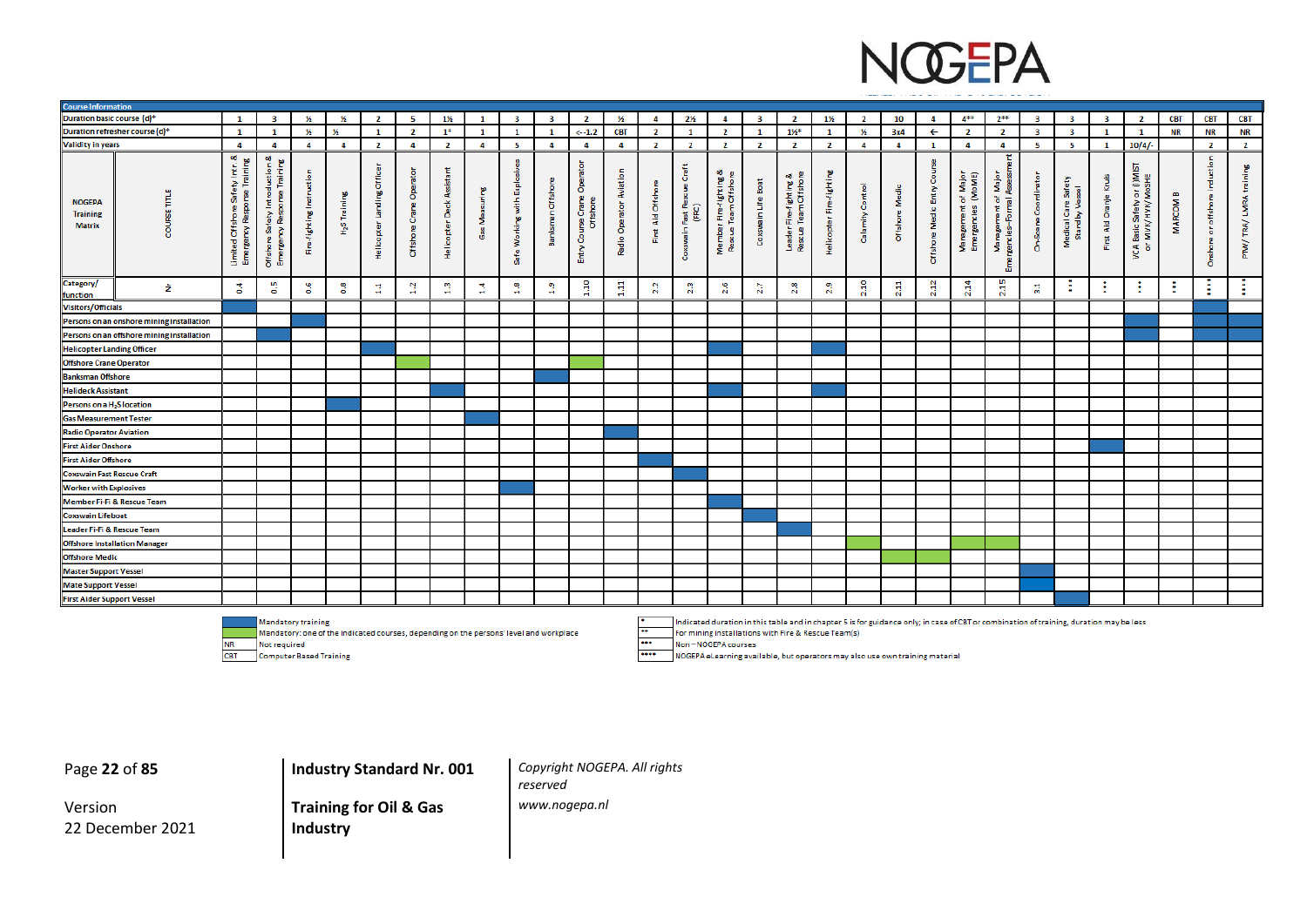# <span id="page-22-0"></span>**5. COURSE INFORMATION AND TRAINING CRITERIA**

# <span id="page-22-1"></span>**0.4 Limited Offshore Safety Introduction and Emergency Response Training**

#### **Introduction:**

Occasional a visit may be paid to an offshore mining installation by a Corporate, Government, or other Official. In order to safeguard the person it is important that he/she **shall** receive basic instructions on sea survival and HUET in case of flying with a helicopter to and from the offshore mining installation.

#### **Course type:**

Elementary safety training.

#### **Intended for:**

Occasional visitor travelling to and from an offshore mining installation solely for the purpose of a visit.

**Note:** *This course shall not be construed as a replacement for delegates (regular) visiting offshore mining installations even if they are not participating physically in any operation.*

#### **Objective:**

To train delegates in acquiring a sufficient level of understanding of circumstances and hazards on an offshore mining installation and sufficient basic knowledge of emergency response and selfrescue actions, while travelling to and from the installation by a helicopter.

#### **Conditions:**

The visit is only allowed under the following conditions:

- The visitor **should** not participate in any operational activity on board of the installation.
- During the visit the visitor **should** be under guidance of a qualified and instructed crewmember.

#### **Learning targets:**

SAFETY INTRODUCTION

- Minimum knowledge concerning offshore hazards on board of an offshore mining installation.
- The use of personal protective equipment.
- Self-rescue techniques, use of smoke hood, and group escape techniques.

#### HELICOPTER SAFETY (theory)

• Explanation and demonstration of helicopter transit/immersion suit and aviation life jacket, emergency equipment, and emergency exits.

Version 22 December 2021

**Training for Oil & Gas Industry**

Page **23** of **85 Industry Standard Nr. 001** *Copyright NOGEPA. All rights reserved www.nogepa.nl*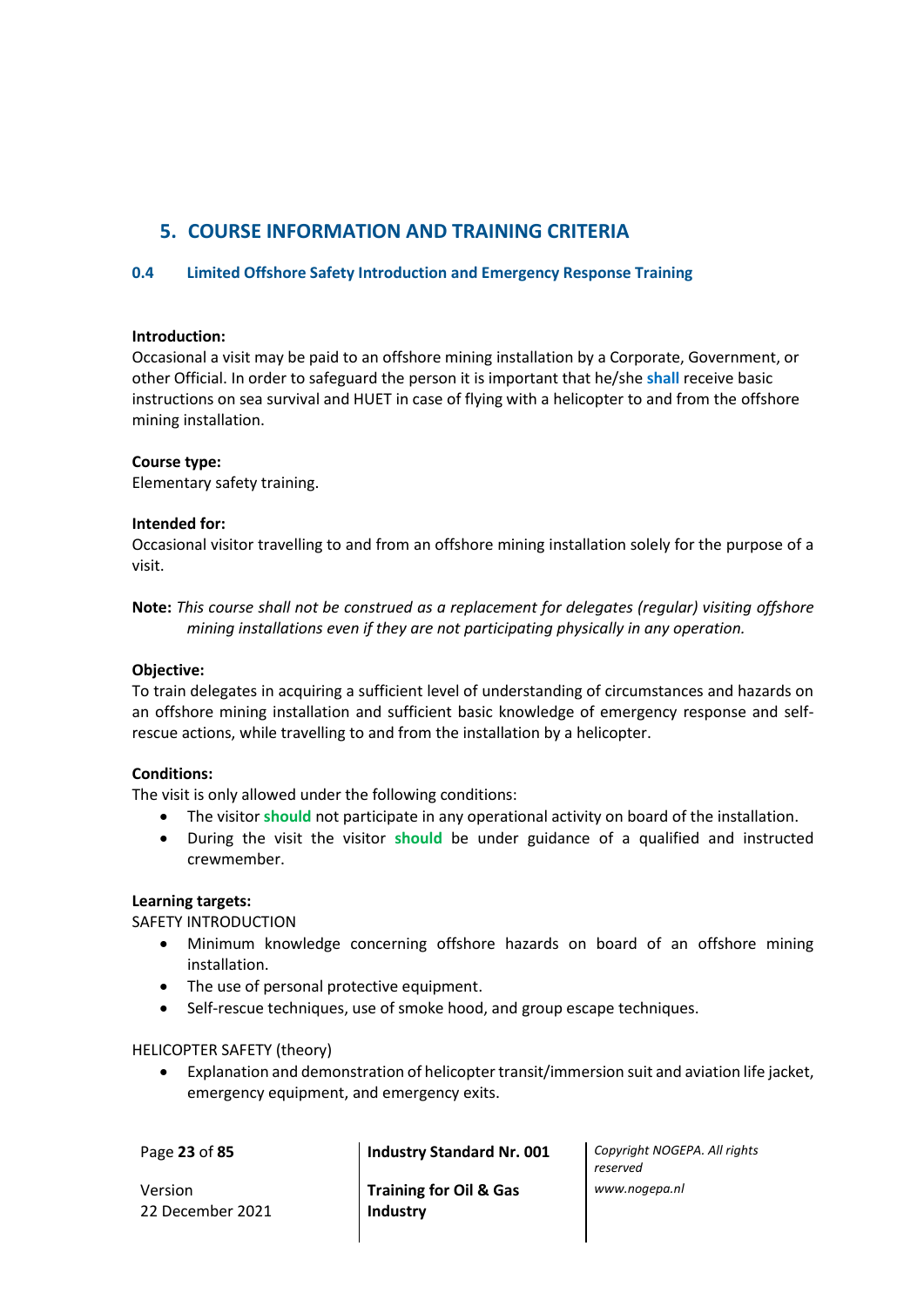- CA-EBS (Compressed Air Emergency Breathing System) familiarization. Including:
	- o The fundamental differences between compressed air systems (CA-EBS) and rebreather (EBS); technology and use.
	- o The rationale and use of a compressed air emergency breathing system in helicopter emergency situations.
	- o The hazards associated with compressed air emergency breathing systems.
- Preparation to take for an emergency landing.

SURVIVAL AT SEA

- Donning of a life jacket.
- Individual and group survival techniques and rescue techniques.
- Use of helicopter sling and position during hoisting.

HUET Module (exercises)

- Use of personal protective equipment (immersion/helicopter transit suit, life jacket, etc.) including:
	- o A pre-flight inspection of the life jacket and CA-EBS.
	- o Donning the life jacket with the CA-EBS correctly, including 'buddy check'
- Inflating a life jacket in the water.
- Deploying and use of a spray hood.
- Use of helicopter life raft.
- Abandoning helicopter in various situations (CA-EBS equipment must not be worn during these exercises; they are executed by holding your breath):
	- $\circ$  Floating on the water, carrying out a dry evacuation via the emergency exit to a helicopter life raft.
	- $\circ$  Upright under water escaping through a window opening (without push-out window).
	- o Upright under water– escaping with operation of a push out window.
	- $\circ$  Capsized under water escaping through a window opening (without push-out window), inflating a lifejacket, deploying spray hood, carrying out in water procedures.
	- o Boarding a helicopter life raft from the water.
	- o Being rescued by a helicopter sling.
- An emergency deployment of the CA-EBS in a shallow water environment (just below the water surface), if the candidate is declared fit to train in a shallow water environment<sup>\*</sup>. Including:
	- o Deploying CA-EBS (above the water surface) and breathing from the CA-EBS in a pool, face down in shallow water.
	- $\circ$  Deploying CA-EBS (below the water surface, face down in a pool in shallow water) and clearing the mouthpiece by exhaling under the water surface.

Version 22 December 2021

Page **24** of **85 Industry Standard Nr. 001** *Copyright NOGEPA. All rights* 

**Training for Oil & Gas Industry**

<sup>\*</sup> If a candidate is unfit to train in a shallow water environment, the candidate may participate in a dry training containing all action items of the wet-exercises. Certification will not be affected if only dry training is received.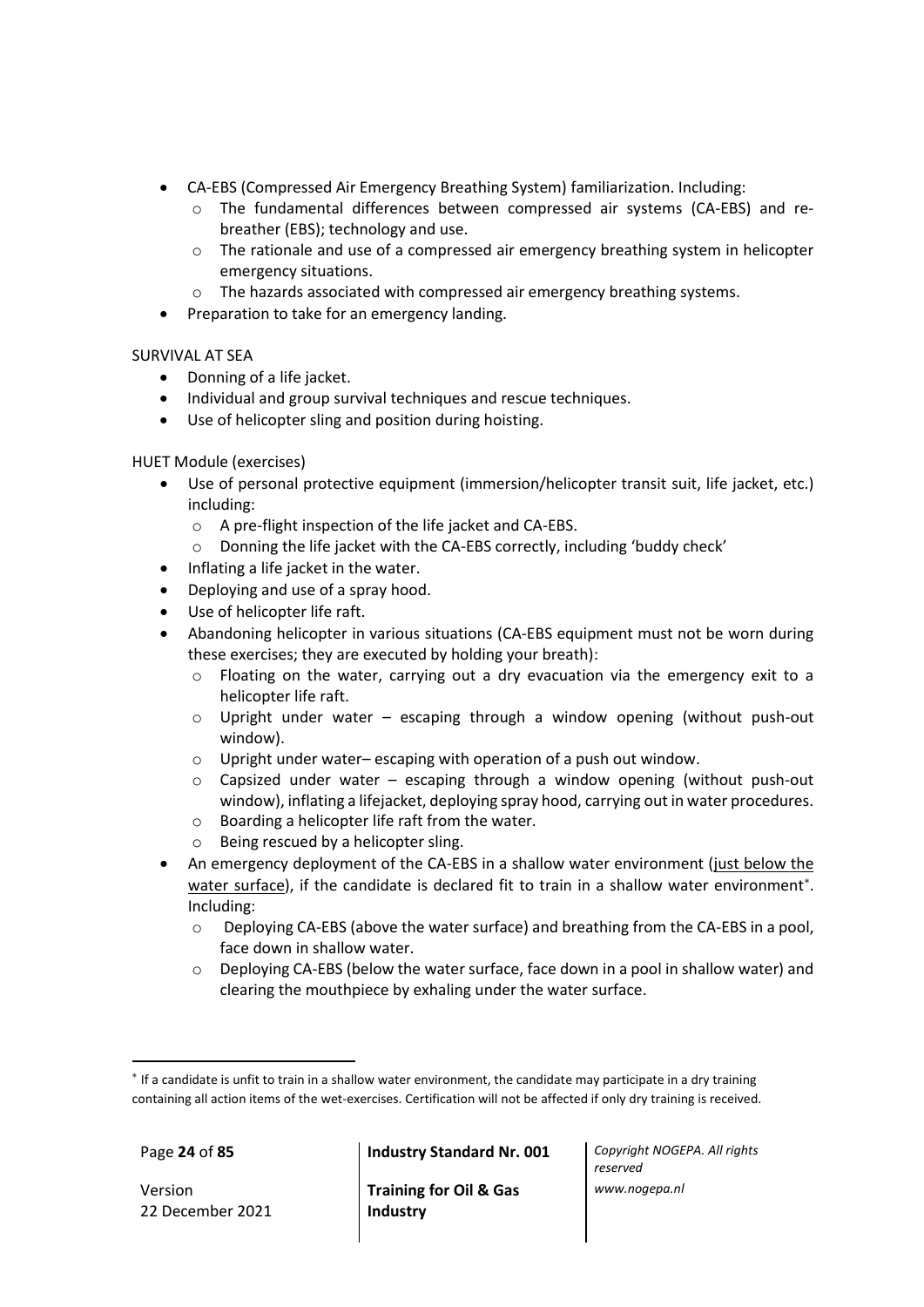- o Deploying CA-EBS (below the water surface, face down in a pool in shallow water, using opposite hand to previous exercise) and clearing with purge button under the water surface.
- o Deploying CA-EBS (above water surface), in a pool, and breathing from CA-EBS underwater in a vertical position.
- o Deploying CA-EBS (underwater), in a pool and breathing from CA-EBS underwater in a vertical position.
- o Deploying CA-EBS (underwater), in a pool, breathing from CA-EBS underwater, and moving along a horizontal rail for a period of no less than 30 seconds, including a change in direction.

#### **Conditions for exercises (ratio delegate/instructor/supervision):**

• For exercise HUET - according the table below, with a maximum of 4 delegates:

| <b>Ratio Delegate/Instructor/Supervision</b> |               |                 |                 |  |  |  |  |  |
|----------------------------------------------|---------------|-----------------|-----------------|--|--|--|--|--|
| Delegate(s)                                  | Instructor(s) | Safety Diver(s) | Pool Supervisor |  |  |  |  |  |
|                                              |               |                 |                 |  |  |  |  |  |
|                                              |               |                 |                 |  |  |  |  |  |
|                                              |               |                 |                 |  |  |  |  |  |
|                                              |               |                 |                 |  |  |  |  |  |

- The training provider has made provisions in their RI&E to:
	- o look for and recognize signs of stress in delegates (specifically in HUET exercises); and
	- o to mitigate stress in the delegate to acceptable levels.

#### **Duration:**

One (1) day.

# **Condition for participation:**

(Offshore) Medical certificate.

**Validity:** Four (4) years

Version 22 December 2021

**Training for Oil & Gas Industry**

Page **25** of **85 Industry Standard Nr. 001** *Copyright NOGEPA. All rights reserved www.nogepa.nl*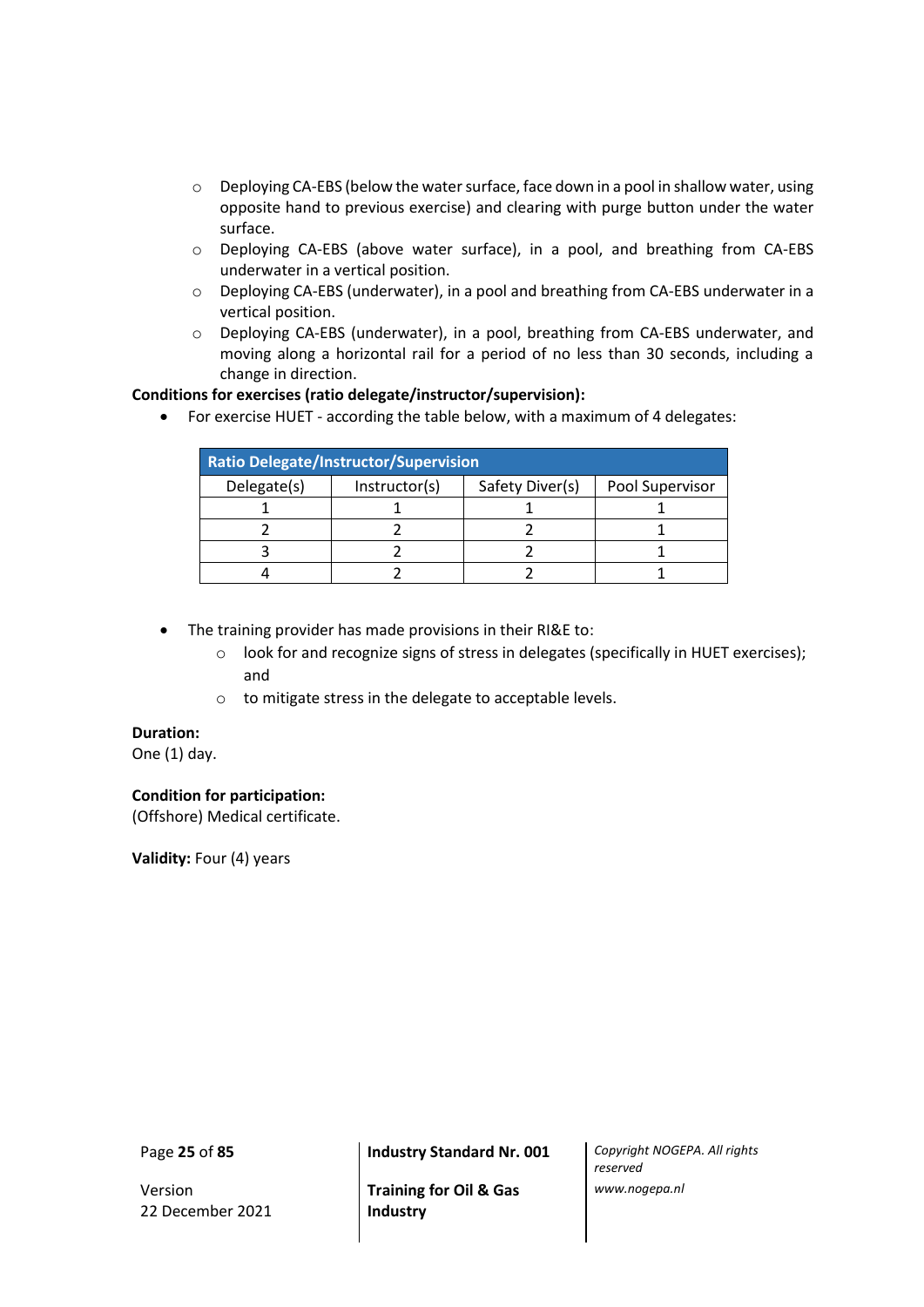#### <span id="page-25-0"></span>**0.5 Offshore Safety Introduction and Emergency Response Training**

#### **Introduction:**

The aim of this course is to introduce course delegates to the specific safety issues and regimes relevant to offshore mining installations and to provide them with the basic emergency response knowledge and skills, both on board of the mining installations and during travelling to and from the mining installation by helicopter.

#### **Course type:**

Elementary safety training.

#### **Intended for:**

Persons travelling to and from, and performing activities on a mining installation.

#### **Objective:**

To train delegates in acquiring and maintaining a sufficient level of understanding of circumstances, hazards and sufficient knowledge and skills in relation to safety techniques and basic emergency response actions, while travelling to and from, and working on a mining installation.

#### **Conditions for participation:**

Offshore Medical certificate.

The basic (0.5a) and refresher (0.5b) courses of the Safety Introduction and Emergency Response Training is described on the next pages.

Version 22 December 2021

**Training for Oil & Gas Industry**

Page **26** of **85 Industry Standard Nr. 001** *Copyright NOGEPA. All rights reserved www.nogepa.nl*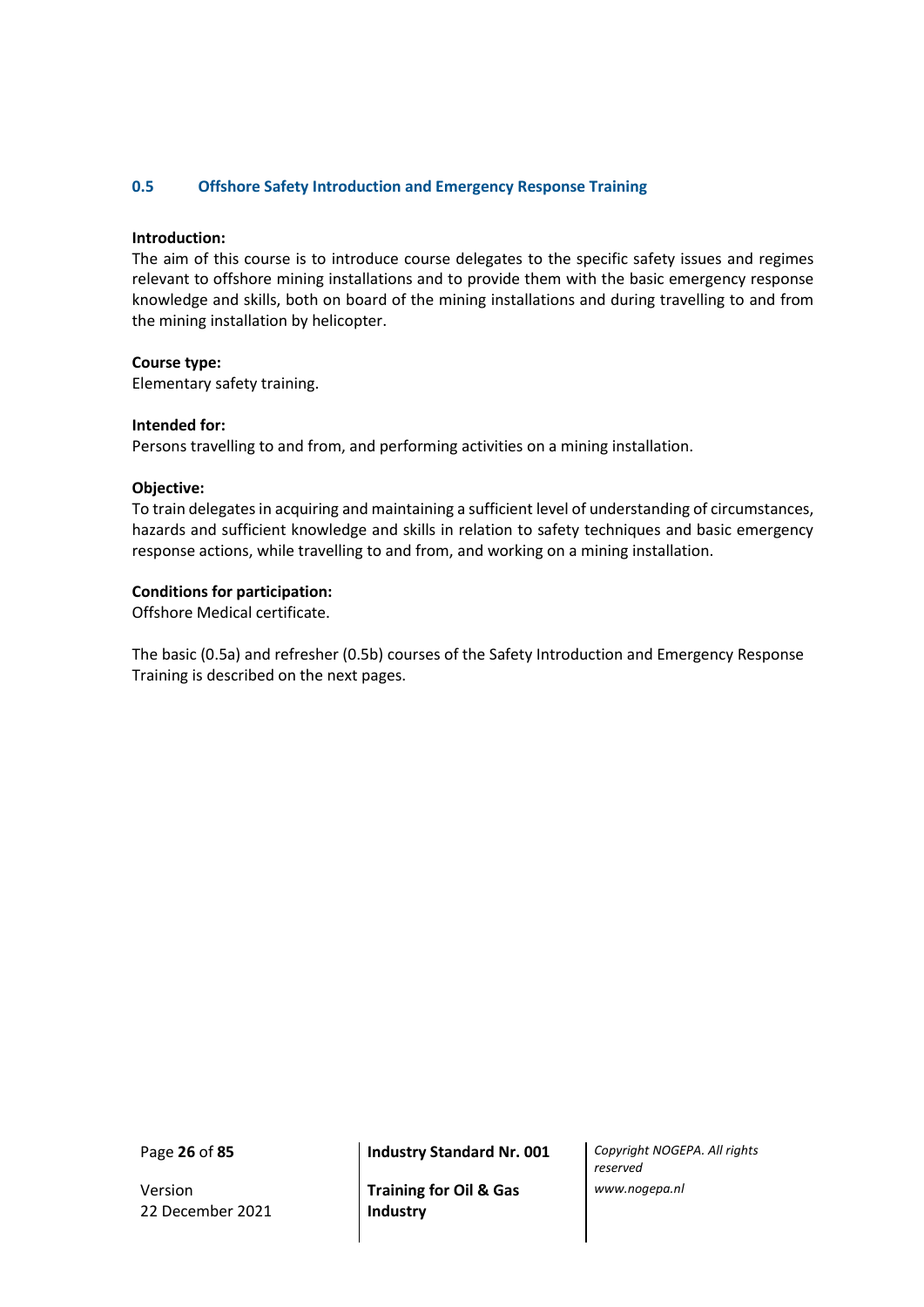# <span id="page-26-0"></span>**0.5a Basic Offshore Safety Introduction and Emergency Response Training**

#### **Learning targets:**

#### SAFETY INTRODUCTION

- Minimum knowledge concerning safety in the offshore industry.
- Overview of offshore oil and gas activities (formations, search for oil/gas, drilling installations, accommodations, ships).
- Explanation of offshore hazards and control measures (dangerous substances, enclosed spaces, electricity, noise, H2S, radiation, extraordinary weather conditions, and outboard activities).
- Environmental aspects (waste, spills).
- Health & Safety roles and responsibilities by e.g. OIM, supervisors and individuals).
- Health & Safety management system e.g. PTW/TRA/LMRA, accident/incident reporting.
- Legislation applicable to offshore activities (laws, decrees, and regulations).
- Social behaviour e.g. good housekeeping, personal hygiene.
- Availability and use of personal protective equipment.

#### FIRST AID

- Basic knowledge of first aid.
- Basic knowledge of hypothermia.

# HELICOPTER SAFETY

- Familiarisation with procedures related to helicopter safety in various stages of the flight:
	- o Prior to boarding.
	- o During boarding.
	- o During the flight.
	- o When disembarking.
- Explanation and demonstration of the helicopter transportation suit and aviation life jacket, emergency equipment on board, and emergency exits.
- CA-EBS (Compressed Air Emergency Breathing System) familiarization. Including:
	- o The fundamental differences between compressed air systems (CA-EBS) and rebreather (EBS); technology and use.
	- $\circ$  The rationale and use of a compressed air emergency breathing system in helicopter emergency situations.
	- o The hazards associated with compressed air emergency breathing systems
- Preparation for an emergency landing.
- Dry emergency landing.
- Wet emergency landing.

Version 22 December 2021

Page **27** of **85 Industry Standard Nr. 001** *Copyright NOGEPA. All rights* 

**Training for Oil & Gas Industry**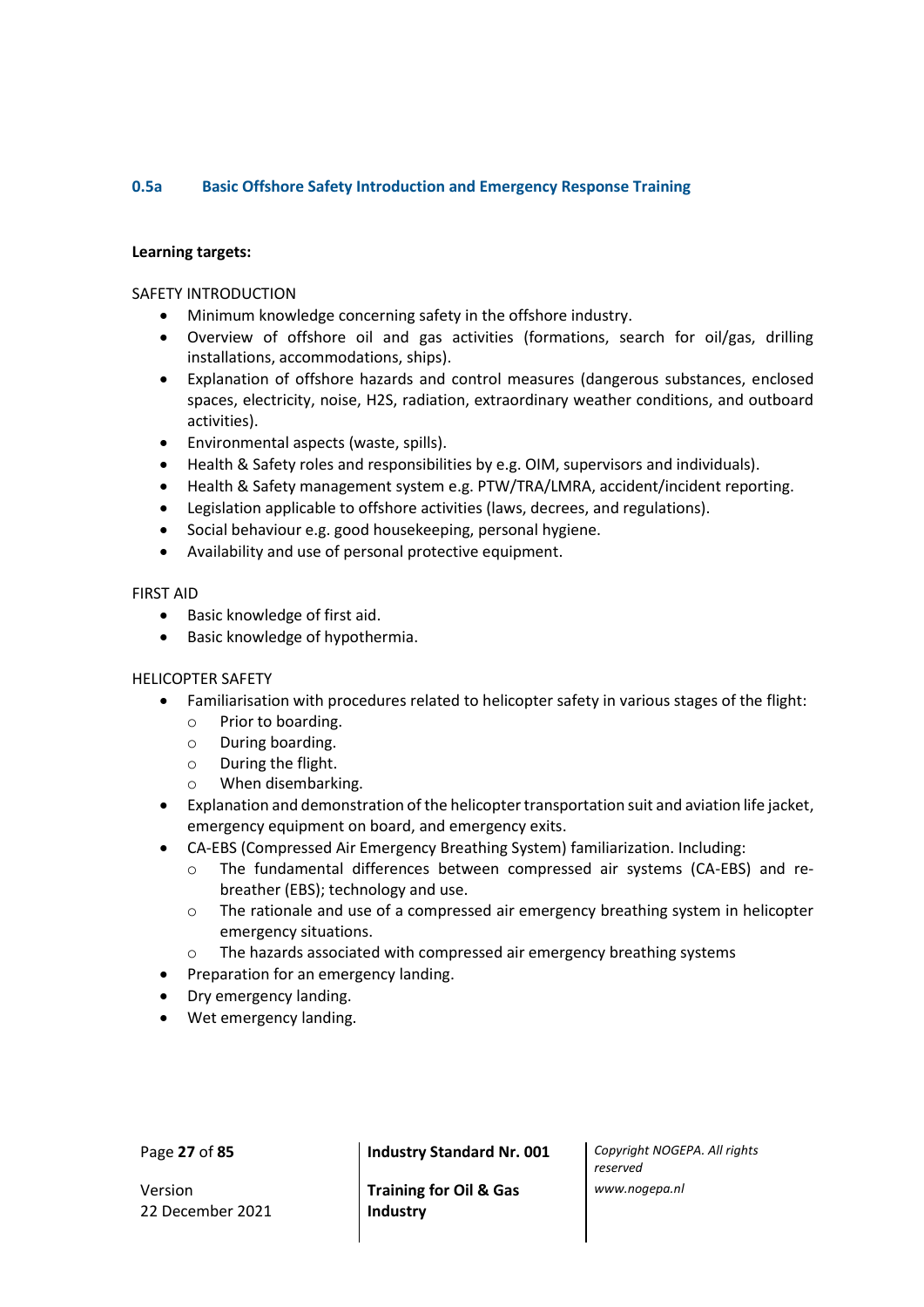#### **HUET**

- Extension of the theoretical knowledge as mentioned above, essential for escape from a helicopter on or under water.
- Evacuation from the helicopter.

#### SURVIVAL AT SEA

- Donning of a life jacket.
- Assembling at a muster point.
- Abandon platform techniques.
- Individual and group survival techniques and rescue techniques.
- Use of helicopter sling and position during hoisting.

#### FIRE PREVENTION AND FIRE FIGHTING

- Principles of fire prevention and fire-fighting.
- Fire classifications.
- Overview of fire causes at an installation.
- Fire and gas detection and alarm systems.
- Fixed extinguishing systems.
- Correct use of fire extinguishers.
- Correct use of hose reel and fire blanket.
- Use of escape mask and escape from smoke filled areas.

#### **Exercises (1)**

SURVIVAL TECHNIQUES

- Mustering.
- Conventional and free-fall lifeboat: boarding, fastening.
- Being hoisted with sling and application of rescue techniques.
- Donning of a life jacket and immersion/helicopter transit suit.
- Norwegian Survival suit (demo).
- Skyscape techniques (demo).
- Individual and group survival techniques.
- Use of various personal descending systems.
- Use of personal protective equipment and life-saving devices.

#### **Exercises (2)**

FIRE FIGHTING

- Extinguishing a small class A and class B fire with a hand held extinguisher.
- Correct use of a fire blanket and a hose reel.
- Escaping from a smoke filled area with the use of an escape mask.

Version 22 December 2021

Page **28** of **85 Industry Standard Nr. 001** *Copyright NOGEPA. All rights* 

**Training for Oil & Gas Industry**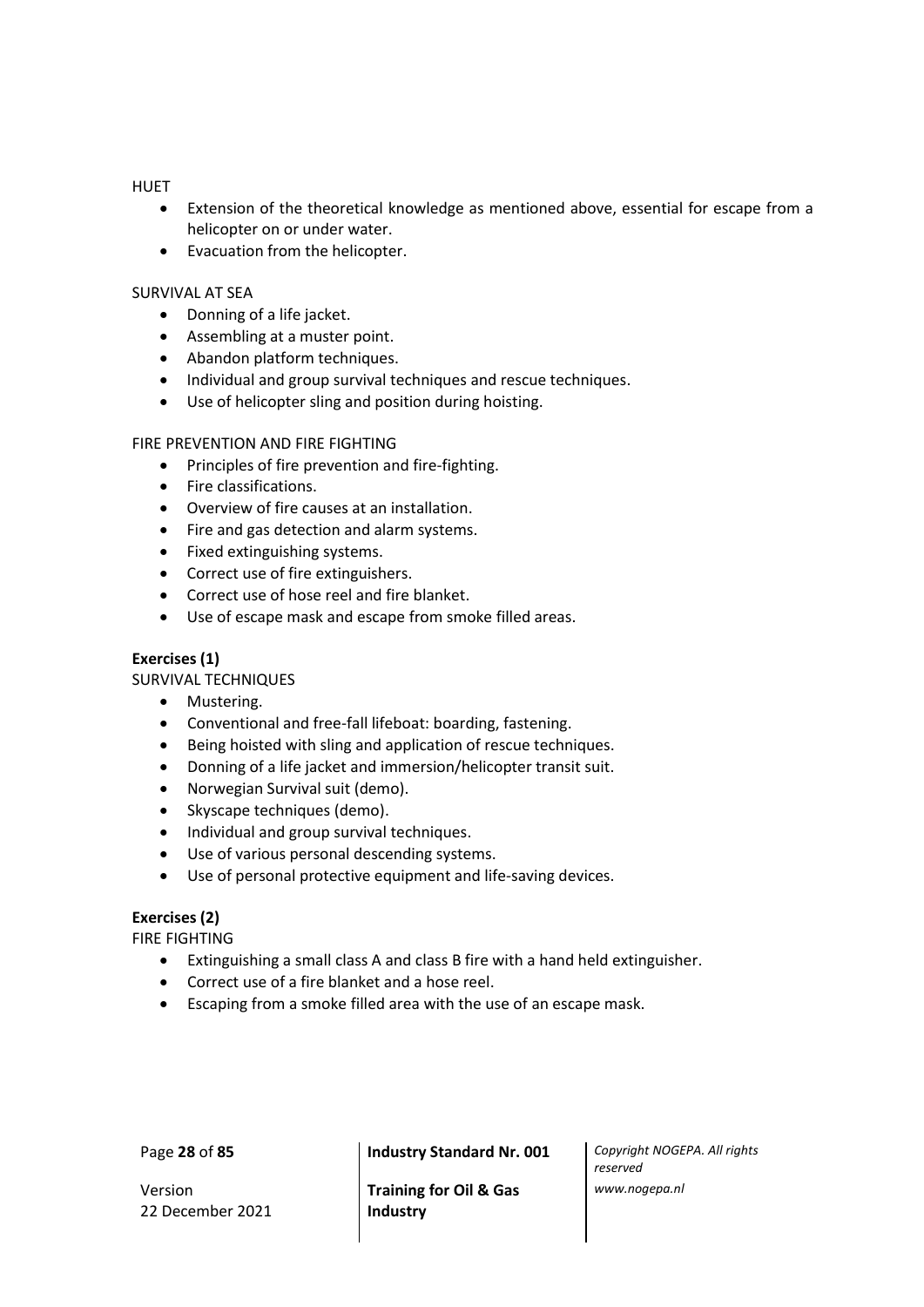# **Exercises (3)**

#### HUET Module

- Use of personal protective equipment (immersion/transit suit, life jacket, etc.) including:
	- o A pre-flight inspection of the life jacket and CA-EBS.
	- o Donning the life jacket with CA-EBS correctly, including 'buddy check'.
- Inflating a life jacket in the water.
- Deploying and use of a spray hood.
- Use of helicopter life raft.
- CA-EBS (Compressed Air Emergency Breathing System) familiarization.
- Abandoning helicopter in various situations (CA-EBS equipment must not be worn during these exercises; they are executed by holding your breath):
	- o Floating on the water, carrying out a dry evacuation via the emergency exit to a helicopter life raft.
	- $\circ$  Upright under water escaping through a window opening (without push-out window).
	- o Upright under water– escaping with operation of a push out window.
	- o Capsized under water escaping through a window opening (without push-out window), inflating a life jacket, deploying spray hood, carrying out in water procedures.
	- o Boarding a helicopter life raft from the water.
	- o Being rescued by a helicopter sling.
- An emergency deployment of the CA-EBS in a shallow water environment (just below the water surface), if the candidate is declared fit to train in a shallow water environment<sup>\*</sup>. Including:
	- o Deploying CA-EBS (above the water surface) and breathing from the CA-EBS in a pool, face down in shallow water;
	- o Deploying CA-EBS (below the water surface, face down in a pool in shallow water) and clearing the mouthpiece by exhaling under the water surface;
	- $\circ$  Deploying CA-EBS (below the water surface, face down in a pool in shallow water, using opposite hand to previous exercise) and clearing with purge button under the water surface;
	- o Deploying CA-EBS (above water surface), in a pool and breathing from CA-EBS underwater in a vertical position;
	- o Deploying CA-EBS (underwater), in a pool and breathing from CA-EBS underwater in a vertical position;
	- o Deploying CA-EBS (underwater), in a pool, breathing from CA-EBS underwater, and moving along a horizontal rail for a period of no less than 30 seconds, including a change in direction.

Version 22 December 2021

Page **29** of **85 Industry Standard Nr. 001** *Copyright NOGEPA. All rights* 

**Training for Oil & Gas Industry**

The fitness statement from a NOGEPA examining physician should be registered in the candidate's Personal Safety Logbook (See NOGEPA Standard 11 on Medical Examination).If a candidate is unfit to train in a shallow water environment, the candidate may participate in a dry training containing all action items of the wet-exercises. Certification will not be affected if only dry training is received.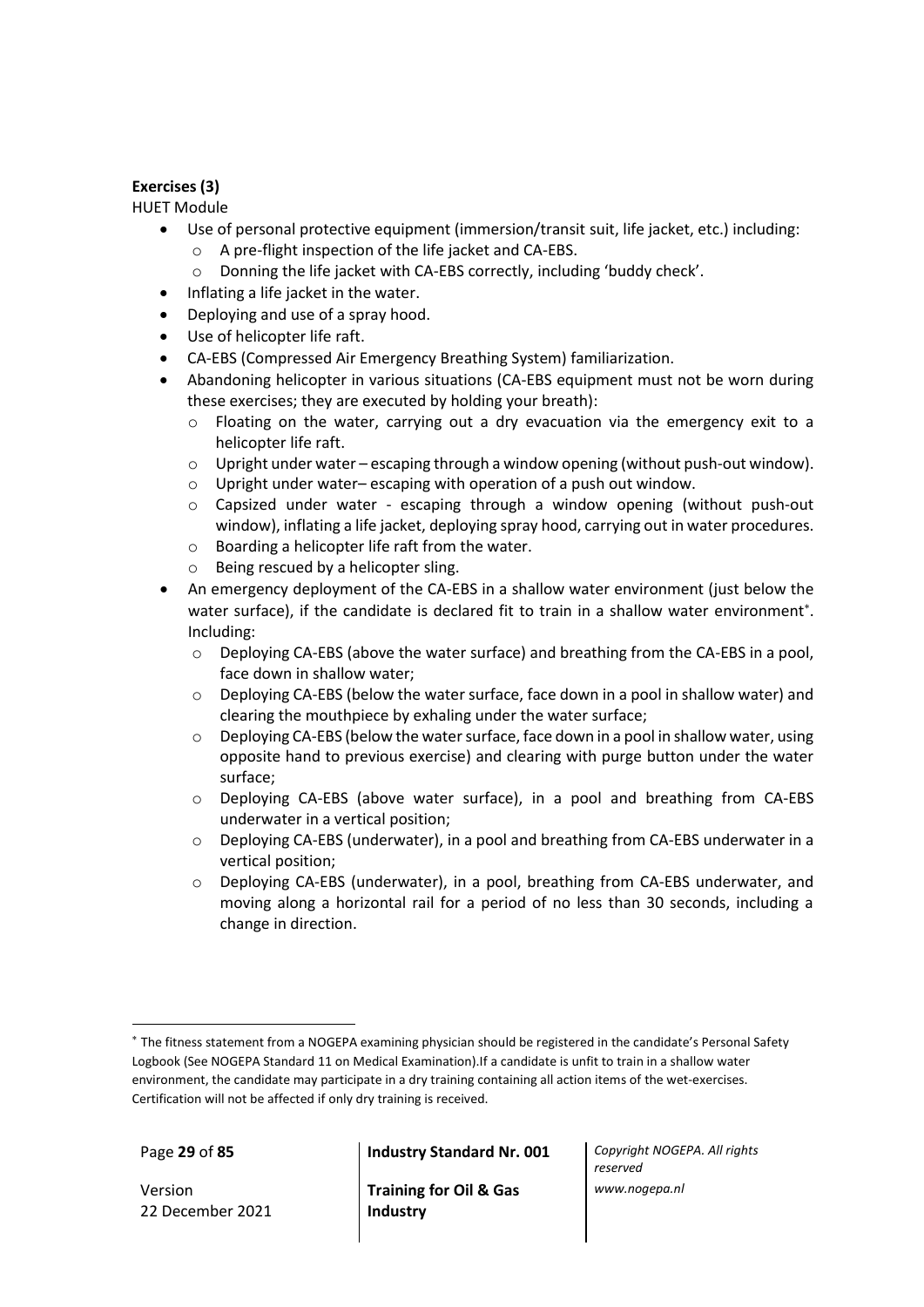# **Conditions for exercises (ratio instructor/delegate/supervision):**

- For exercises (1) and (2) a maximum of 8 delegates per instructor.
- For exercise (3) HUET practice according to the table below, with a maximum of 4 delegates:

| <b>Ratio Delegate/Instructor/Supervision</b> |               |                 |                 |  |  |  |  |  |
|----------------------------------------------|---------------|-----------------|-----------------|--|--|--|--|--|
| Delegate(s)                                  | Instructor(s) | Safety Diver(s) | Pool Supervisor |  |  |  |  |  |
|                                              |               |                 |                 |  |  |  |  |  |
|                                              |               |                 |                 |  |  |  |  |  |
|                                              |               |                 |                 |  |  |  |  |  |
|                                              |               |                 |                 |  |  |  |  |  |

- The training provider has made provisions in their RI&E to:
	- o look for and recognize signs of stress in delegates (specifically in HUET exercises); and
	- o to mitigate stress in the delegate to acceptable levels.

**Duration:** Basic course = 3 days.

**Validity:** Four (4) years.

Version 22 December 2021

**Training for Oil & Gas Industry**

Page **30** of **85 Industry Standard Nr. 001** *Copyright NOGEPA. All rights reserved www.nogepa.nl*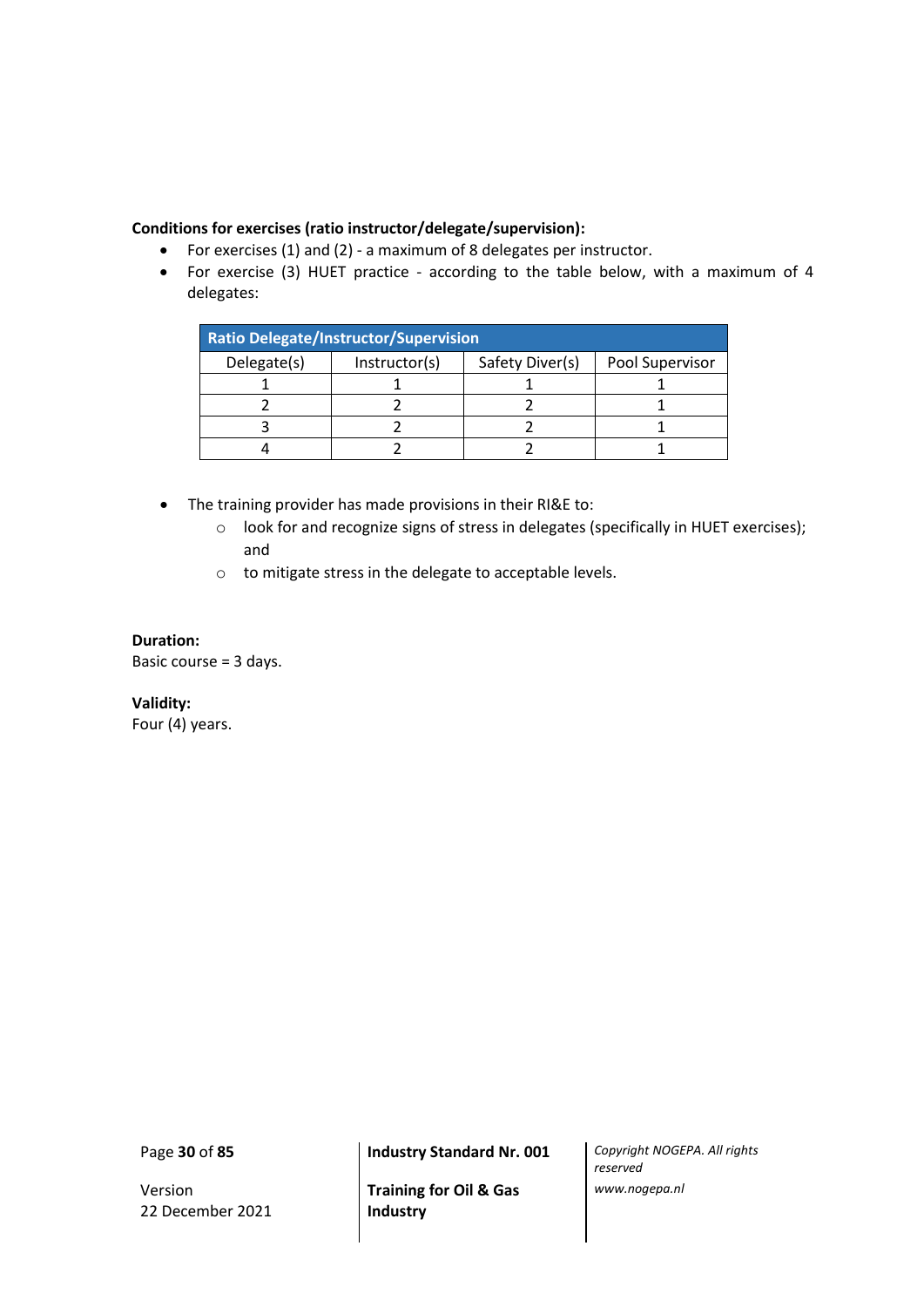# <span id="page-30-0"></span>**0.5b Refresher Offshore Safety Introduction and Emergency Response Training**

#### **Introduction:**

The purpose of this course is to refresh and update the delegate's knowledge and ability in order to protect his/her safety in an emergency situation.

#### **Learning targets:**

#### SAFETY INTRODUCTION

- Review of safety in the offshore industry.
- Availability and use of personal protective equipment.

#### FIRST AID

- Basic knowledge of first aid arrangements.
- Immediate first aid actions prior to arrival of medic/first aider.

#### HELICOPTER SAFETY AND HUET

- To refresh the procedures in relation to helicopter safety.
- Demonstration of helicopter transit/immersion suit and aviation life jacket, emergency equipment on board the helicopter, and emergency exits.
- CA-EBS (Compressed Air Emergency Breathing System) familiarization. Including:
	- o The fundamental differences between compressed air systems (CA-EBS) and rebreather (EBS); technology and use.
	- $\circ$  The rationale and use of a compressed air emergency breathing system in helicopter emergency situations.
	- o The hazards associated with compressed air emergency breathing systems
- Preparation for an emergency landing.
- Dry emergency landing.
- Wet emergency landing.

#### SURVIVAL AT SEA

- Donning of a life jacket.
- Assembling at a muster point.
- Abandon platform techniques.
- Use of helicopter sling and position during hoisting.

#### **Exercises (1)**

SURVIVAL TECHNIQUES

- Donning of a life jacket and transit/immersion suit.
- Use of a personal descending system.
- Individual and group survival techniques and rescue techniques.
- Being hoisted with a sling.

Version 22 December 2021

**Training for Oil & Gas Industry**

Page **31** of **85 Industry Standard Nr. 001** *Copyright NOGEPA. All rights reserved www.nogepa.nl*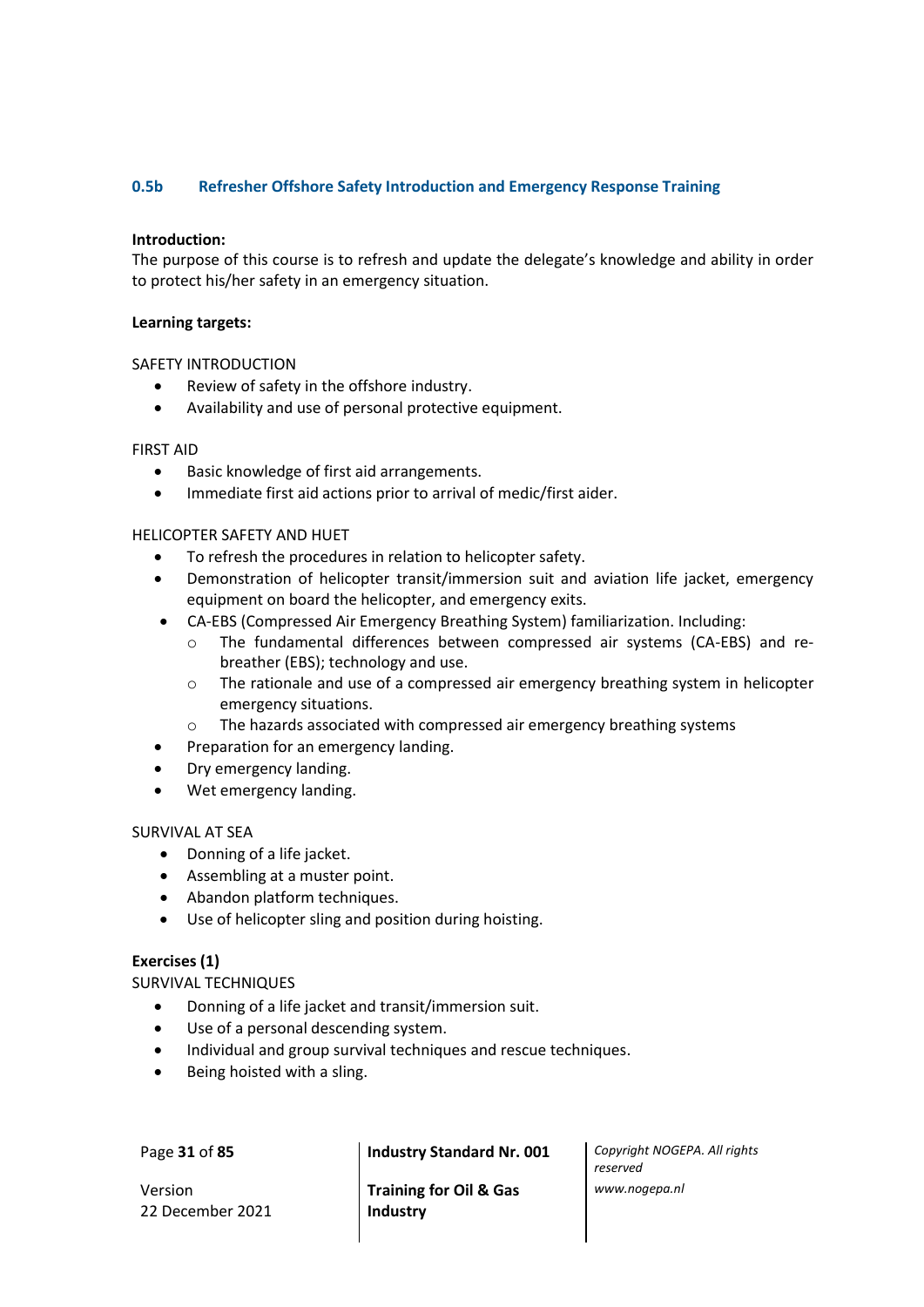# **Exercises (2)**

FIRE FIGHTING and SELF RESCUE

- Extinguishing a small class A and class B fire with a hand held extinguisher.
- Correct use of a fire blanket and a hose reel.
- Escaping from a smoke filled area with the use of an escape mask.

# **Exercises (3)**

HUET Module

- Use of personal protective equipment (immersion/helicopter transportation suit, life jacket, etc.) including:
	- o A pre-flight inspection of the life jacket and CA-EBS.
	- o Donning the life jacket with CA-EBS correctly, including 'buddy check'.
- Inflating a life jacket in the water.
- Use of a spray hood.
- Boarding and use of helicopter life raft.
- CA-EBS (Compressed Emergency Breathing System) familiarization.
- Abandoning a helicopter in various situations (CA-EBS equipment must not be worn during these exercises; they are executed by holding your breath):
	- $\circ$  Floating on the water, carrying out a dry evacuation via emergency exit and entering a helicopter life raft.
	- $\circ$  Upright under water escaping through a window opening (without push-out window.
	- $\circ$  Upright under water escaping with operation of a push out window.
	- o Capsized under water escaping through a window opening (without push-out window), inflating a life jacket, deploying spray hood, carrying out in water procedures.
	- o Boarding a helicopter life raft from the water.
	- o Being rescued by a helicopter sling.
- An emergency deployment of the CA-EBS in a shallow water environment (just below the water surface), if the candidate is declared fit to train in a shallow water environment<sup>\*</sup>. Including:
	- $\circ$  Deploying CA-EBS (above the water surface) and breathing from the CA-EBS in a pool, face down in shallow water;
	- o Deploying CA-EBS (below the water surface, face down in a pool in shallow water) and clearing the mouthpiece by exhaling under the water surface;
	- $\circ$  Deploying CA-EBS (below the water surface, face down in a pool in shallow water, using opposite hand to previous exercise) and clearing with purge button under the water surface;
	- o Deploying CA-EBS (above water surface), in a pool, and breathing from CA-EBS underwater in a vertical position;
	- o Deploying CA-EBS (underwater), in a pool and breathing from CA-EBS underwater in a vertical position;

Version 22 December 2021

Page **32** of **85 Industry Standard Nr. 001** *Copyright NOGEPA. All rights* 

**Training for Oil & Gas Industry**

<sup>\*</sup> If a candidate is unfit to train in a shallow water environment, the candidate may participate in a dry training containing all action items of the wet-exercises. Certification will not be affected if only dry training is received.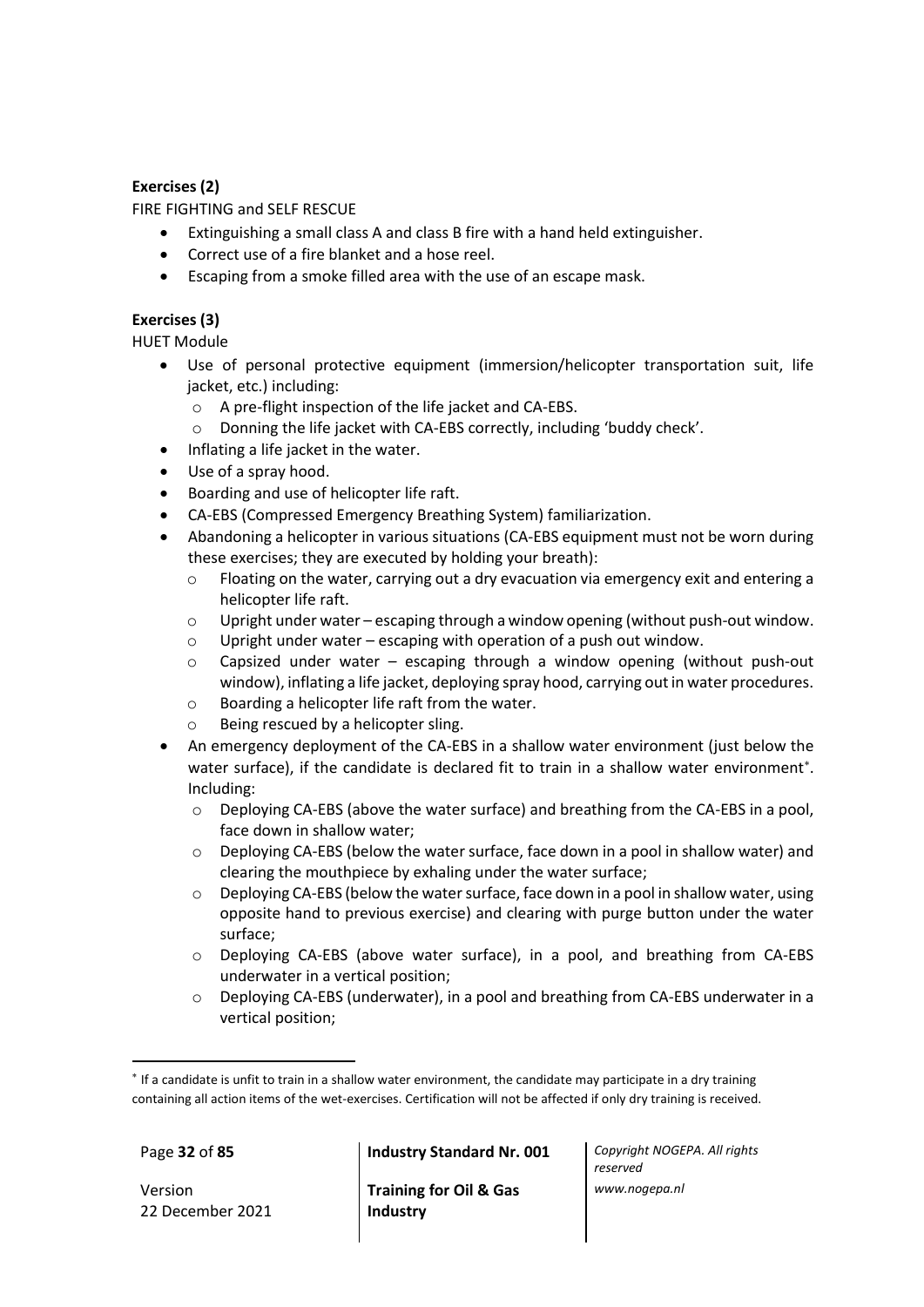o Deploying CA-EBS (underwater), in a pool, breathing from CA-EBS underwater, and moving along a horizontal rail for a period of no less than 30 seconds, including a change in direction.

#### **Conditions for exercises (ratio delegate/instructor/supervision):**

- For exercises (1) and (2) a maximum of 8 delegates per instructor.
- For exercise (3) HUET practice according to the table below, with a maximum of 4 delegates:

| <b>Ratio Delegate/Instructor/Supervision</b> |               |                 |                 |  |  |  |  |
|----------------------------------------------|---------------|-----------------|-----------------|--|--|--|--|
| Delegate(s)                                  | Instructor(s) | Safety Diver(s) | Pool Supervisor |  |  |  |  |
|                                              |               |                 |                 |  |  |  |  |
|                                              |               |                 |                 |  |  |  |  |
|                                              |               |                 |                 |  |  |  |  |
|                                              |               |                 |                 |  |  |  |  |

- The training provider has made provisions in their RI&E to:
	- o look for and recognize signs of stress in delegates (specifically in HUET exercises); and
	- o to mitigate stress in the delegate to acceptable levels.

**Duration:** Refresher course = 1 day.

**Validity:** Four (4) years.

Version 22 December 2021

**Training for Oil & Gas Industry**

Page **33** of **85 Industry Standard Nr. 001** *Copyright NOGEPA. All rights reserved www.nogepa.nl*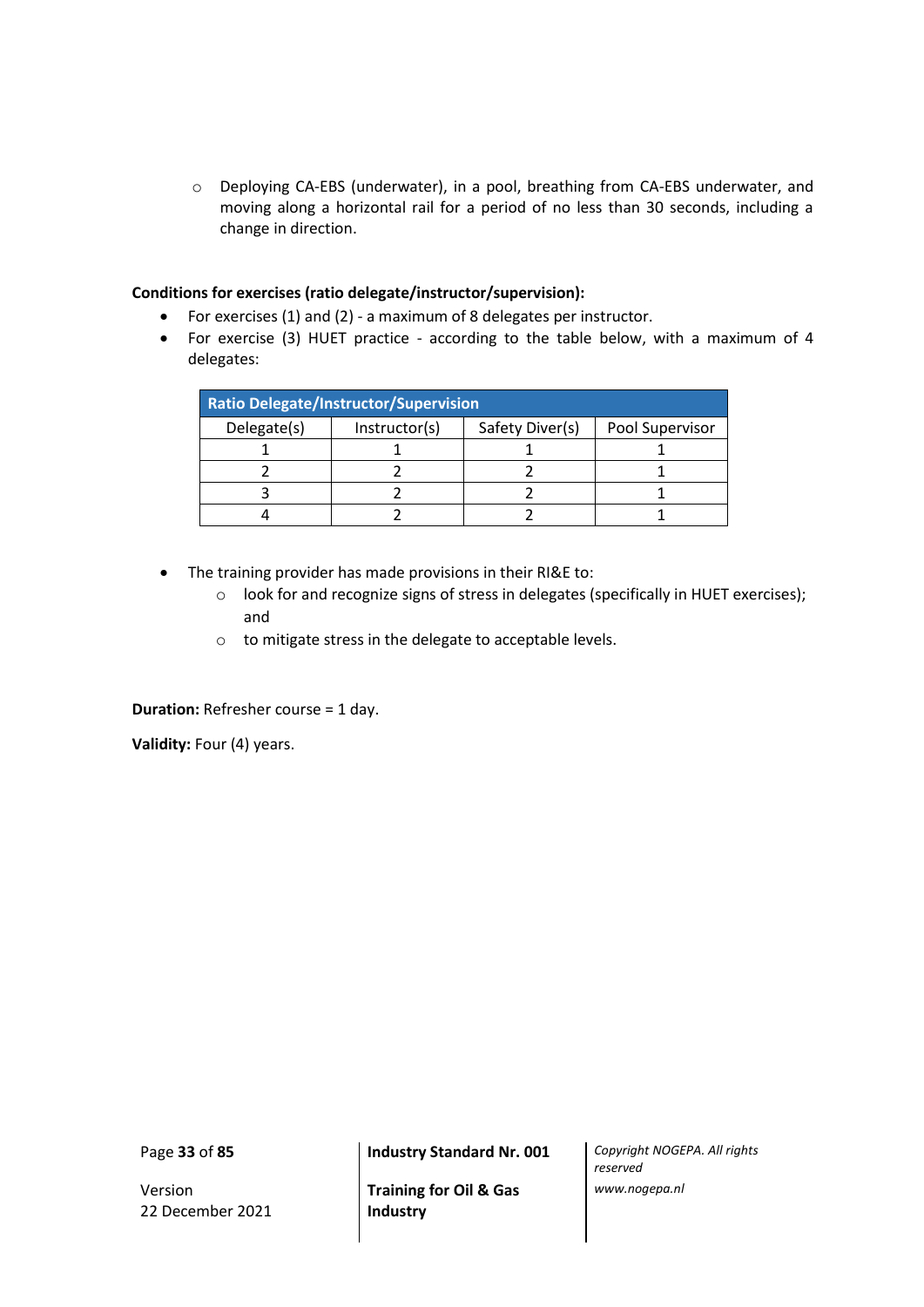#### <span id="page-33-0"></span>**0.6 Fire-Fighting Instruction**

#### **Introduction:**

The aim of this training is to introduce delegates on the issues related to explosion and fire risks on an onshore mining installation and to equip them with the basic emergency response knowledge and skill.

#### **Course type:**

Elementary safety training.

#### **Intended for:**

Persons performing activities on an onshore mining installation.

#### **Objective:**

To familiarize and train delegates with various types of small extinguishers.

#### **Learning targets:**

Theory and exercises:

Extinguishing a small A and B class fire with various types of small extinguishers**:**

- To decide which extinguishing agent should be used in the given situation.
- The effects of extinguishing and combustible materials present.
- Extinguishing a small fire with various types of portable extinguishers.

#### **Conditions for practical exercises:**

Maximum 6 delegates per instructor.

**Duration:** Half (½) a day for both basic and refresher training.

#### **Conditions for participation:**

No medical certificate required.

#### **Condition for refresher course participation:**

A valid NOGEPA 0.5 or a 0.6 certificate.

**Validity:** 4 years.

Version 22 December 2021

Page **34** of **85 Industry Standard Nr. 001** *Copyright NOGEPA. All rights* 

**Training for Oil & Gas Industry**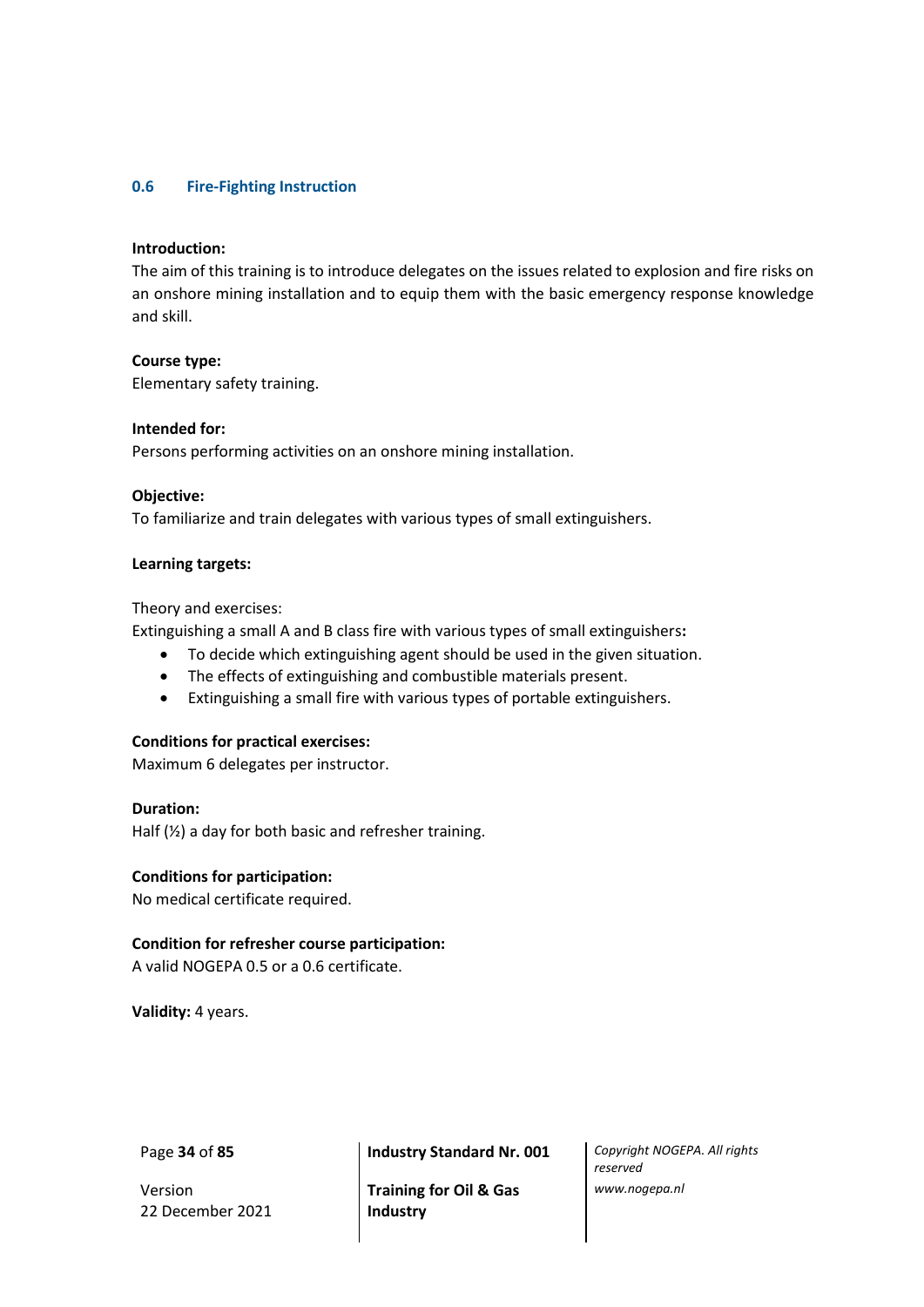#### <span id="page-34-0"></span>**0.8 H2S Introduction**

#### **Introduction:**

The aim of this training is to inform the delegates on the health and safety issues related to hazards and risks of H2S (hydrogen sulphide) containing gas and to equip them with the basic emergency response knowledge and skill.

#### **Course type:**

Function-orientated course

#### **Intended for:**

Persons working at a mining installation where H2S gas can be expected or has been found (defined as a H2S location).

#### **Objective:**

Inform delegates about the hazards of H2S gas and train them theoretically and practically in performing the right actions in case of a H2S gas leakage.

#### **Learning targets:**

- Knowledge of the properties and hazards of H2S.
- Knowledge of working activities on a H2S location.
- Knowledge of the necessary layout on an H2S location.
- Handling, use and restrictions of the specific compulsory personal protective equipment.
- Handling, use and restrictions of personal detection/alarm equipment.
- Escape procedures in case of an H2S alarm.
- First aid in case of H2S victims.
- Knowledge of H2S rules in the Working Conditions legislation.

#### **Conditions for practical exercises:**

Maximum 6 delegates per instructor.

#### **Duration:**

Basic course  $=$   $\frac{1}{2}$  day. Refresher course =  $\frac{1}{2}$  day.

#### **Conditions for participation:**

No medical certificate required.

**Validity:** Four (4) years.

Version 22 December 2021

Page **35** of **85 Industry Standard Nr. 001** *Copyright NOGEPA. All rights* 

**Training for Oil & Gas Industry**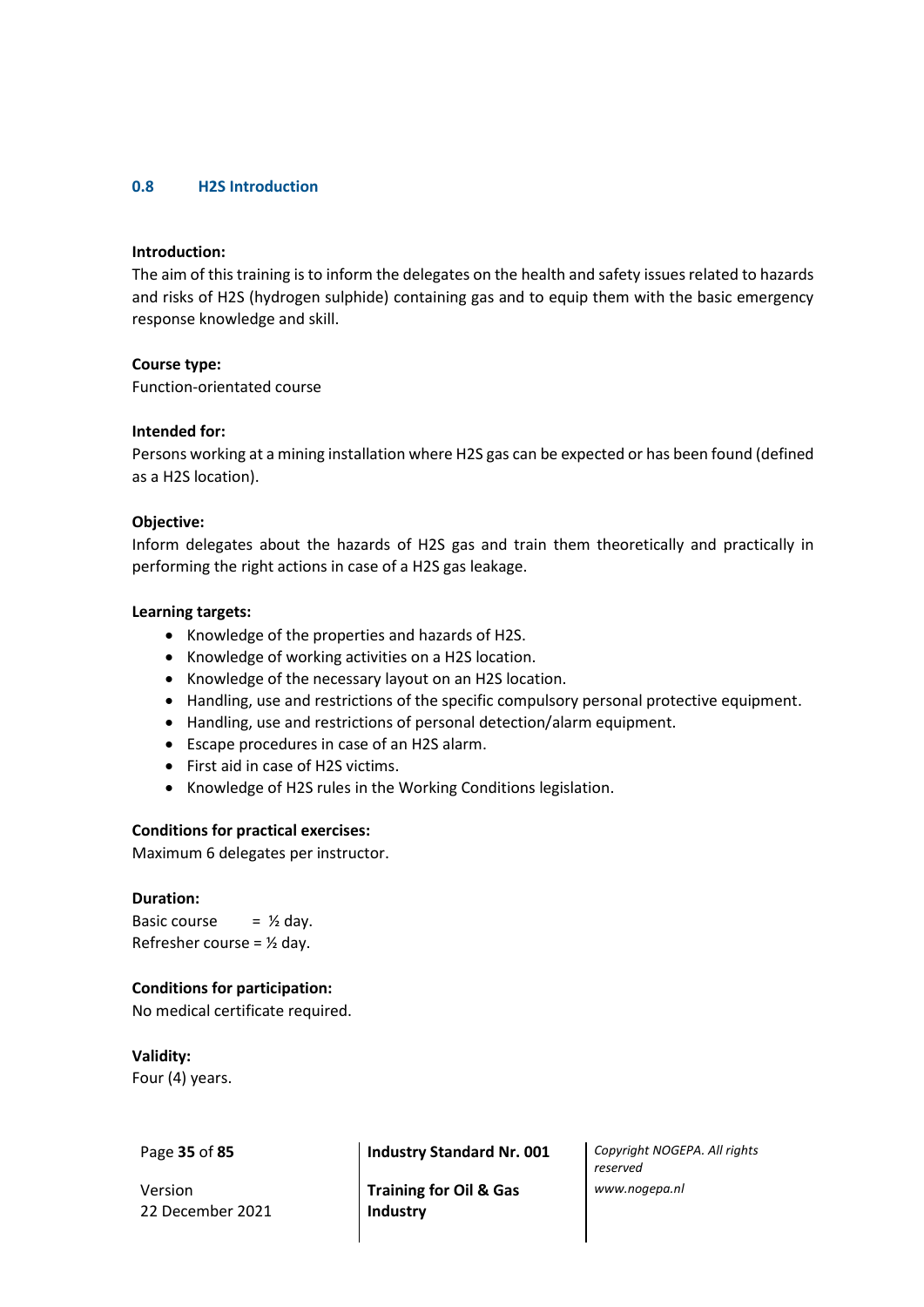# <span id="page-35-0"></span>**1.1 Helicopter Landing Officer**

#### **Introduction:**

The Helicopter Landing Officer (HLO) on an offshore mining installation is the person in charge of the operations on the helicopter deck prior to landing, during the landing and take-off of a helicopter, including the boarding of passengers, and handling of freight, and refueling if the case may be.

The HLO is also responsible for response to an emergency situation on the helideck, therefore, the prerequisite for the HLO is a valid certificate of the "Basic or Refresher course Member Firefighting and Rescue team" (course 2.6a/b).

In case of offshore mining installations on which no refuelling of helicopters takes place a valid "Basic or Refresher Course Fire-Fighting Helicopters (course 2.9a/b) suffices.

#### **Course type:**

Function-orientated training.

#### **Intended for:**

Persons designated to act as Helicopter Landing Officer at an offshore mining installation.

#### **Objective:**

Training delegates in the theoretical knowledge and practical performance of all activities concerning helicopter operations at a mining installation both under normal conditions and in emergency situations.

#### **Learning targets:**

- Hazards of helicopter operations, dangerous areas, entry and escape routes (helideck and helicopter), (personal) protective equipment to be used, cleaning, maintenance and completion of available equipment.
- Command and control the preparation of the helideck and associated (fire-fighting) equipment for landing and take-off of a helicopter.
- Performance and registration of exercises regarding various emergency situations.
- Leading the performance of normal and emergency procedures during landing and take-off of helicopters.
- Radio procedures during arrival and departure.
- Processing documentation after landing concerning passengers and freight (including dangerous materials).
- Leading and acting as controller for boarding and disembarking of persons and the loading and unloading of freight (including dangerous materials).

| Page 36 of 85 | <b>Industry Standard Nr. 001</b>  | Copyright NOGEPA. All rights<br>reserved |
|---------------|-----------------------------------|------------------------------------------|
| Version       | <b>Training for Oil &amp; Gas</b> | www.nogepa.nl                            |

Version 22 December 2021

**Training for Oil & Gas Industry**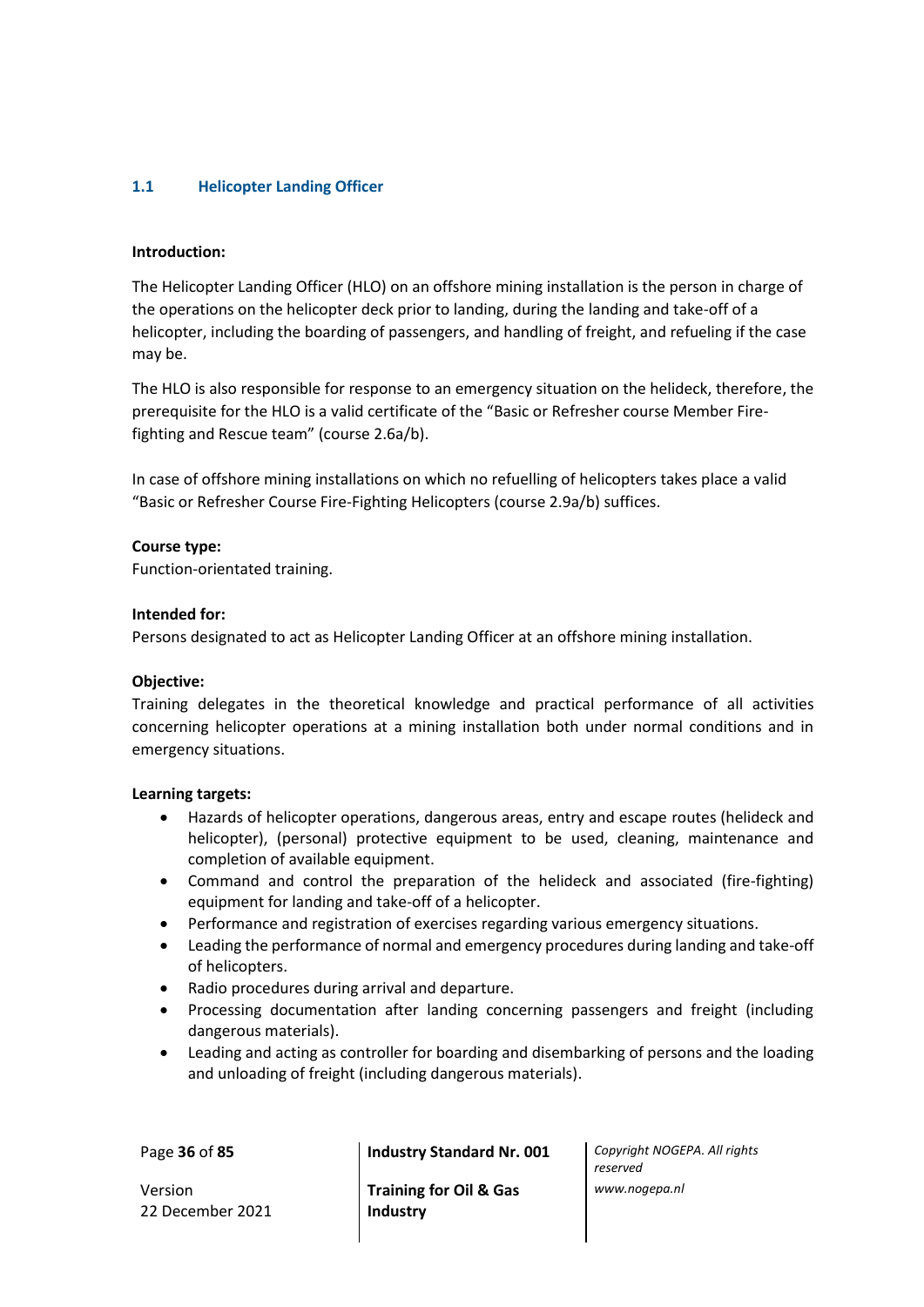- Leading and acting as controller for loading the helicopter and the collection of data for determination of the weight of the helicopter.
- Leading and acting as controller during the performance of procedures and actions for starting helicopter engines and any other support provided.

# **Learning targets on loading of fuel:**

- Leading and acting as controller during helicopter fuel loading operations, as well as keeping the relevant register.
- Carrying out fuel quality checks.

## **Exercise:**

The efficient performance of all techniques mentioned in the learning targets.

## **Conditions for practical exercises:**

Maximum 6 delegates per instructor.

## **Duration:**

Basic course  $= 2$  days Refresher course = 1 day

## **Validity:**

Two (2) years

## **Prerequisite for participation:**

The delegate shall be in the possession of a valid registration in the Personal Safety Logbook of the:

- Basic or Refresher Course "Member Fire-fighting and Rescue team" (2.6a/b) in case refuelling activities are taken place on the installation.
- In case no refuelling is taken place on the installation the Basic or Refresher Course "Fire-Fighting Helicopters" (2.9a/b).
- Offshore Medical certificate.

Version 22 December 2021

Page **37** of **85 Industry Standard Nr. 001** *Copyright NOGEPA. All rights* 

**Training for Oil & Gas Industry**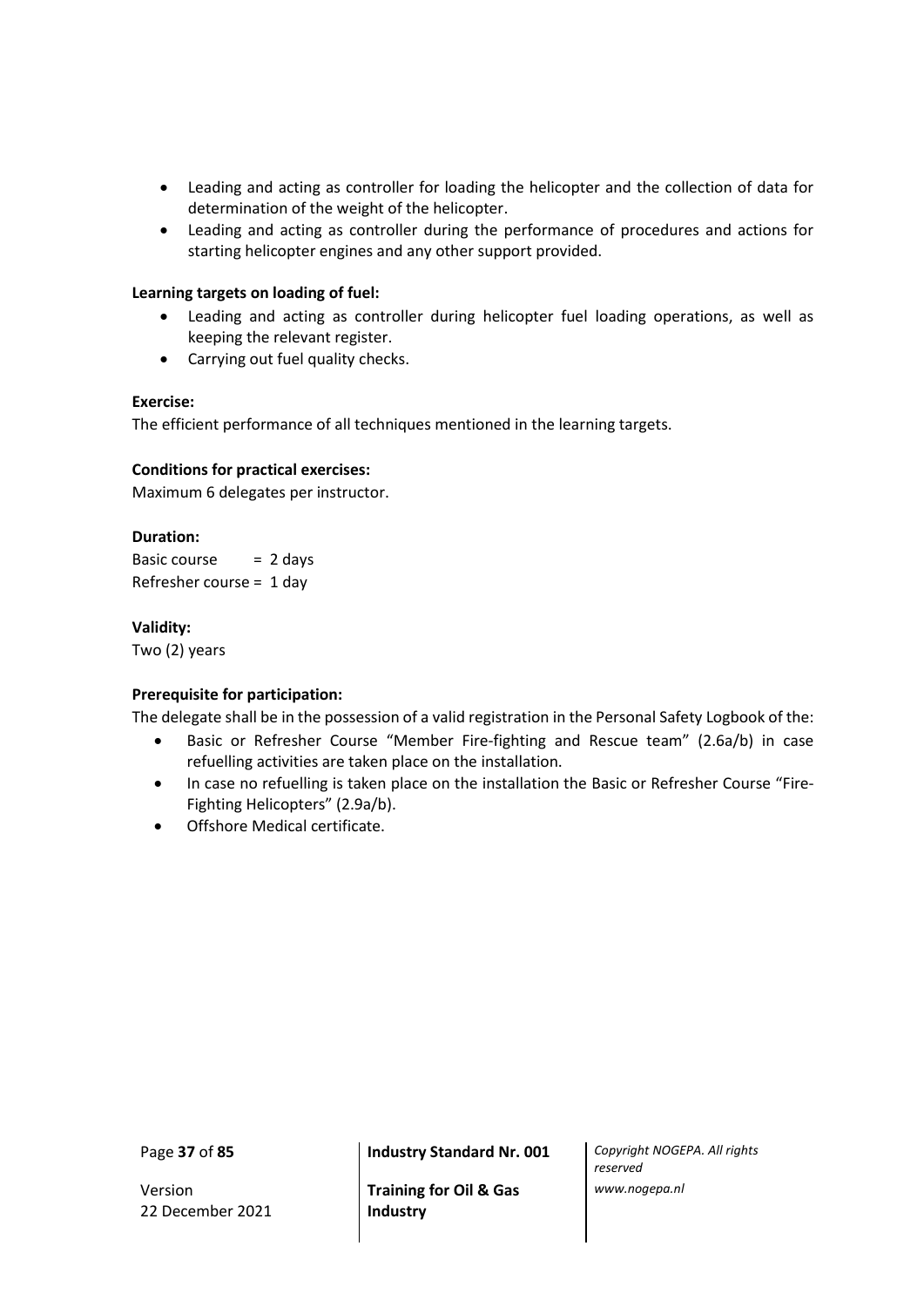# **1.2 Offshore Crane Operator**

## **Course type:**

Function-orientated training.

# **Intended for:**

Persons assigned to operate a crane on an offshore mining installation.

# **Objective:**

To ensure that the delegate is able to work with an offshore crane safely, efficiently and responsibly.

# **Learning targets:**

**THEORY** 

- Knowledge of various cranes and their applications.
- Thorough knowledge of materials and equipment used for performing hoisting activities, perceiving wear and tear, performance of daily maintenance and inspection of those materials and equipment.
- Thorough knowledge of operation and daily maintenance of engines and apparatus used on cranes.
- Knowledge of physics, mechanics, electricity and hydraulics.
- Knowledge of calculation of weights of loads and the ability to apply load radius diagrams.
- Knowledge of standards and regulations related to the job.
- Knowledge of procedures applicable to transportation of persons by means of a crane.

## PRACTICE

- The application of standard hand and arm signals.
- Moving loads, different in type and weight in at least two or more concurrent crane movements.
- Recognising electrical, hydraulic and/or mechanical defects and faults.
- Safety inspections of cranes and their support.
- Crane maintenance.
- Hooking-up of loads.
- Moving loads horizontally.
- Placing and following loads on a moving platform.
- Applying safety precautions during all mentioned activities.
- Keeping a crane book up-to-date.

## **Conditions for practical exercises:**

Maximum 2 delegates per instructor.

Version 22 December 2021

Page **38** of **85 Industry Standard Nr. 001** *Copyright NOGEPA. All rights* 

**Training for Oil & Gas Industry**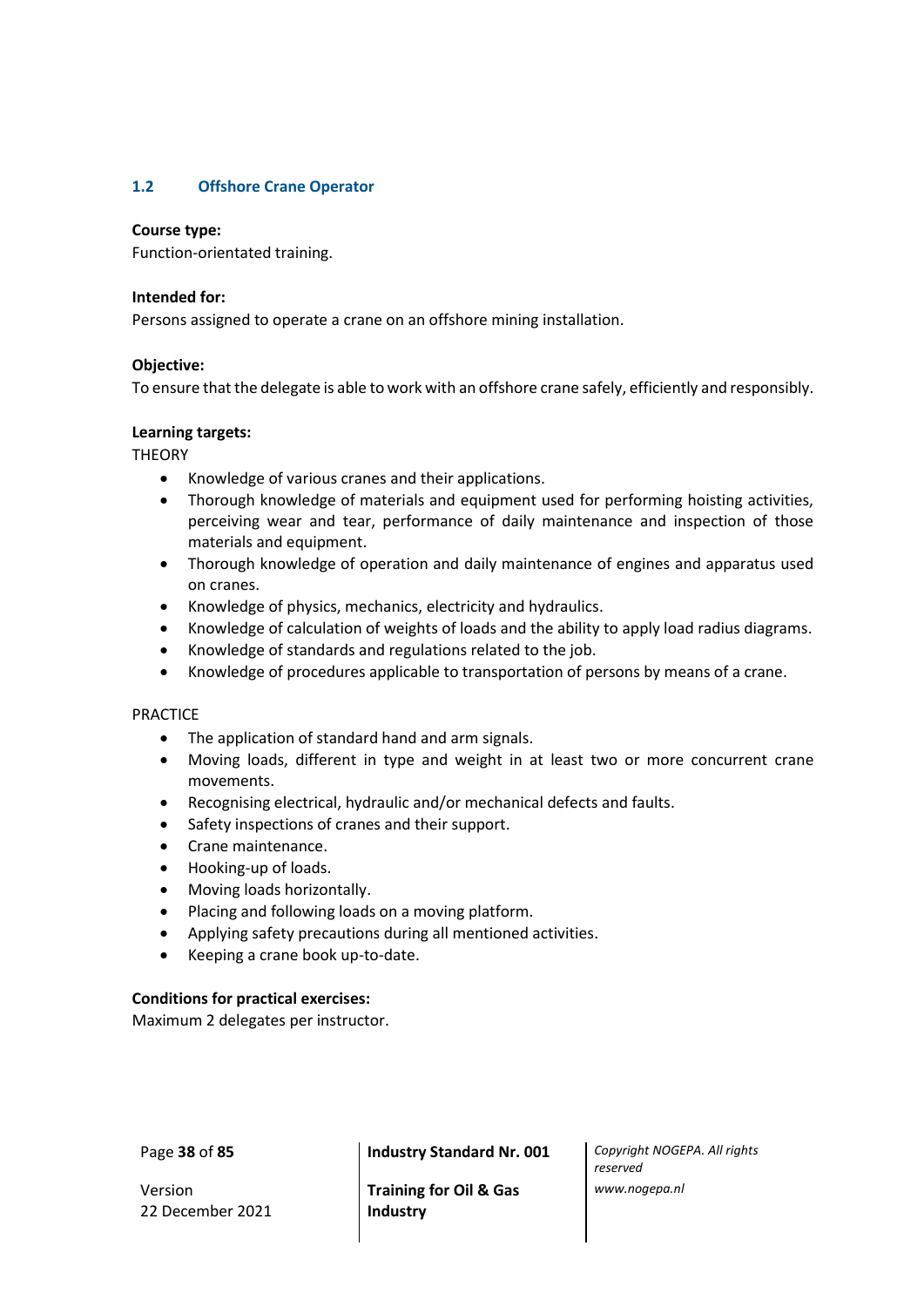## **Assessment of the basic training:**

The course will be registered in the Personal Safety Logbook and CDR of the delegate after:

- A test in which both the theoretical and practical learning targets are assessed;
- At least 40 crane hours have been performed under supervision of a qualified Crane Operator and the Crane Operator task book (see Appendix 6) has been completed;
- The crane hours should be registered and signed off by the OIM of the mining installation(s) on which these crane hours have been performed; and
- All practical skills, loading/unloading, a supply boat included, have been tested and assessed by a pass by a qualified assessor of the Training Provider.

# **Conditions for participation in the refresher course:**

The delegate **could** be enrolled into the refresher course:

- When in the possession of a valid basic or refresher Offshore Crane Operator (1.2) certificate within 4 years after completion, or
- When in the possession of a valid registration in his Personal Safety Logbook of the: "Entry course Crane Operator Offshore (1.10)".
- The delegate may also be in the possession of a valid registration in his/her Personal Safety Logbook of the: Sparrows Stage 3 certificate.
- The delegate has performed at least 10 crane hours per year during the past period. These hours have to be registered and signed off by the OIM of the mining installation(s) on which these crane hours have been performed.

A delegate in the possession of an expired certificate could be accepted to the refresher course, after a successful entry test hold by the Training Provider.

## **Condition for participation general:**

Offshore Medical certificate.

## **Duration:**

Basic course  $= 5$  days Refresher course = 2 days.

**Validity:** Four (4) years.

Version 22 December 2021

Page **39** of **85 Industry Standard Nr. 001** *Copyright NOGEPA. All rights* 

**Training for Oil & Gas Industry**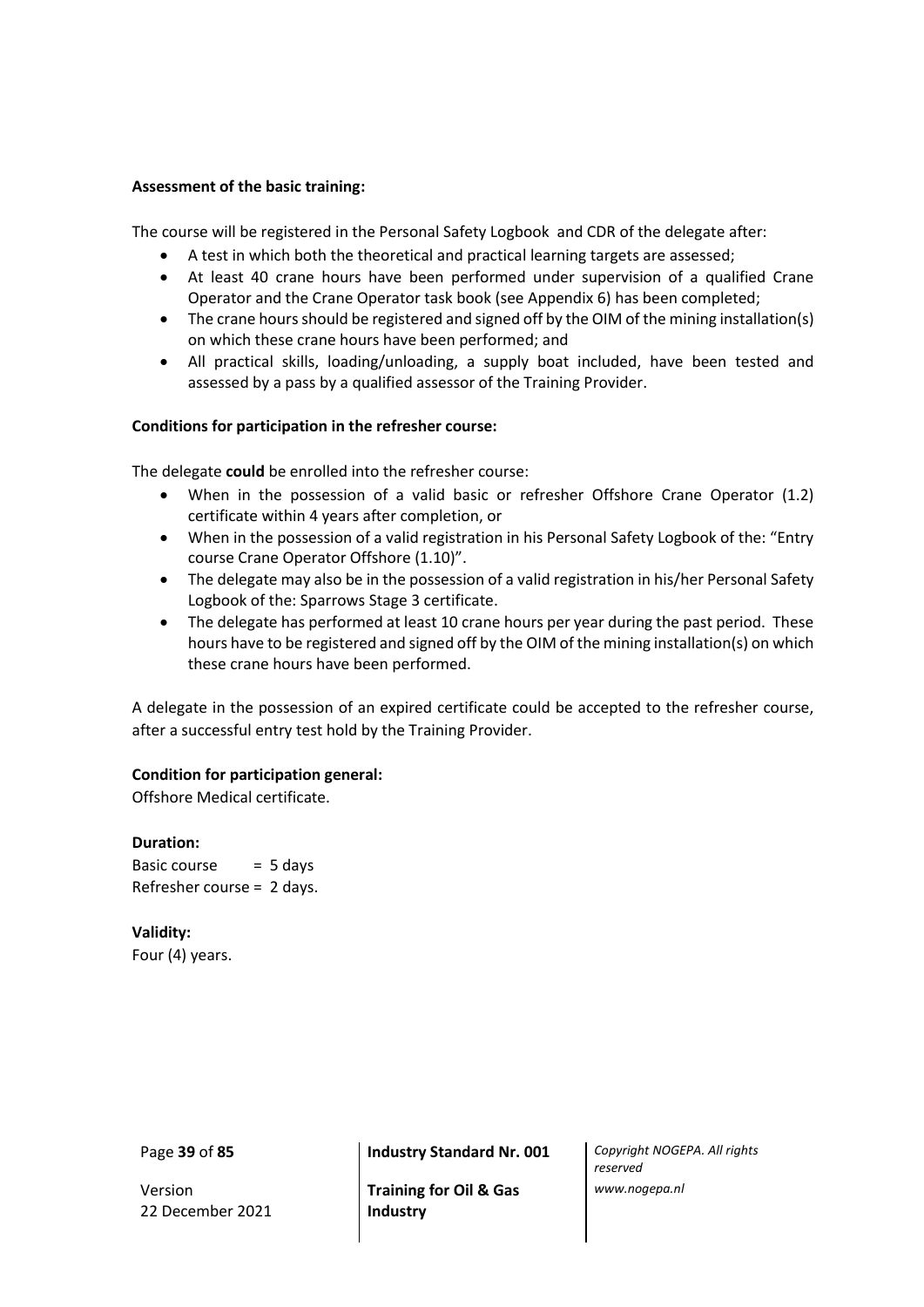# **1.3 Helicopter Deck Assistant**

# **Introduction:**

Under the supervision of the Helicopter Landing Officer (HLO), Helideck Assistants (HDA's) carry out routine helideck operations such as assisting with passenger embarkation and disembarkation, transferring freight and baggage to and from the helicopter when it has landed on the helideck of an offshore mining installation.

The HDA will assist the HLO in response to an emergency situation on the helideck, therefore, the prerequisite for the HDA is a valid certificate of the "Basic or Refresher course Member Firefighting and Rescue team" (course 2.6a/b).

In case of offshore mining installations on which no refuelling of helicopters takes place a valid "Basic or Refresher Course Fire-Fighting Helicopters (course 2.9a/b)" suffices.

# **Course type:**

Function-orientated training

# **Intended for:**

Persons designated to act as Helicopter Deck Assistant at an offshore mining installation.

# **Objective:**

Training delegates in theory and practice in performing activities related to helicopter operations at an offshore mining installation, both under normal conditions and emergency situations.

## **Learning targets:**

- Hazards of helicopter operations, dangerous areas, entry and escape routes (helideck and helicopter), personal protective equipment to be used, cleaning, maintenance and completion of available equipment.
- Preparation of the helideck and associated (fire-fighting) equipment for the landing and take-off of a helicopter.
- Performance of normal and emergency procedures, connected with the landing and takeoff of helicopters.
- Boarding or disembarking of persons and loading or unloading of freight (including dangerous materials).
- The loading of the helicopter and the collection of the data for the determination of the weight of the helicopter.
- Procedures and actions for starting the helicopter engines and any support provided.

## **Learning targets loading fuel:**

- Fuel installation operations.
- Refuelling a helicopter, and

Version 22 December 2021

Page **40** of **85 Industry Standard Nr. 001** *Copyright NOGEPA. All rights* 

**Training for Oil & Gas Industry**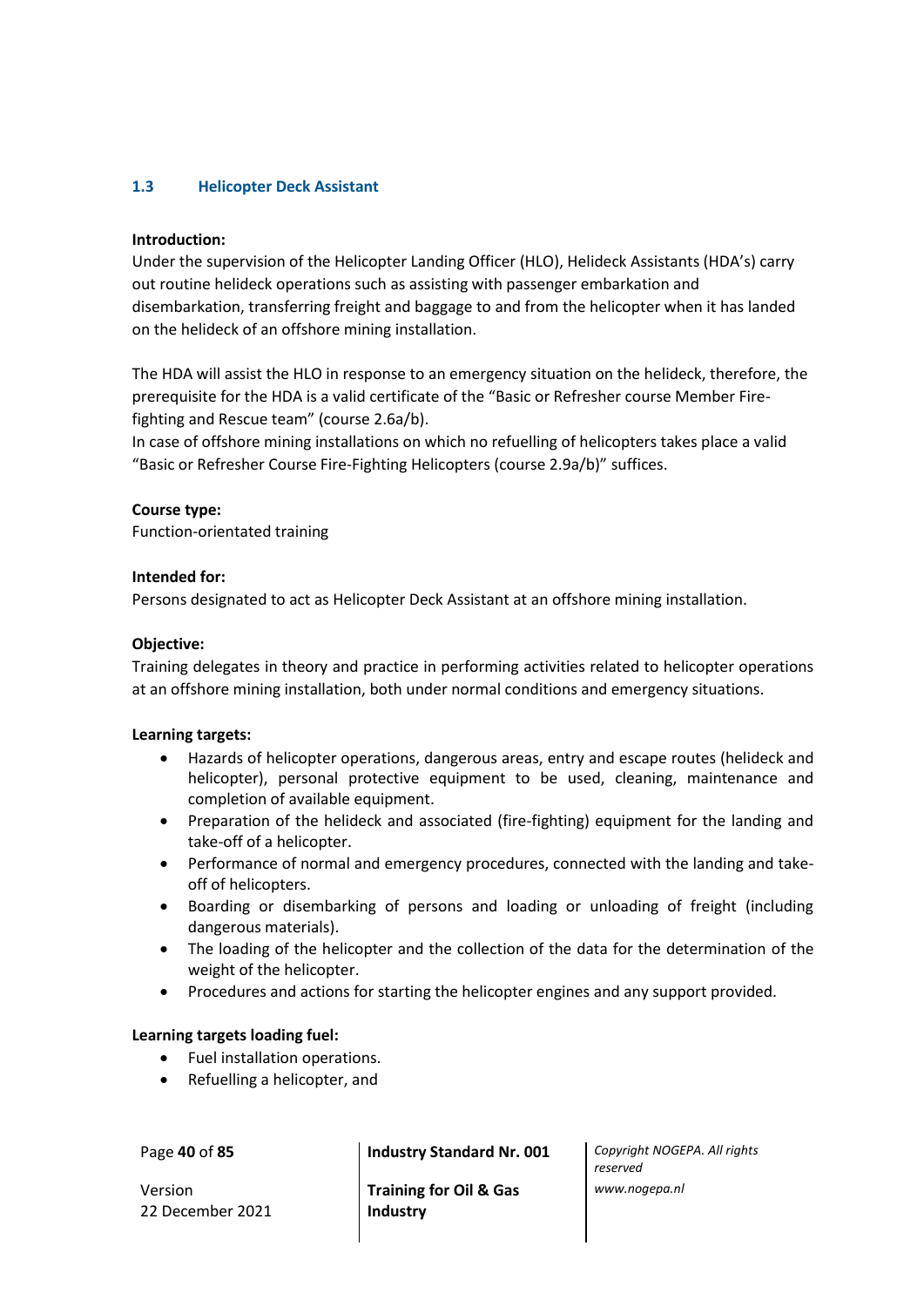• Carrying out fuel quality checks.

# **Practice:**

The efficient performance of all techniques mentioned in the learning targets.

# **Conditions for practical exercises:**

Maximum 6 delegates per instructor.

# **Duration:**

Basic course  $= 1 \frac{1}{2}$  days. Refresher course = 1 day.

# **Validity:**

Two (2) years.

# **Conditions for participation:**

The delegate shall be in the possession of a valid registration in the Personal Safety Logbook of the:

- Basic or Refresher Course "Member Fire-fighting and Rescue team" (2.6a/b) in case refuelling activities are taken place on the installation.
- In case no refuelling is taken place on the installation the Basic or Refresher Course "Fire-Fighting Helicopters" (2.9a/b).
- Offshore Medical certificate.

Version 22 December 2021

Page **41** of **85 Industry Standard Nr. 001** *Copyright NOGEPA. All rights* 

**Training for Oil & Gas Industry**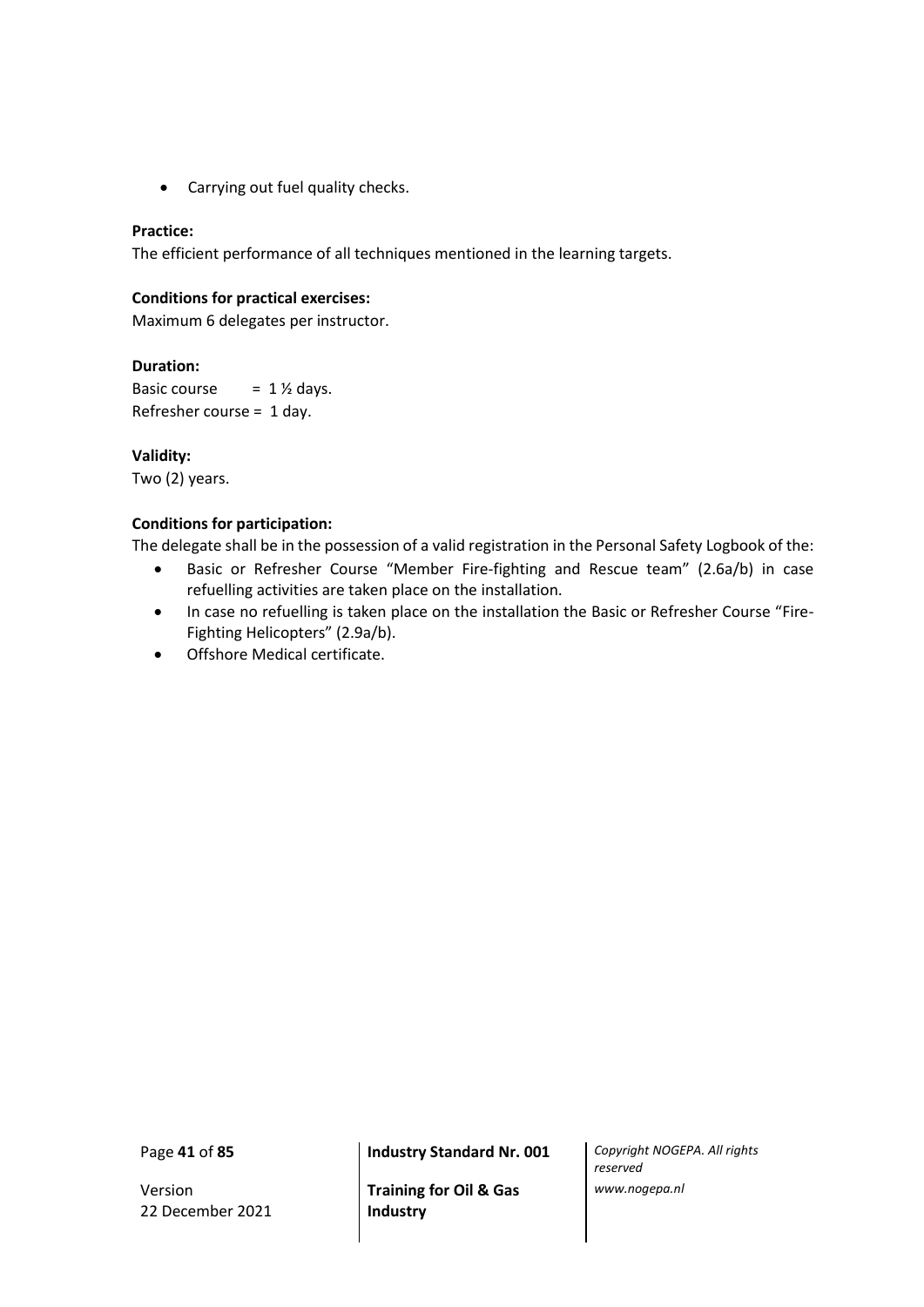### **1.4 Gas Measurement**

#### **Introduction:**

When performing certain operations and maintenance activities on a mining installation or gas/oil processing and production facilities, testing and measuring of gas, oxygen and/or toxic vaporous substances may be necessary as part of the permit to work conditions.

#### **Course type:**

Function-orientated training.

#### **Intended for:**

Persons designated to carry out gas measurements.

#### **Objective:**

To train the delegate in the theory and practice of the operation and the use of gas measurement and detection equipment, the interpretation of the measured data and taking the correct actions.

#### **Learning targets:**

- Gas measurement strategies.
- Measurement principles, procedures and rules.
- Awareness of hazards inherent to as/gaseous substances or toxic vapours typically related to mining installation or gas/oil processing and production facilities.
- Various types of measurement and detection apparatus.
- Interpret the measured data.
- State/advice about the correct follow-up actions.
- Advice regarding safety provisions and personal protective equipment.
- Risks associated with enclosed spaces.

## **Conditions for practical exercises:**

Maximum 6 delegates per instructor.

## **Duration:**

One (1) day, for both basic and refresher course.

## **Conditions for participation:**

No Offshore Medical certificate required.

#### **Validity:**

Four (4) years. See Appendix 4 for other recognised course(s).

Version 22 December 2021

Page **42** of **85 Industry Standard Nr. 001** *Copyright NOGEPA. All rights* 

**Training for Oil & Gas Industry**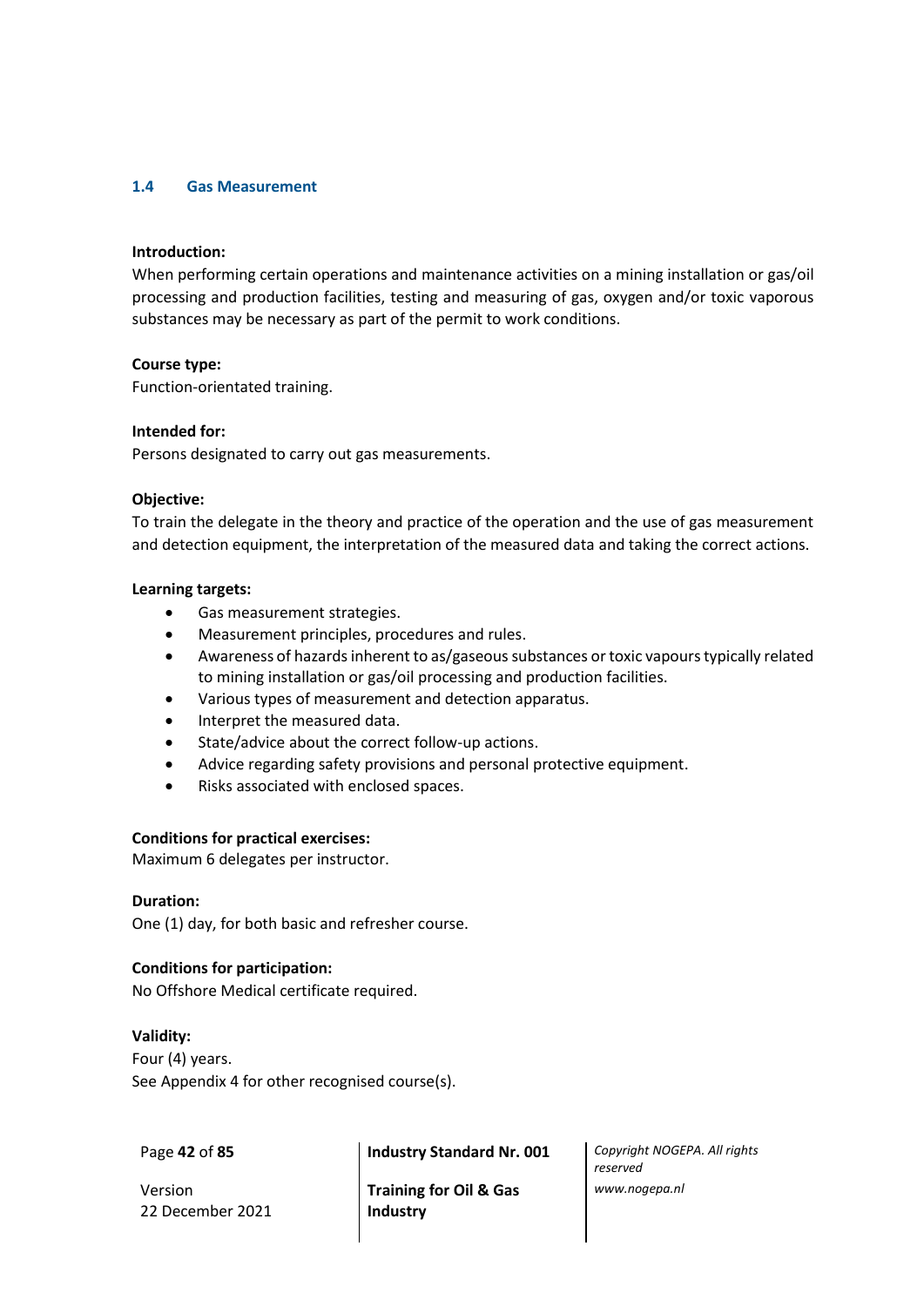# **1.8 Safe Working with Explosives**

#### **Introduction:**

In exploration and production activities certain activities take place whereby explosives are used. In order to cope with the risks of this type of operation and meet the legal requirements, those assigned to perform these activities **shall** be trained, qualified, and registered as "Schietmeester" in concurrence with article 4.8 of the Dutch Working Condition Decree.

#### **Course type:**

Function-orientated training.

#### **Intended for:**

Persons working as "Schietmeester" with the responsibility for safe operations with explosives at mining works and mining installations.

#### **Objective:**

The objective is to ensure that those persons assigned as "Schietmeester" **shall** be able and qualified to work with explosives safely and responsibly and have full understanding of the regulations related to handling of explosives in concurrence with the Dutch legislation.

#### **Learning targets:**

For the learning targets a modular approach is defined consisting of 4 modules. The learning targets are worked out in End-terms and Test-terms. These terms are specified in a separate document prepared by the SCVE Project Group Safe Handling of Explosives.

Learning targets have been defined for the following modules:

- 1. General introduction to working with explosives (basics);
- 2. Transport, storage, and handling of explosives;
- 3. Specialized training for "Schietmeester"; and
- 4. In-company explosives training (equipment specific).

Module 1 – General introduction to safe working with explosives

- Knowledge of the basics on explosives including their application, reliability and storage.
- Understanding of and how to use explosives correctly and safely.
- Understanding of the classification of explosives, including UN classifications.
- Understanding the terminology of explosives:
	- o Detonation, deflagration, combustion, and stability;
	- o Low & high explosives; and
	- o Primary & secondary explosives.
- Knowledge of the explosive train assemblies and the individual explosive parts:
	- o Tubing conveyed perforating assembly;
	- o Jet perforating gun;

Version 22 December 2021

**Training for Oil & Gas Industry**

Page **43** of **85 Industry Standard Nr. 001** *Copyright NOGEPA. All rights reserved www.nogepa.nl*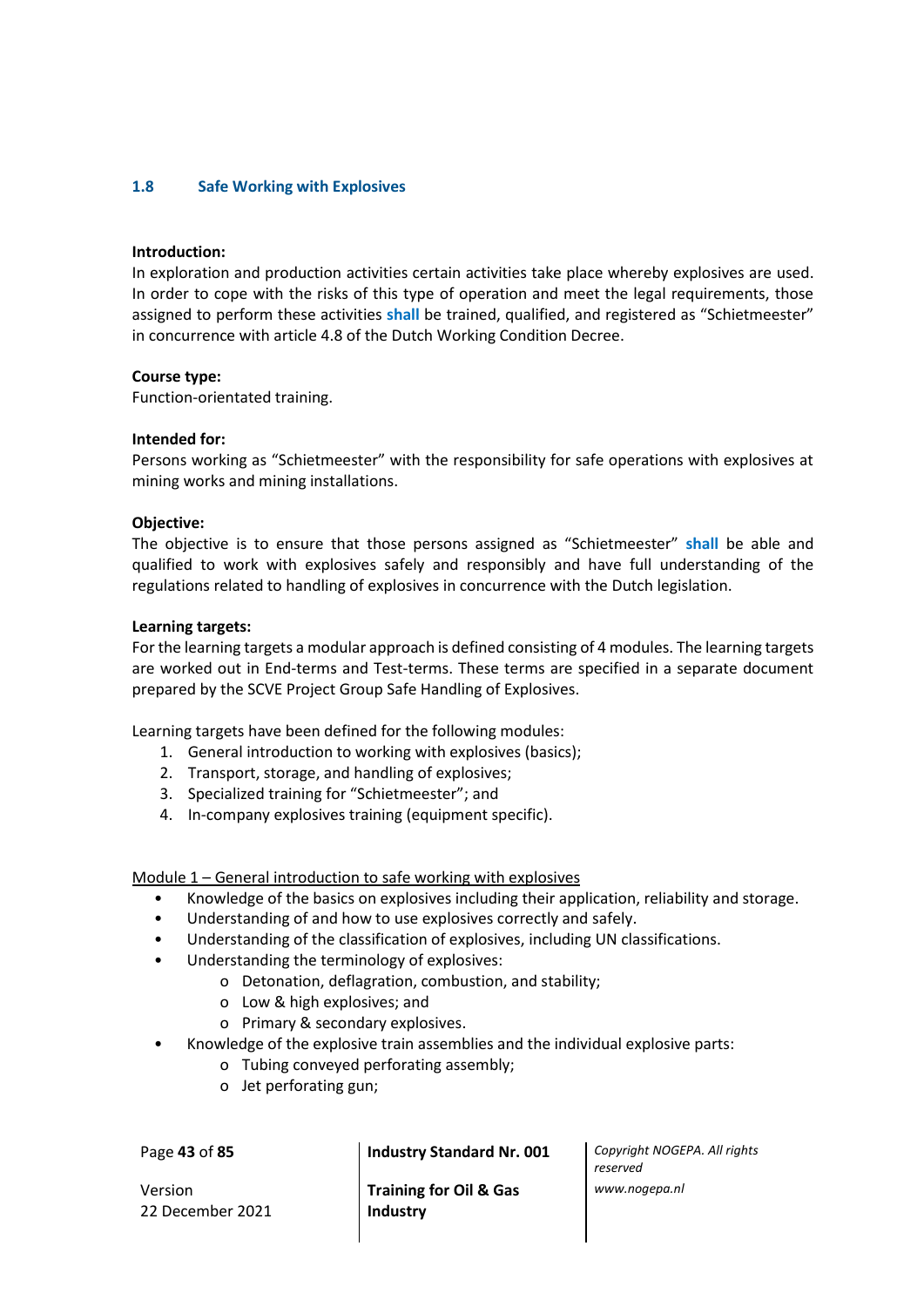- o Non electric detonators;
- o Type of detonators used:
	- **■** Electric detonators resistors;
	- Rig environment detonators (RED);
- o Bi-directional boosters;
- o Detonating cord;
- o Shaped charges; and
- Understanding of the explosives contents and the initiation process.

# Module 2 – Transport, storage, and handling of explosives

# *Transport of explosives:*

- Knowledge in more detail of the classification of dangerous goods (ref. IMDG) including:
	- o Various types of dangerous goods; and
	- o UN classifications (1.1- 1.2- 1.3- 1.4- 1.5- 1.6).
- Knowledge of the shipment and transportation of explosive materials and have understanding of:
	- o Definitions;
	- o General rules;
	- o Handling requirements;
	- o Handling of loose explosives powder;
	- o International shipments;
	- o Documentation requirements;
	- o Onshore transport;
	- o Offshore transport;
	- o IMO forms;
	- o Emergency response guide;
	- o Forms, labels and packaging;
	- o Placarding;
	- o Driver requirements;
	- o Segregation of explosives and other hazardous materials; and
	- o Material safety data sheets.

# *Storage of Explosives*

- Knowledge of the general safety, security and construction requirements for explosives storage magazine types (indoor, outdoor and offshore).
- Knowledge of the segregation requirements for storage of different types of explosives.
- Knowledge of the local and national permitting regulations for explosive storage magazines.
- Knowledge of the placement requirements for the different types of explosive storage magazines.
- Understanding of the management of waste explosives in accordance with applicable national regulations regarding labelling, storage, accumulation times, transportation and disposal.

Version 22 December 2021

Page **44** of **85 Industry Standard Nr. 001** *Copyright NOGEPA. All rights* 

**Training for Oil & Gas Industry**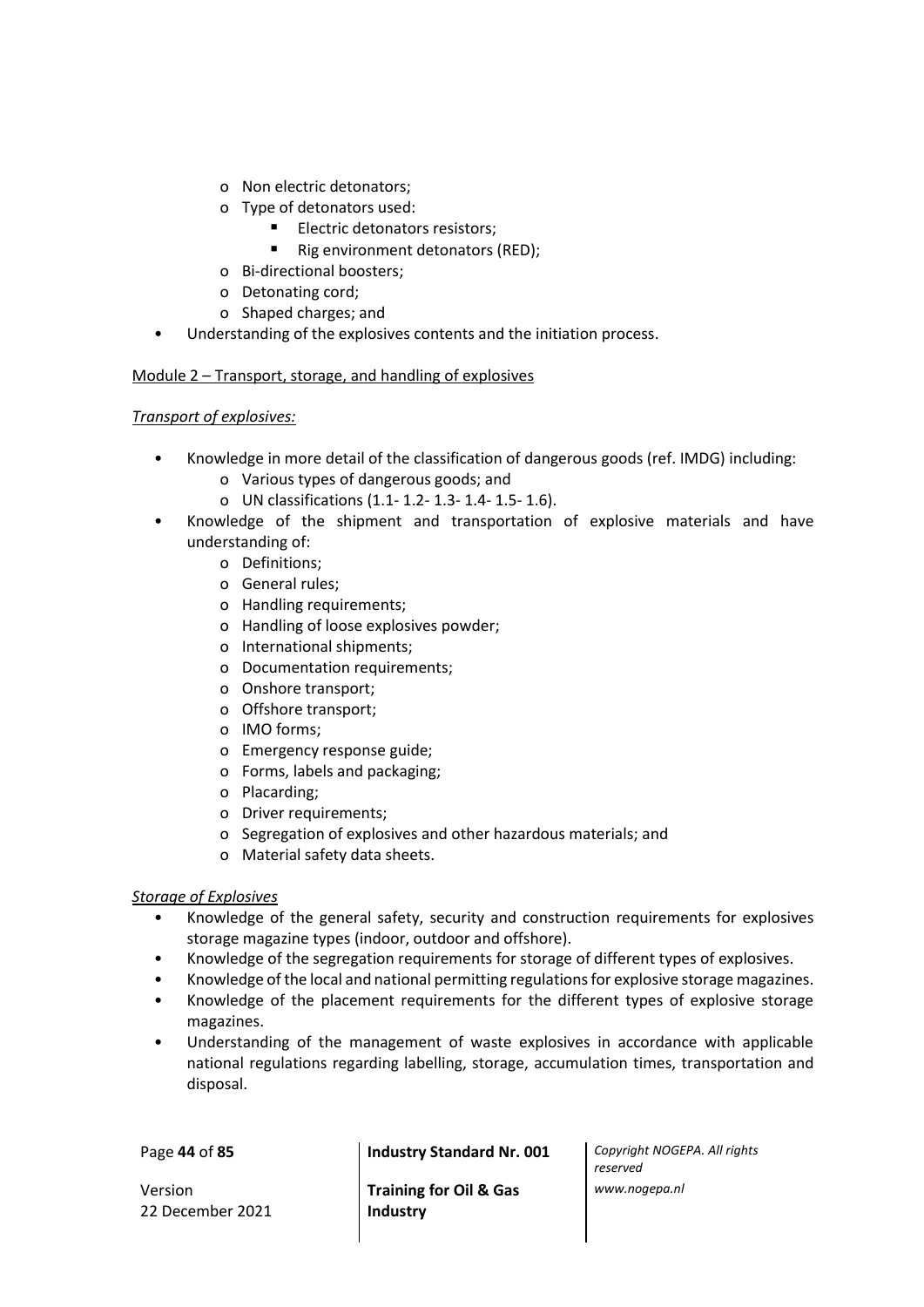# *Legislation in relation to handling of explosives*

- Knowledge of the applicable rules for international road transport in Europe summarized in the European Agreement on Road Transport of Dangerous Goods (ADR) and national regulations for transport of dangerous goods by road (VLG), especially the regulations concerning:
	- o Packaging;
	- o Stowage;
	- o Segregation;
	- o Exemptions;
	- o Transport documents; and
	- o Marking & labelling.
- Knowledge of the UN hazardous material classification especially:
	- o Class -1 explosive substances & articles; and
	- o Subclasses & compatibility groups.
- Knowledge of the applicable "Arbo" law/decree/regulations on working with explosives.
- Understanding of the applicable civil use of explosives regulations.
- Knowledge of the applicable requirements for maritime transport of hazardous substances summarised in the International Maritime Goods Code (IMDG) of the International Maritime Organisation (IMO).
- Knowledge of the Dutch national regulations regarding storage of explosives; and
- Understanding of the management of waste explosives in accordance with applicable national regulations regarding labelling, storage, accumulation times, transportation and disposal.

Module 3 – Specialized training for "Schietmeester"

- Knowledge of API RP 67 Recommended Practice for Oilfield Explosives Safety.
- Knowledge of the general field safety procedures including:
	- o Rigging up;
	- o Measuring of stray voltage;
	- o Grounding and stray voltage monitoring systems;
	- o Blast meters;
	- o Arming, detonator safety tube; and
	- o Operational procedures in the well.
- Knowledge of the field safety procedures for the different types of systems used:
	- o The exemption procedures;
	- o Job preparation;
	- o Radio silence;
	- o Gun arming; and
	- o Run in hole / pull out of hole.
- Understanding the necessary communication including:
	- o With client;
	- o In case of emergency;
	- o Incident reporting; and

Version 22 December 2021

Page **45** of **85 Industry Standard Nr. 001** *Copyright NOGEPA. All rights* 

**Training for Oil & Gas Industry**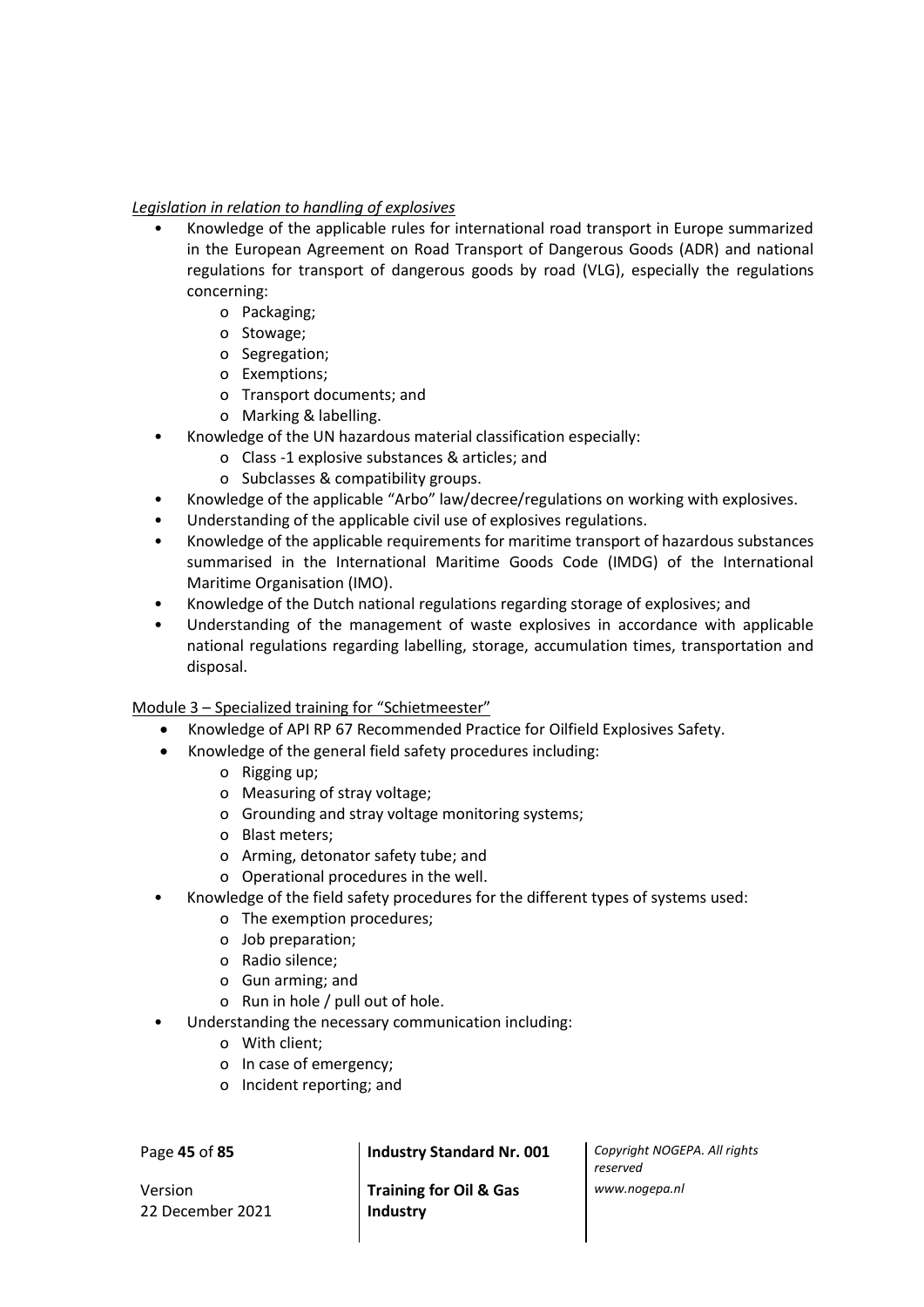- o Performance review.
- Knowledge about and understanding in which weather conditions the job can be done safely.
- Knowledge of working in hostile environments such as temperature with HTX/HNS/HMX.
- Knowledge on how to deal with the following unplanned events:
	- o Getting a live gun back to surface after a misrun; and
	- o Getting a live gun back to surface from a high temperature well.

# Module 4– In-company training on explosives (demonstrate working knowledge on equipment specifics)

The learning targets of this module are specific and therefore it is the responsibility of the service company to ensure that theoretical/practical knowledge is demonstrated and annually refreshed. The specific expertise **should** be documented and available by the service company.

- Knowledge on what type of preparation is required per type of gun used.
- Understanding of and be able to perform:
	- o Assembly/disassembly of hollow carrier perforating systems; and
	- o Assembly/disassembly of exposed guns.
- Knowledge of the following and be able to:
	- o Arm a selective multi gun string;
	- o Arm bottom gun or single gun;
	- o Arm a single gun or the top gun in a multi gun string; and
	- o Arm with a dual diode switch.
- Knowledge of and be able to use the different types of detonators.
- Be able to crimp on detonator or secure the detonator use.
- Knowledge and following the procedural steps for running in hole/pulling out of hole.
- Knowledge on how to deal with the following unplanned events:
	- o Getting a live gun back to surface with trapped pressure;
	- o Getting stuck with a live gun;
	- o Getting stuck with a live gun over the swab or master valve; and
	- o Damaged cable.

In view of the equipment specifics, the service company's specific work methods, internal procedures, and instructions of this module 4, these are not part of the examination as mentioned in Modules 1 to 3.

The service company (employer of the persons involved) **should** demonstrate that sufficient knowledge and competence is achieved prior to the registration as "Schietmeester".

## **Training provision:**

The training courses of the Modules 1, 2, and 3 **should** be delivered either via classroom instruction, or e-learning (CBT), or a combination of both, by a recognized external Training Provider.

Version 22 December 2021

Page **46** of **85 Industry Standard Nr. 001** *Copyright NOGEPA. All rights* 

**Training for Oil & Gas Industry**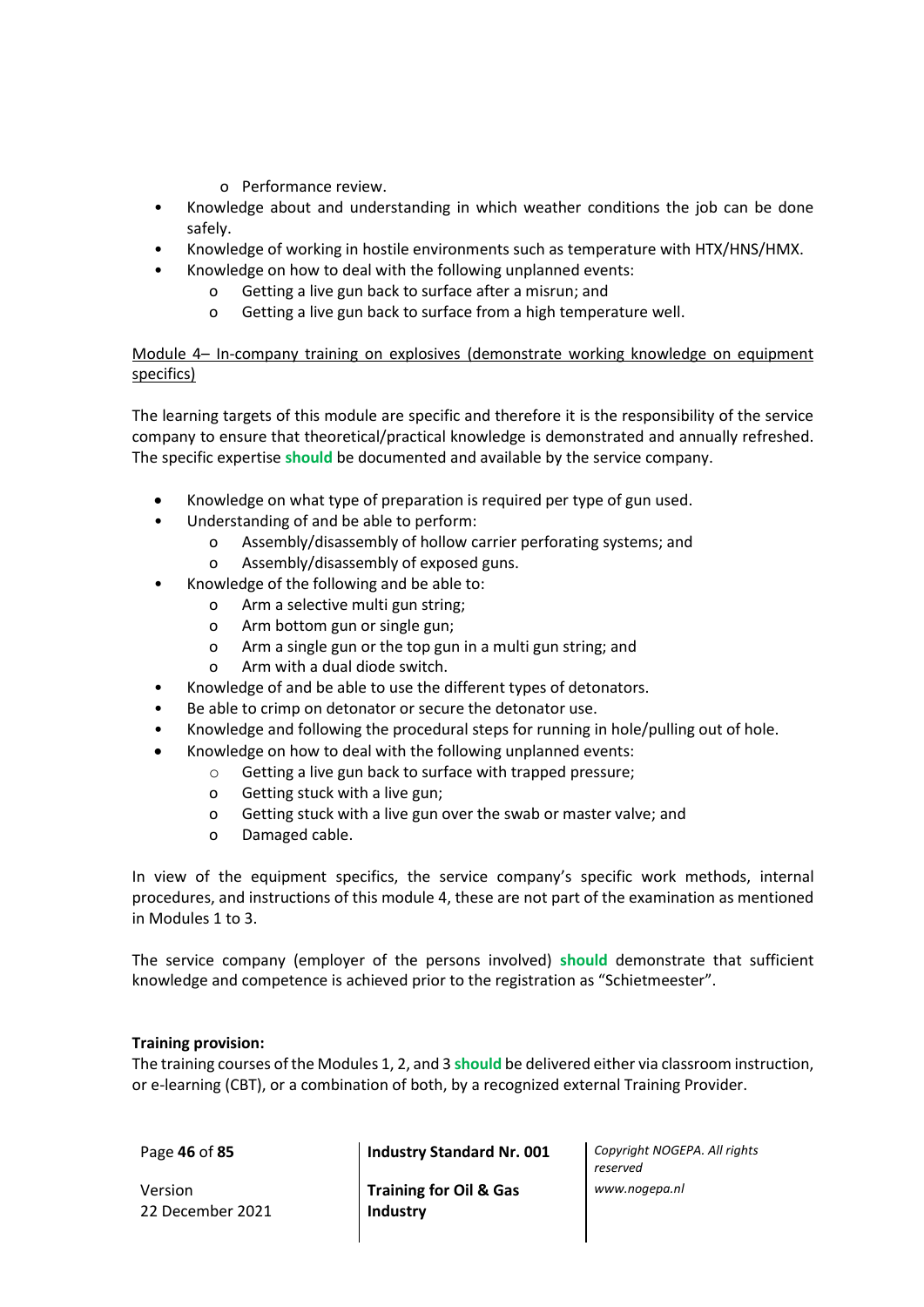Module 4 **should** be delivered via an in-company training programme either by means of classroom instruction and/or e-learning (CBT) together with on-site training and exposure.

## **Examination**

Upon completion of Modules 1, 2, and 3 including an exposure of 6 months the course delegate **shall** be subject to an (independent) examination of "Schietmeester" on the basis of the End-Terms and Test-Terms of the modules 1, 2, and 3.

#### **Registration**

With the successful completion of the examination the course delegate **shall** apply for a registration in the register of "Schietmeester".

#### **Conditions for participation:**

The following conditions **should** be complied with:

- The employer of the course delegate **shall** have an Explosives License issued by the Dutch Regulatory Authorities.
- The delegate **shall** be in the possession of a proof of good conduct.
- The delegate **should** hold a valid VCA/VOL (Operational Supervisor) certificate.
- The delegate **should** have completed an in-house training for EUIC (Explosives User in Charge) or equivalent in-house training for an explosives responsible person (e.g. warehouse, logistics roles).

## **Duration:**

Total course duration **should** be 3 days in case of classroom learning. If the course is taken partly or wholly via an e-learning (CBT) course a reduction of classroom learning can be achieved.

#### **Validity:**

Upon successful examination a certificate **shall** be issued of which the validity is 5 (five) years.

#### **Re- examination:**

In order to maintain his/her registration as "Schietmeester", the delegate **shall** pass a reexamination.

## **References:**

API RP 67 Recommended Practice for Oilfield Explosives Safety

HU/VWMS Onderwijsleerplan - Veilig werken met springstof, applicatie Schietmeesters, inclusief aanvullende ETT Olie en Gas, September 2016.

Version 22 December 2021

Page **47** of **85 Industry Standard Nr. 001** *Copyright NOGEPA. All rights* 

**Training for Oil & Gas Industry**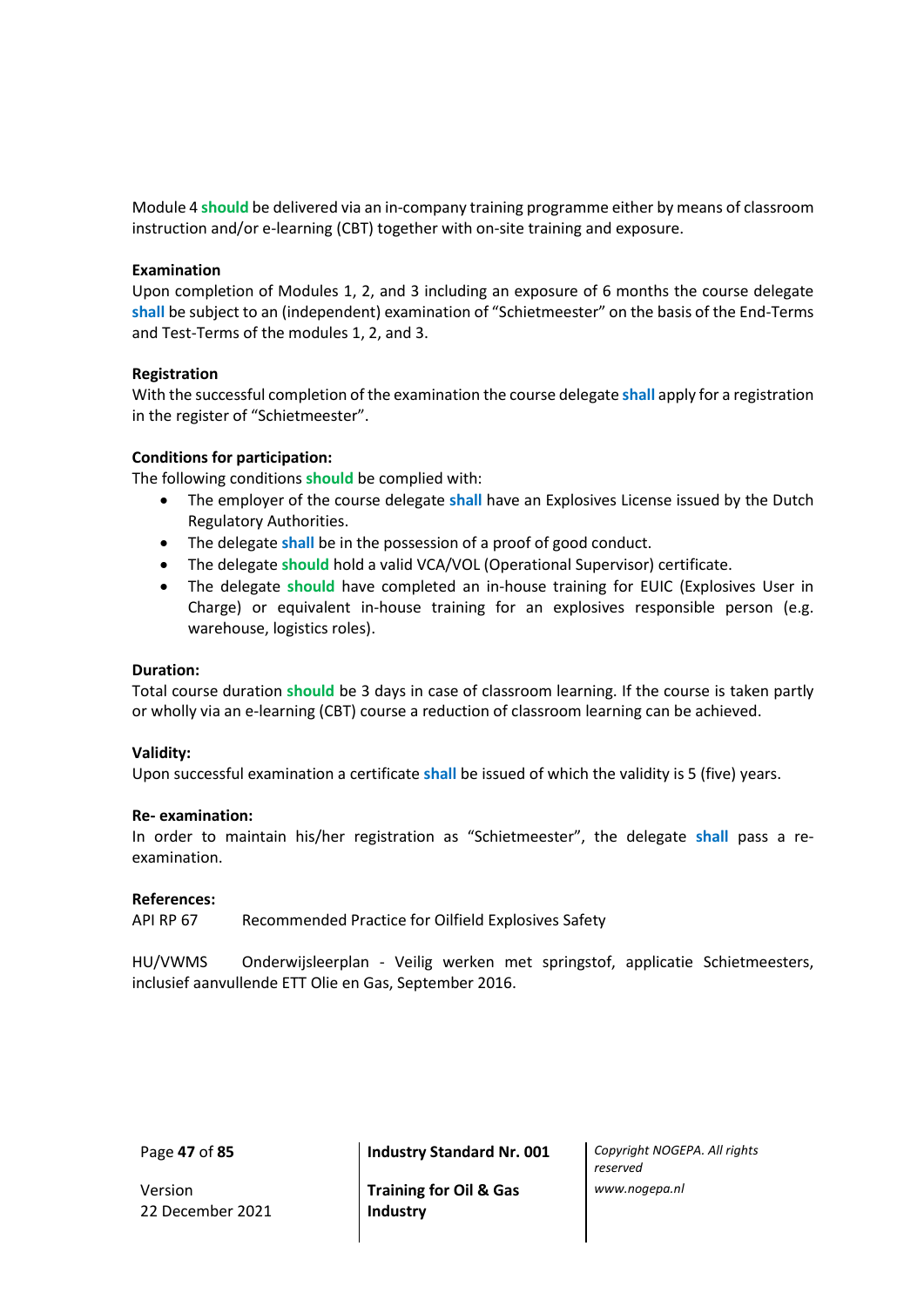### **1.9 Banksman**

#### **Introduction:**

When on an offshore mining installation crane operations are undertaken, a person is to be assigned as banksman to assist the crane operator in directing and slinging loads in order to ensure safe handling.

#### **Type of course:**

Function-orientated course.

#### **Intended for:**

Persons assigned to hoisting activities on a mining installation.

#### **Objective:**

To ensure that the delegate is able to act safely and efficiently as banksman during hoisting activities.

### **Learning targets:**

**THEORY** 

- Knowledge of various cranes and their applications.
- Knowledge of materials and equipment, used for performing hoisting activities, perceiving wear and tear, performance of daily maintenance, and inspection of those materials and equipment.
- Knowledge of storage and registration of hoisting equipment.
- Knowledge of standards and regulations related to the job. Guidance can be found in the NOGEPA Standard 101 on Marine Transport Operations. Information is available on the NOGEPA website.
- Knowledge of procedures applicable to transportation of persons by means of a crane.
- Capability of assessing risks, in relation to hoisting activities and ability to take the necessary measures.
- Knowledge of containers with regard to type, structure and admissible load.
- Knowledge of hoisting equipment.
- Knowledge of hooking-up loads.
- Capability to determine the mass of a load by visual evaluation.
- Knowledge of winches and tackles.

#### PRACTICE

- Determining and applying the correct hoisting equipment.
- Evaluating the measures of a load to be hoisted.
- Evaluating the mass of a load to be hoisted.
- Determining the centre of gravity of various loads.

Version 22 December 2021

**Training for Oil & Gas Industry**

Page **48** of **85 Industry Standard Nr. 001** *Copyright NOGEPA. All rights reserved www.nogepa.nl*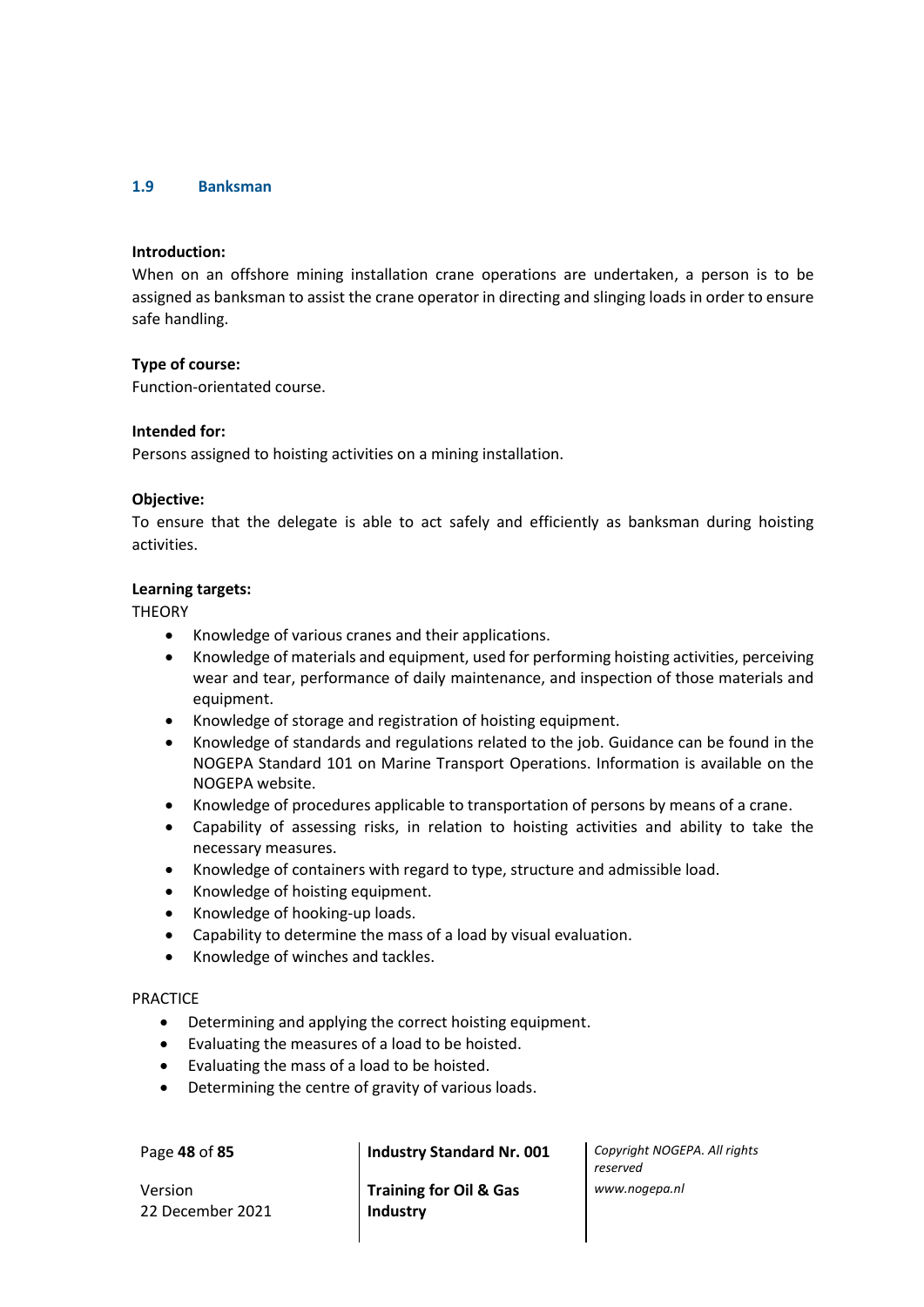- Visually inspection of hoisting equipment.
- Daily maintenance of hoisting equipment.
- Application of standard hand and arm signals.
- Communication by means of a portable radio
- Hooking-up loads.
- Applying safety precautions during all mentioned activities.

#### **For practical exercises:**

Maximum 4 delegates per instructor.

# **Condition for participation:**

Offshore Medical certificate.

#### **Duration:**

Basic course  $= 3$  days Refresher course = 1 day

## **Validity:**

Four (4) years.

## **Exemption:**

Offshore Crane Operators who are certified (including training course 1.2, practical experience, completed Task book, examination and certification) **could** be exempted from Banksman training (NOGEPA course 1.9).

*It is to be noted that in reverse a Banksman certificate does not exempt the delegate from part(s) of the Offshore Crane Operator (1.2) training course!*

Version 22 December 2021

**Training for Oil & Gas Industry**

Page **49** of **85 Industry Standard Nr. 001** *Copyright NOGEPA. All rights reserved www.nogepa.nl*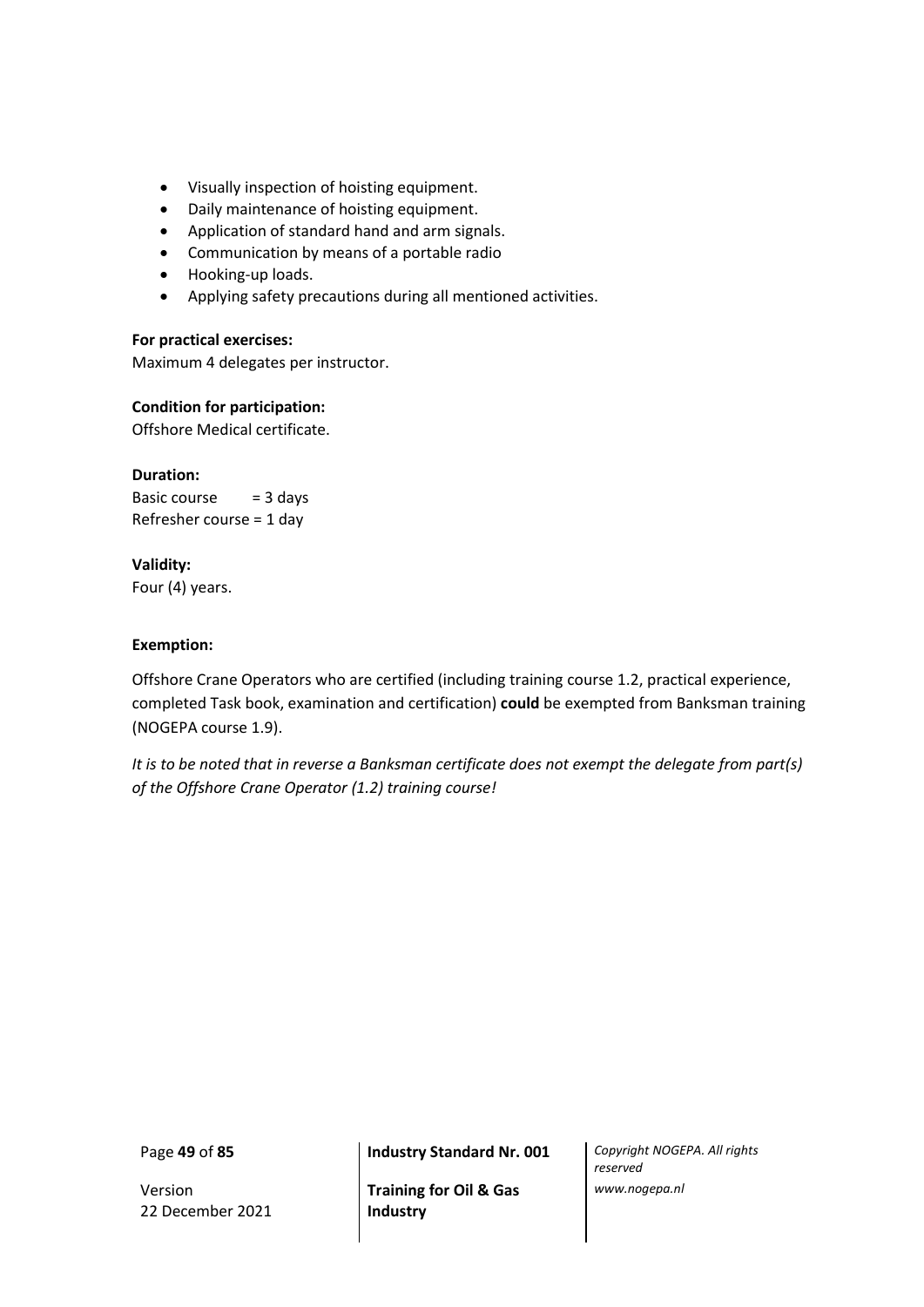# **1.10 Offshore Crane Operator - Entry Course**

#### **Introduction:**

This course is meant for crane operators who have been trained and are experienced in the operation of Mobile and/or Tower Cranes.

#### **Course type:**

Function-orientated training.

#### **Intended for:**

Persons with mobile and/or tower crane experience, trained according to the TCVT standards, assigned to operate a crane on an offshore mining installation.

#### **Objective:**

To ensure that the delegate is able to work with an offshore crane safely, efficiently and responsibly.

#### **Learning targets:**

**THEORY** 

- Knowledge of various (offshore) cranes and their applications.
- Knowledge of calculation of weights of loads and the ability to apply load radius diagrams.
- Knowledge of standards and regulations related to the job.

#### PRACTICE

- Application of the offshore standard hand and arm signals.
- Moving loads, different in type and weight in at least two or more concurrent crane movements.
- Safety inspections of cranes and their support.
- Hooking-up of loads.
- Moving loads horizontally.
- Placing and following loads on a moving platform.
- Applying safety precautions during all mentioned activities.
- Keeping a crane book up-to-date.

#### **Conditions for practical exercises:**

Maximum 2 delegates per instructor.

**Duration:** Two (2) days.

Version 22 December 2021

Page **50** of **85 Industry Standard Nr. 001** *Copyright NOGEPA. All rights* 

**Training for Oil & Gas Industry**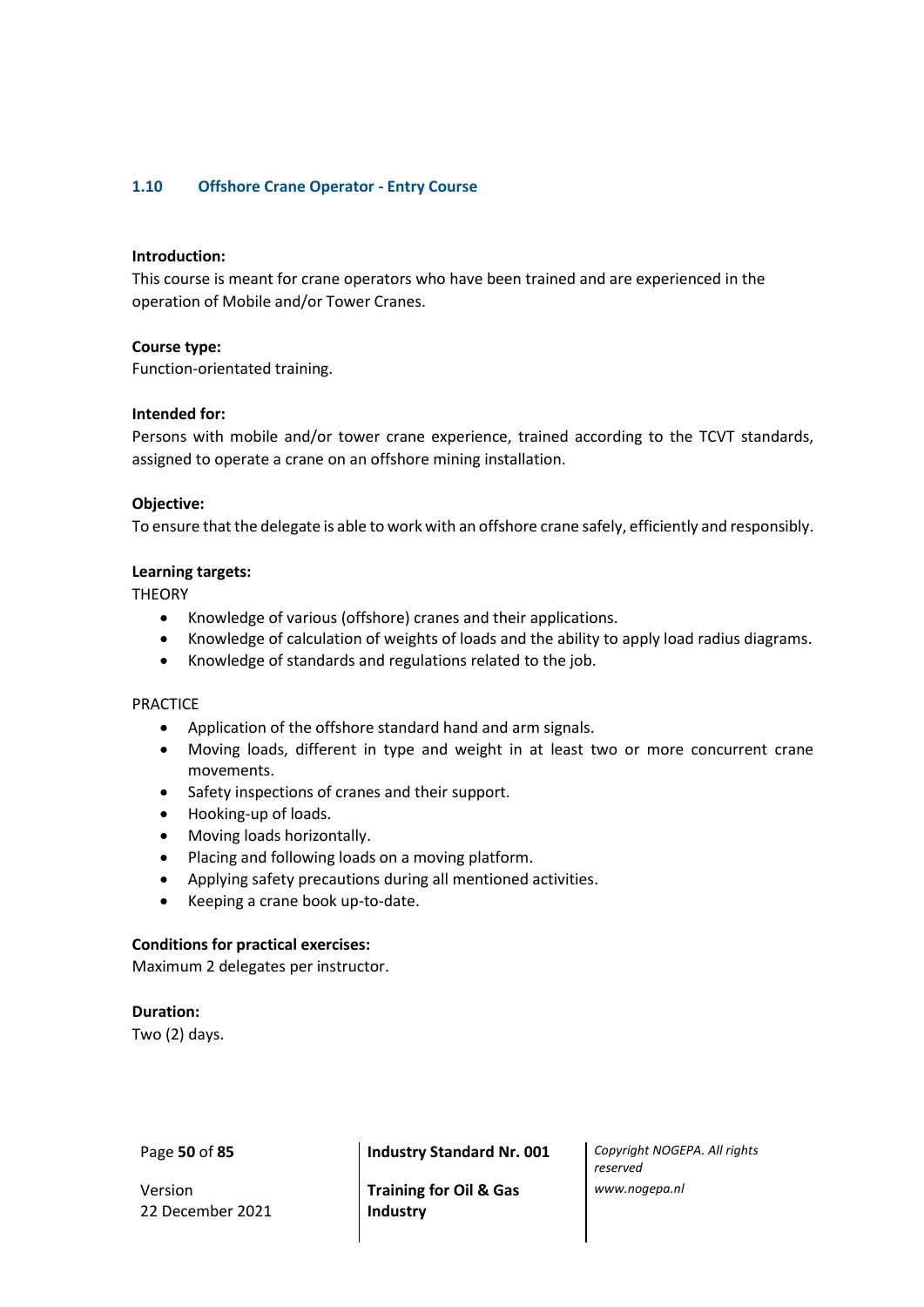## **Assessment:**

The course will be registered in the Personal Safety Logbook and CDR after:

- A test in which both the theoretical and practical learning targets are assessed.
- At least 40 crane hours have been performed under supervision of a qualified Offshore Crane Operator. These crane hours have to be registered and signed off by the OIM of the mining installation(s) on which these crane hours have been performed.
- All practical skills, loading/unloading of a supply boat included, have been tested and assessed by a pass by a qualified assessor of the Training Provider.

## **Validity:**

Four (4) years.

# **Conditions for participation:**

- Offshore Medical certificate.
- The delegate **should** be in the possession of a certificate based on the TCVT standards.
- The delegate is expected (based on implied prior experience and required TCVTcertification) to have sufficient knowledge of learning targets that apply to all Offshore Crane Operators, see the 1.2 course. These learning targets (specified below) will be part of the 1.10 exam.

# **Participants in the 1.10 course are expected to have sufficient knowledge on the learning targets stated below, which will be part of the 1.10 exam:**

**THEORY** 

- Thorough knowledge of materials and equipment used for performing hoisting activities, perceiving wear and tear, performance of daily maintenance and inspection of those materials and equipment.
- Thorough knowledge of operation and daily maintenance of engines and apparatus used on cranes.
- Knowledge of physics, mechanics, electricity and hydraulics. Knowledge of procedures applicable to transportation of persons by means of a crane.

PRACTICE

- Recognising electrical, hydraulic and/or mechanical defects and faults.
- Crane maintenance.

Version 22 December 2021

Page **51** of **85 Industry Standard Nr. 001** *Copyright NOGEPA. All rights* 

**Training for Oil & Gas Industry**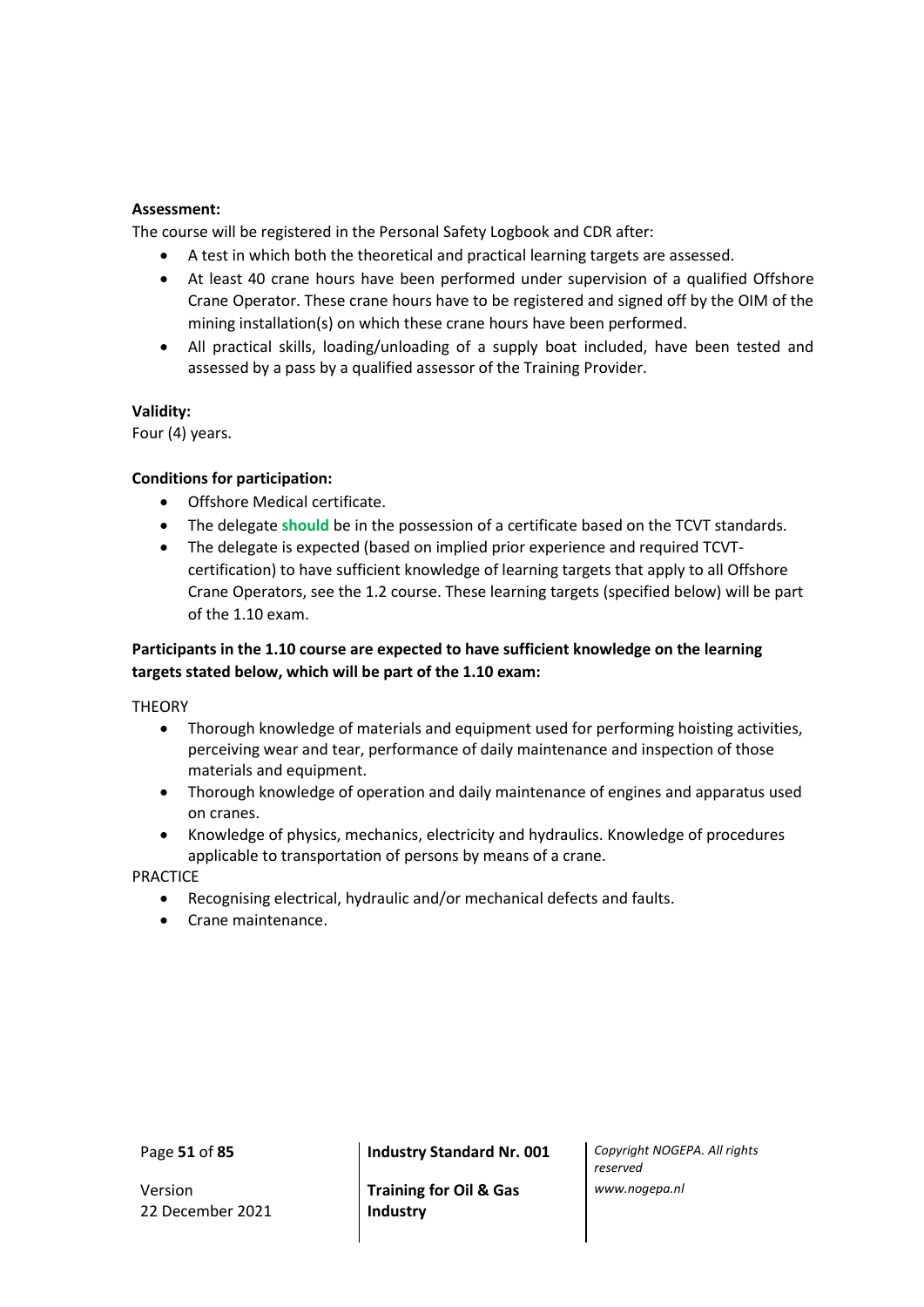# **1**.**11 Radio Operator Aviation**

#### **Introduction:**

An alerting service is provided to helicopters operating over the Dutch continental shelf and in the rest of the Amsterdam FIC. This service aims to ensure that the location and status of the helicopter is monitored during all stages of flight and that an alerting service can be initiated when the helicopter is overdue. To that end Radio Operators of certain designated offshore mining installations are assigned and trained to render this alerting service in line with NOGEPA Standard 19 on Alerting Service for Offshore Helicopters.

#### **Course type:**

Function-orientated training.

#### **Intended for:**

Radio Operators designated to carry out the duties described in NOGEPA Standard 19 Alerting Service for Offshore Helicopters.

#### **Objective:**

To train the delegate in the procedure of monitoring and notifying an overdue helicopter to AMSTERDAM FIC.

## **Learning targets:**

- Theory of air traffic and the rules of alerting in case of emergency.
- What to do in case a helicopter is overdue, in the role of the Radio Operator.
- Maintaining contact with AMSTERDAM FIC when radio coverage is not available.
- Tasks of the Radio Operator upon arrival, landing, and taking off by a helicopter from an offshore mining installation.
- Recording correctly all aircraft movements and communications between Radio Operator and helicopter pilot in the Helicopter Movement and Flight Watch Logbook.
- Gain "situational awareness" by visiting the operations centre of AMSTERDAM FIC (basic).

#### **Conditions for practical exercises:**

Maximum 6 delegates per instructor.

## **Conditions for participation:**

Minimum Radio Operator training Marcom B.

#### **Duration**:

The basic course is half (½) a day, the refresher course **could** be taken via an e-learning module. **Validity:** Four (4) years.

Version 22 December 2021

Page **52** of **85 Industry Standard Nr. 001** *Copyright NOGEPA. All rights* 

**Training for Oil & Gas Industry**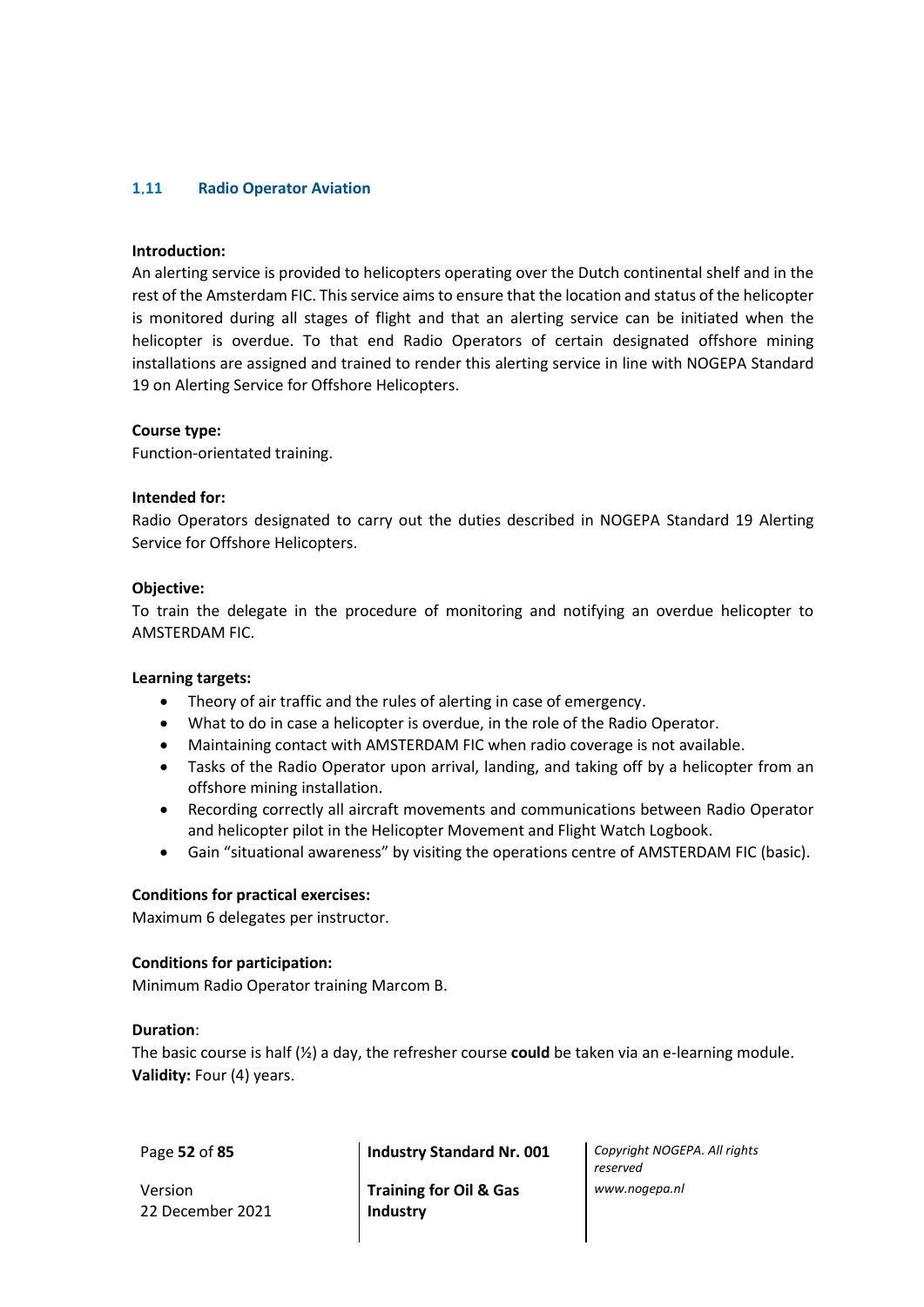# **2.2 Offshore First Aid**

### **Introduction:**

On every offshore mining installation when manned (including the normally unattended installations) at least 2 persons shall be designated and trained as Offshore First Aider.

#### **Course type:**

Calamity training (specialist).

#### **Intended for:**

Everyone who is designated to perform first aid tasks in a first aid organization at an offshore mining installation.

#### **Objective:**

At the end of the course, the delegate **should** have the required knowledge and skills in order to be able to:

- Render first aid to victims of accidents or acute sick persons at a mining installation;
- Accompany sick or wounded persons during transport from the workplace to shore;
- Co-ordinate and assist in case of serious accidents with several victims;
- Manage the first aid equipment at the offshore mining installation; and
- Communicate effectively with the back-up doctor ashore and perform first aid actions on directions of this doctor.

#### **Learning targets:**

- Basic principles of rendering first aid;
- Stop bleeding, simple wound treatment;
- Immobilize fractures;
- First aid at shock;
- Cardio-pulmonary reanimation;
- Operating an automatic external defibrillator;
- First aid at unconscious patients;
- Immobilization of patient(s) with suspected back and/or neck injury;
- First aid at drowning;
- First aid at hypothermia;
- Personal hygiene before treating open wounds;
- Preparations for transport of injured/sick persons;
- Use of first aid equipment;
- Use of bandages;
- Use of trauma scale;
- Communication and radio medical advice;
- Giving injections into a muscle on indication of a physician; and

Version 22 December 2021

Page **53** of **85 Industry Standard Nr. 001** *Copyright NOGEPA. All rights* 

**Training for Oil & Gas Industry**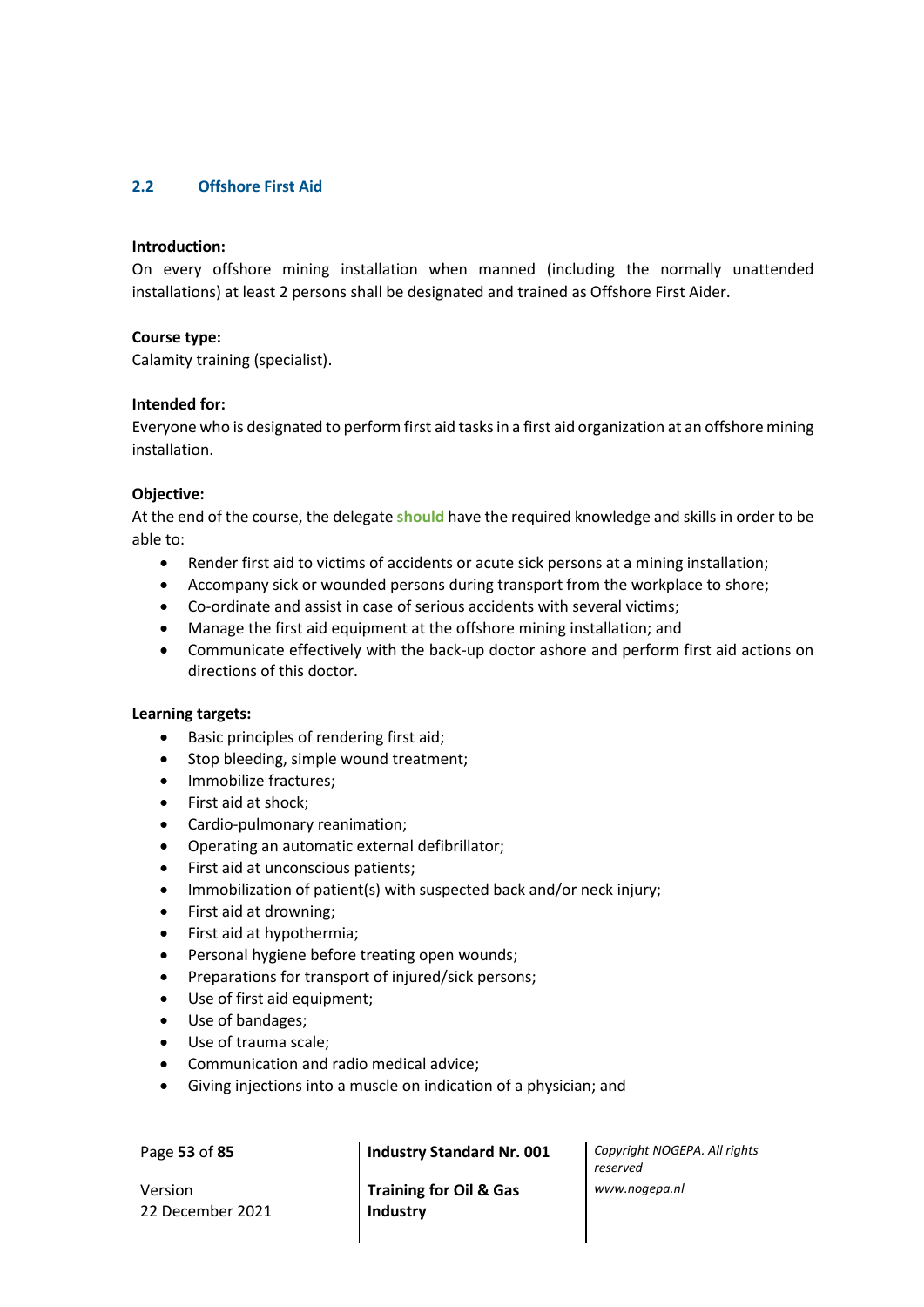• Keep medical administration up to date.

## **Conditions for practical exercises:**

Maximum 12 delegates per course and maximum 6 delegates per instructor.

# **Duration:**

Basic course  $= 4$  days. Refresher course = 2 days.

# **Validity:**

Two (2) years.

# **Conditions for participation refresher training:**

The delegate **should** be in the possession of a valid Nogepa 2.2 basic certificate, registered in the Personal Safety Logbook, or a valid "Oranje Kruis Certificaat".

Also accepted for the refresher course is a valid physician registration or a valid "BIG" registration for medics.

Version 22 December 2021

**Training for Oil & Gas Industry**

Page **54** of **85 Industry Standard Nr. 001** *Copyright NOGEPA. All rights reserved www.nogepa.nl*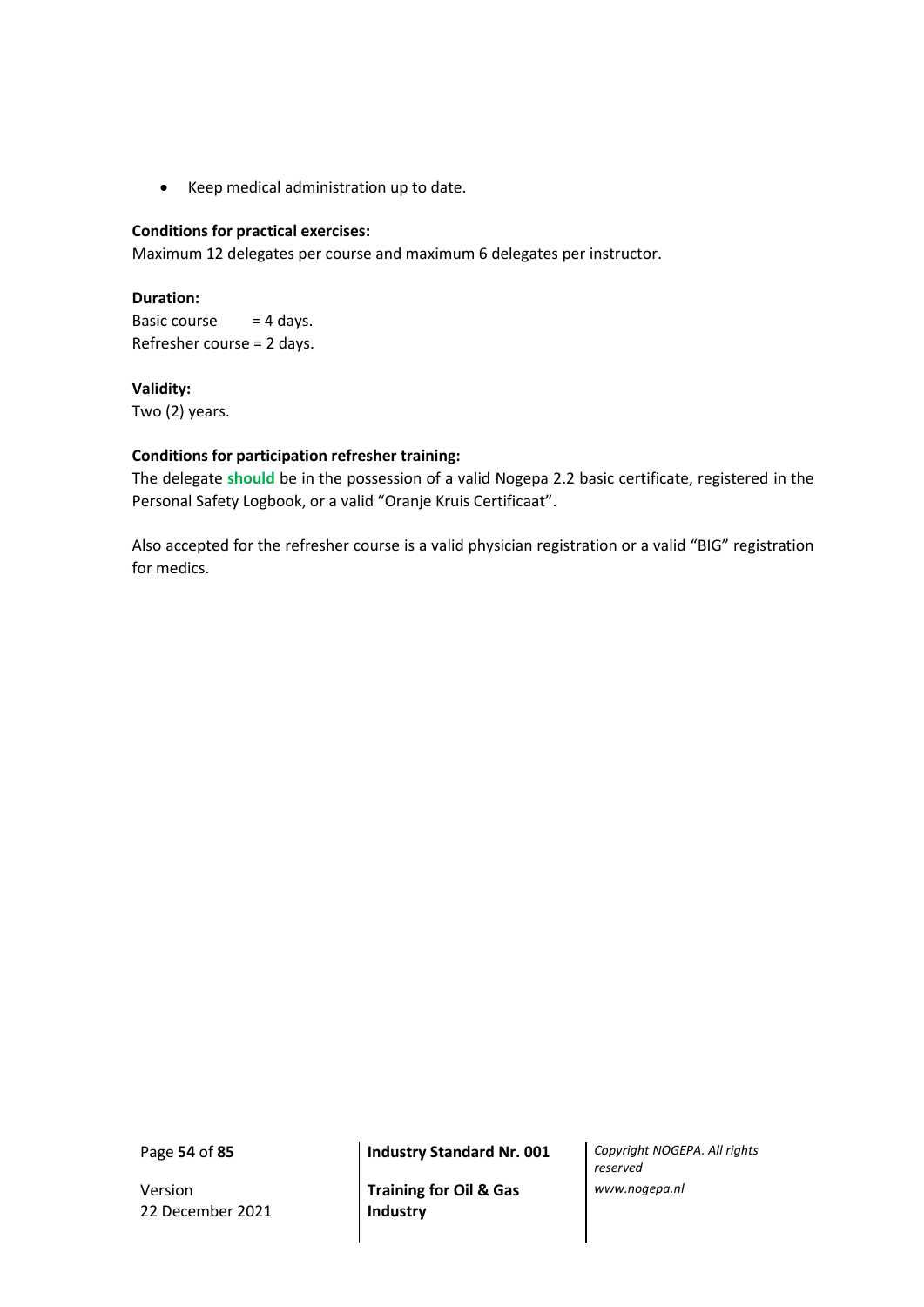# **2.3 Coxswain Fast Rescue Craft (FRC)**

## **Course type:**

Calamity training (specialist)

## **Intended for:**

Everyone who is designated to act as a crew member of a Fast Rescue Craft at an offshore mining installation.

## **Objective:**

Training the delegate in the theory and practice of determining the state of readiness, launching, taking on board a man overboard, and handling of the FRC boats in use by the mining companies, and the performance of rescue operations with these FRC boats.

## **Learning targets:**

- Check the state of maintenance and readiness of the FRC boat.
- Basic concepts of good seamanship, determine a course and steer by compass, and operate the equipment on board the FRC boat.
- Recovery and transport of a victim from the water.
- The execution of all procedures associated with launching, recovery and Man Overboard rescue operations.
- Take command in all situations that may arise concerning the rescue of persons who have fallen overboard.
- Apply a search pattern with navigational aids e.g. compass, PLB, homing device, GPS equipment.
- Participating in a capsize drill. (*Note: only needed during the basic training).*

## **Practical exercises:**

• The efficient execution of all techniques mentioned in the learning targets.

## **Conditions for practical exercises:**

• Maximum 3 delegates per instructor and a minimum of 2 instructors per exercise.

## **Conditions for participation:**

Offshore Medical certificate.

## **Duration:**

Basic course  $= 2 \frac{1}{2}$  days. Refresher course = 1 day.

**Validity:** Two (2) years.

Version 22 December 2021

Page **55** of **85 Industry Standard Nr. 001** *Copyright NOGEPA. All rights* 

**Training for Oil & Gas Industry**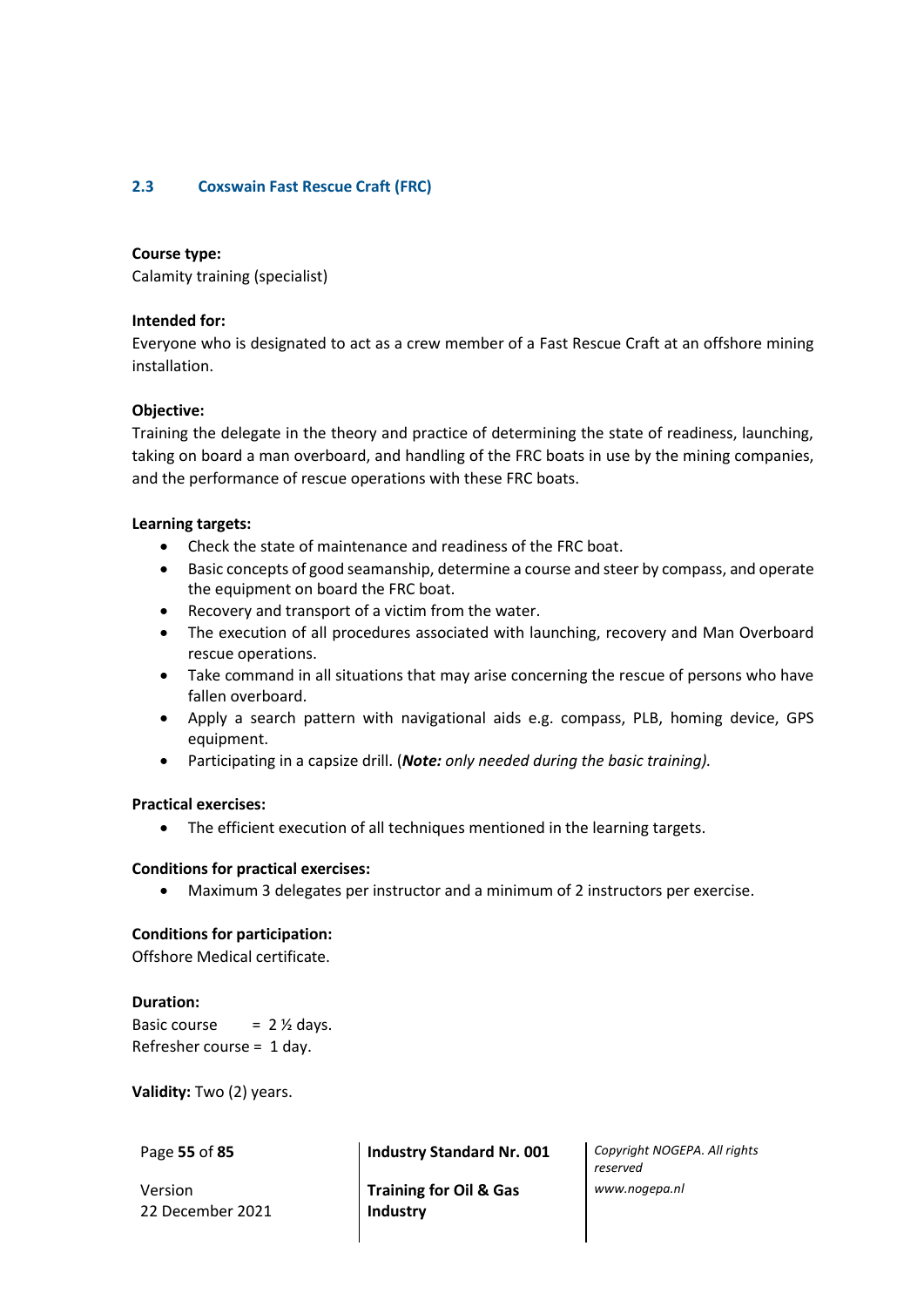## **Remark 1:**

The basic course **could** be given as an integral part of course 2.7 (C or F) by which the total course duration will cover 4 days.

# **Remark 2:**

A certificate of proficiency in fast rescue boats, based on STCW reg. VI/2-2, Section A VI/2 Table A VI/2-2 , **could** be accepted provided that the date of issue of the certificate is less than 2 years before enrolling in the refresher course.

Version 22 December 2021

**Training for Oil & Gas Industry**

Page **56** of **85 Industry Standard Nr. 001** *Copyright NOGEPA. All rights reserved www.nogepa.nl*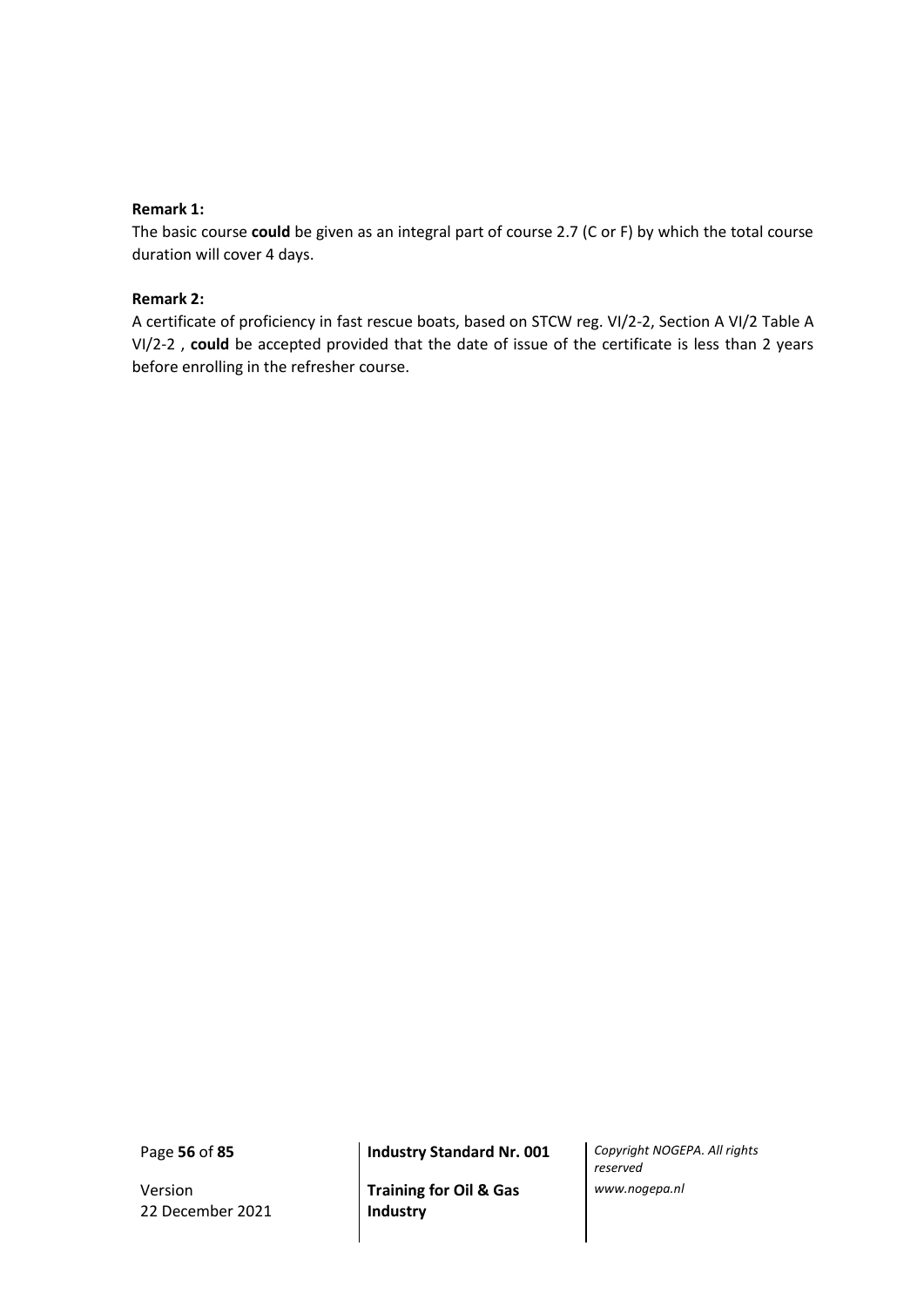# **2.6 Member Fire-Fighting and Rescue Team Offshore**

## **Course type:**

Calamity training (specialist)

### **Intended for:**

Persons designated to participate in a fire-fighting and rescue team at an offshore mining installation.

## **Objective:**

Training the delegate in theory and practice of fire-fighting and rescue activities.

## **Learning targets:**

- The role of a fire-fighting and rescue team at an offshore mining installation.
- Reacting to alarms e.g. proceeding to the muster station, selecting and donning the required personal protective equipment.
- Principles and procedures of a fire-fighting and rescue team.
- Principles and procedures when working with breathing equipment.
- Use of fire-fighting equipment e.g. hoses and branch pipes, hose reels, portable class A and class B fire extinguishers, fire blankets etc.
- Fire-fighting on indoor, plant and helicopter fires.
- Rescuing crew and passengers from a burning helicopter.
- Providing assistance at incidents, e.g. gas escapes, oil and chemicals spills, as well as incidents with injured victims, etc.
- Cleaning and maintenance of used equipment.
- Maintaining effective communication.
- Escaping from smoke filled areas by using an escape mask.

## **Practice:**

- Performing efficiently all techniques mentioned in the learning targets.
- Fighting helicopter fires with monitors, fire hoses and portable extinguishers.
- Rescuing crew and passengers from a burning helicopter.

## **Conditions for practical exercises:**

- A fire-fighting and rescue team shall consist of at least 4 persons.
- There shall be 2 instructors per group and maximum of 6 delegates per instructor.

## **Duration:**

Basic course  $= 4$  days. Refresher course = 2 days.

Version 22 December 2021

Page **57** of **85 Industry Standard Nr. 001** *Copyright NOGEPA. All rights* 

**Training for Oil & Gas Industry**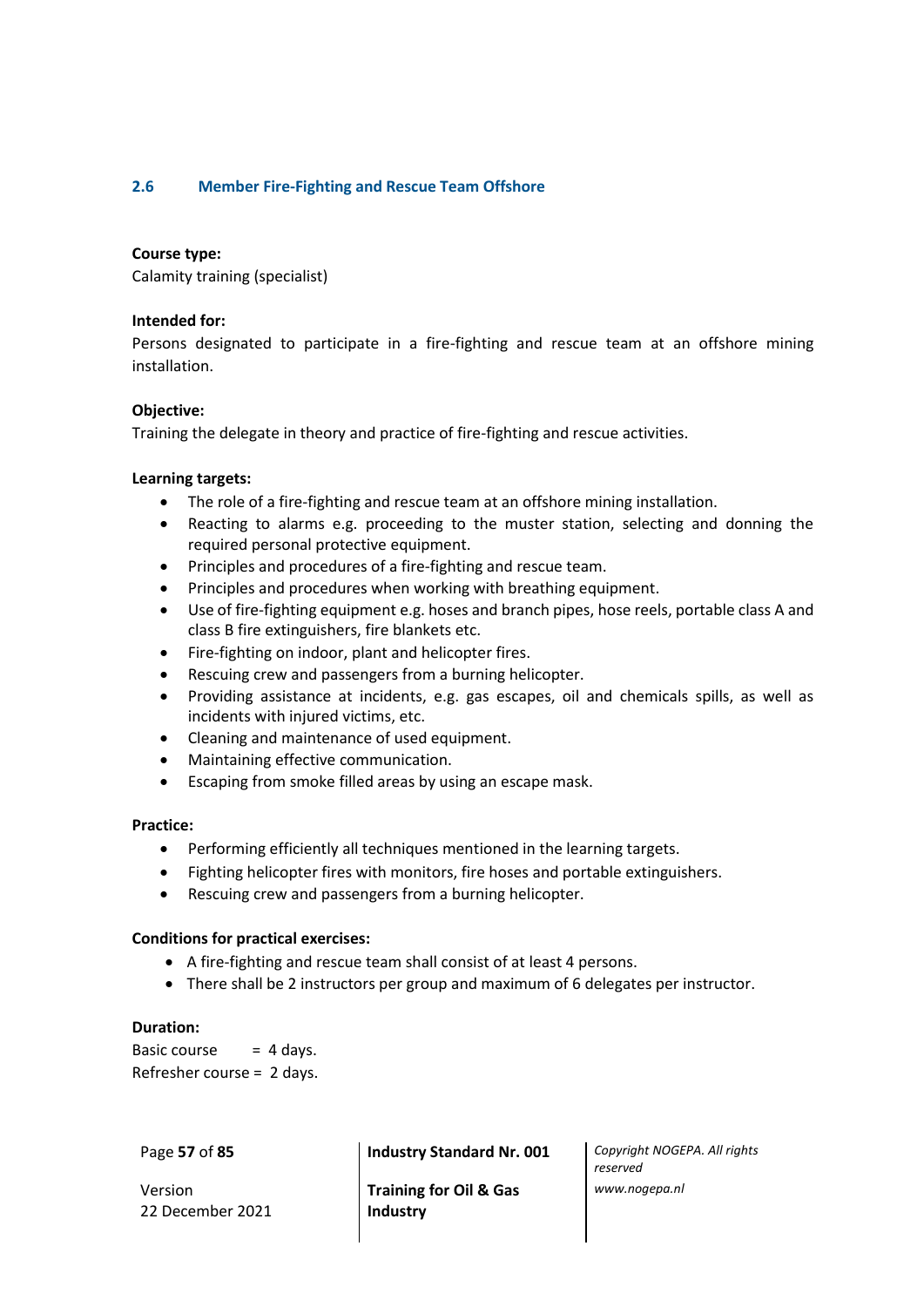**Validity:** Two (2) years.

**Conditions for participation:** The delegate shall be medically fit for the use of a breathing apparatus registered in the Personal Safety Logbook.

Version 22 December 2021

**Training for Oil & Gas Industry**

Page **58** of **85 Industry Standard Nr. 001** *Copyright NOGEPA. All rights reserved www.nogepa.nl*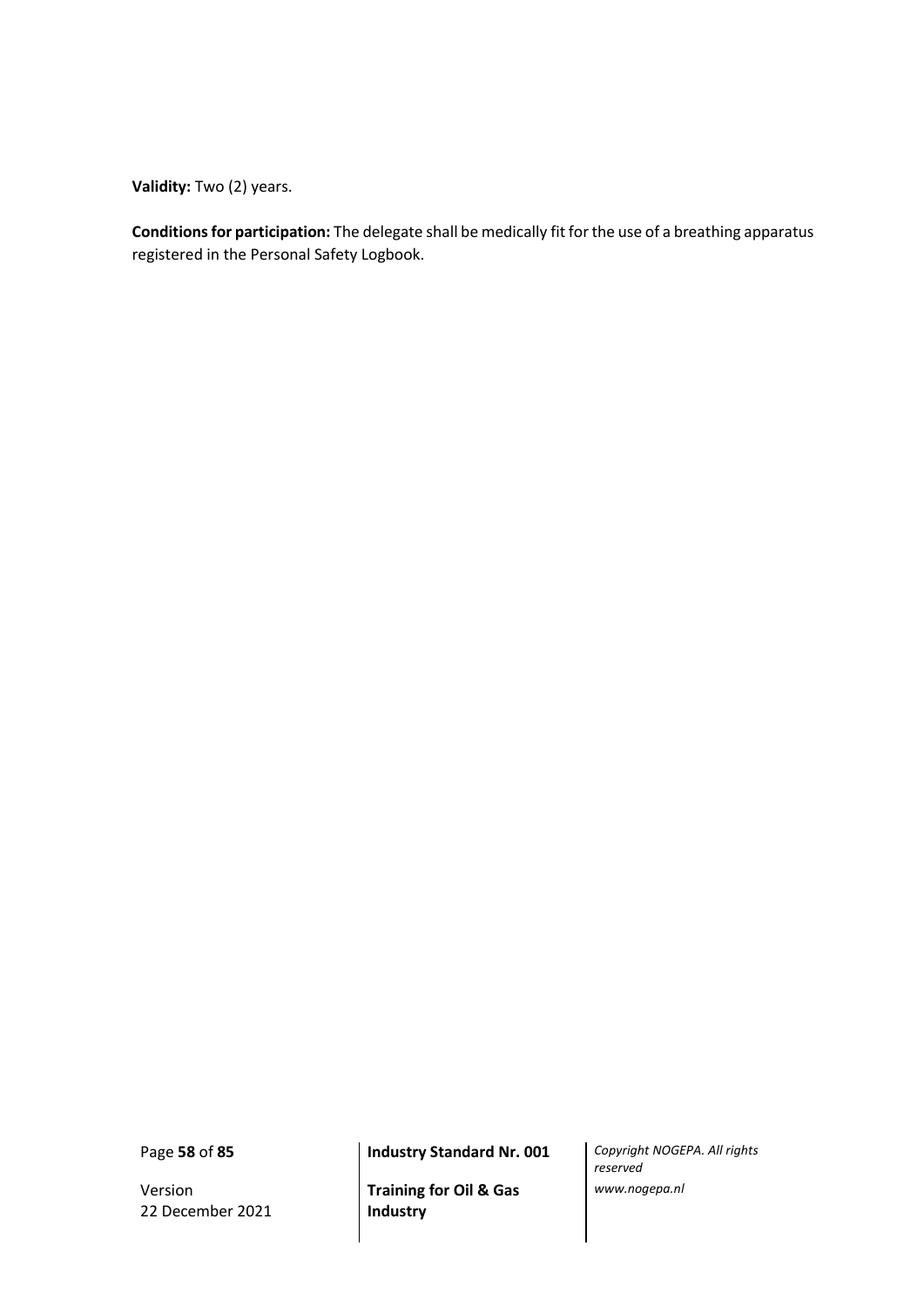# **2.7 Coxswain Lifeboat**

| $(2.7)$ C | (Conventional lifeboat and/or capsule) |
|-----------|----------------------------------------|
|-----------|----------------------------------------|

**(2.7) F (Free-Fall lifeboat)**

# **(2.7) C and F (Conventional and Free-Fall lifeboat)**

# **Introduction:**

Each offshore mining installation which is manned, either permanently or temporarily, is provided with one or more survival craft, which allow persons on board to abandon the installation in case of emergency.

The survival craft can be either of the conventional type, i.e. a lifeboat or capsule lowered by falls or a lifeboat of the free-fall type. Training **shall** be provided to those persons who are designated as coxswain(s) handling the survival craft.

# **Course type:**

Calamity training (specialist).

# **Intended for:**

Persons designated as coxswain of survival craft (Conventional lifeboat/capsule or Free-fall lifeboat).

# **Objective:**

Training of delegates in the preparation, launching and handling of a survival craft in use at an offshore mining installation.

## **Learning targets:**

- Maintaining the survival craft in an operational condition.
- Contributing to/carrying out drills.
- Reacting to alarms.
- Preparing the survival craft for launching.
- Boarding of passengers.
- Launching the survival craft.
- Navigating the survival craft and moving to a safe zone.
- Communicating by radio and/or other means.
- Ensuring safety of passengers.
- Disembarking of passengers to a safe place.

**Note:** Depending on the duration of the course, the Conventional lifeboat/capsule as well as the Free-fall lifeboat or the whole range will be included in the teaching programme.

Version 22 December 2021

Page **59** of **85 Industry Standard Nr. 001** *Copyright NOGEPA. All rights* 

**Training for Oil & Gas Industry**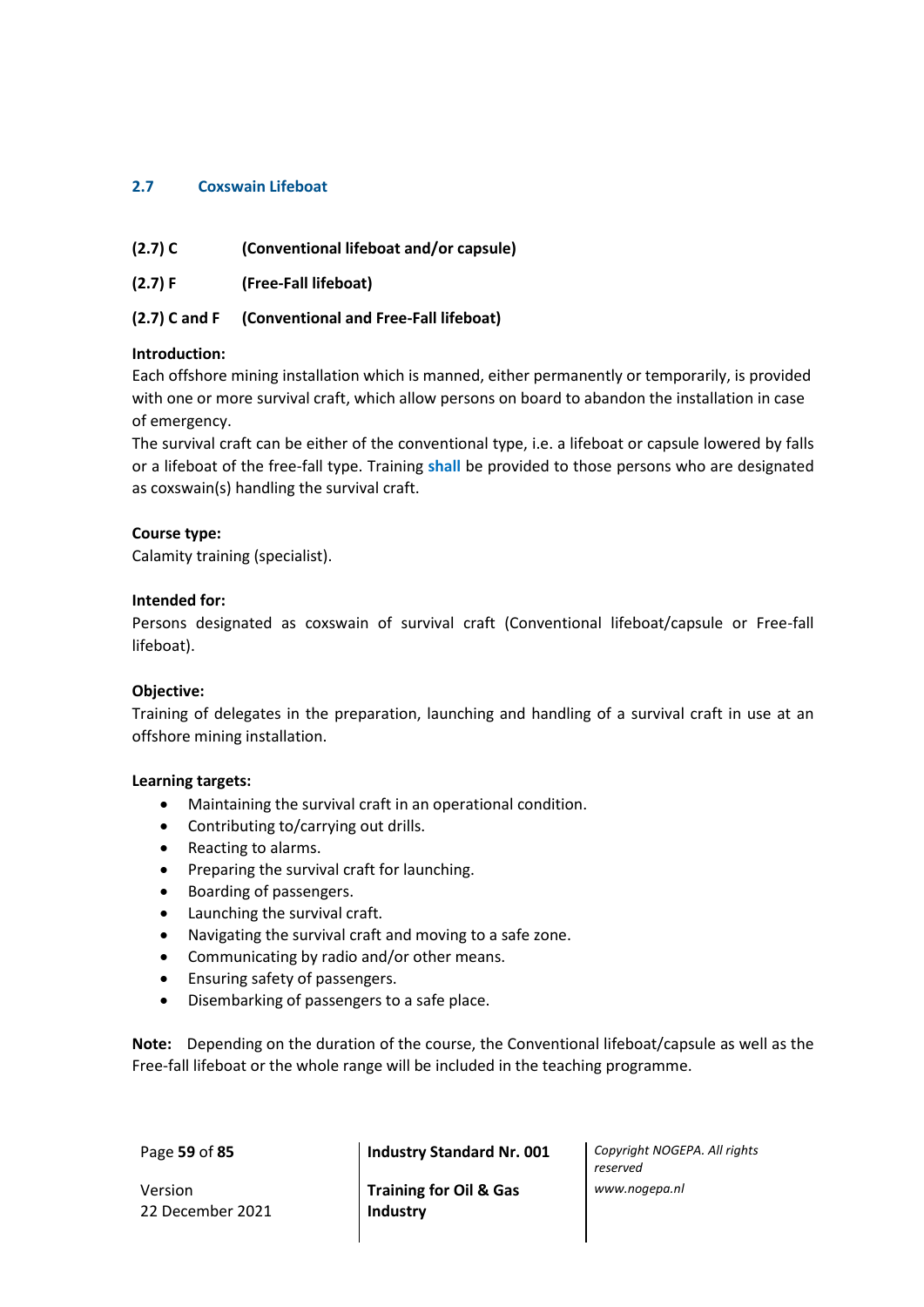# **Practice:**

The efficient performance of all techniques mentioned in the learning targets, including at least one freefall for the Coxswain of the **F** (free-fall boat) during the basic training consisting of:

- 1. Execution of all operations necessary for launching, the use of the "simul-drop" is allowed.
- 2. One free fall, passenger launching allowed.

# **Conditions for practical exercises:**

Maximum 6 delegates per boat.

# **Duration of the course:**

# **Basic course:**

Three (3) days, when taken in combination with course 2.3 (Coxswain Fast Rescue Craft), it **should** be four (4) days.

# **Refresher course:**

The duration of the refresher course is as follows:

- 1. One (1) day when the programme either includes the Conventional lifeboat/capsule, or only the Free-fall lifeboat
- 2. One and a half (1½) days when the course includes both the conventional lifeboat/capsule as well as the free-fall lifeboat.

## **Remark 1:**

For delegates who have taken the basic and/or refresher course in only one type of survival craft e.g. 2.7**(C)** conventional, and subsequently are faced with another type of survival craft e.g. **(F)** freefall system, are allowed to enrol in the refresher course of the 2.7b **(F)** which will take 1 day, or 1½ when faced with both types. This will avoid re-doing the common part of both the basic 2.7a**(C)** and 2.7a**(F)**.

# **Remark 2:**

A certificate of proficiency in survival craft and rescue boats, other than fast rescue boats, based on the STCW reg. VI/2, section A-VI/2-1, Table A VI/2-1, **could** be accepted provided that the date of issue of the certificate is less than 2 years before enrolling in the course.

# **Condition for participation:**

Offshore Medical certificate.

**Validity:** Two (2) years.

Version 22 December 2021

Page **60** of **85 Industry Standard Nr. 001** *Copyright NOGEPA. All rights* 

**Training for Oil & Gas Industry**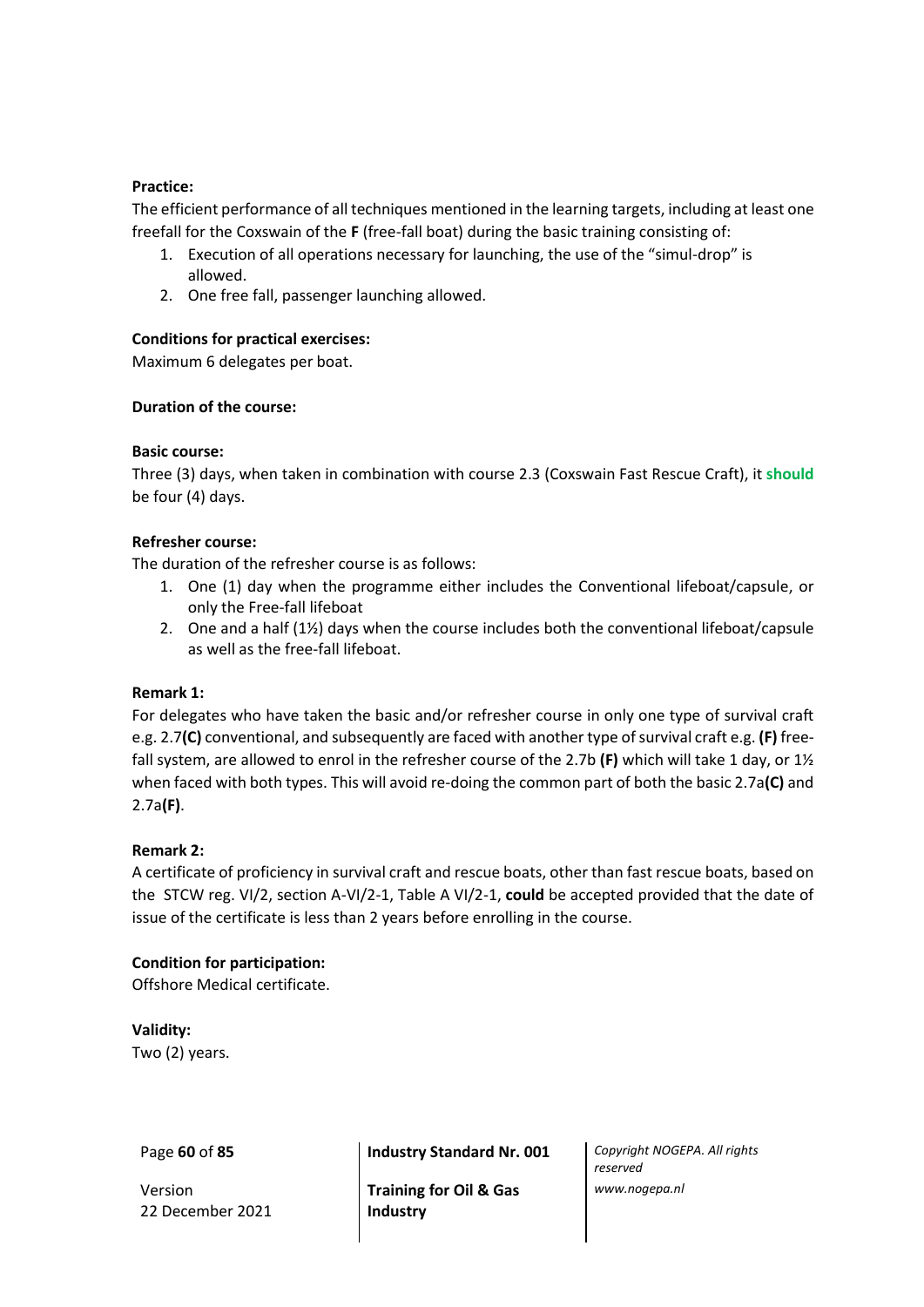# **2.8 Leader Fire-Fighting and Rescue Team Offshore**

### **Course type:**

Calamity training (Specialist)

#### **Intended for:**

Persons designated to lead a fire-fighting and rescue team at an offshore mining installation.

#### **Objective:**

To train the delegate in leading a fire-fighting and rescue team in emergency situations.

#### **Learning targets:**

- The role of the fire-fighting and rescue team leader;
- Delegating duties of the fire-fighting and rescue team members;
- Assessing and evaluating team performance;
- Indoor fire-fighting and rescue;
- Plant fire-fighting and rescue;
- Helicopter fire-fighting;
- Rescuing crew and passengers from a burning helicopter;
- Container on open deck fire-fighting;
- Pressurized valve fire-fighting;
- Incident with heavy loads;
- Incident with chemicals;
- Organizing exercises;
- Thorough knowledge of fire-resistant structures in relation to mining installations;
- Thorough knowledge of the requirements in relation to the maintenance of equipment and supplies;
- Thorough knowledge of fire-fighting equipment;
- Thorough knowledge of fixed extinguishing systems;
- Thorough knowledge of detection systems; and
- Maintaining adequate communications.

## **Practice:**

Performing efficiently all techniques mentioned in the learning targets.

## **Conditions for practical exercises:**

- A fire-fighting and rescue team shall consist of at least 5 persons including leader.
- There shall be 2 instructors per group and maximum 6 delegates per instructor.

## **Duration:**

Basic course  $= 2$  days.

Version 22 December 2021

**Training for Oil & Gas Industry**

Page **61** of **85 Industry Standard Nr. 001** *Copyright NOGEPA. All rights reserved www.nogepa.nl*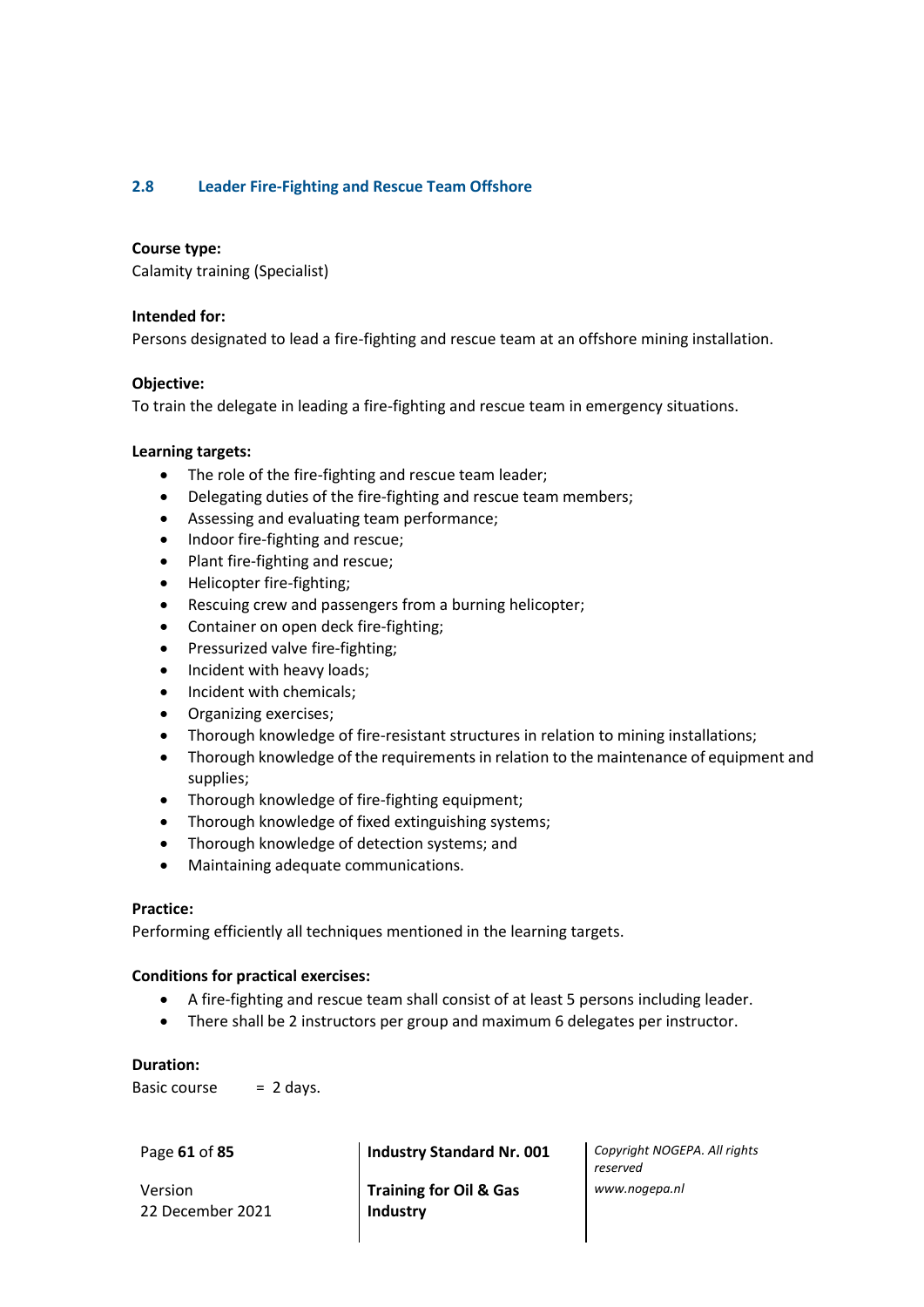Refresher course =  $1\frac{1}{2}$  days. **Validity:** 2 years.

# **Conditions for participation in the basic course:**

The delegate shall be in the possession of a valid registration in the Personal Safety Logbook of the "Member Fire-fighting and Rescue team Offshore Course" (2.6a) and at least 1 year experience in an offshore fire-fighting and rescue team.

\***Note:** Delegates with a valid 2.6a/b certificate, not medically fit for the use of breathing apparatus, may be enrolled into the 2.8a training.

# **Conditions for participation in the refresher course:**

The delegate shall be in the possession of a valid registration in the Personal Safety Logbook of the "Leader Fire-fighting and Rescue team Offshore Course" (2.8a).

\*\***Note**: Delegates with a valid 2.8a certificate, not medically fit for the use of breathing apparatus, may be enrolled into the 2.8b refresher training.

# **Combined refresher course:**

In order to take benefit of building team effort, it is allowed to combine the refresher training of both Fire-fighting and Rescue Team Leader 2.8b, and Fire-fighting and Rescue Team Member 2.6b at the same time.

The conditions are:

- There shall be a mix of 75% members and 25% leaders in a combined refresher course.
- The learning targets as well as the time allocation of each delegate shall be maintained.
- A lesson plan worked out by the Training Provider.

Version 22 December 2021

Page **62** of **85 Industry Standard Nr. 001** *Copyright NOGEPA. All rights* 

**Training for Oil & Gas Industry**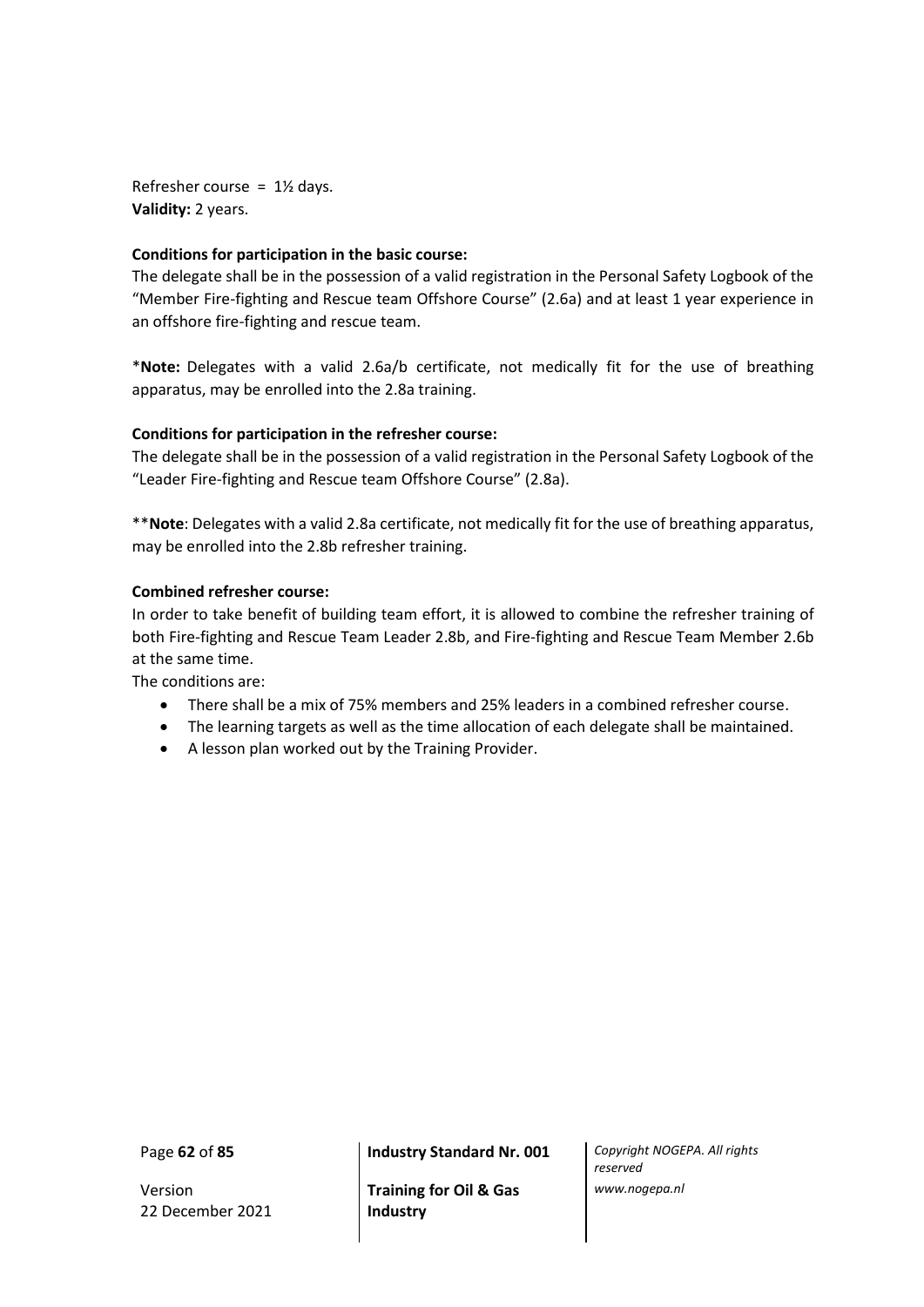# **2.9 Helicopter Fire-Fighting**

#### **Introduction:**

This course is designed for Helicopter Landing Officer (HLO) and Helicopter Deck Assistant (HDA) attending helicopter operations at an offshore mining installation without refuelling capacity for helicopters. In case the helideck team consists of 2 persons the HLO and HDA, both shall be able to rescue crew and passengers from a burning helicopter.

#### **Course type:**

Calamity training (specialist)

#### **Intended for:**

Persons designated to act as Helicopter Landing Officer or Helicopter Deck Assistant at an offshore mining installation without refuelling operations, and not in the possession of a valid registration in the PSL of the course 2.6 Member Fire-fighting and Rescue team Offshore.

#### **Objective:**

To train delegates in emergency preparedness during helicopter operations on a helideck in helicopter fire-fighting and rescue actions.

#### **Learning targets:**

Theory on fire-fighting and rescue actions in relation to helicopter operations on an offshore mining installation.

#### **Practical training:**

- Fighting helicopter fires with monitors, fire hoses and portable extinguishers.
- Rescuing crew and passengers from a burning helicopter, with use of breathing apparatus.

#### **Conditions for practical exercises:**

At least 2 instructors per group and maximum 6 delegates per instructor.

#### **Duration:**

Basic course  $= 1\frac{1}{2}$  day Refresher course = 1 day

#### **Condition for participation:**

Offshore Medical certificate. The delegate **should** be medically fit for the use of breathing apparatus, registered in the Personal Safety Logbook.

**Validity:** Two (2) years.

Version 22 December 2021

Page **63** of **85 Industry Standard Nr. 001** *Copyright NOGEPA. All rights* 

**Training for Oil & Gas Industry**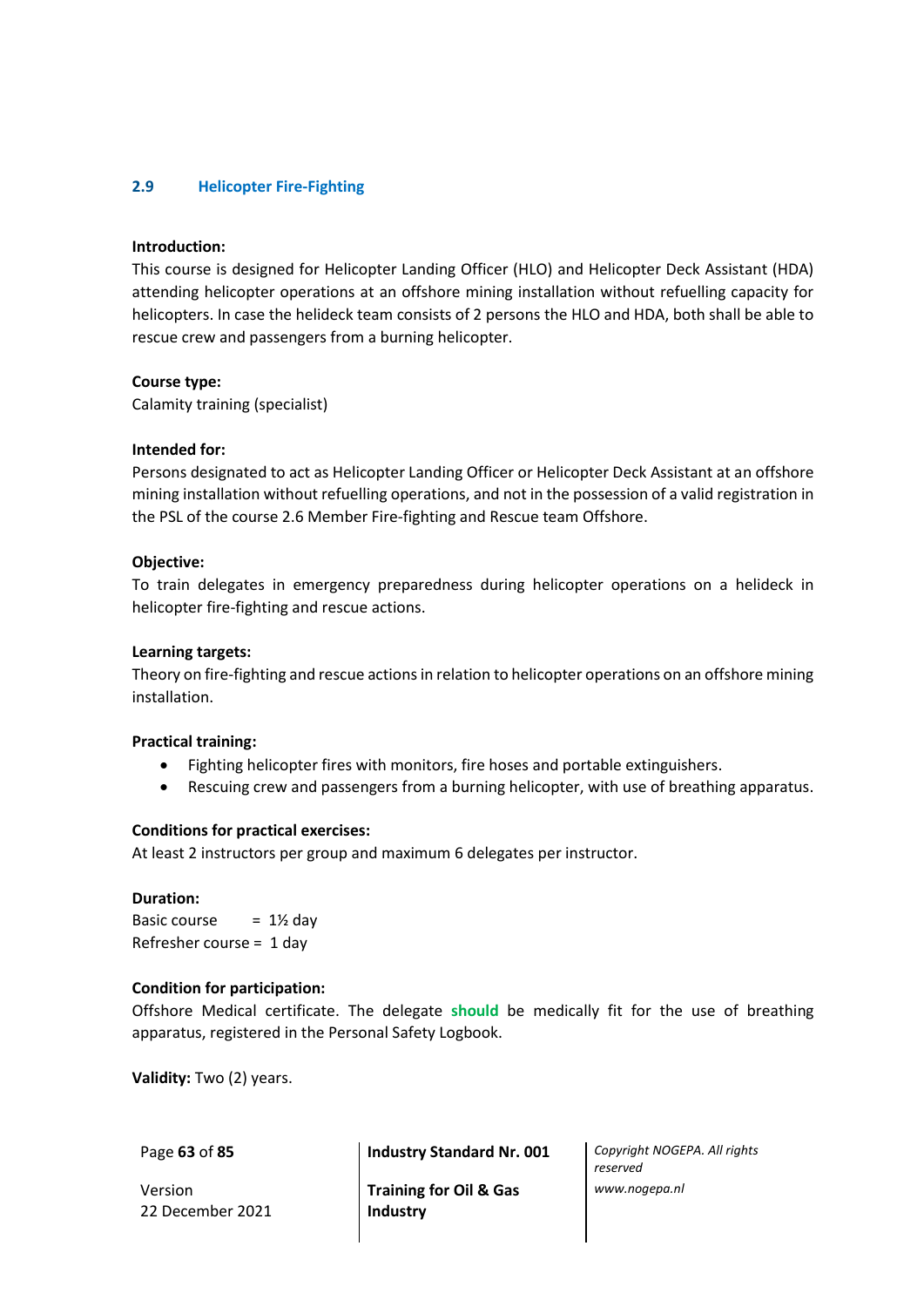# **2.10 Calamity Control**

### **Introduction:**

This course is designed for handling a calamity on an offshore mining installation where, due to its limited size, manning and configuration, no fully equipped and trained fire-fighting and rescue team(s) are available.

#### **Course type:**

Calamity training (specialist)

### **Intended for:**

Offshore Installation Managers (or similar used job titles) on offshore mining installations with limited crew and resources.

#### **Learning targets:**

- To take care of a well-trained calamity organisation.
- To determine the situation with regard to a calamity.
- To take effective actions.
- To maintain good communications during a calamity.
- To delegate fire-fighting and rescue tasks.
- To lead exercises.
- To deal with stress.

# **Duration:**

Basic two (2) days. Refresher half (½) a day.

## **Conditions for participation:**

The delegate **should** have sufficient knowledge and skills to overview offshore fire-fighting and rescue actions.

## **Validity:**

Four (4) years.

Version 22 December 2021

**Training for Oil & Gas Industry**

Page **64** of **85 Industry Standard Nr. 001** *Copyright NOGEPA. All rights reserved www.nogepa.nl*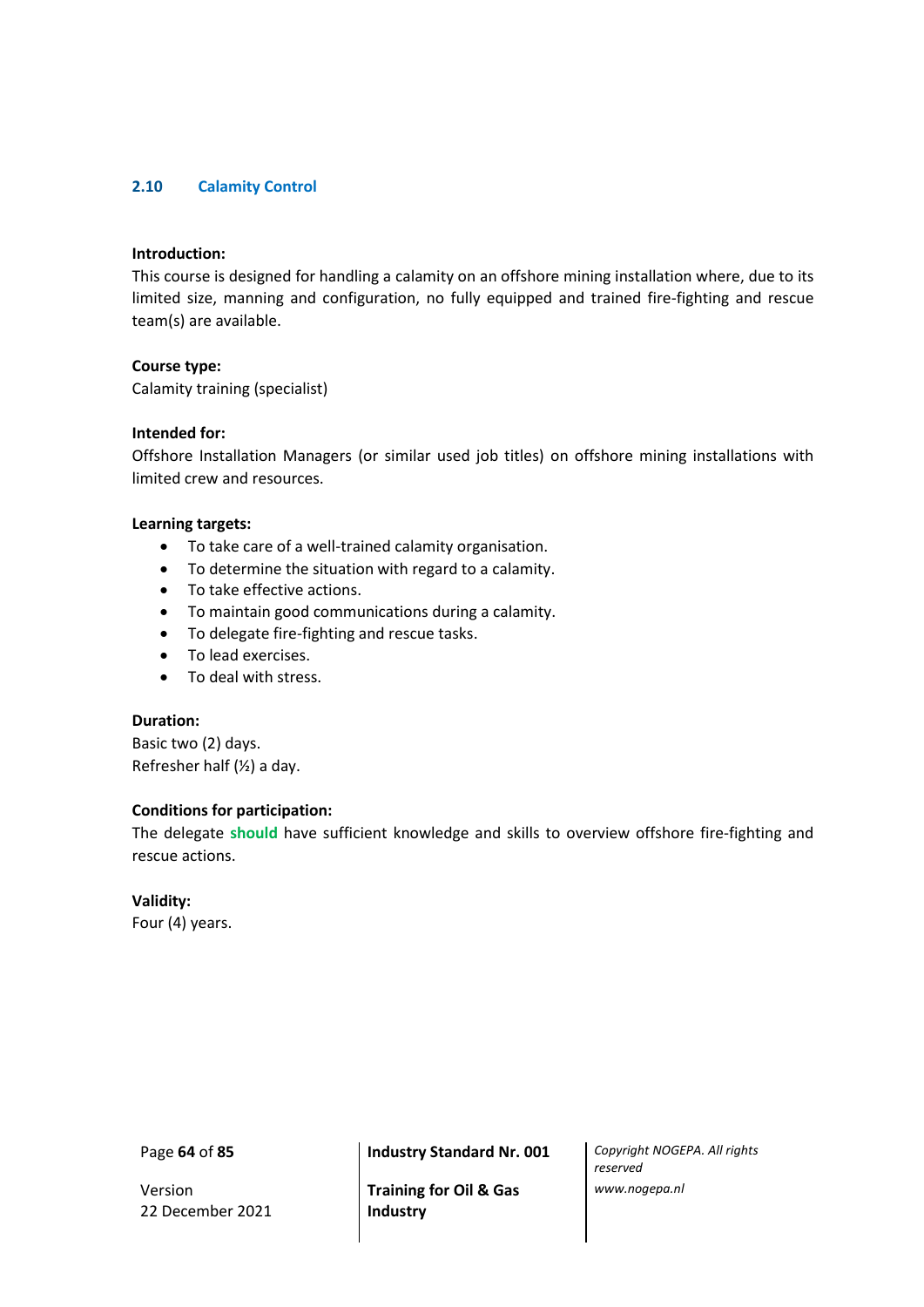# **2.11 Offshore Medic**

### **Introduction:**

On an offshore mining installation a qualified Offshore Medic is to be designated to render first aid and medical support in concurrence with NOGEPA Industry Standard 010 "Rendering first aid on an offshore mining installation".

#### **Course type:**

Function-orientated course.

#### **Intended for:**

Persons who are designated as Offshore Medic to render first aid and medical care to persons on board an offshore mining installations.

## **Objective:**

Training of delegates in rendering first aid and medical support on an offshore mining installation. After completion of the course, delegate **shall** be able, executing independently, reserved actions in conformity with the BIG Act.

#### **Learning targets:**

The following subjects **shall** be included in the course:

- Clearing the respiratory path, artificial respiration, endotracheal intubation, oxygen supply.
- Cardio-pulmonary resuscitation, defibrillation and AED.
- Shock treatment, intravenous injections of liquids and medicines.
- Wound treatment, assessment and suturing of superficial wounds, stanch bleeding.
- Immobilization and transport of serious traumatic patients and patients with fractures.
- First aid at burns and inhalation trauma of hot gases.
- First aid at hypothermia and drowning.
- Musculoskeletal system affections.
- Respiratory system affections.
- Digestive system affections.
- Urogenital system affections.
- Eye affections.
- Ear, nose and throat affections.
- Skin affections.
- Dental affections.
- Procedures and protocol for urgent assistance offshore.
- Communication with shore-based support.
- Hygiene offshore.
- Psychiatric syndromes.
- Medicines and medical equipment offshore.

Version 22 December 2021

**Training for Oil & Gas Industry**

Page **65** of **85 Industry Standard Nr. 001** *Copyright NOGEPA. All rights reserved www.nogepa.nl*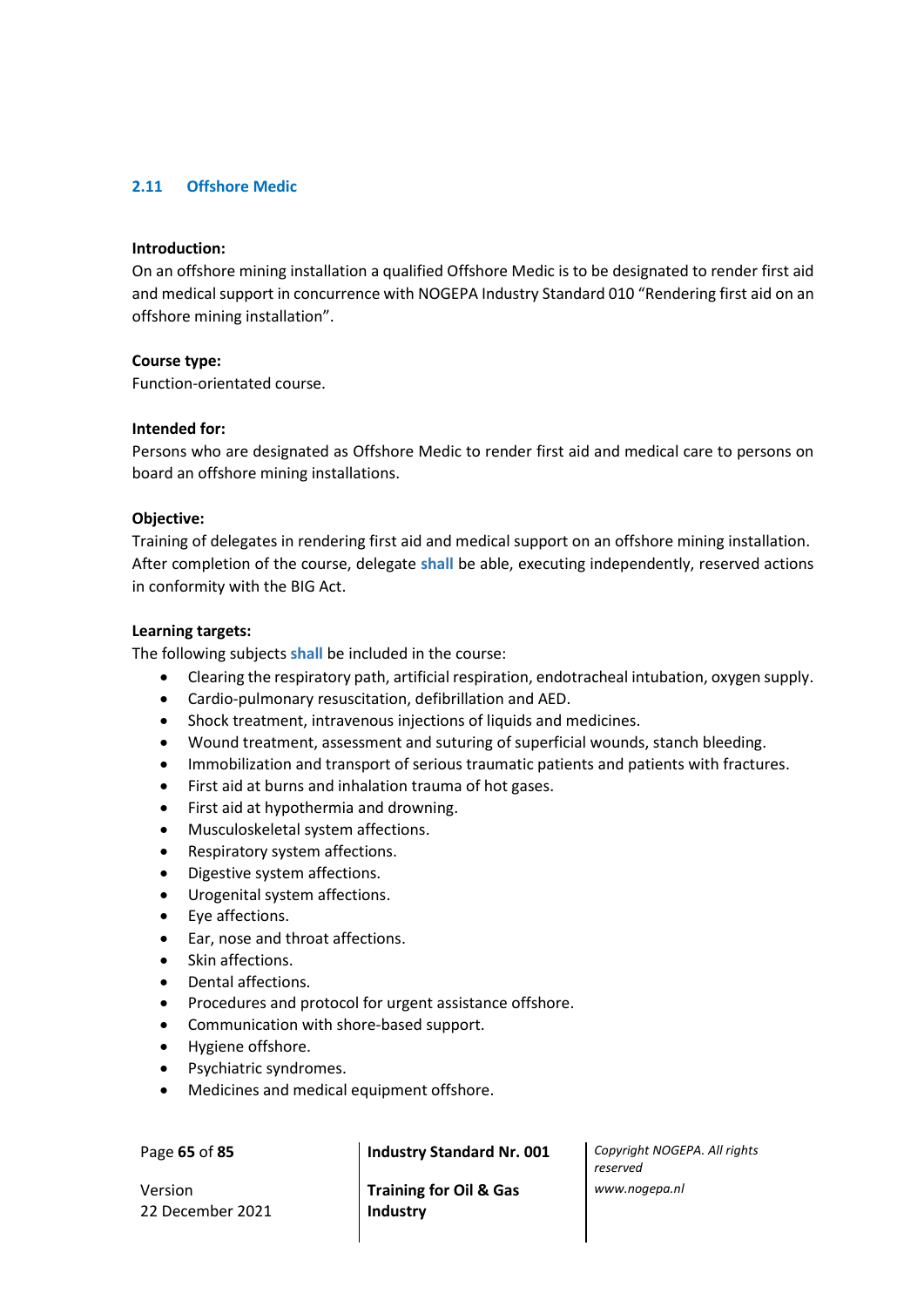- The quality of drinking water offshore.
- Legislation and instruction in relation to medical assistance offshore.
- Medical reporting offshore.
- Case histories and new development.

# **Duration:**

Basic course  $= 10$  days Refresher course = 4 days per year (each year, 1/3 of the programme to be completed).

# **Assessment:**

The course shall be completed with an exam at which two qualified instructors are present, including a physician.

The exam **should** test the theoretical knowledge as well as the practical skills of the delegate. The training provider**should** be able to show, by means of a short report of the exam, based upon which the delegate has received the certificate.

# **Conditions for participation:**

- A valid nursing certificate A with a valid registration as nurse according to the BIG Act, or
- An equal foreign certificate. See Appendix 3.

## **Validity:**

Three years under condition that 1/3 of the learning targets and basic life support including cardiopulmonary resuscitation, defibrillation and AED, will be refreshed annually.

## **Remarks:**

The NOGEPA HSE Committee may be consulted in case of another type of preliminary training and/or the admission of the delegates to the basic course.

Assessment of a NOGEPA physician **should** take place in consultation with the physician of the Training Provider.

Alternatively, a way can be established for another type of training in order to obtain the required knowledge and skills.

Version 22 December 2021

Page **66** of **85 Industry Standard Nr. 001** *Copyright NOGEPA. All rights* 

**Training for Oil & Gas Industry**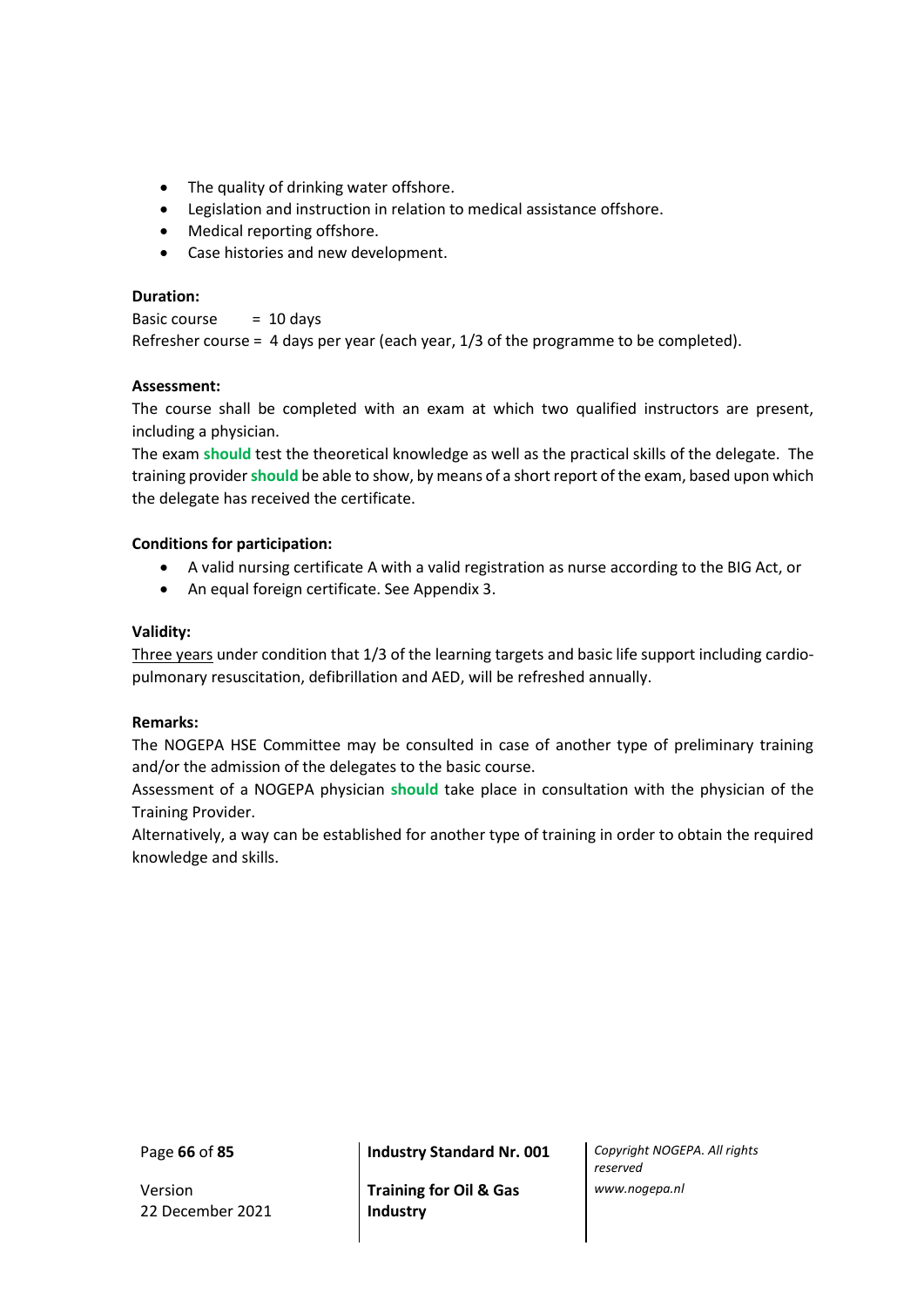# **2.12 Offshore Medic - Entry Course**

#### **Introduction:**

Medics with extensive experience in hospitals and/or emergency services may opt for the Offshore Medic position without attending the full basic course as described in 2.11. A reduced basic course needs to be followed to achieve the offshore qualifications.

#### **Course type:**

Condensed function-orientated course.

### **Intended for:**

Medics who are designated as Offshore Medic to render first aid and medical care to persons on board an offshore mining installation, and have demonstrable knowledge and experience in the area of emergency response, who have been working at an ambulance service, as medic at the emergency response service of a hospital, etc.

#### **Objective:**

To provide the delegate with additional training in rendering first aid and medical support at an offshore mining installation. After completion of the course, the delegate **should** be able to execute independently, reserved actions in conformity with the BIG Act.

#### **Learning targets:**

The following subjects **should** be included in the course:

- An abbreviated exercise in basic life support advanced cardiac life support, pre-hospital trauma life support.
- Procedures and instructions in relation to medical response, and communication with onshore.
- Legislation and protocols in relation to medical assistance offshore.
- Medical reporting offshore.

### **Practice:**

The course contains an internship at an ambulance service. The restricted handlings in the framework of the emergency response (basic life support, resuscitation, defibrillation, shock treatment, intravenous injections) are trained whereby the delegate demonstrates the control of these practical skills. Use **should** be made of the guidelines of the Dutch Protocol Ambulance Care.

## **Duration:**

Basic course = 4 days

Version 22 December 2021

Page **67** of **85 Industry Standard Nr. 001** *Copyright NOGEPA. All rights* 

**Training for Oil & Gas Industry**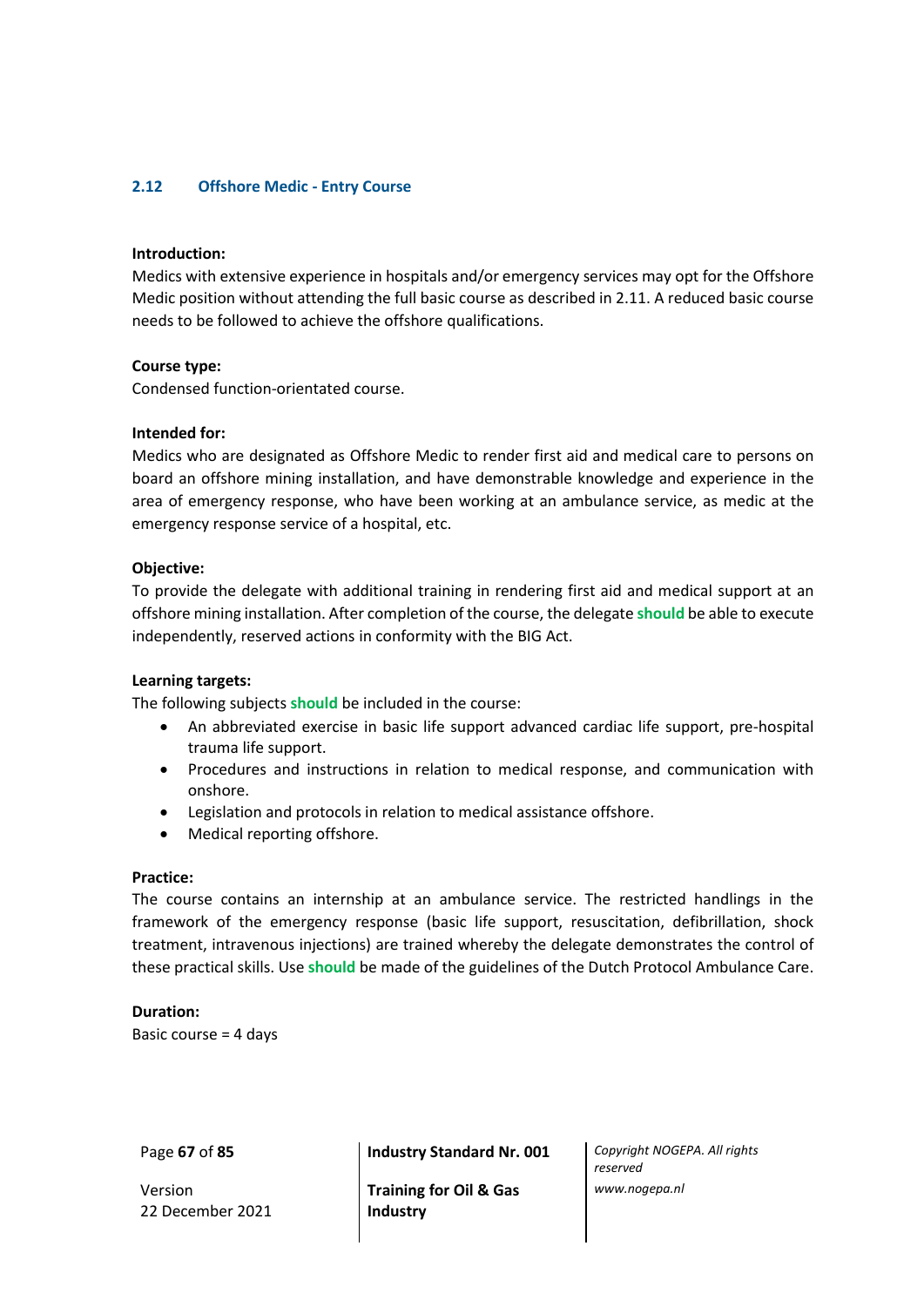#### **Assessment:**

The course **shall** be completed with an exam at which two qualified instructors are present, including a physician. The exam shall test the theoretical knowledge as well as the practical skills of the delegate. Upon completion of the course and passing the test the delegate receives the certificate Offshore Medic. The certificate will be dated and signed by the physician responsible for the training.

#### **Validity:**

After 12 month the delegate **should** follow the refresher course Offshore Medic – NOGEPA course 2.11

## **Conditions for participation:**

A valid diploma nurse with a valid registration as nurse according to the BIG Act, and according to the judgement of the physician responsible for the course, that the delegate has demonstrable knowledge and experience in the area of emergency response.

Version 22 December 2021

**Training for Oil & Gas Industry**

Page **68** of **85 Industry Standard Nr. 001** *Copyright NOGEPA. All rights reserved www.nogepa.nl*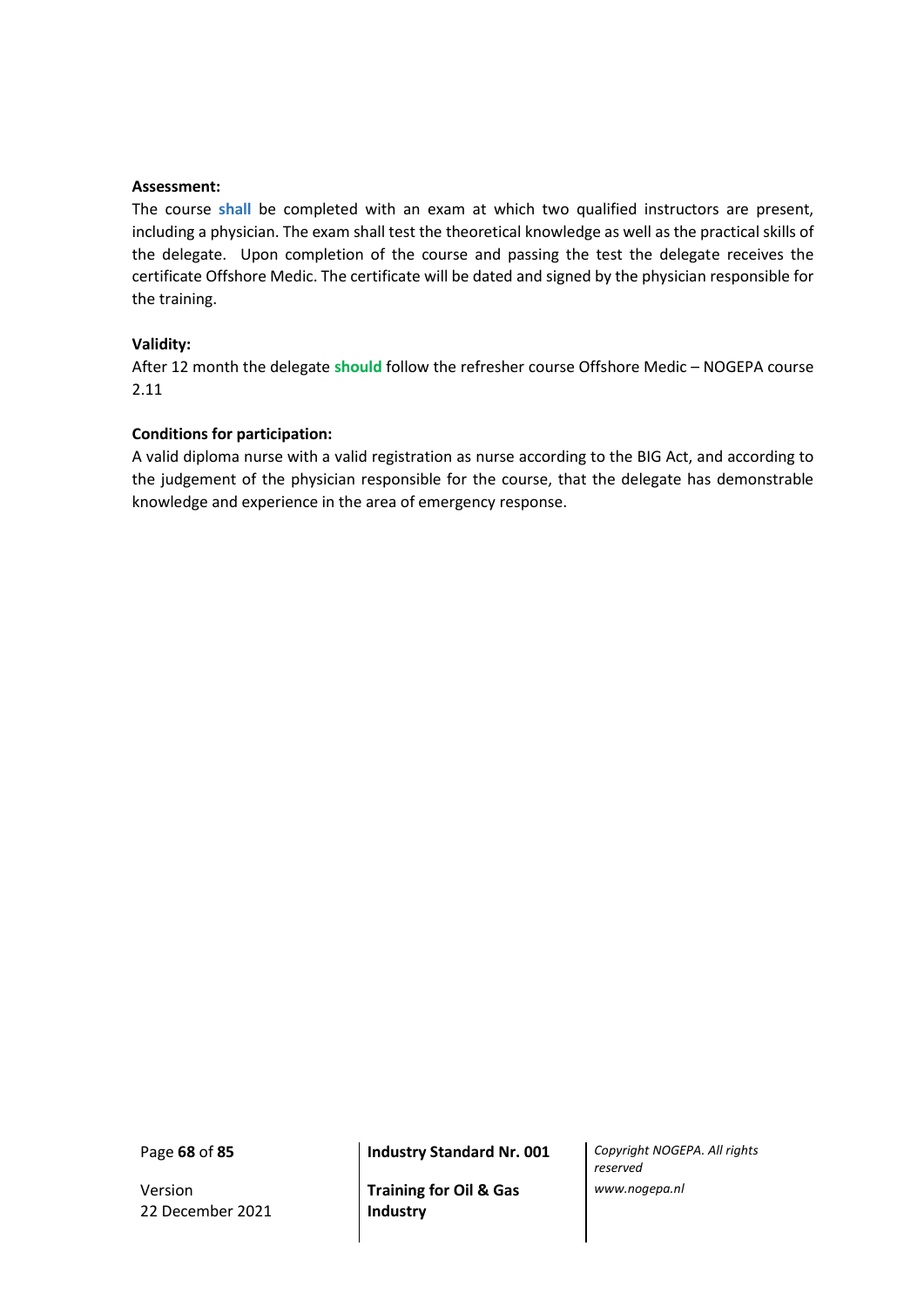# **2.14a Management of Major Emergencies (MoME)**

### **Course Type:**

Calamity training (specialist).

### **Intended for:**

- Offshore Installation Managers (OIM).
- Key persons being part of an Emergency Management Team.

#### **Objective:**

Upon completing this course, the delegates are able to show effective leadership during a Major Emergency on an offshore mining installation.

#### **Learning Targets:**

The OIM will be trained to:

- Lead a well-trained Emergency Response organization;
- Assess the situation and conduct appropriate information management during an emergency;
- Take effective action and delegate tasks during an emergency;
- Maintain effective communications, both internally and externally;
- Maintain a state of readiness and emergency preparedness;
- Deal with stress in self and others; and
- Manage various relevant internal and external resources.

The practical training will be executed by means of Command Centre simulations:

| <b>Simulation of scenarios</b>                  |                                                                |  |
|-------------------------------------------------|----------------------------------------------------------------|--|
| - Injured personnel                             | - Loss of essential equipment                                  |  |
| - Multiple casualties                           | - Rapidly developing situation leading to<br>time pressure     |  |
| - Missing personnel                             | - Lack or overload of information                              |  |
| - Loss of containment                           | - Abandonment or evacuation of the<br>installation             |  |
| - Hampered or loss of communication             | - Chemical and/or oil spills and hazards to<br>the environment |  |
| - Loss of evacuation means, muster points or TR | - Adverse weather conditions                                   |  |
| - Stressed or incapacitated key personnel       |                                                                |  |

Version 22 December 2021

Page **69** of **85 Industry Standard Nr. 001** *Copyright NOGEPA. All rights* 

*reserved www.nogepa.nl*

**Training for Oil & Gas Industry**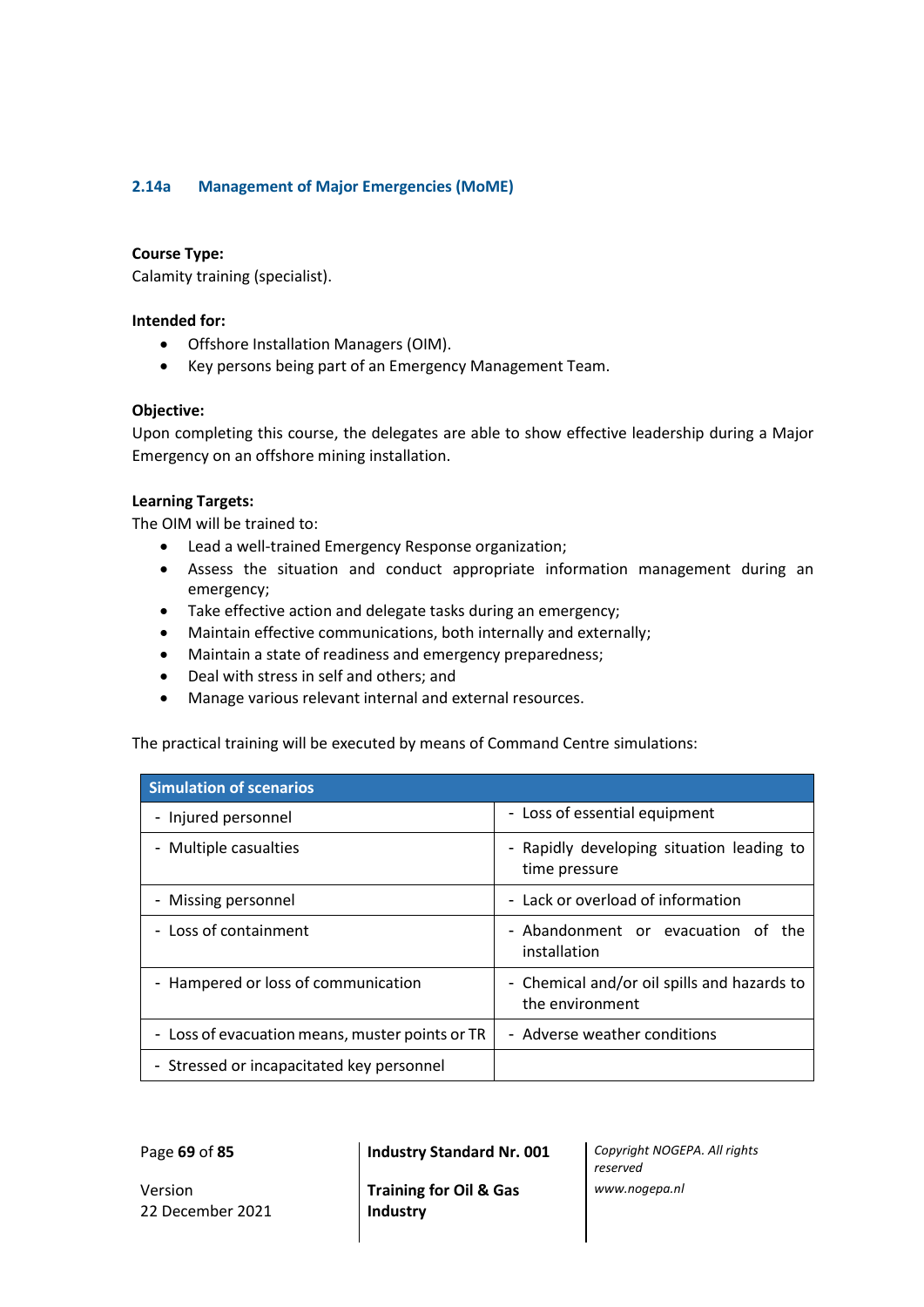The Command Centre simulations will consist of class A, B and C types of emergencies, where these emergencies are classified as:

- A. Major Emergency that is readily controllable if managed appropriately.
- B. Major Emergency which has the potential to escalate if not managed in an effective and timely manner.
- C. Major Emergency that is uncontrollable and will eventually escalate leading to abandonment of the installation.

Subjects of the theory sessions are:

- Case studies;
- The role of the Emergency Manager and the Emergency Management Team;
- The need for a well-equipped command center and an Information Management system;
- Maintaining a state of readiness on board and preparation for emergencies;
- The nature of Major Emergencies and their respective requirements for leadership abilities; and
- The effects of stress on the performance of key personnel.

# **Delegate Evaluation:**

The number of Command Centre simulations during the course shall be no less than 2 per delegate. Delegates can only obtain an appraisal if they have performed the role of OIM for a minimum of 2 simulations.

The delegate will be assessed by means of continuous evaluation by a trained and competent assessor.

By the end of the course the delegate is to receive a written and specified appraisal with the following possible results:

- 1 = Ready to take formal assessment without need for further training or improvement.
- 2 = Ready to take formal assessment but need for improvement on specified topics.
- 3 = Not yet ready to take formal assessment. Need for further training.

# **Duration:**

The training will take 4 days, of which 40% will consist of theory, and 60% of control room simulations. The delegate has to attend the full course program in order to successfully complete the course.

## **Conditions for Participation:**

The delegate is required to have intricate knowledge of E&P operations and (company specific) emergency procedures.

The maximum number of delegates on this course is 6 (six).

**Validity:** Four **(**4) years.

Version 22 December 2021

Page **70** of **85 Industry Standard Nr. 001** *Copyright NOGEPA. All rights* 

**Training for Oil & Gas Industry**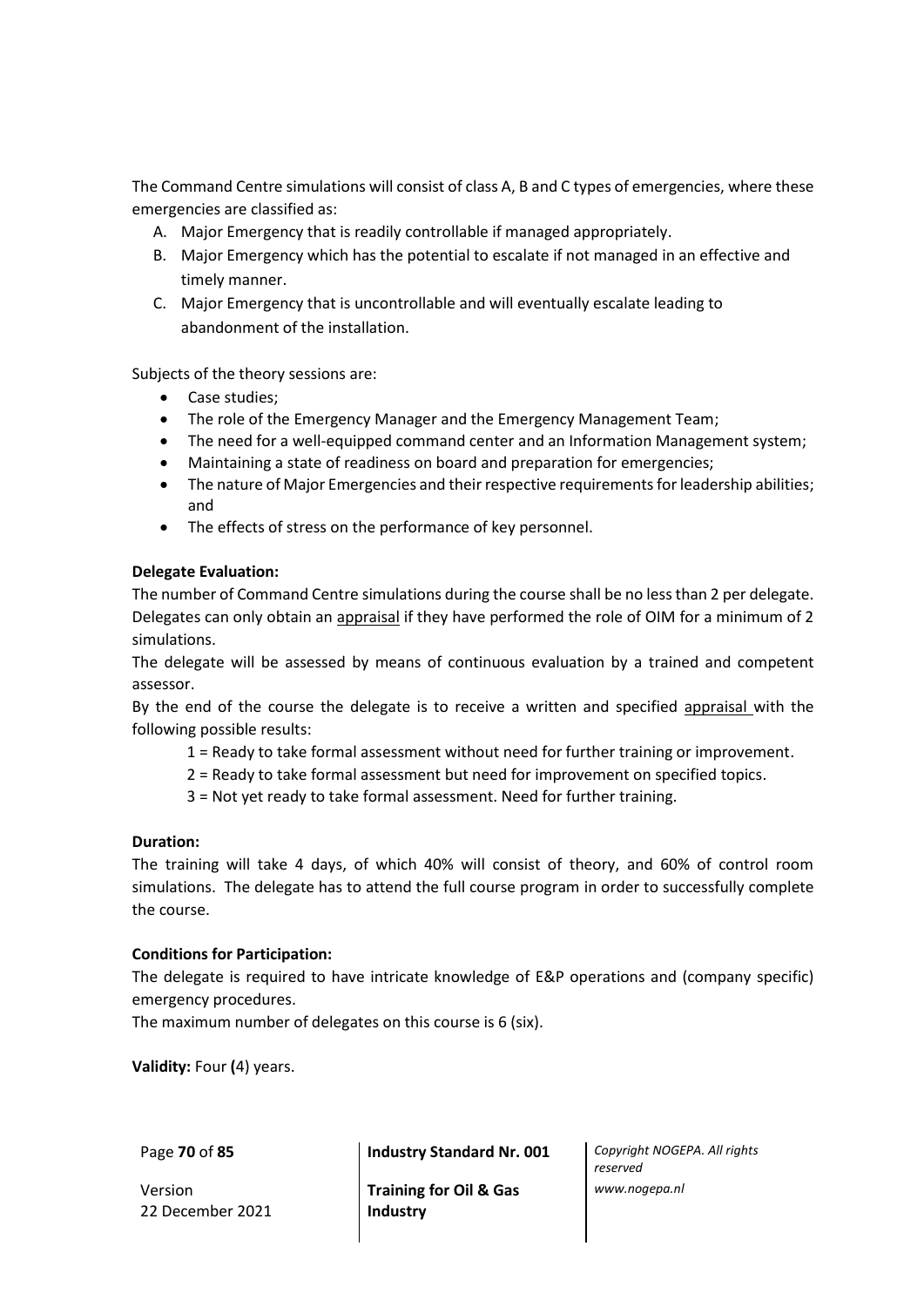# **2.14b Management of Major Emergencies (MoME Refresher)**

## **Course Type:**

Calamity training (specialist)

## **Intended for:**

- Offshore Installation Managers (OIM).
- Key persons being part of an Emergency Management Team.

# **Objective:**

Upon completing this course the participants will have refreshed the training to show effective leadership during a Major Emergency on an offshore mining installation.

# **Learning Targets:**

The OIM will be trained and refreshed to:

- Lead a well-trained Emergency Response organization;
- Assess the situation and conduct appropriate information management during an emergency;
- Take effective action and delegate tasks during an emergency;
- Maintain effective communications, both internally and externally;
- Maintain a state of readiness and emergency preparedness;
- Deal with stress in self and others; and
- Manage various relevant internal and external resources.

The practical training will be executed by means of Command Centre simulations:

| <b>Simulation of scenarios</b>                  |                                             |  |  |
|-------------------------------------------------|---------------------------------------------|--|--|
| - Injured personnel                             | - Loss of essential equipment               |  |  |
| - Multiple casualties                           | - Rapidly developing situation leading to   |  |  |
|                                                 | time pressure                               |  |  |
| - Missing personnel                             | - Lack or overload of information           |  |  |
| - Loss of containment                           | - Abandonment or evacuation of the          |  |  |
|                                                 | installation                                |  |  |
| - Hampered or loss of communication             | - Chemical and/or oil spills and hazards to |  |  |
|                                                 | the environment                             |  |  |
| - Loss of evacuation means, muster points or TR | - Adverse weather conditions                |  |  |
| - Stressed or incapacitated key personnel       |                                             |  |  |

The Command Centre simulations will consist of both classes A, B, and C types of emergencies (see 2.14a for classification).

Version 22 December 2021

**Training for Oil & Gas Industry**

Page **71** of **85 Industry Standard Nr. 001** *Copyright NOGEPA. All rights reserved www.nogepa.nl*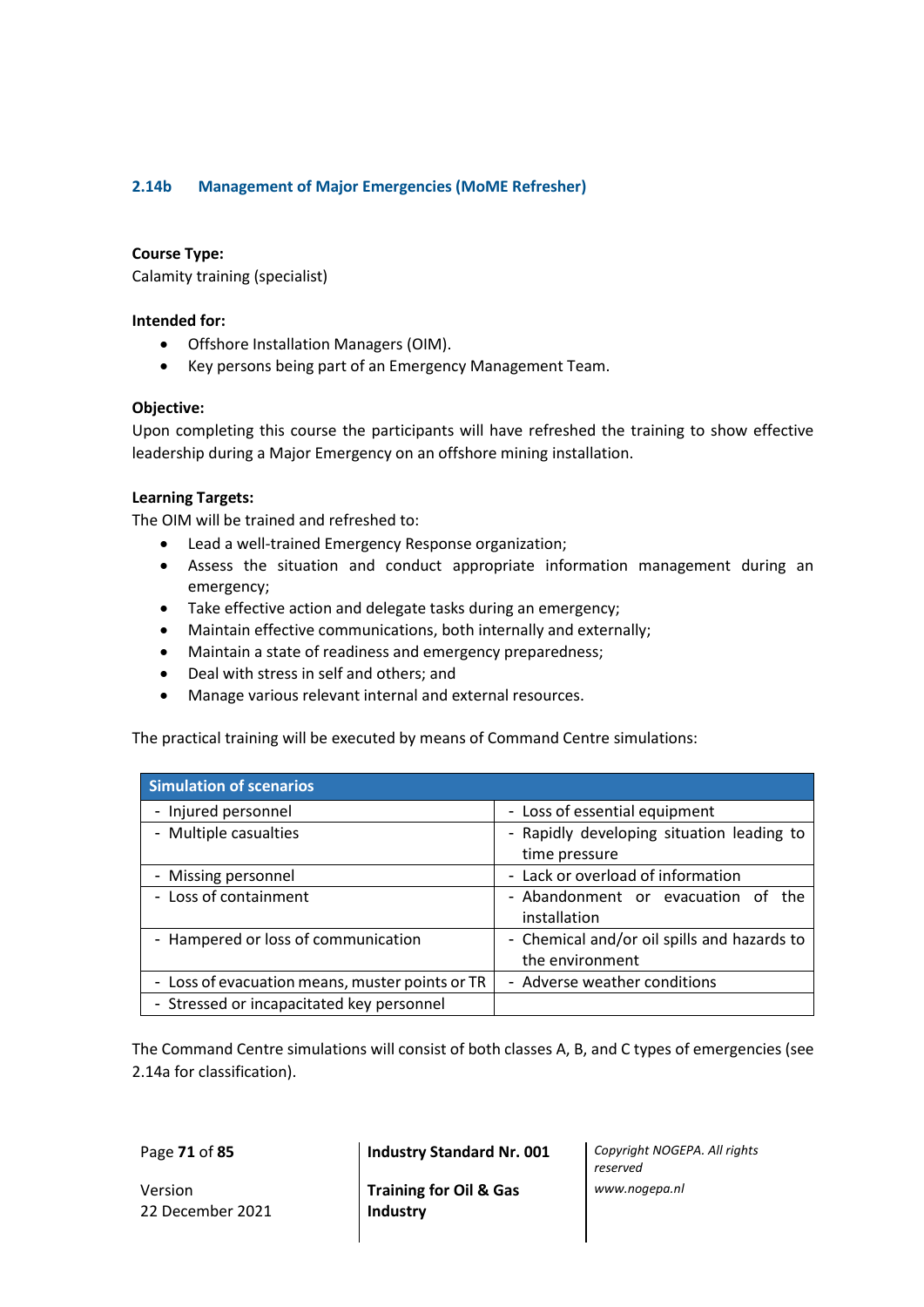Subjects of the short theory sessions are:

- Maintaining a state of readiness on board and preparation for emergencies;
- The role of the Emergency Manager and the Emergency Management Team and the operation of an Information Management system; and
- The nature of Major Emergencies and their respective requirements for leadership abilities.

## **Delegate Evaluation:**

The number of Command Centre simulations during the course **should** be no less than 2 per delegate. Delegates will be assessed by means of an evaluation by a trained and competent assessor. The aim is to check performance and/or identify any gaps and possible room for improvement. By the end of the course the delegate is to receive a written report and the PSL will be stamped and signed off by the Training Provider.

## **Duration:**

A refresher training course will take 2 days, of which 20% will consist of theory, and 80% of control room simulations. The delegate has to attend the full course program to successfully complete the course. The refresher course **could** also be integrated in NOGEPA Scenario based training.

# **Conditions for Participation:**

The delegate is required to have followed the MoME course (2.14a or b), the Formal Assessment (2.15a or b), or a NOGEPA accepted equivalent\*, within the past 4 years. The maximum number of delegates on this course is six (6).

**Validity:** Four (4) years.

OPITO – MEMIR course

Version 22 December 2021

Page **72** of **85 Industry Standard Nr. 001** *Copyright NOGEPA. All rights* 

**Training for Oil & Gas Industry**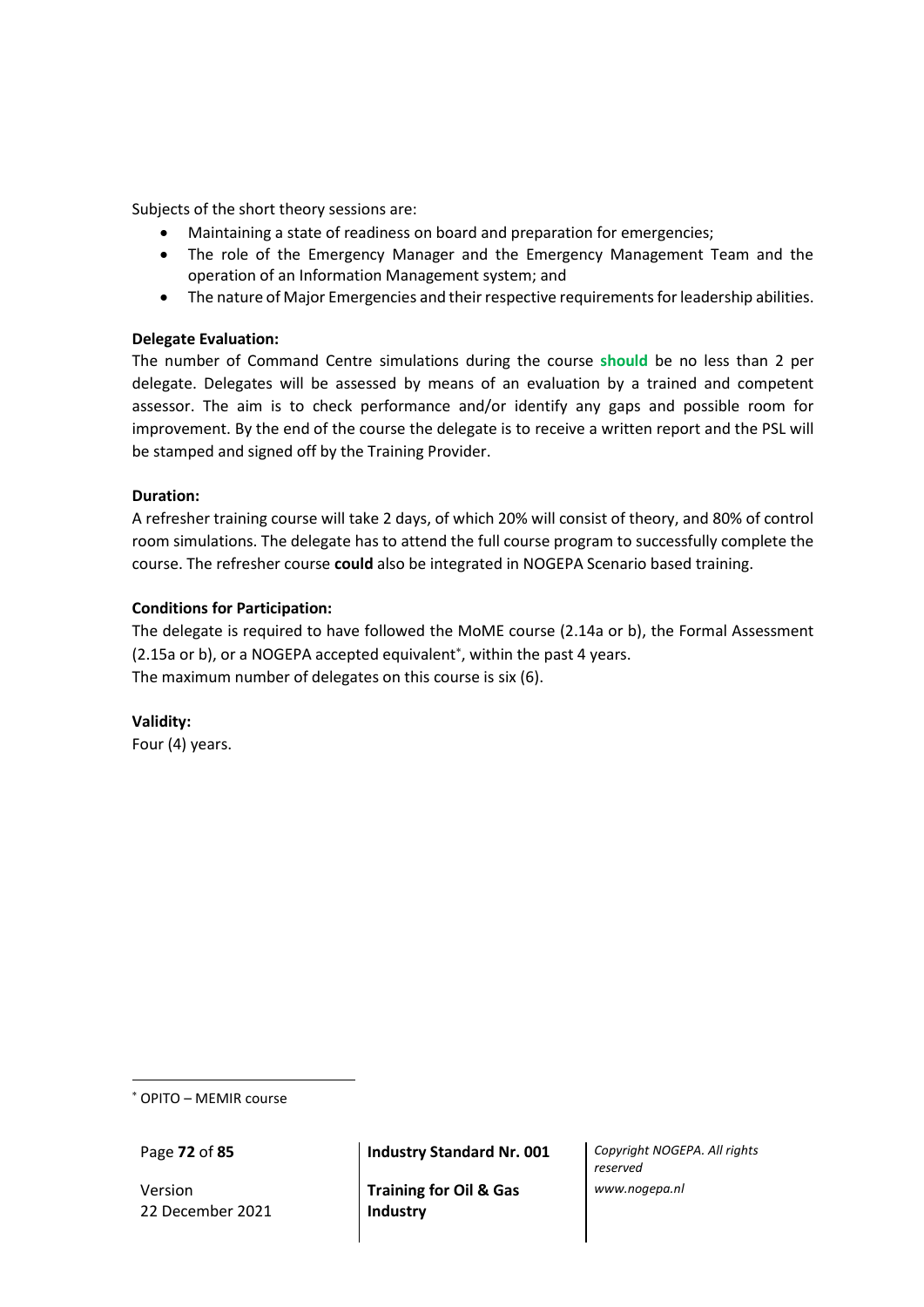# **2.15 Management of Major Emergencies (Formal Assessment)**

# **Course Type:**

Competence assessment (specialist).

## **Intended for:**

- Offshore Installation Managers (OIM).
- Key persons being part of an Emergency Management Team.

# **Objective:**

To formally assess a delegate's ability to show effective leadership during Major Emergencies on an offshore mining installation.

## **Assessment details:**

The delegate will be assessed against the following competences:

- To assess the situation and make plans to combat the emergency accordingly;
- To show effective leadership and manage the various team members to their best of abilities;
- To maintain both internal and external communications in an effective manner;
- To delegate actions and decisions to team members' best suited for the task;
- To take responsibility and initiative to combat the emergency; and
- To cope with stress in self or others.

The delegate will be assessed during no less than 3 control room simulations during which the delegate has the role of OIM. During these simulations the delegate can be confronted with a class A, but at least one class B and one class C type of emergencies (see 2.14a for classification). The delegate will have no prior knowledge of the content of the simulation.

## **Delegate Evaluation:**

Prior to taking this Formal Assessment the delegate is to provide written evidence of being qualified to act as an OIM and has had a leading role in maintaining the emergency preparedness on an offshore mining installation.

The delegate will be assessed by means of continuous evaluation by a trained, competent, and industry experienced assessor.

By the end of the assessment the delegate is to receive a written and specified assessment with the following possible results:

- 1 = Competent to show effective leadership to a well-trained team during an emergency.
- 2 = Not yet competent to show effective leadership to a well-trained team during an emergency.

Version 22 December 2021

Page **73** of **85 Industry Standard Nr. 001** *Copyright NOGEPA. All rights* 

**Training for Oil & Gas Industry**

*reserved www.nogepa.nl*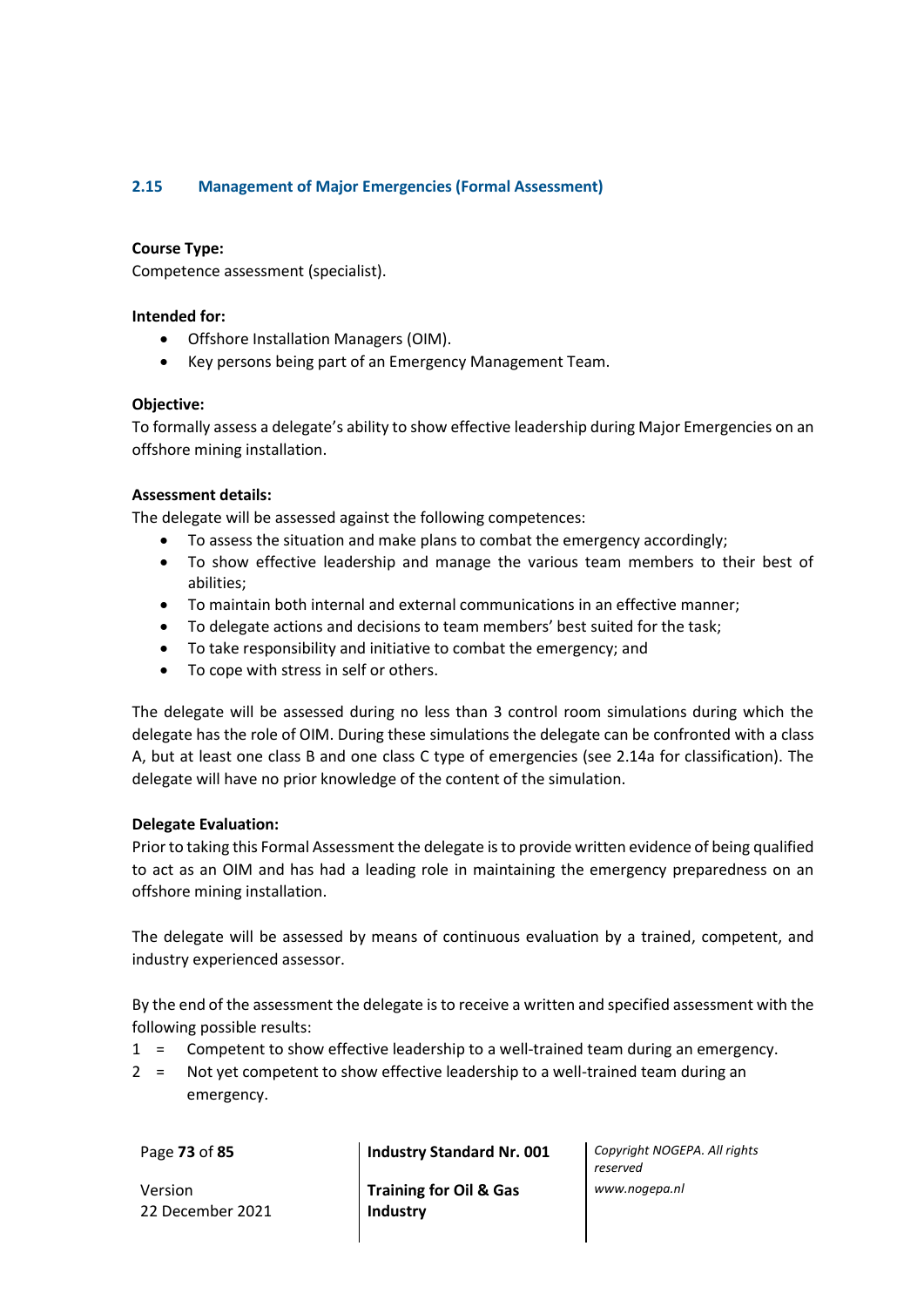The delegate is to score a 1 on all 3 simulations presented to him/her to achieve a positive assessment outcome. To obtain a second chance a delegate needs to show reasonable promise to be successful on re-assessment. Only one simulation per delegate can be re-assessed.

# **Duration:**

The assessment may take 2-days:

- Day 1 (optional) is to be used for refreshment of memory, practice and familiarization with the facilities and scenario. In case the Formal Assessment is taken directly following the course 2.14a or b the delegate may directly enroll in Day 2.
- Day 2 is the day of the Formal Assessment to conduct at least 3 control room simulations per delegate.

# **Conditions for Participation:**

The delegate is required to have followed either the MoME course (2.14a or b), or a NOGEPA accepted equivalent\*, within the past year. Or the delegate is in the possession of a valid 2.15 certificate.

The maximum number of delegates to be assessed in the Formal assessment is 2 (two) per day.

# **Validity:**

Four (4) years

# **Notes:**

The validity of the 2.15 course has changed in dec. 2021 from "no expiry" to "4 years". This change will be reflected on all 2.15 certificates awarded on and after January 1, 2022.

A grace period may apply for people who currently work as OIM and who do not yet comply due to these changes. They can participate in a 2.15 MoME assessment until 1-1-2026, based on a valid 2.14 certificate, or based on a 2.15-certificate awarded before 2022.

The 2.15 certificates that have been awarded prior to 2022 will effectively expire on 1-1-2026.

OPITO – MEMIR course

Version 22 December 2021

Page **74** of **85 Industry Standard Nr. 001** *Copyright NOGEPA. All rights* 

**Training for Oil & Gas Industry**

*reserved www.nogepa.nl*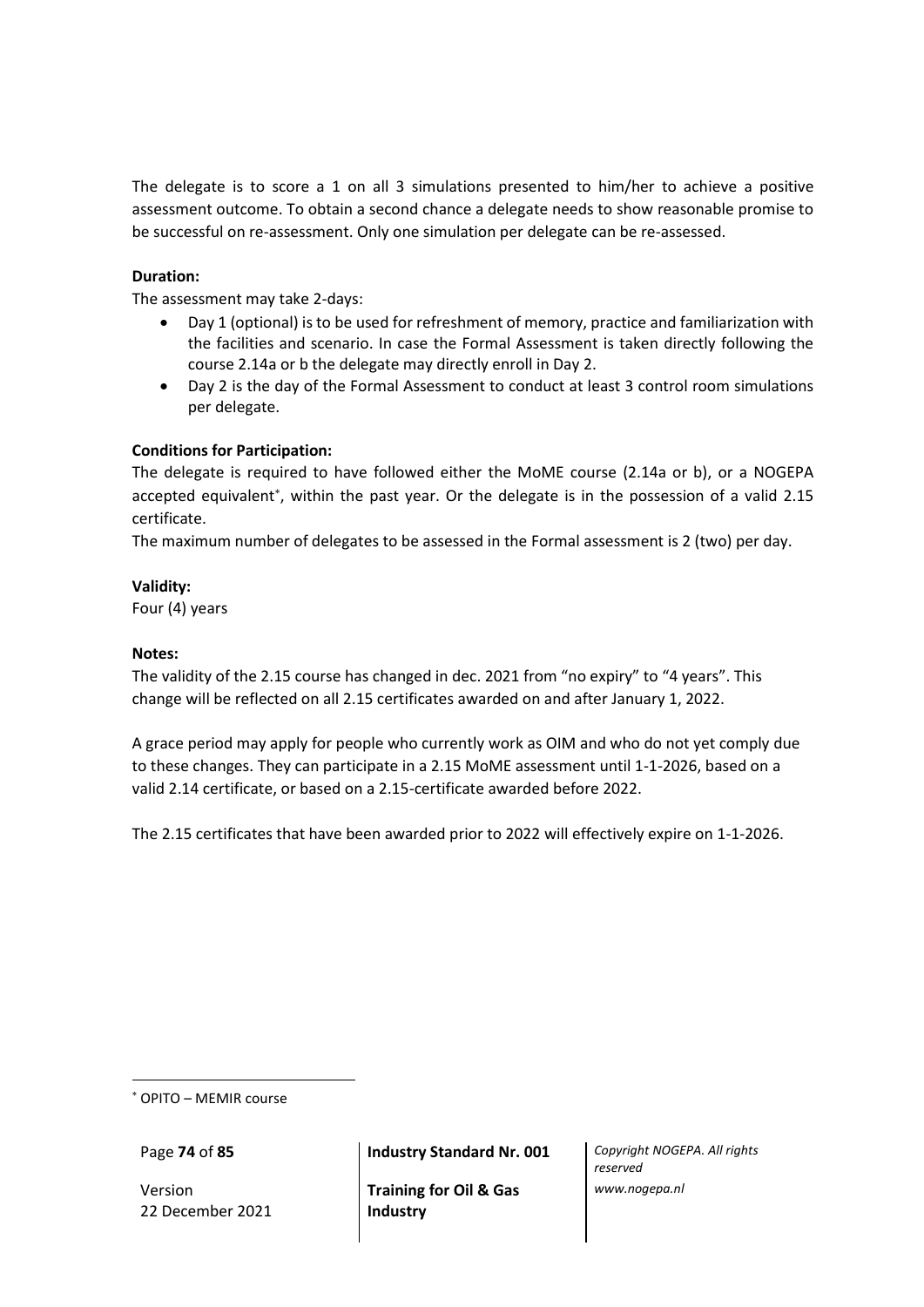# **3.1 On Scene Coordinator Offshore Support Vessel**

## **Course Type:**

Calamity training (specialist)

## **Intended for:**

Captains and First-mates of Offshore Support Vessels.

#### **Objective:**

To train the delegate in acting as On Scene Coordinator with the aid of bridge simulator scenario's.

#### **Learning targets:**

- Thorough knowledge of the Search and Rescue organization;
- Thorough knowledge of the tasks of the SAR Mission Controller, the Rescue Coordination Centre, the On Scene Coordinator and the Aircraft Coordinator;
- Thorough knowledge of IAMSAR and OPPLAN SAR;
- Use of GMDSS during SAR operations;
- Thorough knowledge of surge patterns and surge areas;
- Thorough knowledge of the influences tides and wind;
- Assessing the situation;
- Compose a rescue plan;
- Use of leeway charts and descent data;
- Commanding the available support units;
- Control of on scene radio communication;
- Controlling of situation reports;
- Informing the RCC; and
- Preparing the relevant reports.

# **Duration:**

Three (3) days.

## **Validity:**

Five (5) years.

# **Condition for participation**

Knowledge of GMDSS procedures, navigation and Radar/ARPA.

Version 22 December 2021

**Training for Oil & Gas Industry**

Page **75** of **85 Industry Standard Nr. 001** *Copyright NOGEPA. All rights reserved www.nogepa.nl*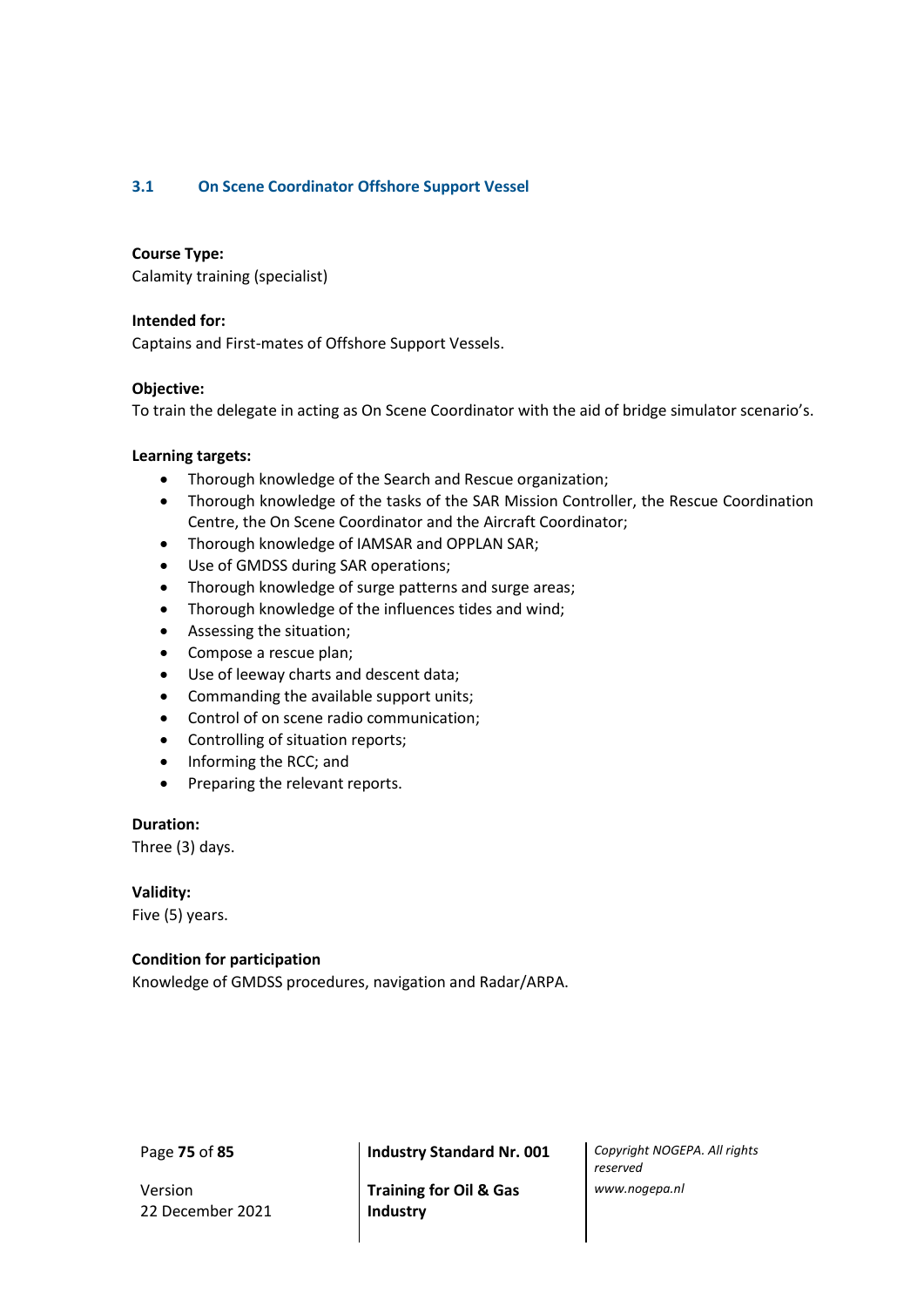# **3.2 Medical Care Safety Standby Vessel**

The NOGEPA 'Paramedic Offshore Support Vessel' training has ceased to exist as per 1 July 2019, and is replaced by the following requirements:

- At least three (3) crew members of a Safety Standby Vessel must be in possession of a valid STCW A-VI / 4-2 "Medical Care" certificate, or a certificate similar in the opinion of the ship owner (max. 5 years old).
- The remaining crew members of the Safety Standby Vessel (other than the crew member with the "Medical Care" certificate) must be in the possession of a valid STCW A-VI / 4-1"Medical First Aid" certificate (max. 5 years old).

Further requirements for Safety Standby Vessels and crew can be found in NOGEPA Standard 102, Safety Standby Vessels.

Version 22 December 2021

**Training for Oil & Gas Industry**

Page **76** of **85 Industry Standard Nr. 001** *Copyright NOGEPA. All rights reserved www.nogepa.nl*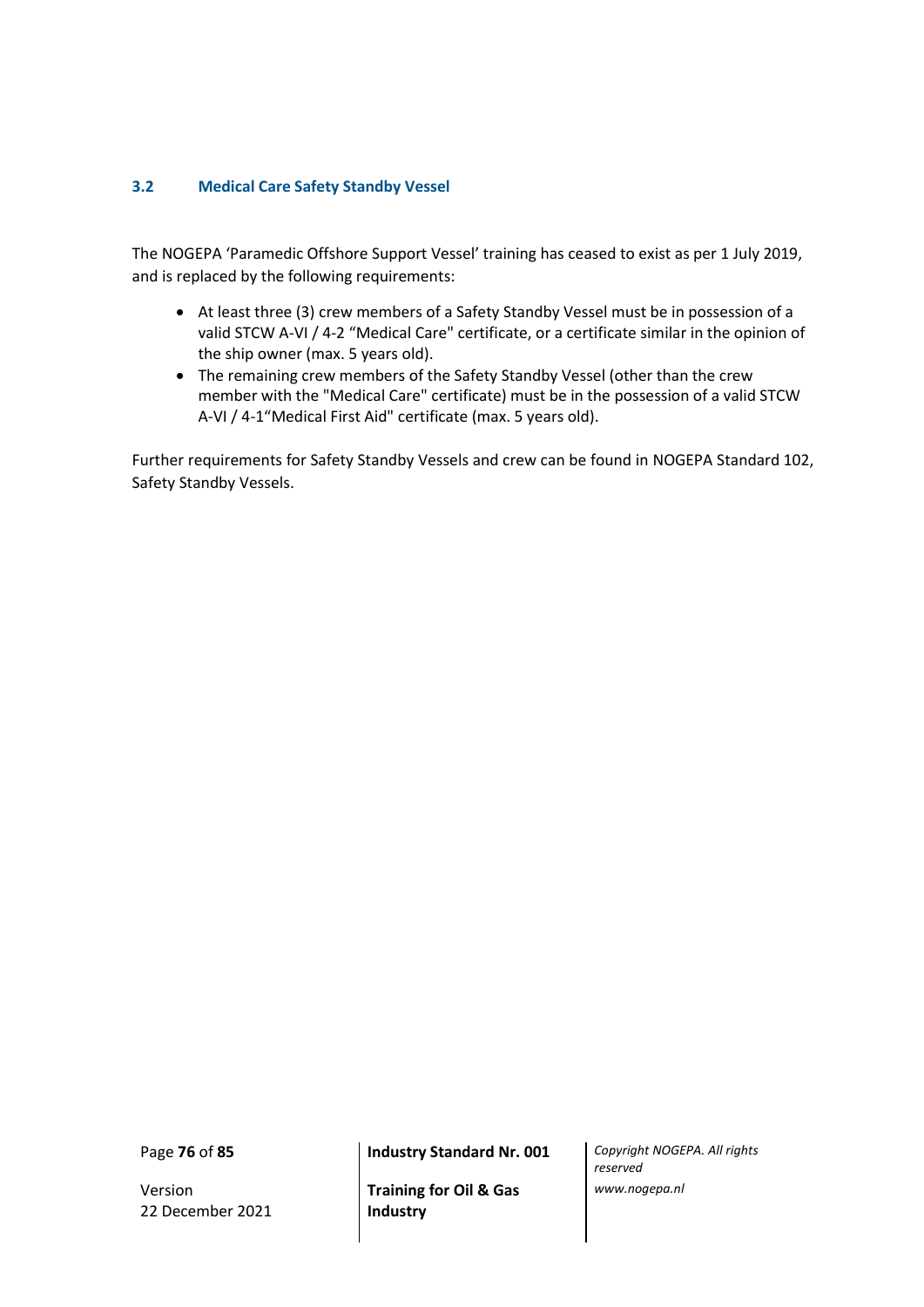# **6. APPENDICES**

- Appendix 1 Mutual recognition of Basic Safety and Emergency Response Training.
- Appendix 2 Mutual recognition of Specialised Safety and Emergency Response Training.
- Appendix 3 Recognition non NOGEPA Offshore Medic course.
- Appendix 4 Recognition of "SSVV Opleidingengids".
- Appendix 5 Recognition of equivalent training Medical Care Safety Standby Vessel
- Appendix 6 Offshore Crane Operator Task Book.
- Appendix 7 Request for Dispensation.

Version 22 December 2021

**Training for Oil & Gas Industry**

Page **77** of **85 Industry Standard Nr. 001** *Copyright NOGEPA. All rights reserved www.nogepa.nl*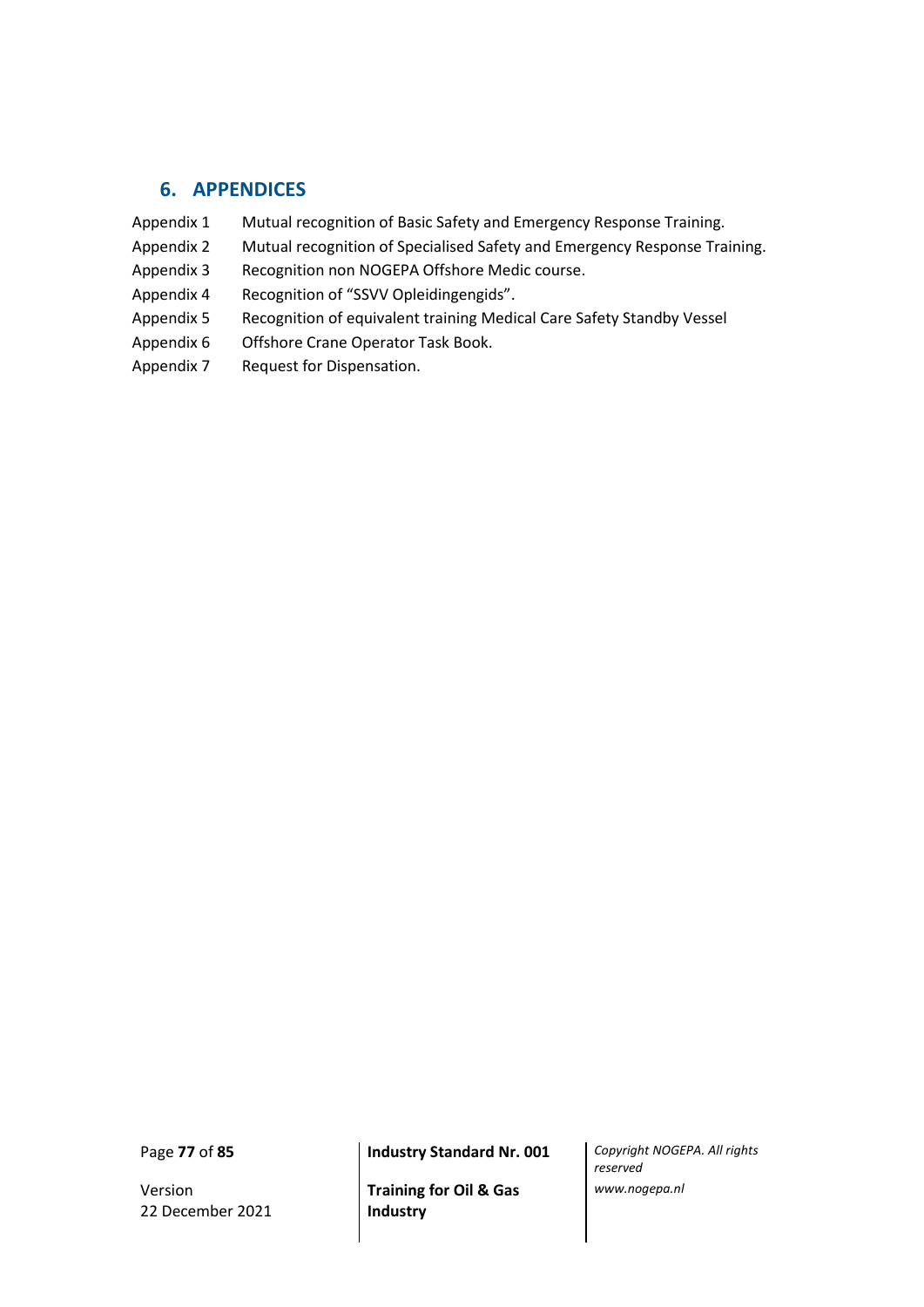#### **Appendix 1 Mutual Recognition of Basic Safety and Emergency Response**

#### **Introduction**

The "Mutual Recognition of Basic Safety and Emergency Preparedness Training" is an agreement between NOGEPA, Oil and Gas Norge, Oil and Gas Denmark, and Oil & Gas UK relating to mutual acceptance of each other's basic (and refresher) safety training.

The mutual recognition aims at avoiding cross border barriers for employees working either occasionally or being transferred to another sector of the Continental Shelf.

(applicable per 01-01-2022)

# **Mutual recognition scheme for basic safety training on the North Sea**

|                       | Working in:                                                  | Norway                                   | <b>Denmark</b>                                                                 | <b>Netherlands</b>                    | <b>United Kingdom</b>                  |
|-----------------------|--------------------------------------------------------------|------------------------------------------|--------------------------------------------------------------------------------|---------------------------------------|----------------------------------------|
| From:                 | Standard                                                     | Guideline 002                            | <b>OPITO BOSIET/FOET*</b><br>(with Cat A EBS)<br>incl. Escape Chute            | <b>NOGEPA</b><br>standard 001         | OPITO BOSIET/FOET*<br>(with Cat A EBS) |
| <b>Norway</b>         | Guideline 002                                                |                                          | Accepted with<br>additional Cat A EBS                                          | Accepted with<br>additional Cat A EBS | Accepted with<br>additional Cat A EBS  |
| <b>Denmark</b>        | OPITO BOSIET/FOET*<br>(with Cat A EBS)<br>incl. Escape Chute | Accepted                                 |                                                                                | Accepted                              | Accepted with<br>additional MIST       |
| <b>Netherlands</b>    | <b>NOGEPA</b><br>standard 001                                | Accepted with<br>additional Escape Chute | Accepted                                                                       |                                       | Accepted with<br>additional Cat A EBS  |
| <b>United Kingdom</b> | OPITO BOSIET/FOET*<br>(with Cat A EBS)                       | Accepted with<br>additional Escape Chute | Accepted<br>from 1 January 2024<br>additional escape chute will<br>be required | Accepted                              |                                        |

\* Please note that the "OPITO BOSIET/FOET" standard refers specificaly to: OPITO BOSIET/ FOET (with Compressed Air Emergency Breathing System) This indicates that 'Tropical BOSIET/FOET'- and 'Renewable BOSIET/FOET' -courses are not covered in this mutual agreement

Version 22 December 2021

**Training for Oil & Gas Industry**

Page **78** of **85 Industry Standard Nr. 001** *Copyright NOGEPA. All rights reserved www.nogepa.nl*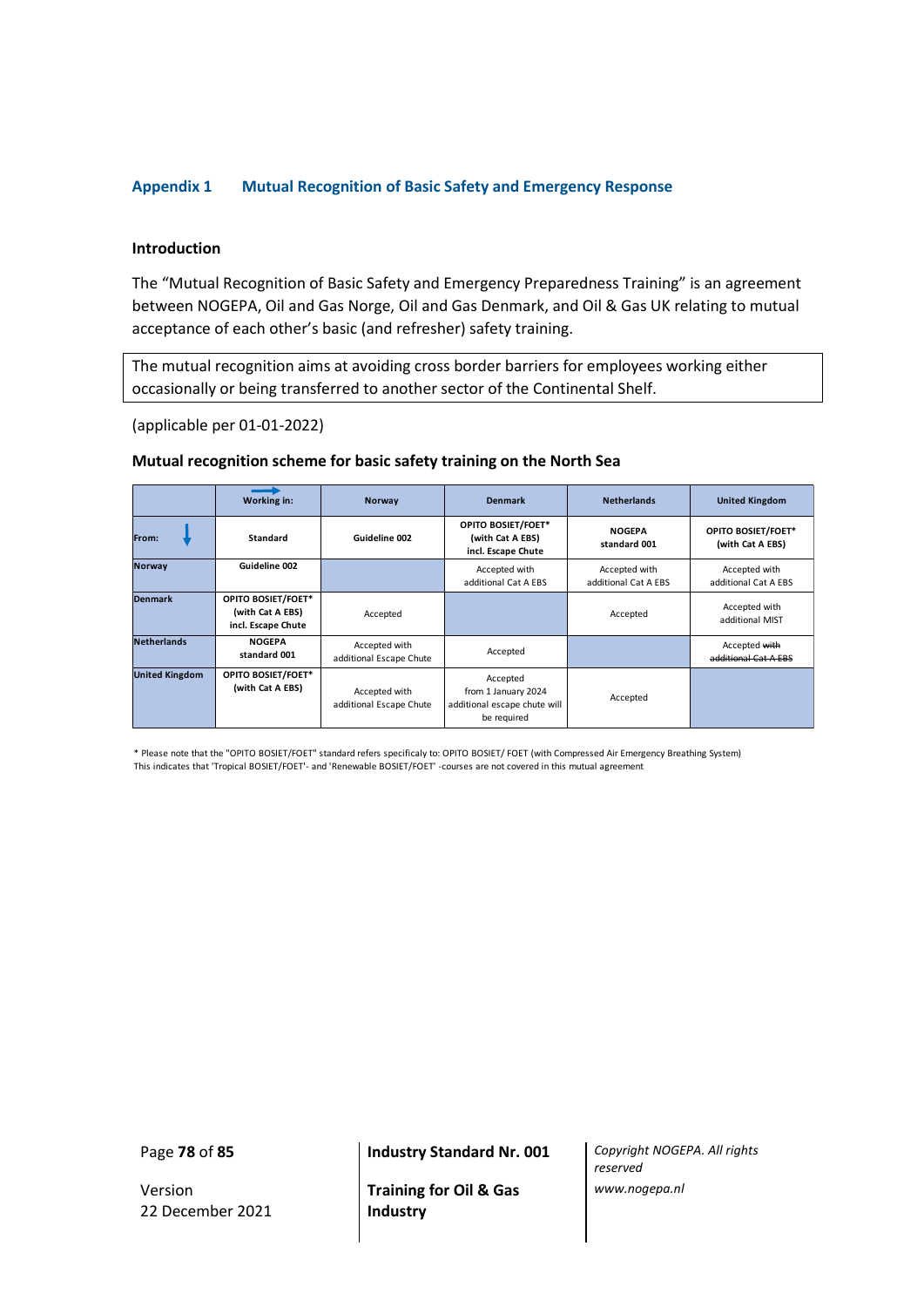# **Appendix 2 Recognition of Specialized Safety and Emergency Response Training**

#### **Introduction:**

It is mutually agreed between Oil & Gas UK, Oil & Gas Norge, Oil & Gas Denmark, and NOGEPA; they will recognize specialized safety and emergency response training given in each of the countries and in accordance with the agreement and future updates.

The mutual recognition of training courses aims at avoiding cross border barriers for employees working either occasionally or being transferred to another sector of the Continental Shelf.

#### **Validity of Certificates:**

For those certificates which have been approved for use in the North Sea but where there is a conflict regarding the duration of validity between the country of issue and where the operation takes place, the requirements for renewal for the operating country shall apply. E.g. someone holding a Danish MOB boat certificate (valid for 4 years in Denmark) and will work on the Dutch or Norwegian Continental Shelf as a MOB boat member must renew his certificate after 2 years (in line with the NOGEPA and Oil & Gas Norge requirements) even though the person may have 2 years remaining on his Danish validation certificate.

#### **Recognised Training courses:**

The following Specialized Training Courses, both basic and refresher are mutually recognized by the Industry Associations of Denmark, Netherlands, Norway and UK:

| <b>Mutual recognized Specialized Safety and Emergency Response Training Courses</b> |                                    |  |  |  |
|-------------------------------------------------------------------------------------|------------------------------------|--|--|--|
|                                                                                     | Lifeboat Coxswain Course           |  |  |  |
| $\mathcal{P}$                                                                       | <b>MOB Boat Course</b>             |  |  |  |
| 3                                                                                   | Fire & Rescue Team Member Course   |  |  |  |
| 4                                                                                   | Fire & Rescue Team Leader Course   |  |  |  |
| 5                                                                                   | <b>Helideck Team Member Course</b> |  |  |  |
|                                                                                     | <b>First Aid Course</b>            |  |  |  |

Mutual agreement on specialized safety and emergency response training can be found on the NOGEPA website: <https://www.nogepa.nl/downloads/training-keuringsartsen/>

Version 22 December 2021

**Training for Oil & Gas Industry**

Page **79** of **85 Industry Standard Nr. 001** *Copyright NOGEPA. All rights reserved www.nogepa.nl*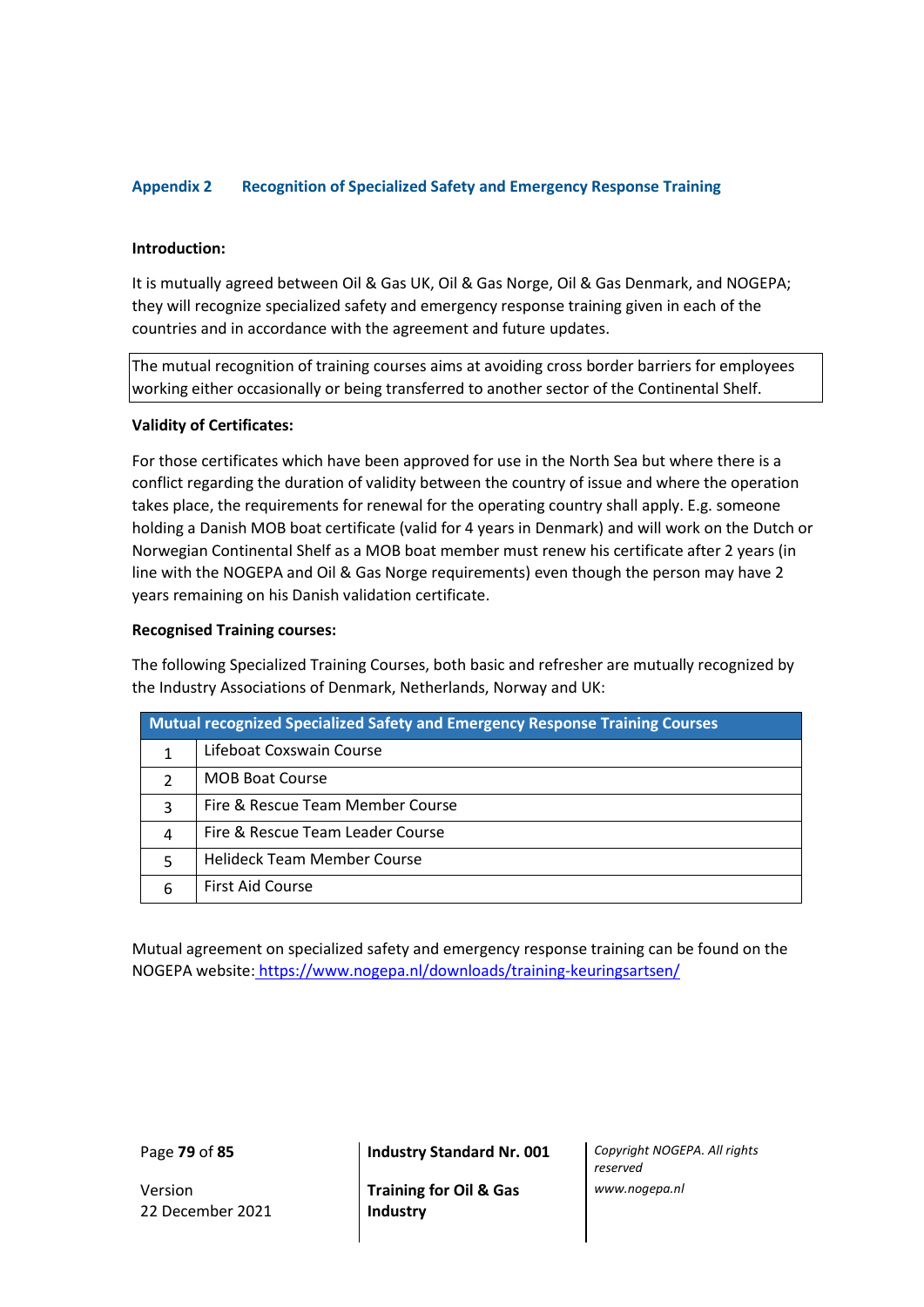# **Appendix 3 Recognition non NOGEPA Offshore Medic course**

#### **Equivalent training:**

The certificate "Offshore Medic" obtained in the UK of an approved institute by the Health and Safety Executive is recognised as equivalent.

Version 22 December 2021

**Training for Oil & Gas Industry**

Page **80** of **85 Industry Standard Nr. 001** *Copyright NOGEPA. All rights reserved www.nogepa.nl*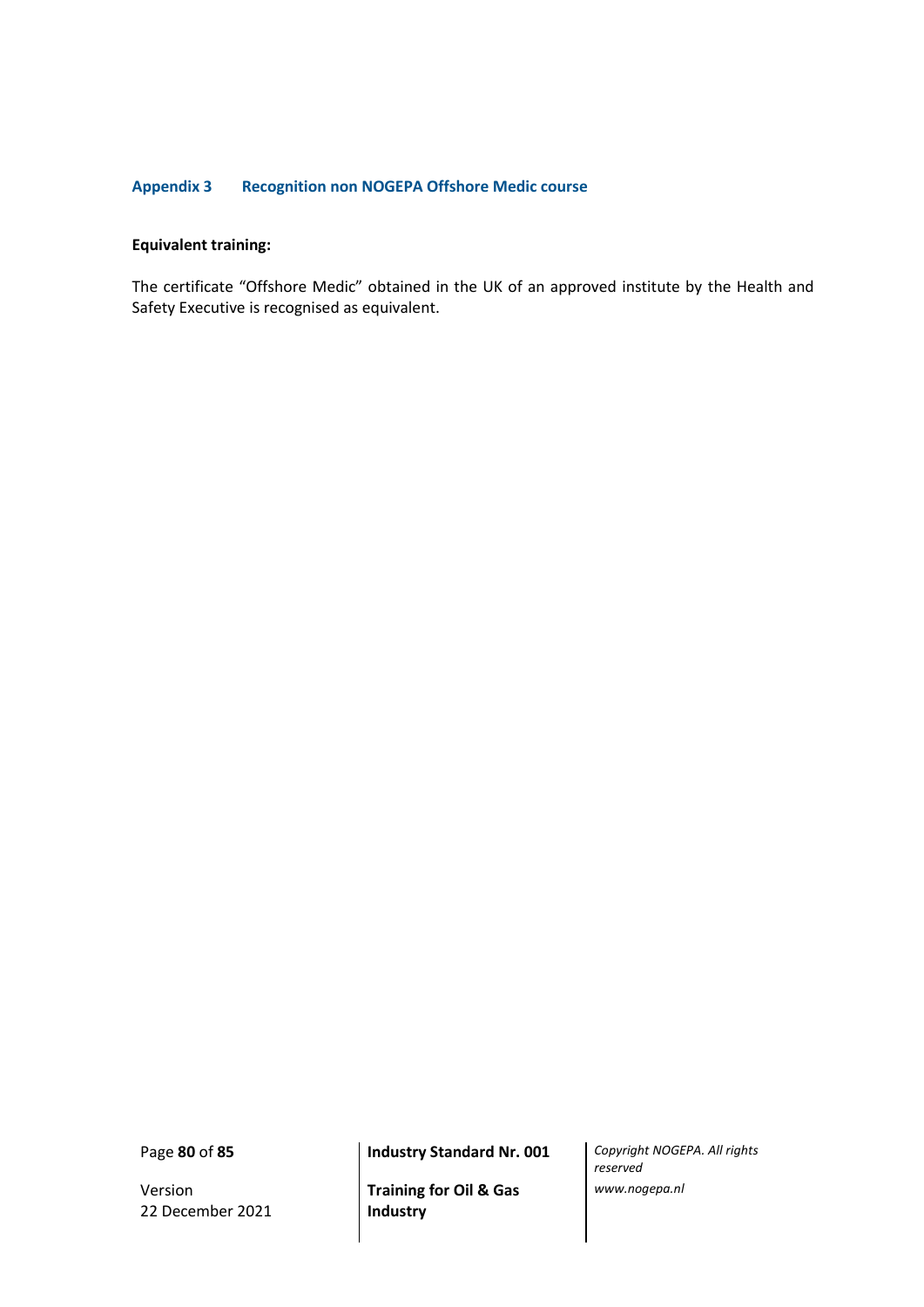# **Appendix 4 Recognition of SSVV Opleidingengids**

The training 'Gasmeten Petrochemie' is considered equivalent to the NOGEPA training 1.4 Gas Measurement.

Other training in the "SSVV Opleidingengids" [\(https://www.ssvv.nl/opleiding/ssvv](https://www.ssvv.nl/opleiding/ssvv-opleidingengids)[opleidingengids\)](https://www.ssvv.nl/opleiding/ssvv-opleidingengids) may be accepted as equivalent to training in this NOGEPA Standard, after specific request and approval at NOGEPA.

| <b>Recognition of SSVV Opleidingengids</b>         |      |                 |                                           |                 |  |  |  |  |
|----------------------------------------------------|------|-----------------|-------------------------------------------|-----------------|--|--|--|--|
| <b>NOGEPA Industry Standard</b><br><b>Training</b> | Code | <b>Validity</b> | "SSVV Opleidingengids"                    | <b>Validity</b> |  |  |  |  |
| Gas measurement                                    | 1.4  | 4 years         | Gas measurement<br>(Gasmeten petrochemie) | 3 years         |  |  |  |  |

Version 22 December 2021

**Training for Oil & Gas Industry**

Page **81** of **85 Industry Standard Nr. 001** *Copyright NOGEPA. All rights reserved www.nogepa.nl*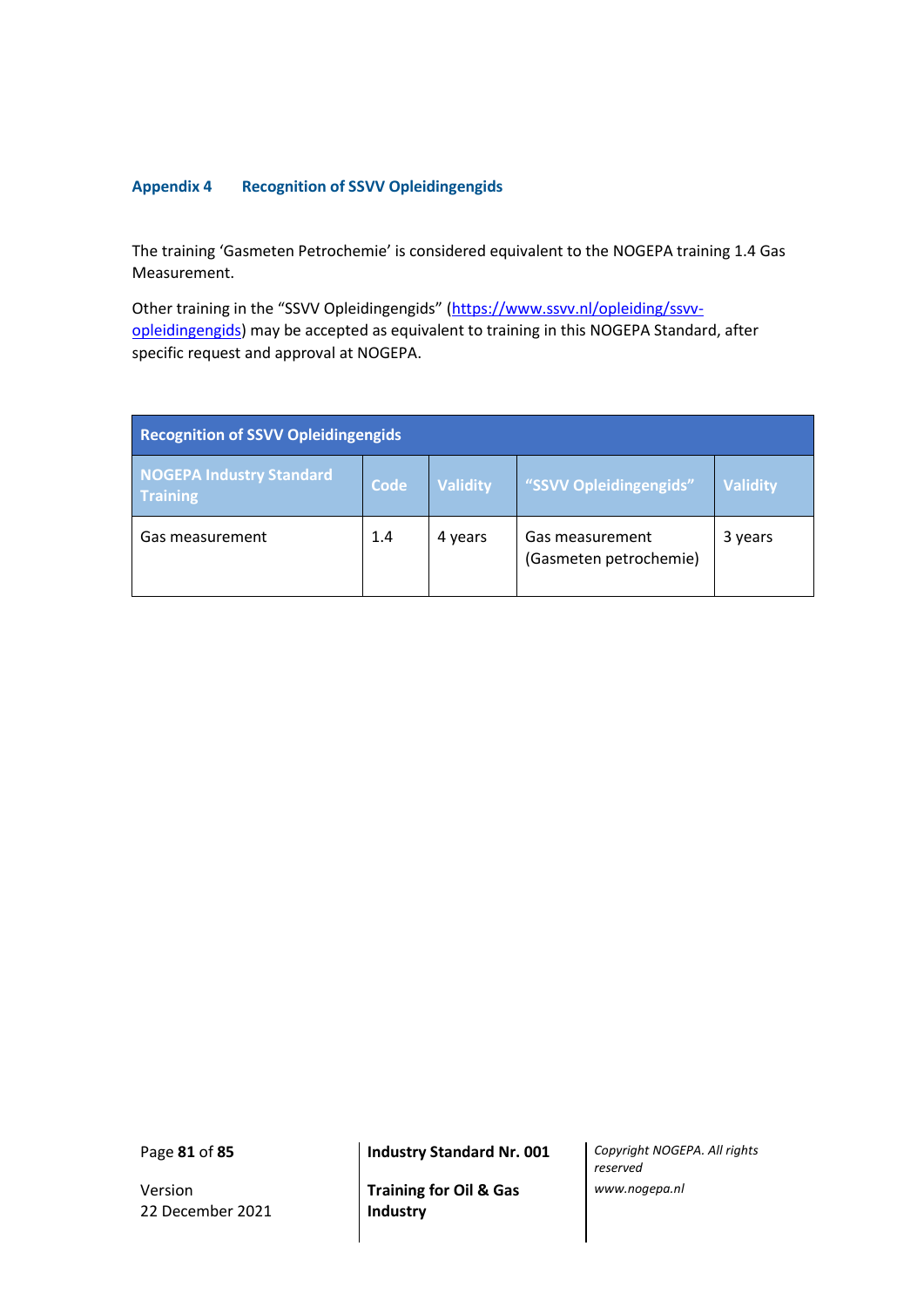## **Appendix 5 Recognition equivalent training Medical Care Safety Standby Vessel**

#### **Equivalent training:**

The certificate "Offshore Medic" obtained in the UK of an approved institute by the Health and Safety Executive is recognized as equivalent.

#### **Remark:**

The NOGEPA HSE Committee may be consulted in case of another type of preliminary training. Assessment of a NOGEPA physician will take place in consultation with the physician of the Training Provider. Alternatively, a way can be established for another type of training in order to obtain the required knowledge and skills.

Version 22 December 2021

**Training for Oil & Gas Industry**

Page **82** of **85 Industry Standard Nr. 001** *Copyright NOGEPA. All rights reserved www.nogepa.nl*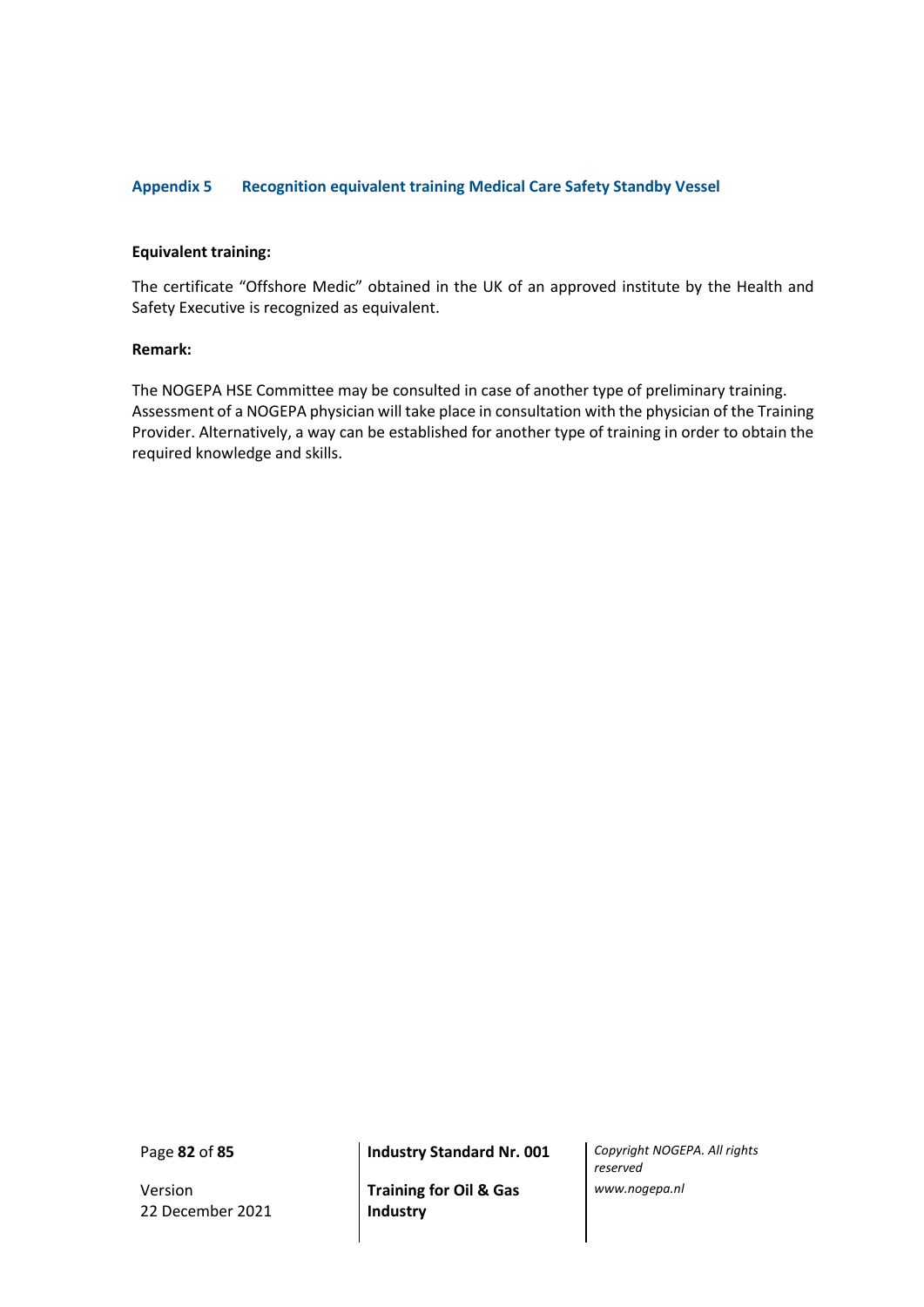## **Appendix 6 Offshore Crane Operator Task Book**

The Offshore Crane Operator Task Book, as mentioned in NOGEPA 1.2, can be obtained at the following address:

**SOMA Bedrijfsopleidingen Postbus 332 3840 AH Harderwijk Tel. 0341-499450** [info@somabedrijfsopleidingen.nl](mailto:info@somabedrijfsopleidingen.nl)

Version 22 December 2021

**Training for Oil & Gas Industry**

Page **83** of **85 Industry Standard Nr. 001** *Copyright NOGEPA. All rights reserved www.nogepa.nl*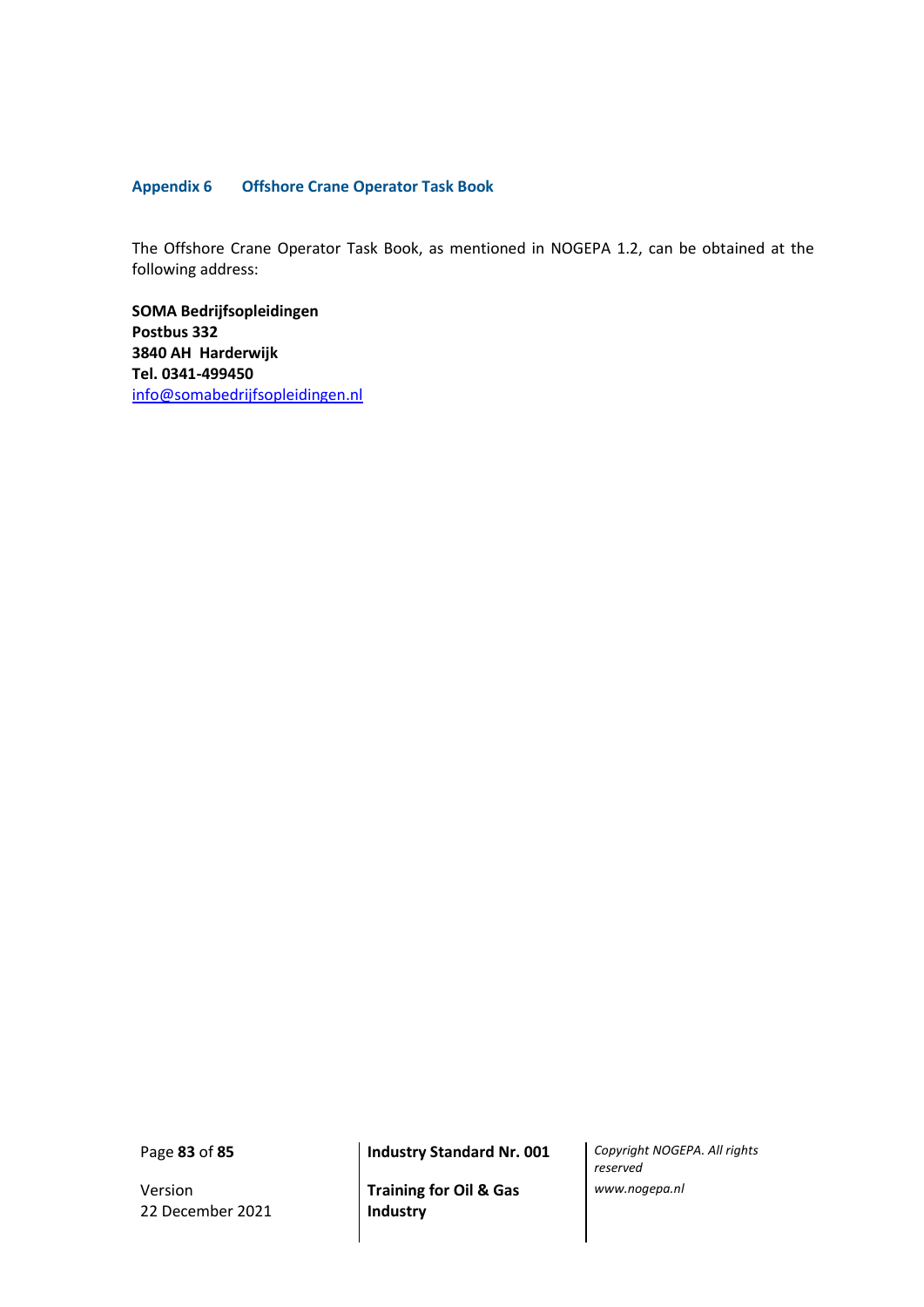# **Appendix 7 Request for Dispensation**

# **(Extension to an expired safety/emergency response training certificate)**

Operating companies and contractors **should** make all reasonable efforts to ensure that safety and emergency response related refresher training is completed before the individual's current certificate expires. In case of unforeseen circumstances such as illness or abnormal work demands the individual may extend the currency of the current certificate by up to 3 months under the following conditions:

- The form provided in this Appendix Request for Dispensation is completed by the Employer of the individual and handed over to the Training Provider (when applying for a training after the expiry date of former training) or<sup>1</sup> to dispensation@nogepa.nl (when applying for dispensation to go offshore with an expired training certificate), for consent and filing; and
- Extension will only be granted to persons who have completed the basic course and at least one related refresher course of the subject training. Extensions will not be granted to visitors or personnel who work offshore occasionally.

Where an extension is granted the effective start date of a new refresher training certificate will be the expiry date of the individual's corresponding current certificate (back dating). Refresher courses could also be taken from 3 months before the expiry date (no need for dispensation). The entrance date of the refresher period **could** be taken as the expiry date from the previous course (forward dating).

Version 22 December 2021

Page **84** of **85 Industry Standard Nr. 001** *Copyright NOGEPA. All rights* 

**Training for Oil & Gas Industry**

*reserved www.nogepa.nl*

 $<sup>1</sup>$  depending on which situation occurs first. Dispensation granted by a training provider can also be used for</sup> work offshore and vice versa.